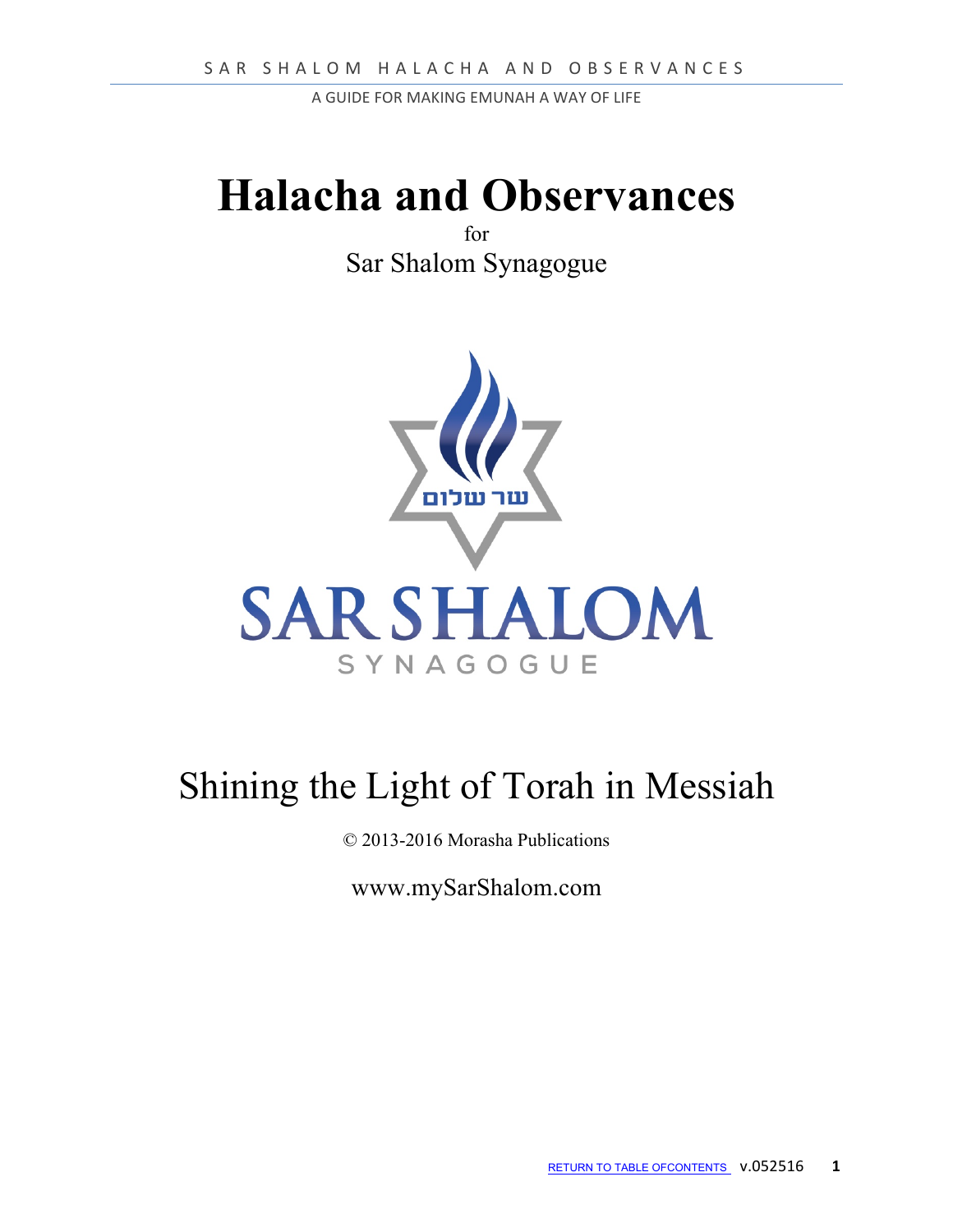# **Contents**

| <b>Books for Further Reading</b> | 5  |
|----------------------------------|----|
|                                  |    |
| <b>Our Beliefs</b>               | 6  |
|                                  |    |
|                                  |    |
| <b>Our Four GoalGoals</b>        | 8  |
|                                  |    |
| A Note From The Rabbi            | 10 |
| Introduction                     | 11 |
|                                  |    |
| <b>Foundations</b>               | 22 |
|                                  |    |
|                                  |    |
|                                  |    |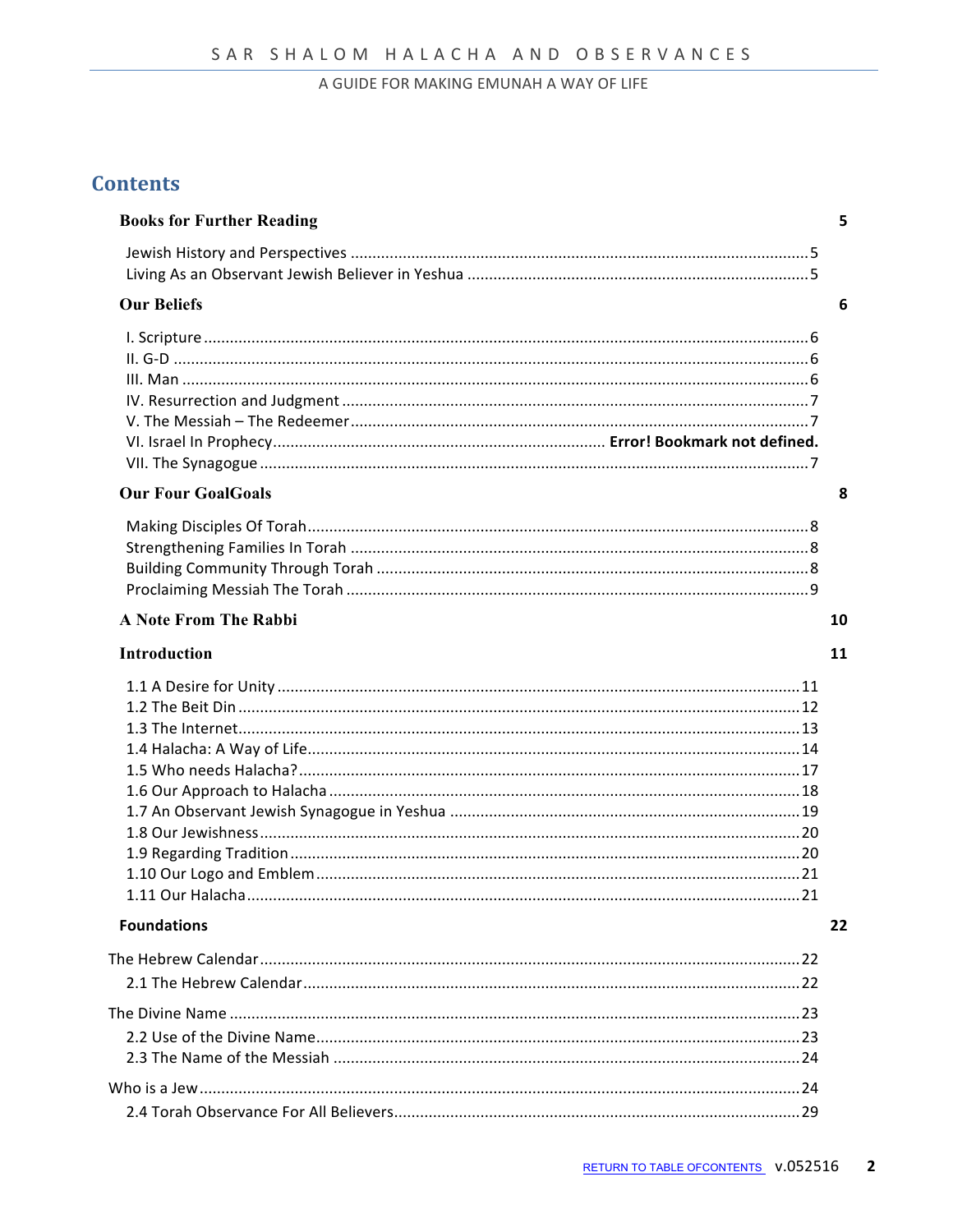#### Kashrut

| <b>Shabbat</b>             | 38 |
|----------------------------|----|
|                            |    |
|                            |    |
|                            |    |
|                            |    |
|                            |    |
|                            |    |
|                            |    |
|                            |    |
|                            |    |
|                            |    |
|                            |    |
|                            |    |
|                            |    |
|                            |    |
|                            |    |
|                            |    |
|                            |    |
|                            |    |
|                            |    |
|                            |    |
|                            |    |
| <b>The Appointed Times</b> | 54 |
|                            |    |
|                            |    |
|                            |    |
|                            |    |
|                            |    |
|                            |    |
|                            |    |
|                            |    |
|                            |    |
| Prayer                     | 70 |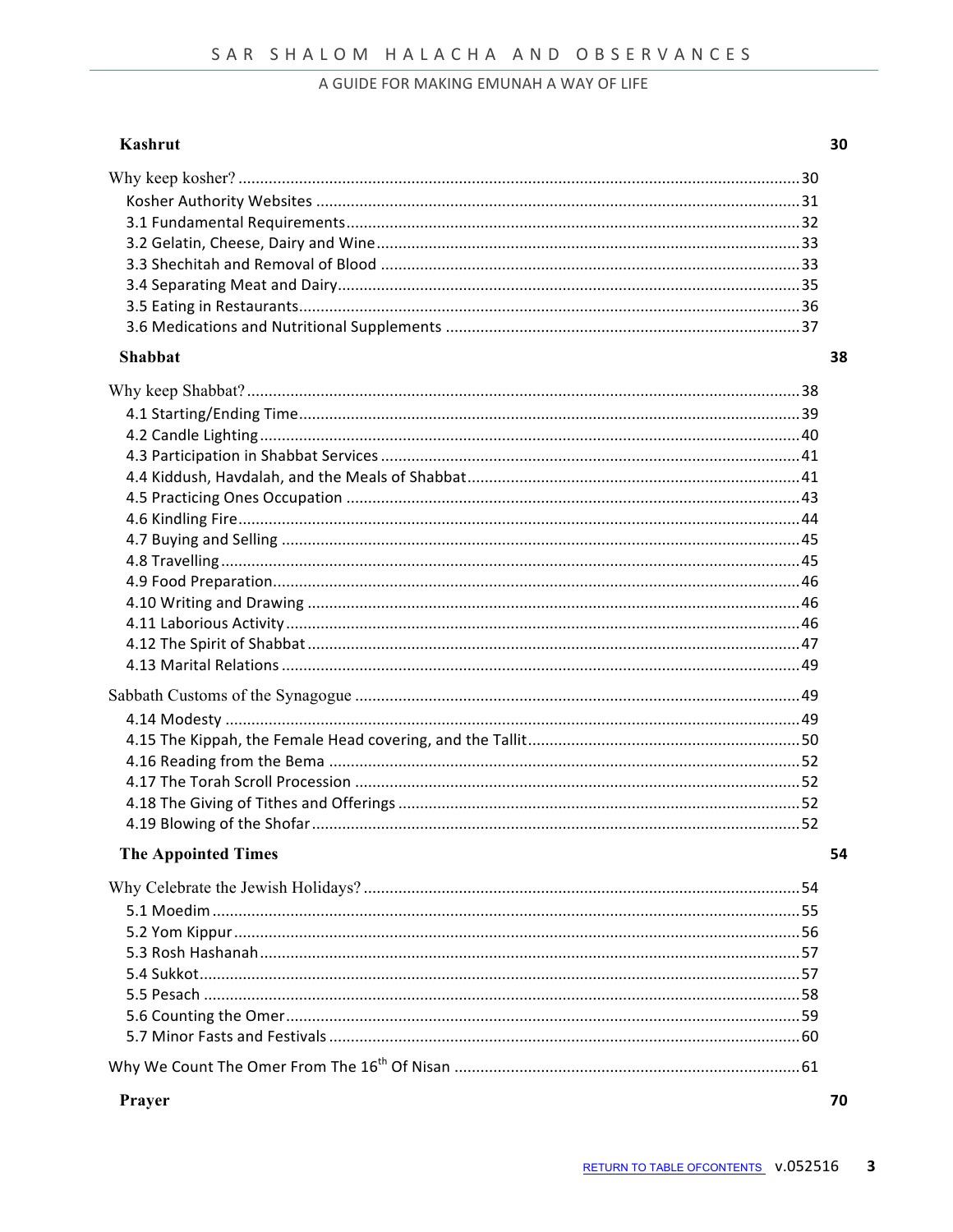| <b>Family Purity</b> | 81 |
|----------------------|----|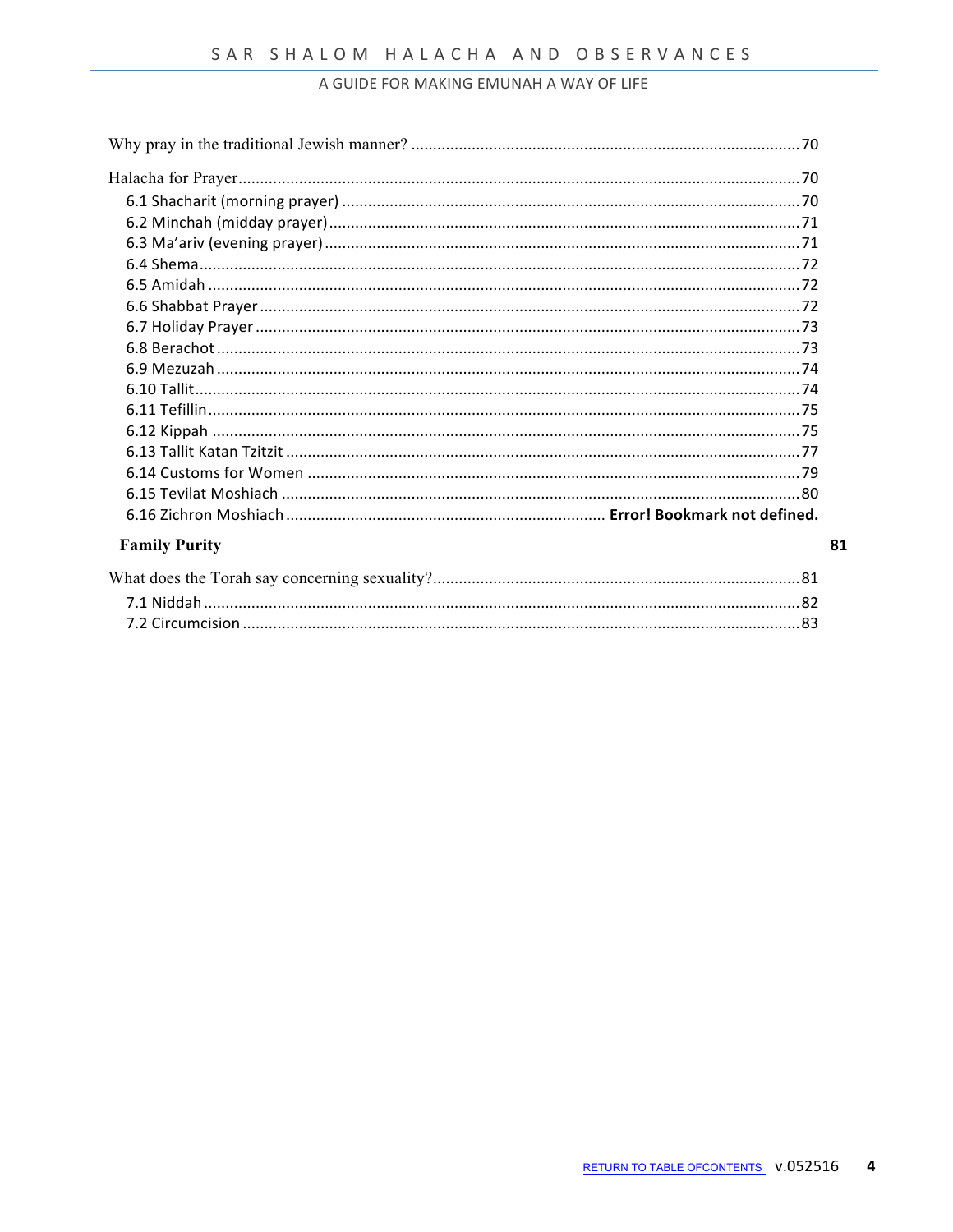# **Books for Further Reading**

# **Jewish History and Perspectives**

- **Jesus the Pharisee: A New Look at the Jewishness of Jesus** by Harvey Falk
- Meet the Rabbis by Dr. Brad Young
- **This is My G-d** by Herman Wouk
- Judaism: The Way of Sanctification by Rabbi Samuel Dresner and Rabbi Byron Sherwin
- **Jesus the Jewish Theologian** by Dr. Brad Young
- **Constantine's Sword** by James Carroll
- **The Jewish Gospels** by Daniel Boyarin
- **Torah Rediscovered** by Ariel and D'vorah Berkowitz
- **Paul the Jewish Theologian** by Brad H. Young
- **Paul was not a Christian** by Pamela Eisenbaum

#### **Living As an Observant Jewish Believer in Yeshua**

- **To Be a Jew** by Rabbi Hayim Donin
- To Pray as a Jew by Rabbi Hayim Donin
- **To Be a Jewish Woman** by Lisa Aiken
- **How to Keep Kosher** by Lise Stern
- **The Gift of Rest: Rediscovering the Beauty of the Sabbath** by Joe Leiberman
- **Gates of Shabbat** by Rabbi Mark Dov Shapiro
- **Going Kosher in 30 Days** by Zalman Goldstein

## **Recommended Scriptures and Siddurim (Prayer Books)**

- **The Stone Edition Tanach** by Artscroll
- **The Stone Edition Chumash** by Artscroll
- **Delitzsch Hebrew Gospels** by Vine of David
- **The Artscroll Complete Siddur (Ashkenazi)** by Artscroll
- **The Artscroll Ohel Sarah Women's Siddur** by Artscroll

#### **The Writings of the Apostles (Brit Chadasha)**

- **The Tree of Life Bible: The New Covenant** by Messianic Jewish Family
- **Jewish New Testament** by David H. Stern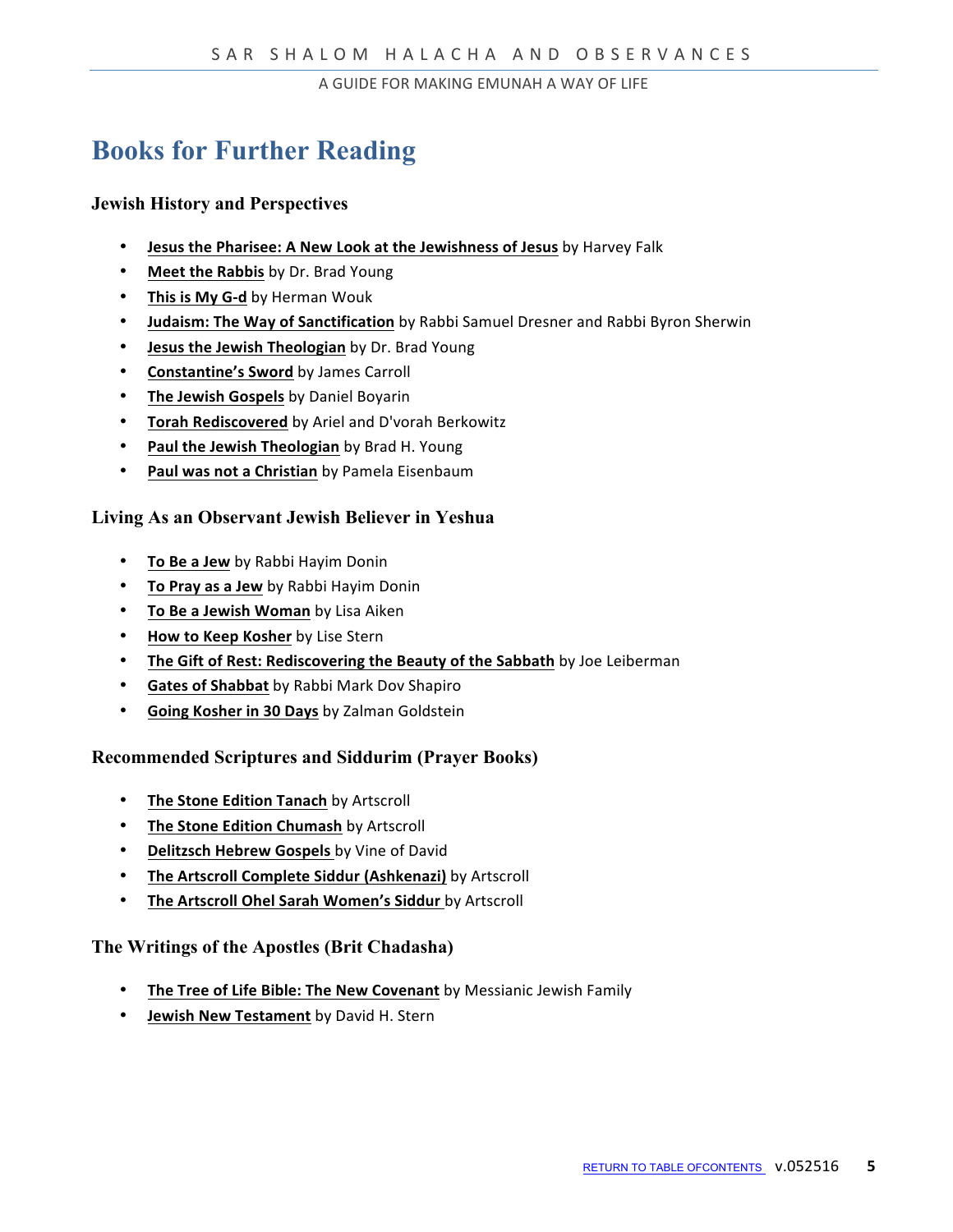# **Our Beliefs**

It would be difficult, if not impossible, to include all the principles, precepts, and doctrines held and observed by Sar Shalom within a single resource such as this, and it is not our intent to do so. Rather, this document sets forth certain fundamental doctrines that are vital to our unity and purpose, and will continue to be expanded as appropriate.

# **I. Scripture**

We hold the Torah, in the original Hebrew form, to be the Word of G-d – absolutely unique, incontrovertible, and infallible – given directly by G-d to all mankind through the hand of Moshe. We hold the Hebrew Nevi'im (Prophets) and Ketuvim (Writings) and Besorot (Gospels) as equally Holy and infallible. The Torah, Nevi'im and Ketuvim together make the TaNaKh; coupled with the Besorot we have the eternal foundation and Holy Scriptures of the Jewish faith.

*I.A* We hold subsequent Jewish writings (i.e. Talmud) and by the original Jewish disciples of Yeshua HaMoshiach *(i.e the apostolic writings and final book of prophecy)* to be inspired and instructive on all matters of faith and *practice. (Deut. 6:4-9; Prov. 3:1-6; Ps. 119:89, 105; Isa. 48:12-16;).*

*I.B* We categorically reject any interpretation or application of the subsequent writings that would contradict or supersede the TaNaKh, the Besorot, and most especially the Torah in written form or living form (i.e. Yeshua *HaMoshiach).*

# **II. G-D**

We believe that the Shema, "Hear O Israel, the L-rd our G-d, the L-rd is one" (Deut. 6:4), teaches that G-d is the One and Only G-d, the Creator of the Universe, and Eternal. He was, is and always will be. We affirm His Supremacy and Kingship and devote our very lives to His Divine Will.

# **III. Man**

**A.** Created in the image of G-d (Gen. 1:26-27), but:

**B.** Through disobedience, man fell from his first state and became separated from G-d (Gen. 2:17; 3:22-24). Therefore, according to the Scriptures, all men are born with a sinful nature (*a yetzer hara*). As a result of Adam's sin, men are cursed with death. (Ps. 14:1-3; 49:7; 53:13; Isa. 64:6; Rom. 3:9-12, 23; 5:12).

**C.** Man's only hope for redemption, atonement and restoration is through the final *Akeidah* made by the Messiah (Lev. 17:11; Isa. 53; Dan. 9:24-26; I Cor. 15:22; Heb. 9:11-14, 28; John 1:12, 3:36).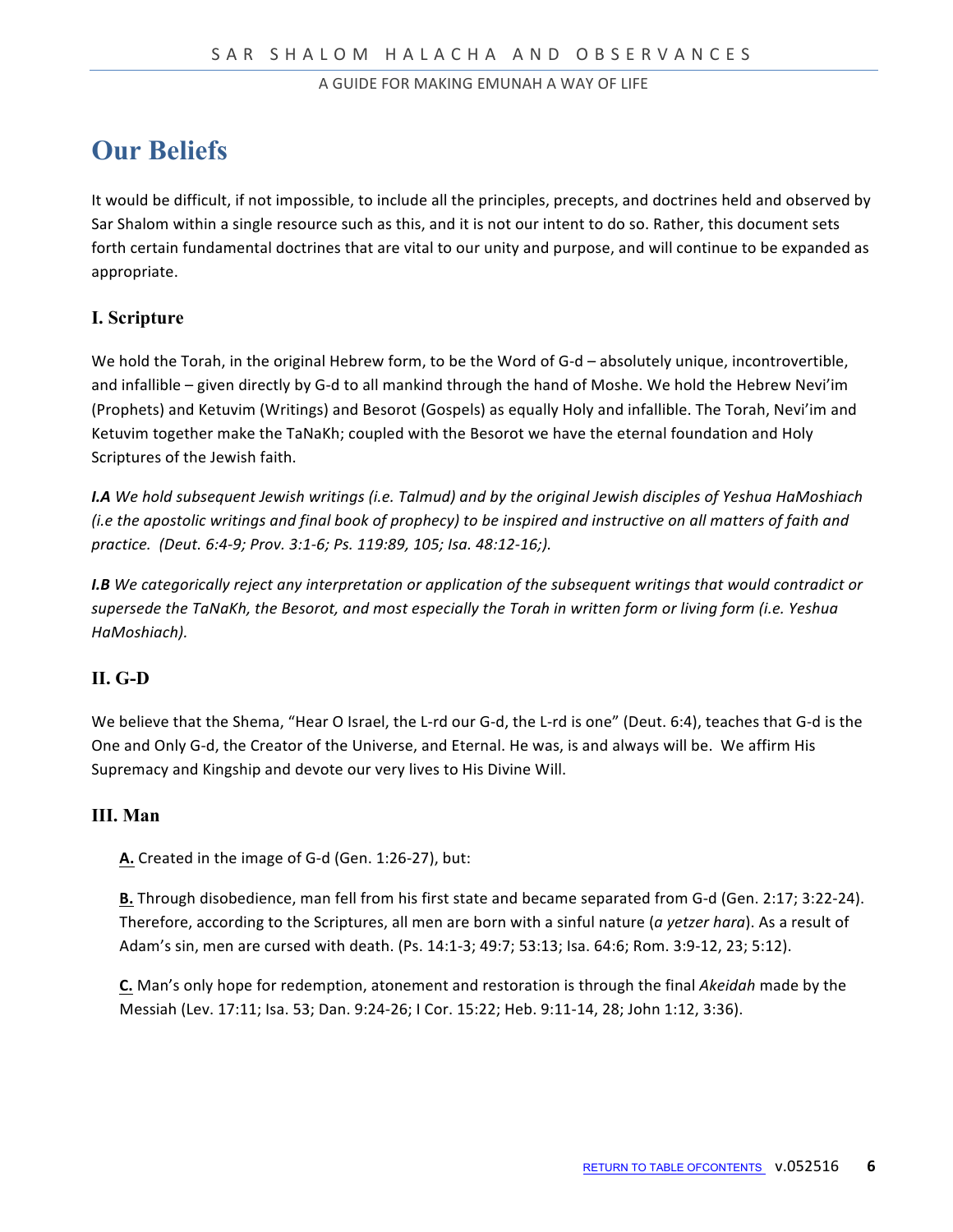### **IV. Resurrection and Judgment**

We believe in the resurrection of both the redeemed and the lost: the former to the Olam Haba and the latter to eternal fires of Gehinnom and separation from G-d (Job 14:14; 19:25-27; Dan. 12:2-3; John 3:36; 11:25-26; Rev. 20:5-6, 10-15; 21:7-8).

### **V. The Messiah – The Redeemer**

We believe in a Divine Messiah, the "Image" Moshe spoke with in Numbers 12, the *Memra* (Divine Word) with whom our Forefathers and Prophets spoke. He is the finite expression of the infinite G-d, the "Angel of the Lord" in the Scriptures; the Holy Divine Torah made flesh.

The Scriptures promised two "comings" of the Messiah:

A. First coming: Messiah ben Yosef - Promised in Dan. 9:24-26. Its purpose was to make an atonement for sin (Dan. 9:24-26; Isa. 53; Rom. 3:21-31; Heb. 9-10; John 3:16-17).

**B.** Second coming: Messiah ben David - Promised coming in the air to receive the believers to Himself (I Thess. 4:13-18; John 14:1-6; I Cor. 15:51-57). Messiah's return to the earth. The Redeemer shall come to Zion (Isa. 59:20-21; Zech. 14:4). Israel's spiritual redemption (Zech. 12:8-13:1; Rom. 11:25-27; Heb. 9:28; Jer. 31:31-40; the New Covenant). Israel's national restoration is to recover the remnant of His people Israel from the four corners of the earth, and restore the Davidic Kingdom (Isa.  $11 -$  to re-establish the throne and kingdom of David, which will last forever) [Isa. 9:6-7 (cf. Luke 1:30-33); Jer. 23:3-8].

#### **VII. A Light to the Nations**

We recognize and affirm that the legal definition of a "Jew" is a Son of Abraham according to ancient Jewish authority. Thus, a non-Jew who converts to faith in the Messiah of Israel (and by inference, subject to His will; i.e. Torah) becomes a Son of Abraham and, therefore, legally a Jew. We affirm that it is the Will of HaShem that the entire world convert to the eternal covenant of Abraham. The nation of Israel is a nation of converts and our Father Abraham himself was a convert. We are called to make converts/disciples of the nations, collecting as many divine sparks as possible.

**A.** We reject any Christian / Paulinian theology that holds to a "Messianic Gentile" concept. The term "gentile" means and has always meant "pagan idolater". One who follows Yeshua, and who has performed the halacha of conversion, is a Jew in every respect.

B. We reject any pseudo-Jewish theology of the Noahide which maintains that "gentiles" need only follow the seven Noahide laws. We maintain that it is and has always been the Will of HaShem that Israel should be a light to the nations drawing them into the covenant of Torah. As our Sages bring down that Abraham Avinu converted to Judaism and them went about making converts, we follow his model.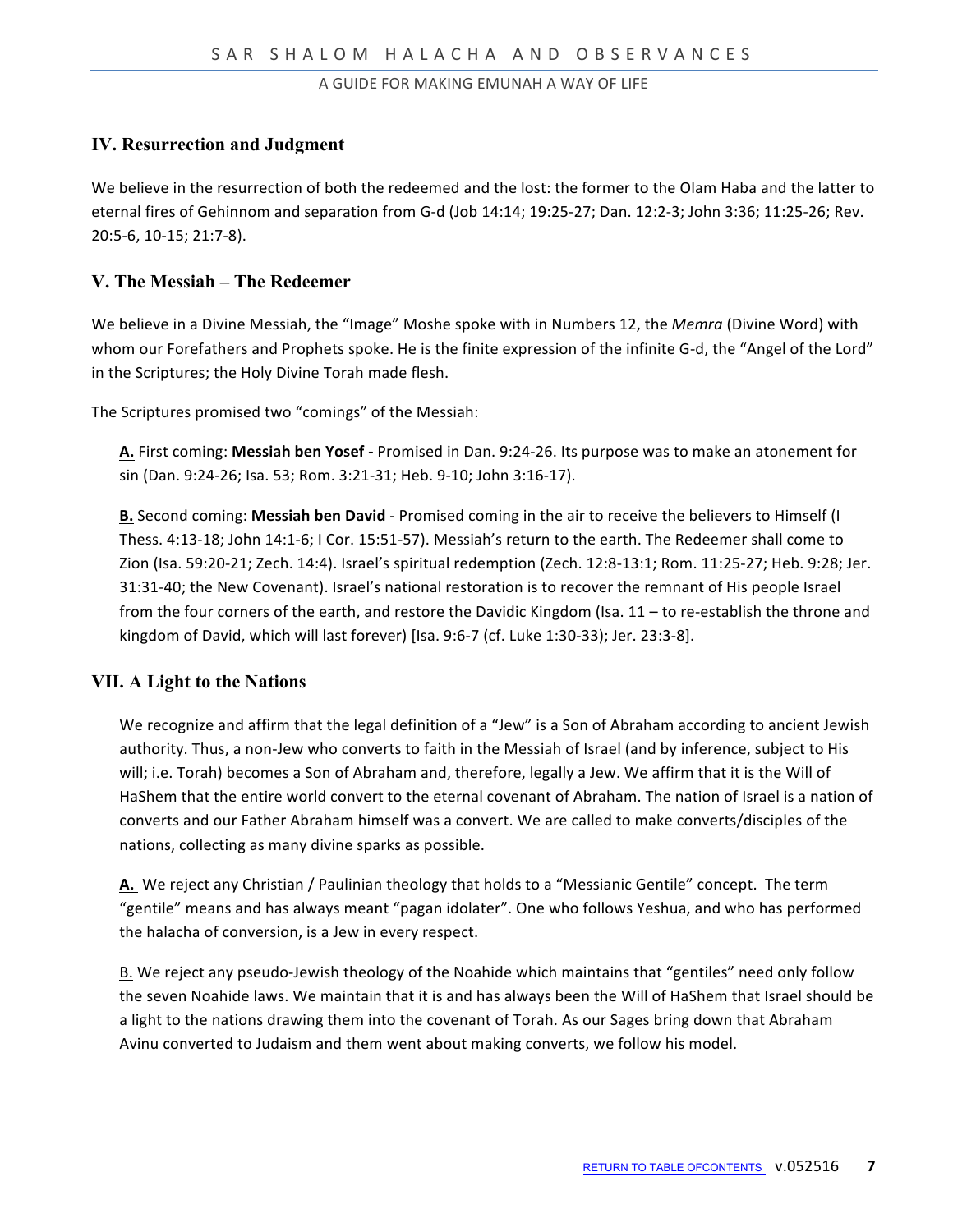# **Our Four Goals**

#### **Making Disciples Of Torah**

"Go therefore and make disciples of all nations, immersing them in the name of the Father and the Son and the Ruach ha-Kodesh, teaching them to observe all I have commanded you. And remember! I am with you always, even to the end of the age." *Matthew 28:19-20* 

The goal of our Messiah is to make disciples of the nations. A disciple is one who not only believes that Yeshua is L-rd but who *makes* Yeshua Lord of their life. Our goal is therefore to train people to live a lifestyle of faith by becoming *Torah* observant. The Bible tells us that if we belong to the L-rd then we will prove it by obeying (implementing, observing, living-out) His commandments. (Ezekiel 11: 19-20, Matt. 7:21, Luke 6:46, John 10:27, 1 John 2:4) Sar Shalom's goal is to encourage, train, and equip its members to become true talmidim (disciples) of Messiah.

#### **Strengthening Families In Torah**

# "He will turn the hearts of fathers to the children, and the hearts of children to their fathers-" *Malachi 4:6 or 3:24 (depending on version of Bible)*

Our homes should be the most sacred sanctuary and our families the central focus of worship. Thus, our goal is to provide resources, training and ministry that will strengthen the family unit. We are focused on equipping men to be the priest of their homes, women to be an honored Proverbs 31 woman and children to be a joy and delight to their parents. If families are healthy then the synagogue is healthy. Sar Shalom is a ministry focused on strengthening families!

## **Building Community Through Torah**

# "All the believers were one in heart and mind. No one claimed that any of their possessions *was their own, but they shared everything they had." Acts 4:32*

"To be a Jew means first and foremost to belong to a group, the Jewish people, and the religious beliefs are secondary, and a sense, to this corporate allegiance." Nicholas DeLange, *Judaism*, pg. 4. The concept of community is central to the theme of the Bible. Israel is first a family sharing Abraham as our Father and the Torah as the family ketuvah $^{\rm l}$  . Faith in the Messiah must be personal but our faith, itself, is not! We are called to be a *community* of faith. When you join Messiah you join a people; a family. We are called to be a robust community, sharing together, rejoicing together, mourning together, working together and succeeding together. Messiah prayed in John 17:11 that we should be *echad* (one) even as He and the Father are *echad*. In these end days, building and maintaining community will be all the more important (Hebrews 10:25). 

 $1$  A Ketuvah (ketubah) is a marriage covenant signed by both bride and groom.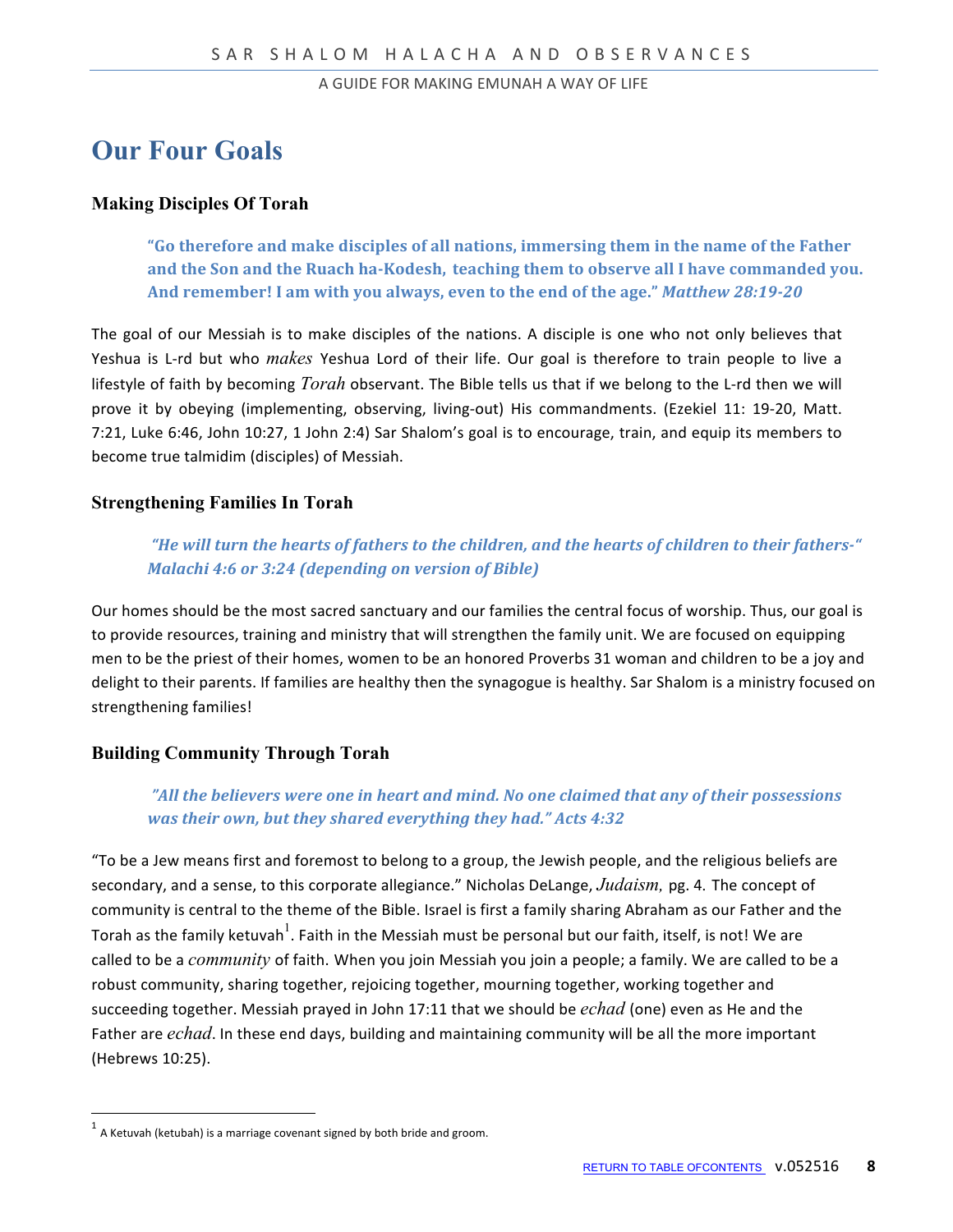Belonging is a core need of the human heart. We recognize this reality and the divine call to unity. Sar Shalom's goal is to strive to build and maintain a true community of believers. Our synagogue members belong to an extended family. When we come together for worship we are not just a group of individuals gathered for a service, we are a family coming together as one...even as Yeshua and the Father are one!

#### **Proclaiming Messiah The Torah**

*They* will come and declare His righteousness to a people yet to be born*because He has done it! Psalm 22:31*

#### *"He said to them, 'Go into all the world and preach the gospel to all creation.'" Mark 16:15*

Chief among our goals is our call to proclaim Messiah Yeshua as healer, deliverer, savior, and king. Our goal is to proclaim Messiah to our city, our state, our nation and to the whole world. Everything that we do as a ministry must point to Yeshua. Sar Shalom is called to proclaim Messiah and His way of life to all peoples, young and old, male and female. Our desire is to be "A house of prayer for all nations" (Isaiah 56:7).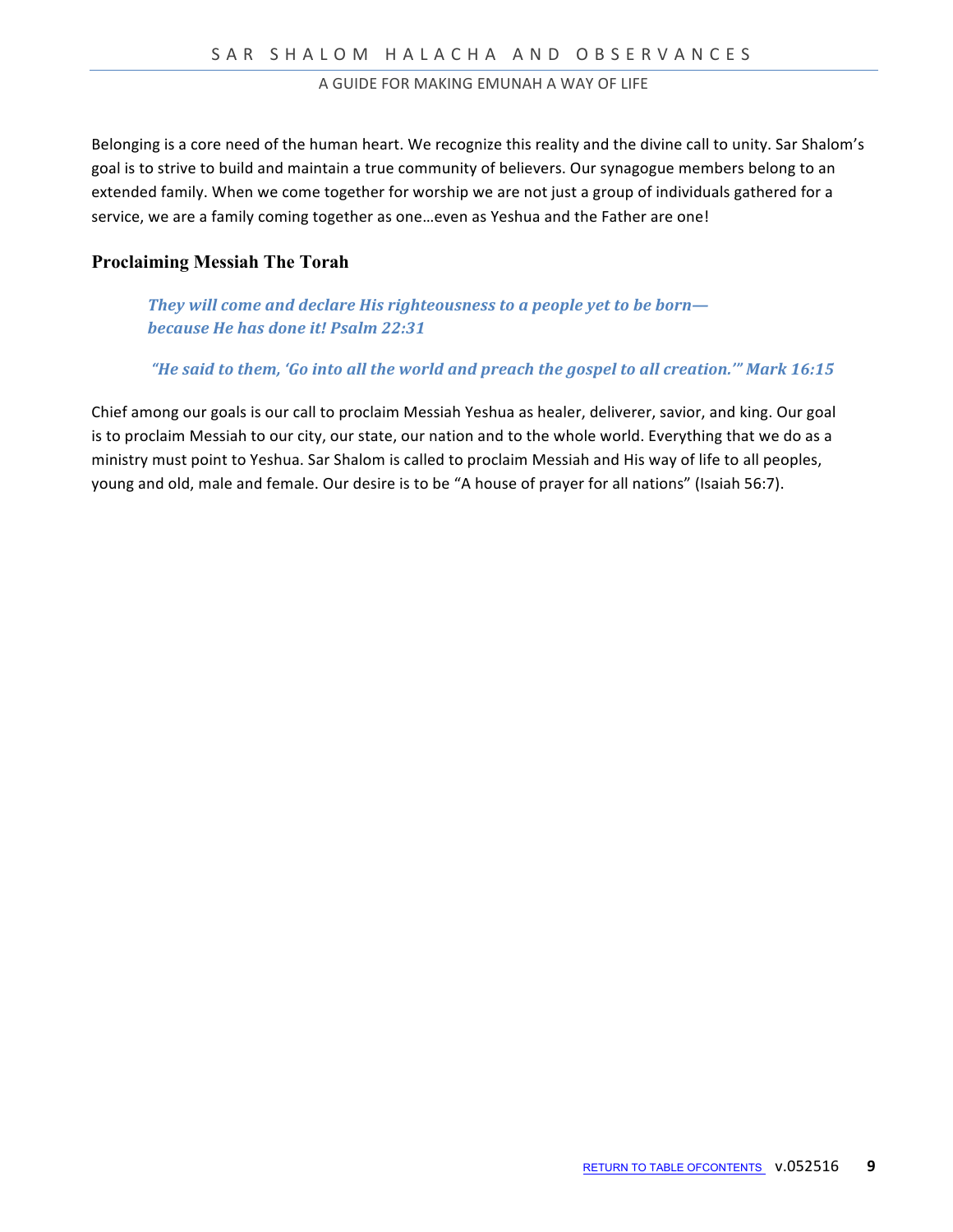# **A Note From The Rabbi**

*"We remain Jews not because we are members of a philosophical society with superior principles….We remain Jews because we are part of the community of Israel, which has agreed to live its life as a separate community, for all time, in obedience to G-d." To Be a Jew, pg. 31*

It is with great joy and enthusiasm that we present this important document: Sar Shalom Halacha and Observances! We live in an exciting time when the beauty, joy, freedom and life of Torah is being rediscovered by thousands of believers across the country. Daily men and women are awakening to a new and fresh understanding that there is a path of holiness for the redeemed. This awakening is the beginning of a fulfillment of Divine prophecy!

With the publication of this document, Sar Shalom finds itself on the cutting edge of this revival. There are virtually no existing works available that attempt to articulate, in clear terms, how to live out the mitzvot (commandments) from a believing Jewish perspective. I am prayerful that this manual will be a valuable aid and a wonderful resource for our families. I am equally prayerful that this publication with increase the spirit of unity in our shul, a condition which is vital for the dwelling presence of HaShem.

What is contained in this document is merely a codified expression of the halacha that we have followed since the founding of our shul. Furthermore, this halacha represents the official stance of our shul, the unified judgment of our Zakenim (Elders) and the spiritual understanding of the Rabbi.

To keep the Torah is to bring the Kingdom of Heaven into the realm of Earth. With faith we enter the Kingdom and in Torah we journey through its streets. This document is meant to be an aid, a guide and a blessing. I encourage the reader to begin the journey and enjoy the growth along the way. The duty of the Jews is to lift up all of life to HaShem, to hallow the everyday, so that all of life becomes holy, so that we become better people, so the society becomes improved. A living faith demonstrated by a faithful lifestyle. Therefore, the goal of halacha is to apply the Divine mitzvot (commandments) in every aspect of our daily lives. Know that there is only One who is good and perfect and that is HaShem, blessed be He. Let us strive, therefore, to imitate Him and to be holy even as He is holy (Leviticus 11:45).

#### *Rabbi Mordecai Aaron Griffin*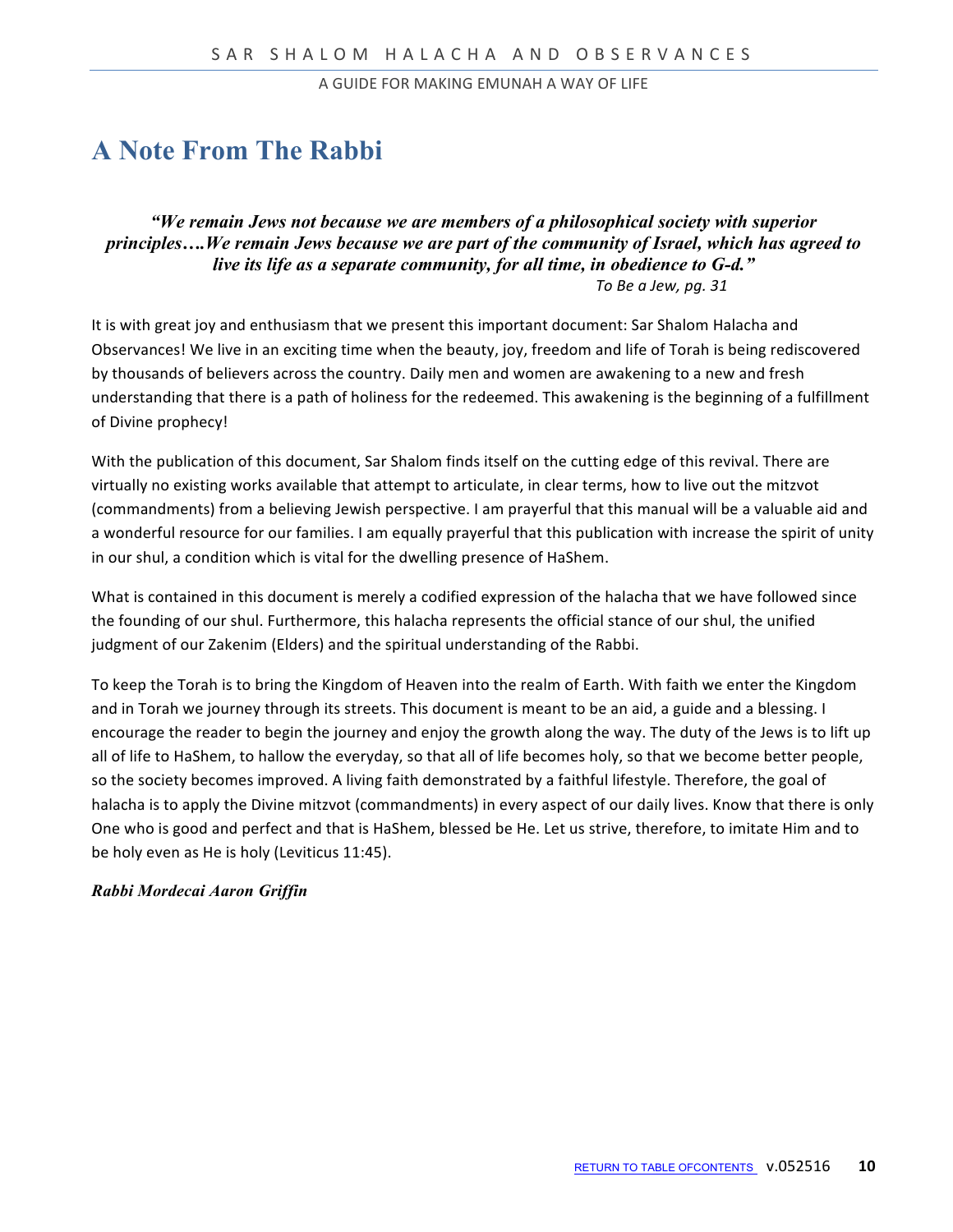# **Introduction**

### **1.1 A Desire for Unity**

*"A song of ascents. By David:*

Behold, how good and how pleasant it is for brothers to dwell together in unity!

It is like the precious oil upon the head, coming down upon the beard-Aaron's beardcoming down on the collar of his robes.

It is like the dew of Hermon, coming down upon the mountains of Zion. For there *ADONAI* commanded the blessing —life forevermore!" *Psalm 133 TLV*

The word "harmony" is this psalm is the Hebrew word  $\overline{11}$ " (yachad). It means united, together; mutual with one another. Perhaps the old English phrase would be, "to live in one accord". For a community of believers, living in unity is a critically important factor. It would seem to even be mandatory. This psalm illustrates to us the Divine ascendancy that unity occupies in the spiritual realm. Unity is likened to the anointing oil which represents the Ruach HaKodesh (Holy Spirit). It is likened also to the "dew of Hermon<sup>2</sup>", that is living water a picture of HaShem who is the  $m\bar{k}vah$  of Israel (Jeremiah 14:8 & 17:13<sup>3</sup>). Additionally, unity is likened to the blessing that brings everlasting life. Yeshua called Himself the resurrection and the life. He is that blessing. Thus, unity encompasses the very nature of HaShem. Is it any wonder that we are called to live in unity? To do so is to live in the essence of the Divine nature. Perhaps this is why the passage says that it is *there* (within unity) that HaShem, blessed be He, has *commanded* the blessing!

It is for the purpose and desire for continued unity that this document has been created. At Sar Shalom we wish to facilitate a dynamic, joyful, sincere and spiritually healthy environment. We recognize the great wisdom in our Master's statement that a kingdom divided against itself cannot stand. The more that we can live in togetherness, the more we will experience His presence. It is the prayer of the Beit Din that this publication will be a blessing and a joy to our family. May it help us all to walk in unity, peace and security as we strive to be true disciples of Yeshua; with a faith that is a lifestyle.

 $^2$  The "Dew of Hermon" would eventually become the water of the Jordan. The ultimate symbol of baptism / ritual purity.

<sup>&</sup>lt;sup>3</sup> In each of these verses the English word "hope" is mikvah in Hebrew. A mikvah is a baptism pool of living water for immersion.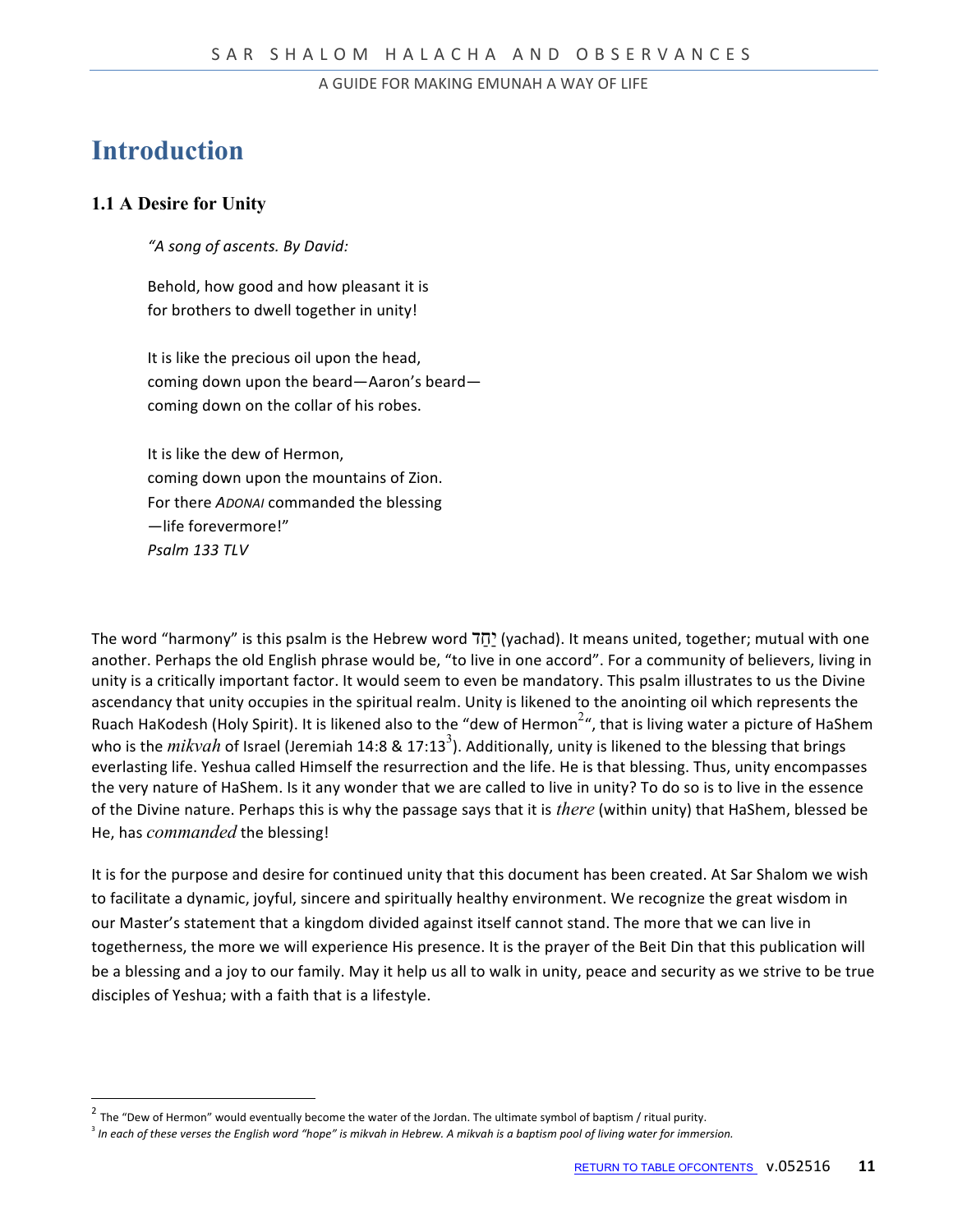### **1.2 The Beit Din**

A Beit Din is a Hebrew term applied to a Jewish religious or civil court of law. Beit Din, literally translates as "house of judgment," a court that originated during the period of the Second Temple. This premise of the Beit Din has a biblical origin, and is recorded in Exodus. The text says that Moses sat as a magistrate among the people (Exodus 18:13), and he later delegated his judicial powers to appointed "chiefs of thousands, hundreds, fifties, and tens" (Ex. 18:21; Deuteronomy 1:15), reserving himself for jurisdiction in only the most difficult, major disputes (Ex. 18:22 and 26; Deut. 1:17). Judges were to be "able men, such as [those who] fear G-d, men of truth, hating unjust gain" (Ex. 18:21) and "wise men, understanding and full of knowledge" (Deut. 1:13). They were charged to "hear the causes between your brethren and judge righteously between a man and his brother and the stranger," not be "partial in judgment," but to "hear the small and the great alike; fear no man, for judgment is G-d's" (Deut. 1:16–17). According to Torah, the judges had significant authority; even speaking under the authority of HaShem. Commenting on Deuteronomy 17:1-10, Frank Crusemann in his book The Torah, says the following:

*"The conclusion we must draw from this is absolutely clear: the decisions of the court have the same*  significance in the same rank as the things that Moses himself said – which means Deuteronomy itself. The Jerusalem High Court rendered decisions with the authority of Moses and it had his jurisdiction. It spoke in the name of Moses and extrapolated forward the will of YHWH. The development and structure of deuteronomic law cannot be separated from institution of the Jerusalem Center court... According to *Deuteronomy 17:8. This court speaks with the same authority as Deuteronomy itself – the authority of Moses."*

These Torah commandments have given rise to the Jewish idea of the "oral Torah". This is precisely why the Rabbis seem to have no problem in saying, for instance, "HaShem commands us to light the Sabbath lights" when in fact there is no such commandment in the written Torah. This "commandment" comes not from the written Torah but rather from the judges whom the written Torah appointed to decide such matters. They rule, as it were, on behalf of Moses and thus, in their interpretation of the law, on behalf of the Father Himself. The Messiah seems to agree with this level of authority when he admonishes us and the disciples in Matthew 23:1-3.

*"Then Yeshua addressed the crowds and his talmidim: "The Torah-teachers and the P'rushim," he said,*  "sit in the seat of Moshe. So whatever they tell you, take care to do it...."

The Master seemed to have no qualms regarding the authority of the Rabbis. In fact, how could He? They were simply fulfilling the expressed will of the Divine. What Messiah was concerned about was the fact that they were living as hypocrites; making rulings that they themselves, were not following. In contrast to these men, we are to follow the mitzvot in Spirit and in Truth!

"But don't do what they do, because they talk but don't act! They tie heavy loads onto people's shoulders but won't lift a finger to help carry them. Everything they do is done to be seen by others; for they make their t'fillin broad and their tzitzit long, they love the place of honor at banquets and the best seats in the synagogues, and they love being greeted deferentially in the marketplaces and being called 'Rabbi.'"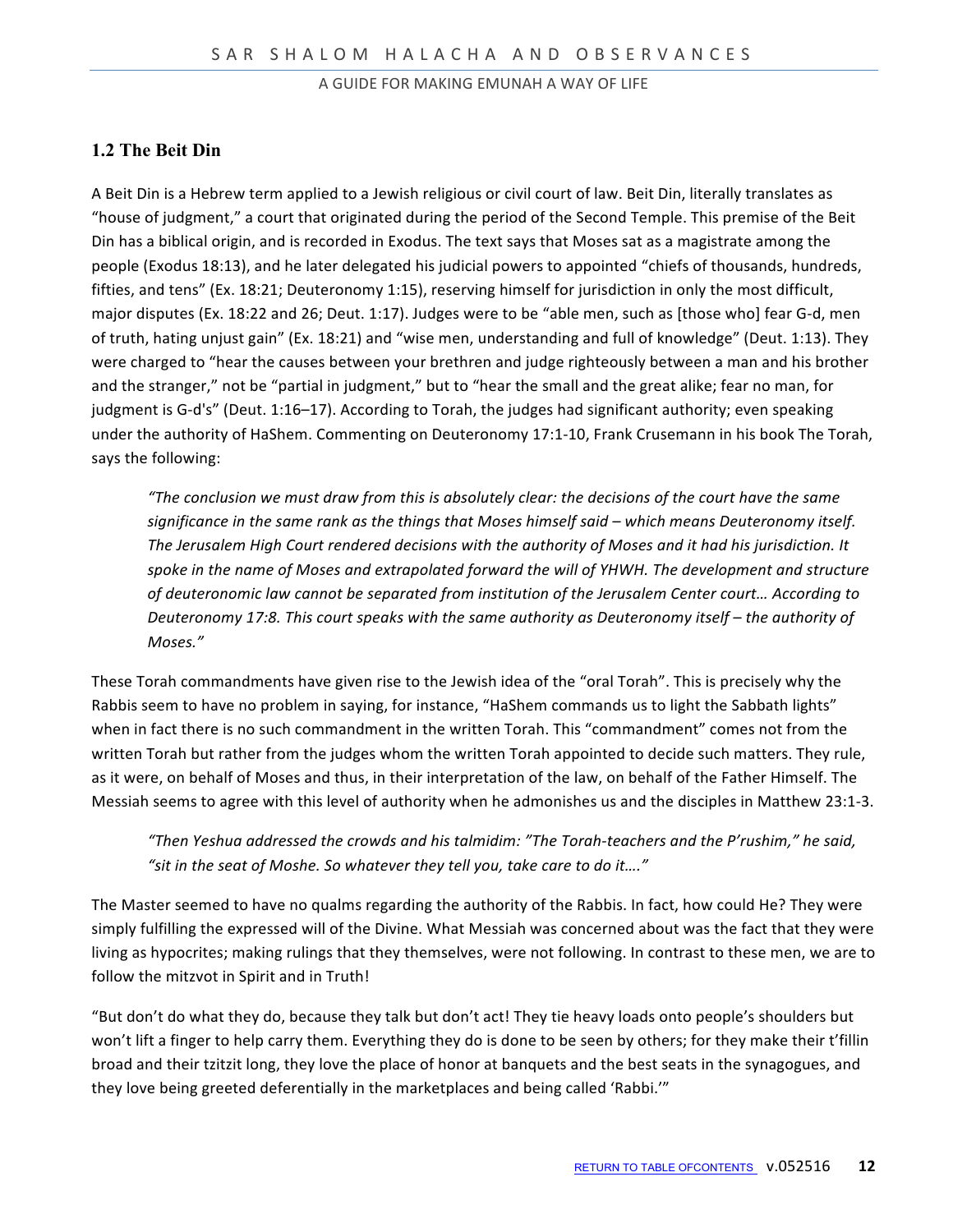When the children of Israel settled in their land, the allocation of jurisdiction on a purely numerical basis ("thousands, hundreds, fifties, tens") was replaced by allocation on a local basis, and judges were appointed in every town within the various tribes (Deuteronomy 16:18; Sanhedrin 16b<sup>4</sup>). Historically, the Beit Din heard cases on virtually every question of Torah be it civil, moral or ceremonial.

Sar Shalom has an established and formal Beit Din comprised of the Rabbi and the three Zakenim (Elders): Rayford Hopson, Yosef Alva, and Yochanan Turbeville<sup>5</sup>. Together, these men review matters of doctrine, halacha and other cases. In addition, the Beit Din is responsible for bringing correction and restoration to members of the congregation. Their responsibility also includes counseling and shepherding the flock. These men make up what is commonly called a "board of elders" in church circles.

With respect to matters of halacha, the members of this Beit Din are responsible for deliberating over each topic of Torah observance and rendering a judgment for the way in which our community at Sar Shalom will keep the mitzvah (commandment) in question. The reader should take comfort in knowing several important points about our Beit Din. First, each decision is bathed in prayer. Second, each man is well educated in matters of Torah, Oral Torah, congregational life issues and Judaism. Every decision has thus received a thorough review with ever argument being giving its due consideration. Third, the Beit Din functions on the premise of consensus meaning that we must all agree before a decision is published. We depend upon the Ruach of HaShem to give us peace on a matter of halacha before we guide our flock down that path. Finally, our Beit Din does not confine their views to their own interpretation. When necessary and proper the Beit Din will inquire of other Leaders, those who have been vetted and are in a position of corporate accountability. As a result, our halacha positions us to be in unity even with the greater Jewish community.

## **1.3 The Internet**

The internet is perhaps one of the great paradoxes of our modern age. It is both a great asset of education and, at the same time, a great detriment to education. As a result, the internet is the *last* source of information for our Beit Din. The web sites that are used are *only* those that are created by people who are both trusted and accountable to the greater Jewish or believing Jewish communities.

A tremendous amount of content on the internet masquerades as theological "truth". In reality, it is dime store scholarship at best and malicious deceit at worst. Perhaps this is never truer than in regards to topics of Judaism. Myth, misinformation and conspiracy theories abound on the internet with respect to Judaism and its practices. Many websites consider everything that the "Jews do" as derived from pagan practice, whether directly or indirectly. The "evidence" submitted for these claims are purely speculative and completely rooted in a spirit of anti-Semitism. It is typically said that *such-and-such* Jewish practice vaguely resembles an alleged pagan practice and therefore the "Jews" borrowed it from paganism; but one will never read of pagan practices being adopted from Judaism. To this end one can find web page after web page from questionable authors who have no affiliation or accountability; nor do they have a real education in matters of Judaism. In general, their writings are a combination of folly, fiction and anti-Semitism.

  $4$  "Sanhedrin" is a tractate of the Talmud.

 $<sup>5</sup>$  The Beit Din court may expand as future men are ordained as Zakenim.</sup>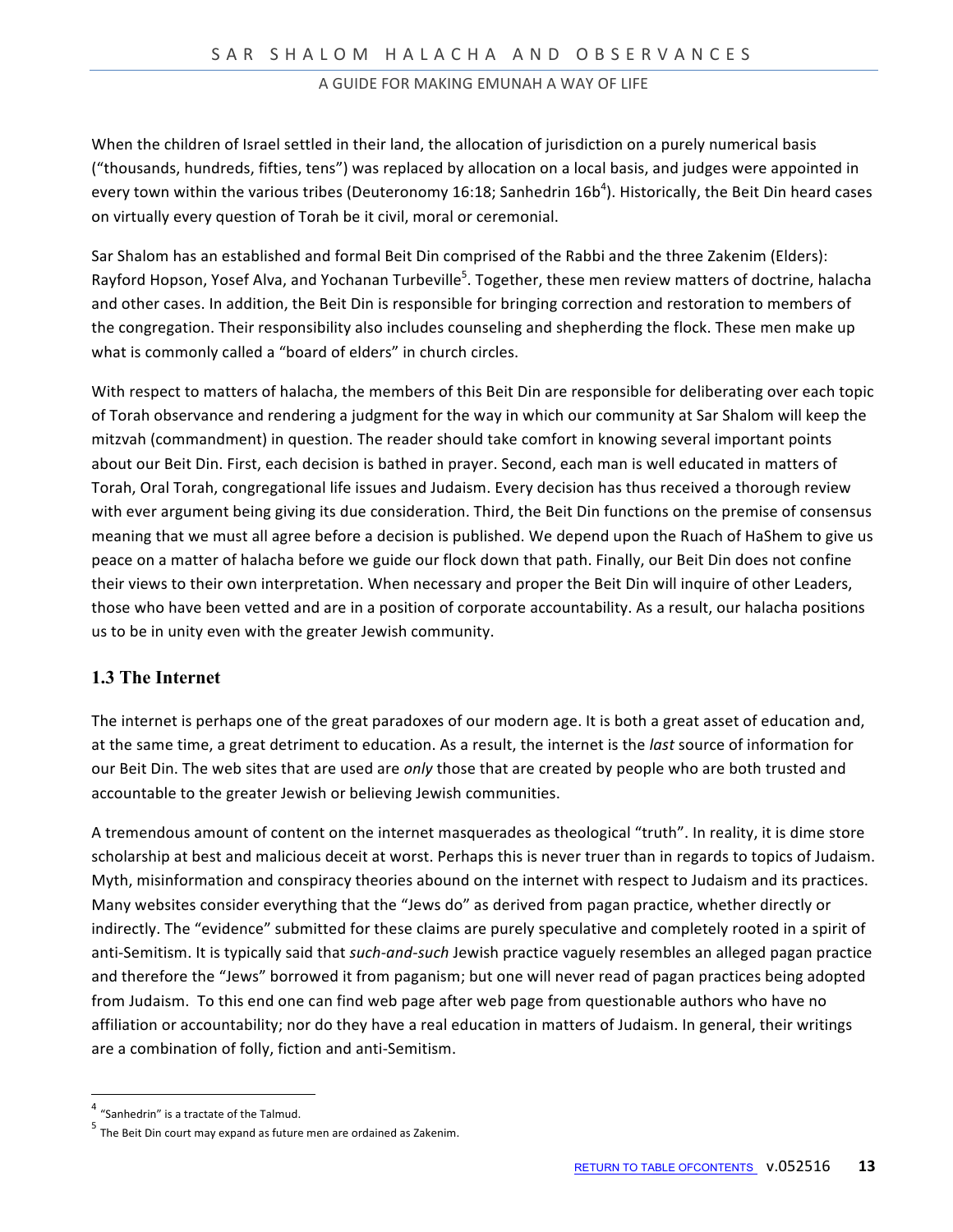Be on your guard against the leaven of the internet and remember: anyone can create a web page. What is more important than the information being presented is the person or persons doing the presenting, and what fundamental agenda (theology) they are propagating. The internet is both a wonderful tool and a harmful stumbling block for knowledge. Use it with caution.

# **1.4 Halacha: A Way of Life**

"According to one of the Rabbis of the Talmud, the most important verse in the Bible is that from the book of Proverbs, "Know him and all thy ways." The word to emphasize in this verse is all. "Know him in *all my* ways." This means that we can be religious, we can serve G-d not only in the synagogue or on the Sabbath, but while doing every action, while being in any place. It all depends upon what we do and how we do it. We may serve G-d by the manner in which we speak to our friend, relate to our parents, *participate in sports or treat our younger brother. In each case we serve G-d by hallowing the deed we perform, by making it a holy deed."*

#### *Judaism: The Way of Sanctification Rabbi Samuel H. Dresner and Rabbi Byron L. Sherwin, pg. 87*

Faith, from a Hebraic understanding, is not defined as creed or belief. That is only half of the equation and, to that point, the less important half. In the Hebrew or biblical mind, faith is only *true* faith when accompanied by action (outward expression). To the ancient Sages, faith was a point of beginning rather than a destination. The goal of the gospel was not to bring one to a point of faith but rather to a position of obedience. The word for faith, in Hebrew is אָ**מוּנַה, (emunah).** It means both faith and faithfulness. To a Jew, faith is naturally and necessarily a lifestyle. To the Hebrew, deed is equally as important as creed; perhaps more important only because deed proves the truth of one's creed. As the Apostle Ya'akov said, "Faith (creed) without works (deed) is dead."

In Jewish thought The Torah<sup>6</sup> was never considered a document of mere theology. The Torah is a constitution; a manner in which one should live their life. The Torah serves not as a means to salvation<sup>7</sup> but rather a manual of holy living for the redeemed. How a community decides to walk out the Torah in daily life is called halacha. The word halacha itself means "the way on which one goes" and it is the overall term for Jewish law. Thus, halacha is practical and not theoretical. It is concerned with the proper application of the commandments (mitzvot) to every situation and circumstance.

Halacha was historically transmitted in oral fashion. After the destruction of the Temple in 70 AD and the subsequent exile of the Jewish people from Israel, the Rabbis retreated to Yavneh and began to pen Jewish halacha in an initial work called the Mishnah. Later Rabbis completed this teaching<sup>8</sup> developing what is called The Talmud<sup>9</sup>. The Talmud is a volume work of Rabbinic writings with the expressed purpose of developing a

 $^6$  The Torah is the first five books of the Bible. It is the very foundation of the Word. Nothing can change, alter or abolish the foundation.

 $^7$  "Salvation" in Judaism is equivalent to covenant. Jews do not "work for their salvation" because that presupposes that they view themselves outside of the Divine covenant which is not the case. Jews follow Torah precisely because they are members of the covenant.

<sup>&</sup>lt;sup>8</sup> The word Talmud is from the root  $\sigma$ VK (lamed) meaning to learn or to teach.<br><sup>9</sup> The Talmud is comprised of the Mishnah (1<sup>st</sup> century writings) and the Gemara (6<sup>th</sup> century writings).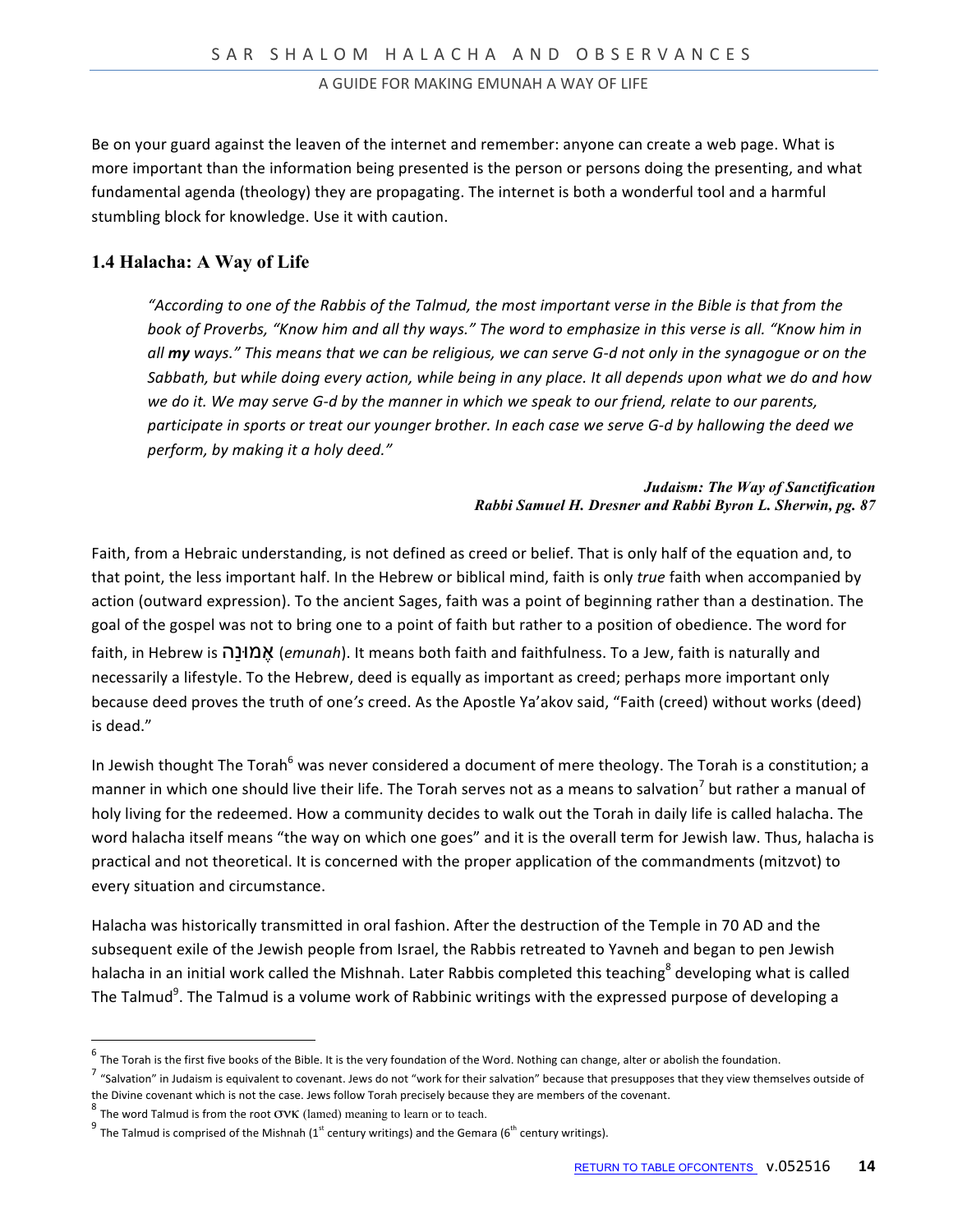proper halacha for Israel. It is important to note that there is both great consensuses with Jewish halacha as well as great diversity. Generally, these diversities exist with respect to minor points of halacha. For instance, Jews agree that one should pray the *shacharit, mincha* and *ma'ariv* prayers each day. There is, however, some disagreement as to the precise times that those prayers should be offered. As a result, each community is advised to follow the halachic standards of their Beit Din. Due to the diversity within Judaism, the Jewish people tend not to be dogmatic about their particular halacha. Each congregation has the responsibility to determine its own halacha for the community. Each community is striving to live out the Torah in a practical way. In many ways our halacha will be the same as other synagogues and in some ways it may differ. We are all on the same path although our steps and strides may be slightly different.

There is a great misunderstanding that halacha represents new commandments. Many non-Jews have misunderstood Rabbinic law to mean that the Sages desire was to "add to" the Law; perhaps even to usurp the Torah, heaven forbid. There is often propagated a type of conspiracy theory that the whole of the Oral Torah<sup>10</sup> is both to replace the written Torah and to thwart faith in Yeshua as the Messiah. Both of these assertions are patently false. The purpose of halacha is to *interpret* Divine law not to usurp it. The Rabbis, far more than believers in Messiah, have been consumed with an attitude of fidelity to Torah. It is the very hallmark of their religion. To assert that the Rabbis purposely set out to under mind the written Torah is to misunderstand Rabbinic thought. Jews are extraordinarily particular about the observance of Torah. This is often interpreted as "legalism" by modern Christians. Yet the fruit of this very focused attitude is the preservation of the Torah itself. If it were not for the incredible endurance of the Jewish people not to assimilate, you kind reader, would not be enjoying the truth of Torah today.

Furthermore, Christians have historically been taught that halacha represented a type of "working for one's salvation". This concept of "works" is also untrue. As Marvin R. Wilson wrote in his book Our Father Abraham, "There is a common belief in today's church that Judaism – whether in Paul's day or our own – teaches salvation by works of the Law, whereas Christianity is a religion of grace. Such understanding of Judaism is in reality far more a caricature or misrepresentation of the truth. Indeed, as one Christian scholar explains, 'to the extent that we propagate this view in our preaching and in our teaching, we are your guilty of bearing false witness'....Pinchas Lapide, a Jewish scholar of New Testament studies, concurs:' the rabbinate has never considered the Torah as a way of salvation to G-d... [We Jews] regard salvation as G-d's exclusive prerogative, so we Jews are the advocates of "pure grace"." (Pages  $20 - 21$ ).

Halacha decisions are, in effect, court decisions. These courts were established in the desert by Moses shortly after the Exodus. (Exodus 18:17-26). These rulings were intended as expressions of living out the Torah. In many cases halacha was developed in areas where the Torah fails to provide specific details, clarity or where multiple interpretations exist. This can be likened to the way in which the Judicial and legislative branch of government works in the United States. The Constitution, like the Torah, is the foundational document. It cannot be changed, removed or amended<sup>11</sup>. The legislature, however, has the power to make laws that are in alignment with the constitution. The judicial branch, when appropriate, makes rulings on congressional legislation to determine its constitutionality. When affirmed by the Supreme court, these laws stand as *laws* not necessarily constitutional

 $^{10}$  The Talmud is the "Oral Torah" in Judaism. It is viewed as inspired and subordinate to the written Torah. We value Talmudic writings but we do not believe that they are Divinely inspired.<br><sup>11</sup> The US Constitution can be amended provided that 3/4ths of the States ratify the proposed amendment. A task that is not easily accomplished.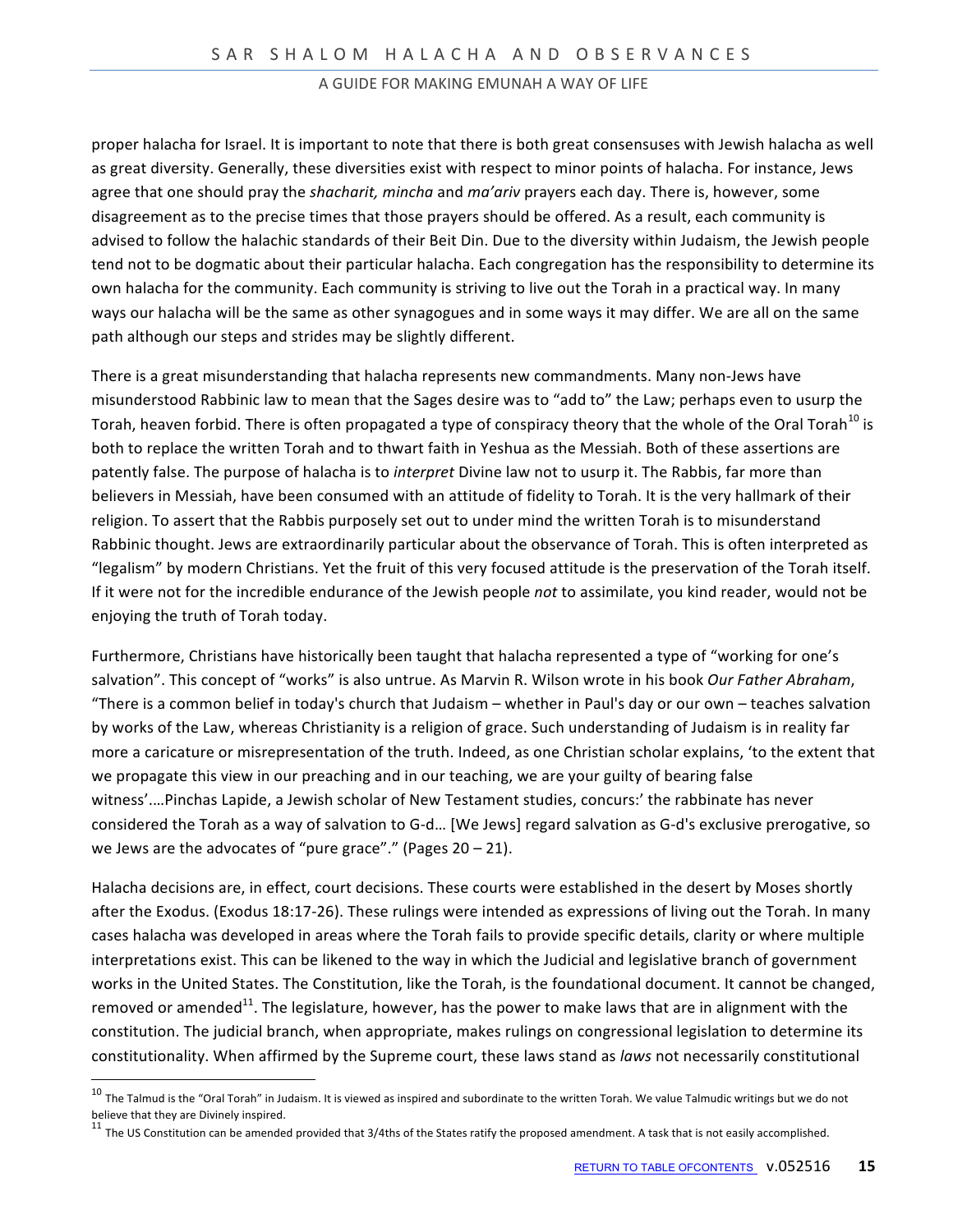amendments (or additions). They are, for the purposes of the analogy, national halacha. So it is with the Talmud and Jewish law. 

The common view that Jewish laws represents "working for one's salvation" is, again, incorrect. This view carries the premise that Jews see themselves as *not saved*. Nothing could be further from the truth. The average Jew sees himself as a member of the covenant and *thus* saved<sup>12</sup>. As a result, Torah keeping is simply a natural result of being a member of the covenant. Hence our common creed: "We keep Torah not in order to be saved but *because we are saved!*"

Finally, a note should be said about *sola scriptoria*. There are many who come from Protestant Christian backgrounds that make a claim for *sola scriptoria*, which means scripture only. The idea sounds formidable and easily supportable. After all, who wouldn't champion "Scripture only"? This idea presumes that we do not need traditions, customs or halacha (especially if all of these customs and traditions are Jewish!). A *sola scriptora* advocate will suggest that one need only follow the written word. Is this idea really practical?

There is a wide difference between what is theoretical and what is practical. History has proved that *sola* scriptora does not work in practical terms. One need only look to the champions of this doctrine, the Protestant church. Each denomination has its own halacha for baptism, communion, prayer, worship, and festivals. Looking at sola scriptora Torah groups we find similar halacha differences. They typically do not use "Jewish" customs but they tend to invent their own.

An example of this is one man who didn't want to use a mezuzah because he was poised to be against, in general, Jewish custom. He was a "scripture only" Messianic. This man had a picture frame of the 10 commandments hanging near his door. When asked about the significance of its location, he proceeded to explain that the Torah commands that one write the word on one's doorpost. He went on to explain that the Jews place a box on the door frame that *contains* a portion of the Torah. To him this was only a tradition rather than a legitimate fulfillment of the mitzvah from Deuteronomy 6:9. Naturally, the house guest asked, "Then why didn't you write the whole Torah on your door frame? Wouldn't that have been following a true 'Scripture only' path?" The man proceeded to stumble through his excuse for not doing so unraveling his own *sola scriptora* belief along the way. This man had developed his own halacha, but why? Because trying to follow a *sola* scriptora path is quite impossible.

In trying to live the Torah we are often left with little or no details. We are told to guard the Sabbath but what does that look like? We are told to bind the word to our foreheads but how? We are commanded to live in booths for sukkot but how should they be constructed? We are commanded to gather for Sabbath assembly but is that just a mob of people standing around? What does that meeting entail? Moses was commanded to slaughter the animals "Just like I showed you" but no where do we find such instructions in the Torah! Moreover, the Torah says that a man should not lie with another man but it does not say as much for a woman. Are we to assume, based on the premise of *sola scriptora*, that lesbianism is permissible? Of course not! Show me a believer in *sola scriptora* and I will show you a person who has developed his own tradition and customs. Would there be anything necessarily wrong in doing so? No. It should just be understood that in so doing one testifies to the very real need of halacha.

 $12$  Ultimately the term "saved" means admitted into the covenant. To be outside the covenant is to be outside of the promise and lost.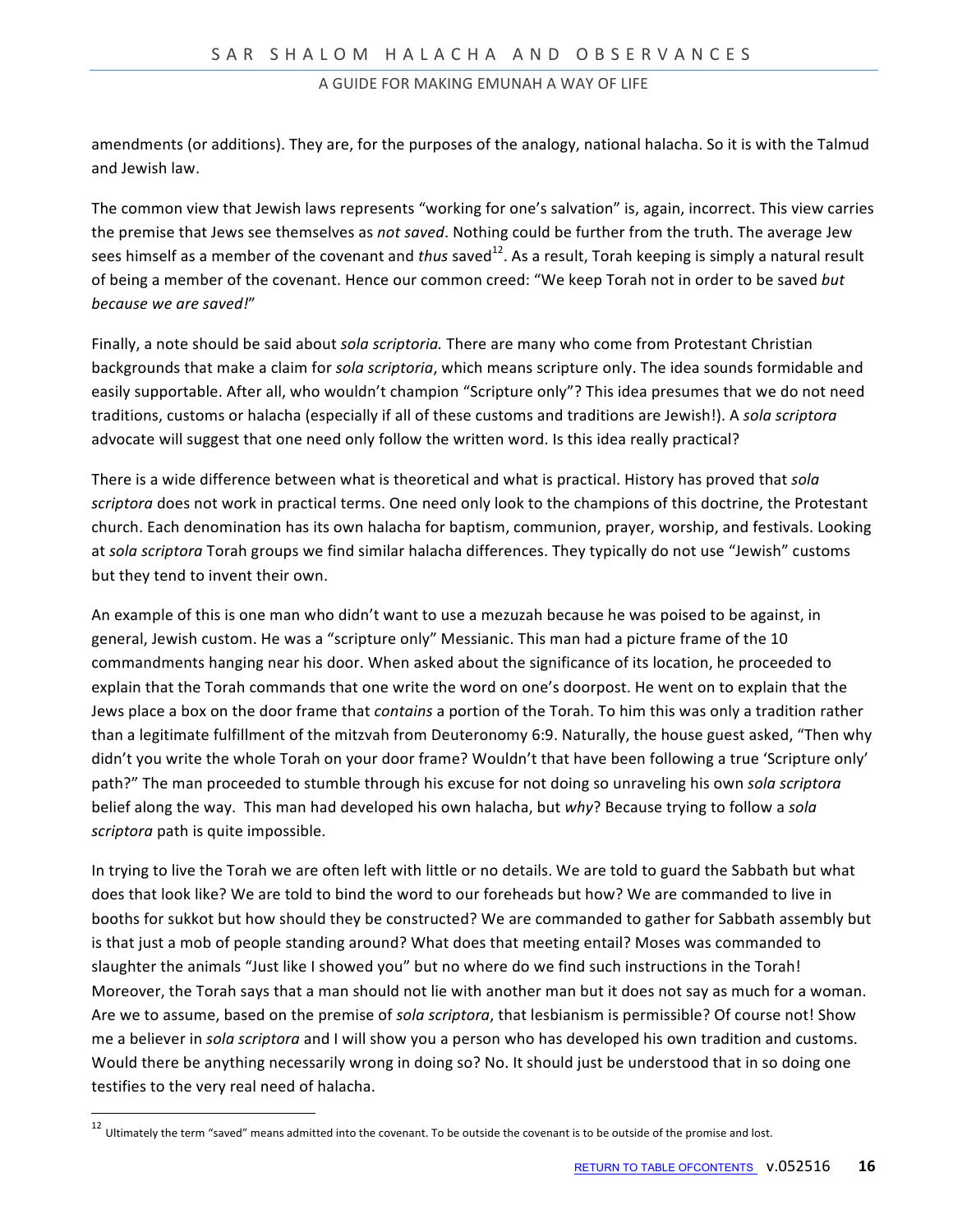The truth is that *everyone* has tradition and halacha. Our goal is to prayerfully ensure that the halacha we ordain for Sar Shalom is squarely founded on Torah and faithfully centered on Messiah Yeshua. May HaShem, blessed be He, help us to do so.

### **1.5 Who needs Halacha?**

Actually, we all do for various reasons. The most obvious reason is that halacha provides the "how" for the command to "do". A unified halacha helps us to make belief tangible. It helps us answer the question, "How do I live this from day to day." Most importantly, halacha helps us to transform our faith into a lifestyle. In so doing, our walk with HaShem becomes more "who we are" than "what we believe."

*"When the Torah, which is the blueprint for human life that was meant for all mankind and given to Israel* and their behalf, becomes a reality, then we shall have the "Kingdom of Heaven"... Every kingdom *implies a minimum of three things: a king to rule, laws to govern and a people who acknowledge the* king and obey the laws. The Kingdom of Heaven can likewise be understood in terms of (1) His reign, (2) *His laws,(3) His people."*

#### *Judaism: the Way of Sanctification, Rabbi Dresner & Rabbi Sherwin, pgs. 343-344*

Spirit led halacha binds and builds. It brings life and points us to the source of life. One might feel that the lighting of candles, the wine, the challah bread, the hand washing and the blessings that we say on Friday night are just "too much tradition." However, the fruit of such halacha, as verified by numerous families, is joy, a stronger family bond, stronger marriages and a deeper faith. One might think that the hand washing in the morning is far too Rabbinic yet it is a poignant reminder to live the day as a priest whose goal is to sanctify the Name of the Creator. These customs have a very real and measurable result in our lives. The result is a heightened focus on who we are, to whom we belong and what we are called to do.

Halacha is our understanding of what we are holding ourselves and each other responsible to do in honoring G-d through Torah obedience. We simply cannot hold each other responsible without such a standard. So it is that we in our congregation need halakhic guidelines to function as a kehilah kodesh - a holy community.

Secondly, we all need Halacha because it provides wonderful freedom. Halacha gives us guidance and clarity as to what do to in every area of life. That guidance and clarity provides comfort and security. Halacha answers the question, "What does it mean for me to glorify HaShem in this situation?" In fact, this is arguably the key question in Jewish spiritual life. Halacha builds upon the distilled wisdom of countless generations of our people who took seriously their obligations to G-d and Torah. Halacha helps us to identify the shape of obedience, so that we might retrace with the stylus of our own lives patterns of holiness worn deep by generations of our forebears. And when we do so as our gift of love to Hashem, it brings joy, not only to us, but also to Him.

Finally, we all need Halacha because it not only binds us to a standard of holiness but also frees us from needless guilt and worry. It is joyful to walk a path with a friend. Having a community halacha binds us together and frees us from the fear of "doing something wrong". It keeps us all on the same page. When we interpret and apply Halacha with wisdom and love, it brings freedom rather than bondage. When we treat Halacha as a guideline for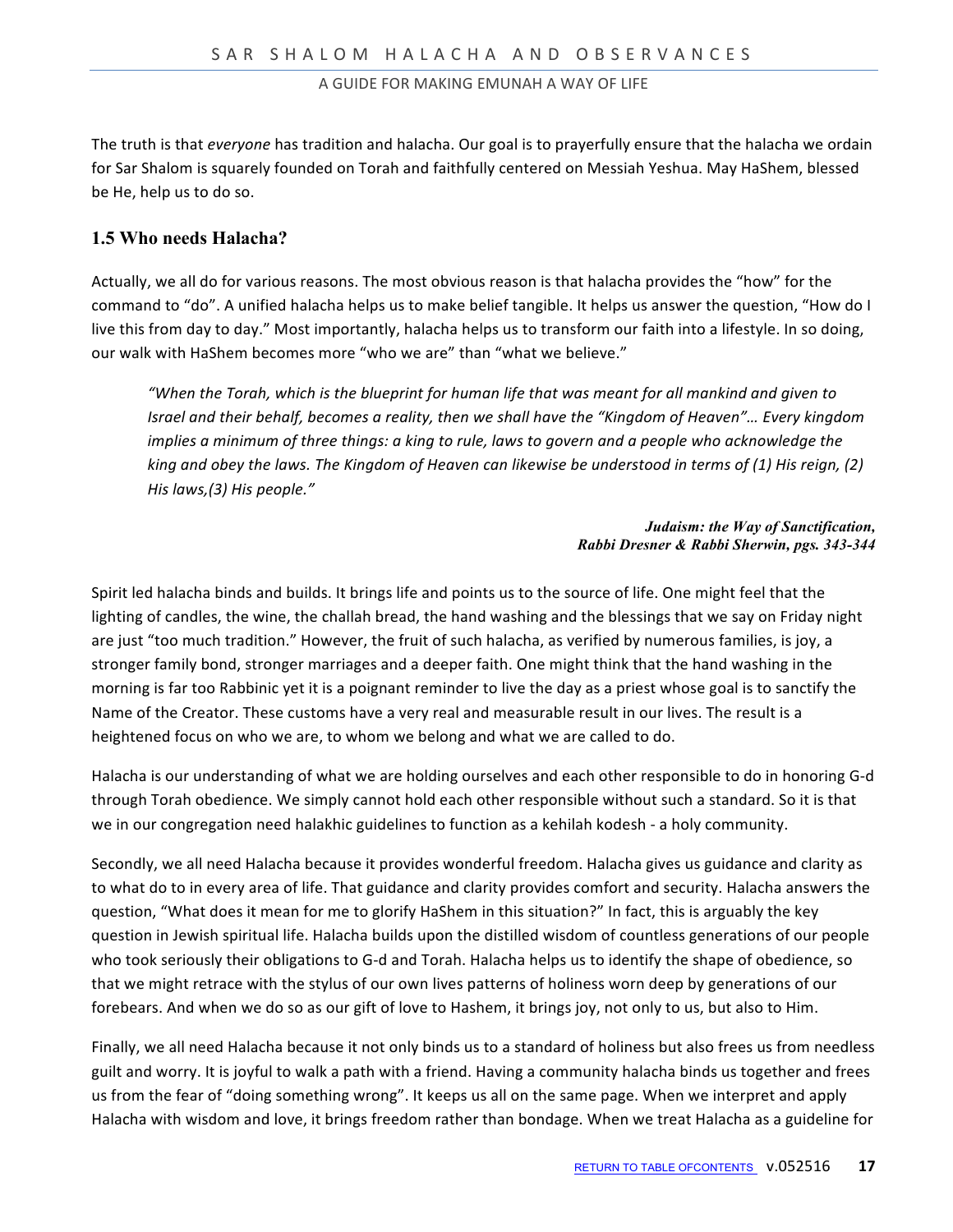communal obedience and relationship, we experience the character it shares with Torah, "the perfect Law that gives liberty" (James 1:25).

## **1.6 Our Approach to Halacha**

In Jewish tradition as a whole, Scripture is of paramount importance and authority in the development of Halacha (the concrete application of Jewish law to daily life). In principle, issues become halacha because they are connected to some area of life in which Scripture reveals certain authoritative norms. In addressing those issues, Scripture is not the only resource consulted. However, it is always the source of greatest sanctity. Thus, when Rabbinic literature distinguishes between laws that are d'oraita (ordained by Scripture) and those that are d'rabbanan (established by Rabbinic authority), precedence is always given to those that are d'oraita.

Within Tanakh, Jewish tradition has always regarded the Torah (the Pentateuch) as possessing unique authority in the development of Halacha. While the Prophets and the Writings amplify and clarify the intent of the Torah, the Torah is always foundational in matters of Halacha.

Yeshua himself did not act primarily as a Posek (Jewish legal authority) issuing halakhic rulings, but rather as a prophetic teacher who illumined the purpose of the Torah and the inner orientation we should have in fulfilling it. Nevertheless, his teaching about the Torah has a direct bearing on how we address particular halakhic questions. As followers of Messiah Yeshua, we look to him as the greatest Rabbi of all, and his example and his instruction are definitive for us in matters of Halacha as in every other sphere.

In principle, Scripture always has highest authority in the halakhic process. However, in practice other sources also play an important role. While all halacha is rooted in Scripture, the text usually provides limited information on how the mitzvot are to be lived out and how they are to be adapted to new circumstances. In order to add concrete substance to halakhic decision making, we must have recourse to the way the mitzvot have been understood and observed by Jews throughout history and in the present.

We at Sar Shalom do not automatically assume that the Rabbis were incorrect in their interpretation of Torah. In fact, we tend to take the stance that their view is "correct until proven incorrect" as patterned after our own country's judicial system of innocent until proven guilty. In the experience of the Beit Din, the Rabbis are proved right far more often than not. In addition, we recognize the enduring legacy of a people who have been blessed in every area of life despite the greatest of odds and forces opposed to them. We, as the Beit Din, recognize this obvious reality as a Divine endorsement of their approach to Torah. We therefore, do not wish to repair that which works just fine.

It is perhaps little wonder then that Messiah Yeshua taught obedience to the decisions of the Pharisaic Torahteachers in Matthew 23:3. This verse echoes Deuteronomy 17:10, the key text in Rabbinic tradition undergirding the authority of Israel's sages. Thus, while we may critique traditional rulings, and argue for alternative positions, we are often reluctant to depart from halakhic rulings accepted by Jews throughout the centuries and held today by most of the branches of Judaism and most committed Jews. This is especially true when certain halachic decisions have won near universal acceptance in greater Judaism.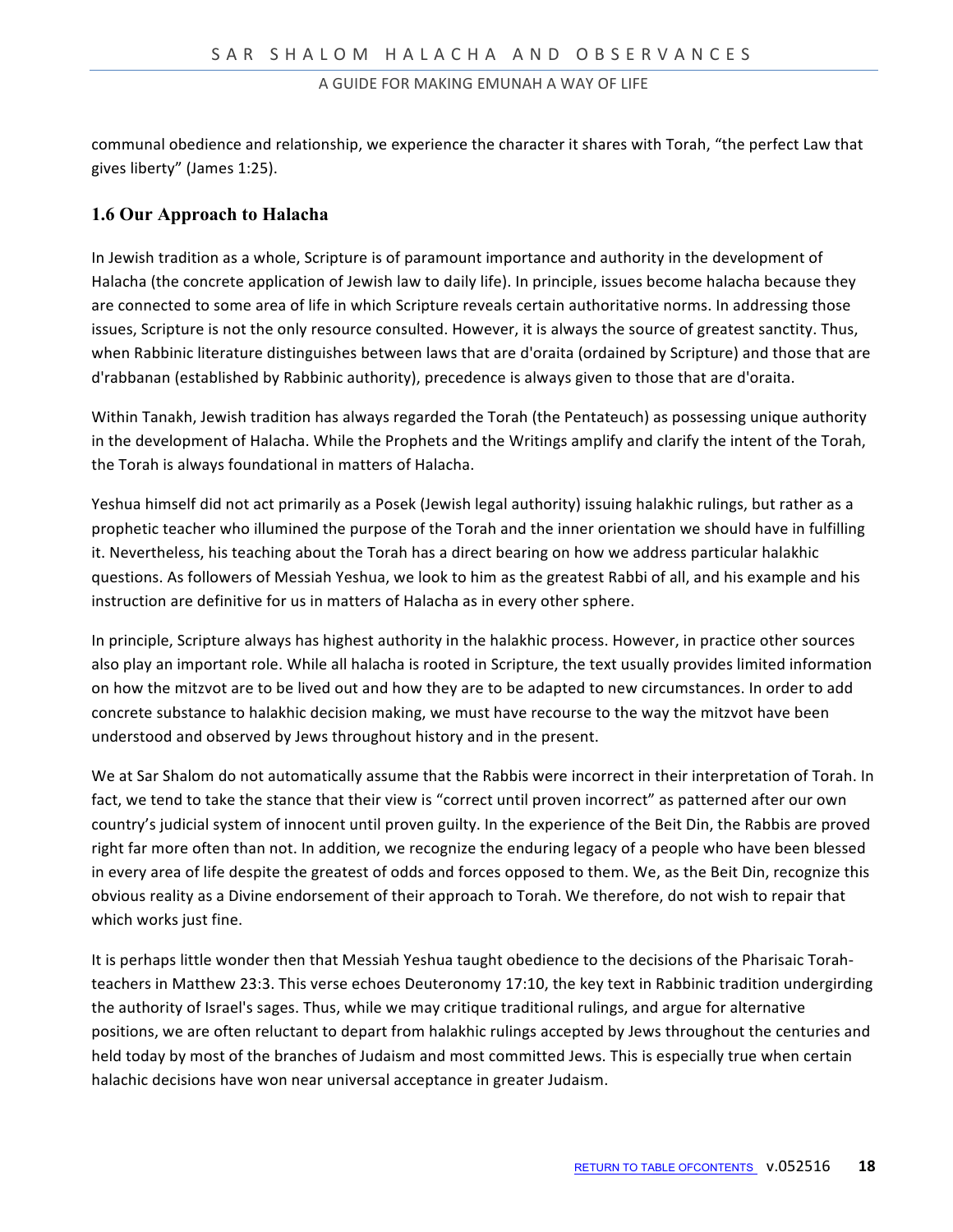Therefore, like Modern Orthodox, we recognize that the new circumstances of the modern world require adaptation in traditional practices. Our halakhic decision making incorporates thoughtful reflection on these new circumstances, and the changes they may require. In this process, we pay special attention to the halakhic analysis and rulings of these branches of Judaism as compared to the teachings of Yeshua. Where there is no obvious scriptural conflict, we learn from these rulings.

May the Ruach of Adonai continue to give us guidance as we seek to carry on his work of raising up the fallen booth of David within the people of Israel.

## **1.7 An Observant Jewish Synagogue in Yeshua**

It is important to reiterate that Sar Shalom is an observant Jewish synagogue firmly centered in and upon Yeshua as the Messiah. We place strong emphasis on being authentically "Jewish" and authentic disciples of Yeshua the Messiah. We are not a church, we are not a "Hebrew roots congregation," we are not a Christian community that studies "Hebraic roots," and we are not a new and distinct entity divorced from modern Judaism. We are not a "Two House" congregation, nor are we "Christians" in the classical sense, in that we do not believe "the Church" replaced "the Jews" as G-d's chosen people. We do not view Judaism as intrinsically corrupt, nor do we view Rabbinic Judaism with an attitude of derision. To the contrary, we are very much an observant Jewish synagogue. In fact, whereas modern Judaism might be in need of theological adjustments, we view the modern Christian church as entirely foreign to the way of the Apostles in the first century. Our heart's desire is to restore the book of Acts *ekkelsia* which was thoroughly Jewish in its theology, lifestyle and expression of worship – and remained so even among early "gentile" believers.

Sar Shalom is a Jewish synagogue that proclaims Yeshua as the living Messiah and the Hope of Israel. We believe that Yeshua is the manifestation of HaShem in the flesh; He is the Living Torah and our Chief Rabbi. His words are the words of G-d and His teachings completely concur with the Tanakh<sup>13</sup>. Furthermore, we affirm that the words of Yeshua are also considered Torah.

**Why are we not a "Messianic" synagogue?** Messianic Judaism sees itself as a branch or segment of the church. In reality, Messianic Jewish congregations are simply churches with more of a Jewish décor than a gentile one. Most, if not all, Messianic Jewish churches have little or no emphasis on Jewish observance. For instance, it is not uncommon to visit a Messianic congregation on Sabbath and then be invited out to eat at a non-kosher restaurant after the service (violating two precepts of the Torah). Sar Shalom does not view itself as a branch or segment of the church. Additionally, we emphasis, promote and encourage an observant Jewish life.

 $13$  The Tanakh is the entire Hebrew scriptures commonly, but not accurately, referred to as the Old Testament.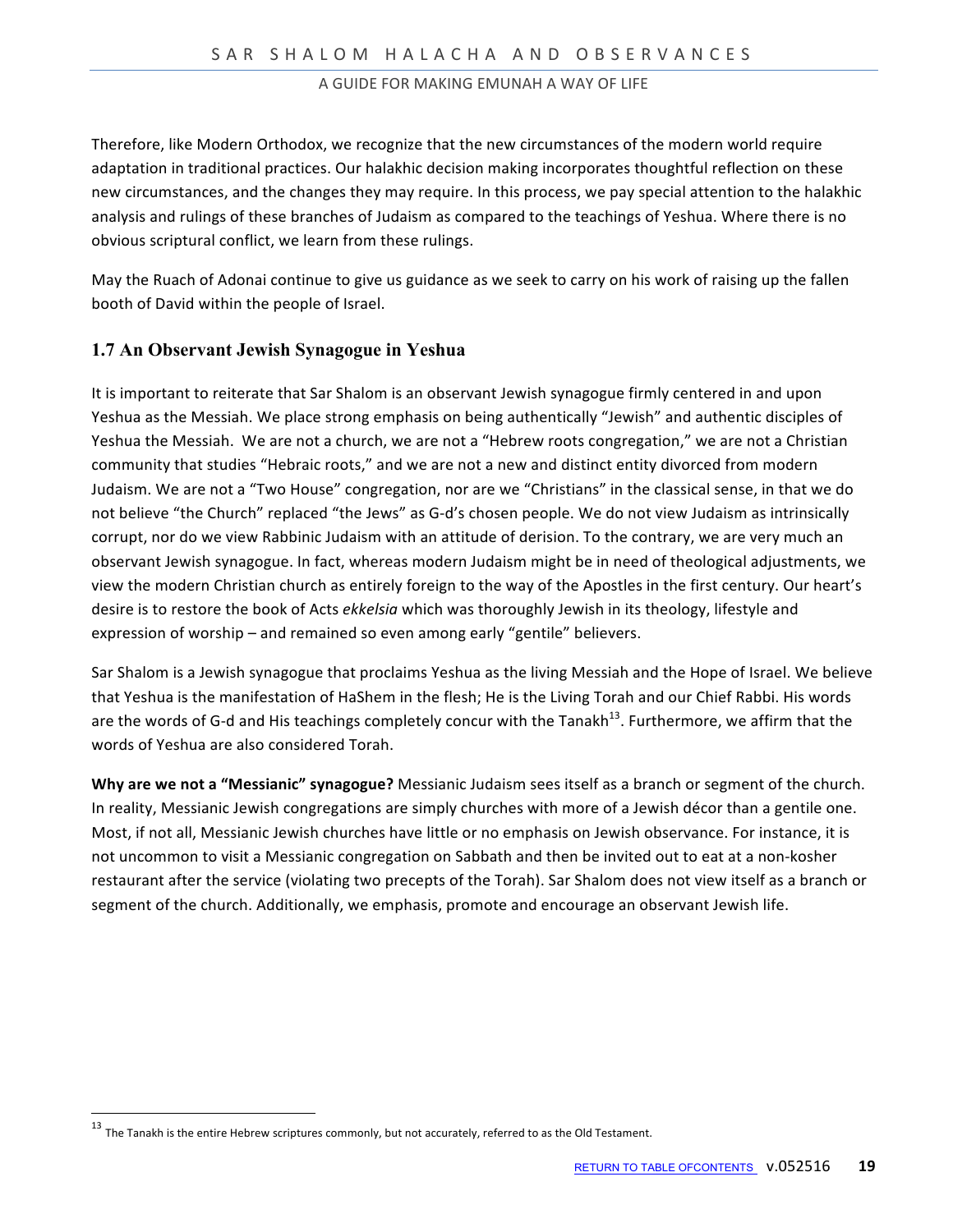# **1.8 Our Jewishness**

Sar Shalom is very proudly a Jewish synagogue. Though at times we disagree with traditional Jewish halacha and theological positions we are, for the most part, in affinity with greater Judaism. We *strongly* desire to remain in the mainstream of greater Judaism. We do not view Judaism as a religion that Messiah came to abolish. Neither do we view Jewish customs and traditions with contempt and misgivings. Quite to the contrary, we embrace the vast majority of Jewish traditions as biblical, beautiful and life giving.

One must remember that Yeshua was Jewish as were all of His disciples. The early believing synagogues were comprised entirely of Jews at least for the first ten to fifteen years. It is a part of our vision to restore the people of G-d to the original pattern of worship which was, at its core, Jewish. As a result, Sar Shalom encourages an observant Jewish lifestyle firmly centered on Messiah for all of its members. Our halachic approach draws greatly from the Modern Orthodox Jewish practice. We have ruled differently in cases where those practices seem to differ with the revelation of Yeshua. Frankly, however, those occurrences are few and far between. To put it succinctly, we are Jewish in our life and practice; a reality that we neither shy away from nor for which we offer apology.

# **1.9 Regarding Tradition**

 

We embrace Jewish tradition at Sar Shalom. The fact of the matter is that *everyone* has tradition in their life. It is quite unavoidable. Some may wonder if we are simply trading church traditions (such as Christmas and Easter) for Jewish traditions. The answer is "no" though we do not believe there is a moral equivalency. We do not oppose church "traditions" simply because they are traditions, but we do reject cultural and religious traditions that are clearly pagan in origin and/or not well supported in Scripture.

Yeshua did not come to abolish tradition. In fact, He never, ever, nullifies a Jewish tradition in the gospel accounts. Quite to the contrary, He fully endorses Jewish tradition even elevating certain customs to positions central to our faith. These include the cup of communion and mikvah (baptism) both of which are rabbinic traditions based on Scripture. Clearly Yeshua did not oppose Judaism, rather He opposed (a) hypocrisy by the established religious leaders, and (b) the elevation halacha over the written Torah.

We oppose many modern "church traditions" because they are rooted in paganism and anti-Semitism. Jewish tradition is not rooted (derived or birthed) from pagan roots. Let the reader make no mistake on this crucial point. Sar Shalom does not believe, in any way, that traditional Jewish practice is rooted in paganism. That is an extremely anti-Semitic view point which will not be allowed to prosper in our shul! This slander, as stated by many in the so called "Hebrew roots movement" amounts to little more than a reformulation of the blood libel disseminated during the middle ages<sup>14</sup> and continued today under the guise of replacement theology.

Jewish traditions exist as a means to the end of keeping Torah and each of them are solidly based on scriptural principle. The Apostles carried forward the practice of teaching Jewish tradition, even to the new "gentile" converts to a life of Judaism in Yeshua. Paul, the Pharisee, states in 1 Corinthians 11:2, "I praise you for

 $14$  The "blood libel" propaganda taught that Jews kidnapped Christian children during Passover and used their blood to make matzah. This slander was intended to paint the Jews as malicious shadowy people. The teaching that all Jewish practice is "pagan" has the same intention and effect.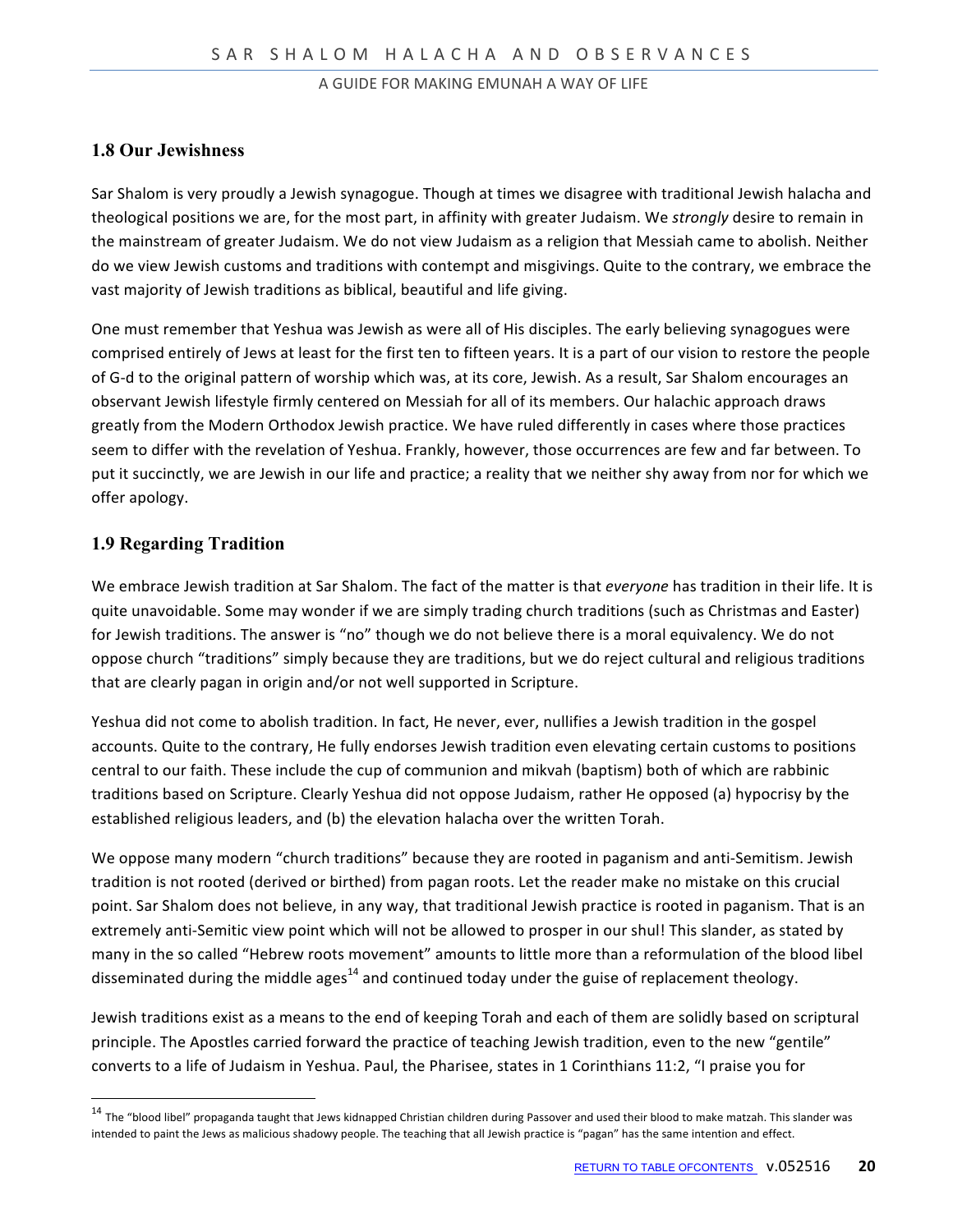remembering me in everything and for holding to the teachings, just as I passed them on to you." The word "teachings" is the word *paradosis* in Greek and it is the very same word used to speak of the rabbinic traditions / halacha. He "passed them on" to the Corinthians, precisely the view of greater Judaism. This view is that the traditions of the elders have been passed on to us and we should pass them on to our children.

Tradition has value. To quote Tevye from the opening song in the movie Fiddler on the Roof, "Because of our traditions, we've kept our balance for many, many years.... and because of our traditions every one of us knows who he is and what G-d expects him to do." At Sar Shalom we are rooted in Torah, guided by tradition and faithfully centered on Yeshua as Messiah.

## **1.10 The Shield of David**

It is not uncommon to hear some espouse that the "Star of David" is a symbol of the occult. Typically, this "research" is sourced from one of the aforementioned web site of obscurity. Do not be alarmed, the Shield of David (This is the proper term rather than 'Star of David') is not a device of the occult. Though one may the symbol of two interlocking triangles used in paganism, this is not the point of origin. Shields of David, beautifully carved in pillars and crossbeams adorned the entrances to the village of Capernaum in Galilee Israel which was the headquarters of Yeshua's ministry. One may capture pictures of these magnificent emblems among the ruins of Capernaum today. If the seal was of pagan origin (which we know that it is not) then why didn't the Messiah say so? He drove out the money changers from the Temple, surely, as the quintessential Torah observant man, He would have dashed to pieces any pillar or gate that held such a device located at His ministry headquarters! In truth, our emblem represents our identity within Israel and our vision, to restore us to the original model of faith. The way of Yeshua and His disciples. The Shield itself has been understood to speak of Messiah since antiquity. 

# **1.11 Our Halacha**

This document uses two terms when describing our halacha. The first is basic practice. This refers to halacha observance the Beit Din of Sar Shalom commend to the members of the kehillah (congregation). These practices are strongly encouraged.

**The second term is expanded practice.** This refers to a more advanced or serious level of observance and fuller expression of the traditional norms of Jewish life. The Rabbi and Zakenim are acutely aware that the majority of our members (both from Jewish linage and from non-Jewish linage) are generally unfamiliar with Jewish life. It is with this consideration in mind and a sincere desire to lift any perceived burden of Torah observance from the people, that the Beit Din has made a distinction between *basic* and *expanded* practices. We do, however, encourage members to strive to live a Jewish life on the expanded practice level.

The most important aspect of Torah observance is *to begin*. It is easy to feel a little confused or even overwhelmed at first, but rest assured HaShem is blessed that you have made a choice to submit your will to His will. We encourage you to step onto the path of Torah even today and enjoy the refreshing walk. Growing, learning and refining your observance is part of the joy of the journey!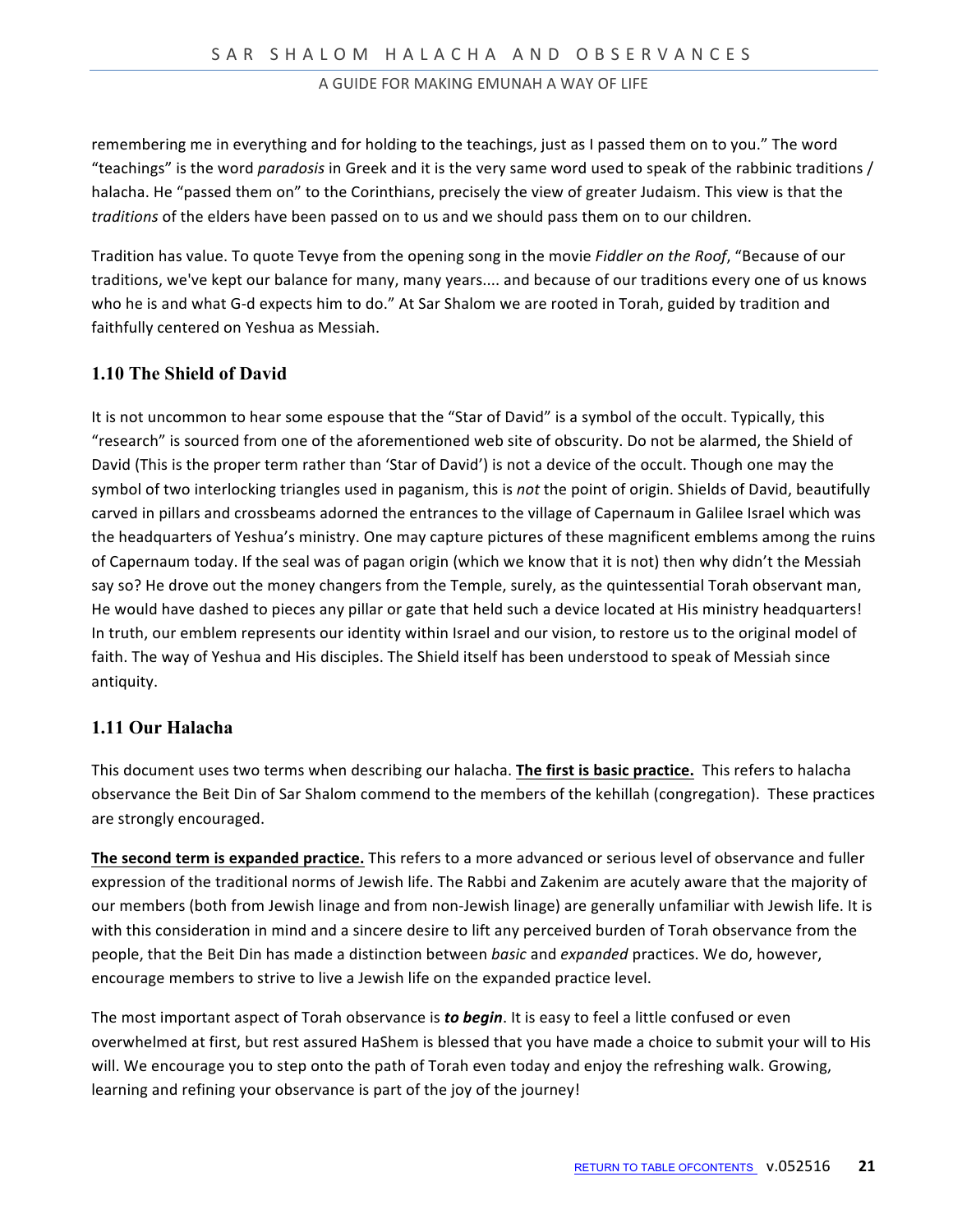# **Foundations**

# **The Hebrew Calendar**

In recent years there have arisen certain pseudo-Messianic groups and individuals who have taken upon themselves to "correct" the current Hebrew calendar. In most cases the attempts are well intentioned but the fruit of these efforts are often confusion, angst and disunity. In fact, few controversies have been more divisive than those surrounding the calendar. This, in our view, is evidence that the "spirit" of these calendar debates is not the spirit of HaShem. The arguments surrounding these corrections are vast and complex. As one might expect, different groups have different views regarding the method of correction to the extent that they, themselves, celebrate the festival times on different days. Their joint consensus is that the traditional Hebrew calendar is definitely wrong yet they cannot agree upon the alleged correction. Disunity, confusion and division abound. 

It is beyond the scope of this publication to detail the varied arguments of these groups and a point by point discussion would not be profitable. Suffice to say that the Beit Din of Sar Shalom has thoroughly reviewed the evidence presented by these groups, studying copious amounts of literature from all sides, and has ruled to reject any changes to the current calendar. The Hebrew calendar was given to us by the last official Sanhedrin. There is no authority to change it until we have a new Sanhedrin, a new Temple and a new High Priest. It is our belief that this High Priest will be Yeshua, may He come soon!

"But refuse foolish and ignorant speculations, knowing that they produce quarrels."

*2 Timothy 2:23*

*Note:* The Word of HaShem tells us to judge the fruit of any doctrine or individual. This is a key test in *addition* to scriptural scrutiny. These calendar disputes are notorious for producing rotten fruit by dividing congregations, bringing fear into the hearts of believers, causing disunity and have generally weakening the Divine mission. It is a needless distraction from which nothing good has come. Moreover, the feast days bind us together in community more than any aspect of Torah. Thus, to have members *celebrate the festivals apart from the rest of the congregation because they are following a "different calendar"* is neither G-dly nor healthy. It undermines the mission, confuses the family, opens the door for division, and distracts from the focus of the shul. It is therefore imperative that we, as a shul, prevent *these arguments over the calendar from existing in our synagogue. We will be a healthier, more joyful* and more unified body as a result.

# **2.1 The Hebrew Calendar**

Sar Shalom follows the current Hebrew calendar, in accordance with mainstream Judaism and celebrates the festival days according to the Hebrew calendar, along with greater Judaism. An exhaustive explanation of "counting days" is provided at the end of section 5.x (The Appointed Times.)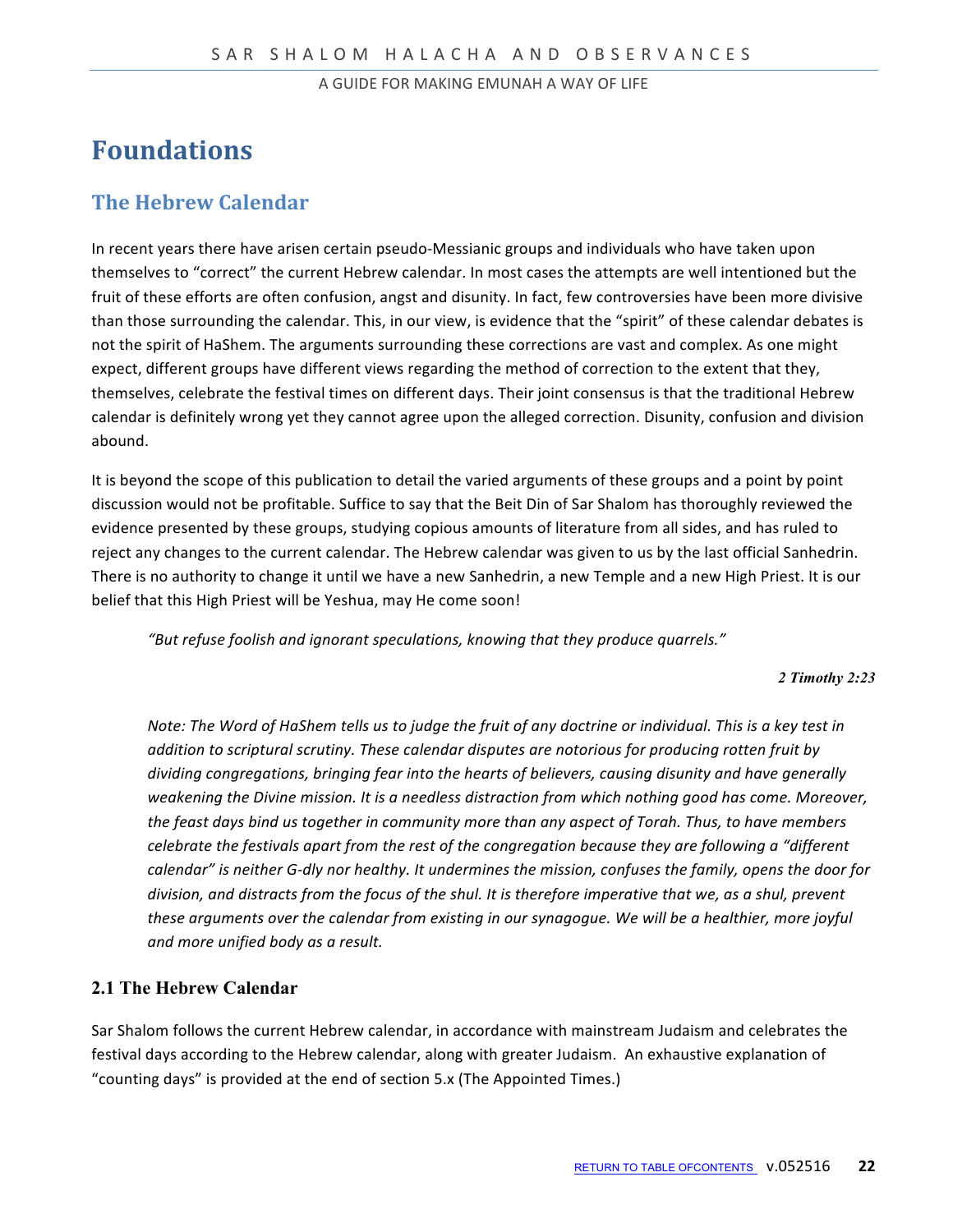# **The Divine Name**

Within the Messianic community exists a pseudo-Messianic sub-group referred to as the Sacred Name movement or, more colloquially, "Sacred Namers." The general theological view of this group is that the Divine Name must be pronounced and any attempt at a circumlocution (substitute) is a sin and a defilement of the Name. These groups espouse that the Divine Name has been "restored" and thus one must use it or risk their prayers not being heard at best, or eternal separation at worst. To date our Rabbi has documented one dozen (12) pronunciation variations of the so-called "restored" Divine Name from these various groups and individuals, each with allegedly "well documented proof" of being the *true* and *correct* pronunciation of the Divine Name. In reality, no one knows how to pronounce the Divine Name despite the best educated guesses. The lack of consensus among these groups only serves to prove this point. In the end these "restored names" are merely interesting speculations. 

Likewise, the Divine Name doctrine also teaches that the Messiah's name *must* include the Divine name based upon the passage in John 5:43<sup>15</sup> where Yeshua says, "I have come in my Father's name..." As a result, these groups often invent a Hebrew name for the Messiah such as Yahshua (rather than the correct 'Yeshua') or other variations. There are absolutely no credentialed scholars or Semitic language experts from any background (Jewish, Christian, or Secular) who agree with this view. It is unanimous among these scholars that the name of the Messiah was / and is Yeshua.

# **2.2 Use of the Divine Name**

 

The halacha of Sar Shalom is to use *HaShem* or *Adonai*<sup>16</sup> as a circumlocution for the Divine Name. *Adonai* is traditionally used when praying or reading scripture publically. We do not forbid individuals from attempting to pronounce the Divine Name. Neither do we encourage them to do so in any way.

We view the Divine Name as inherently and exceptionally holy. As a result we tend not to write it (or type it) on publications that are temporary in nature, such as bulletins, least it be cast into the trash and defiled. Typically we will use a double *yod* as a substitute per Jewish custom as exampled below.

# ברוך אתה יי אלוהנו

[Eloheinu] [Adonai] [attah] [Baruch]

In addition, we deem it proper to use, when necessary, the term G-d and L-rd<sup>17</sup>. We reject the notion, as has been propagated by some in the Sacred Name movement, that these terms are inherently pagan.

There is a key verse in Revelation 19:12 that says "...He (the Messiah) has a name written on him that no one knows but he himself." This is speaking of the Divine Name. Its precise pronunciation will be restored to us when the Messiah returns and not sooner. It will be part of the great restoration at the end of days.

 $15$  This verse is obviously speaking about the authority that Yeshua has come in. It is not a literal statement intended to mean that His name and the Father's name are spelled the same or similar.

 $^{16}$  HaShem means "the Name" and Adonai means "My L-rd". Both are terms of respect and endearment.

 $17$  In Judaism it is traditional to insert a dash between G-d and L-rd as a sign of respect least one mare the Name.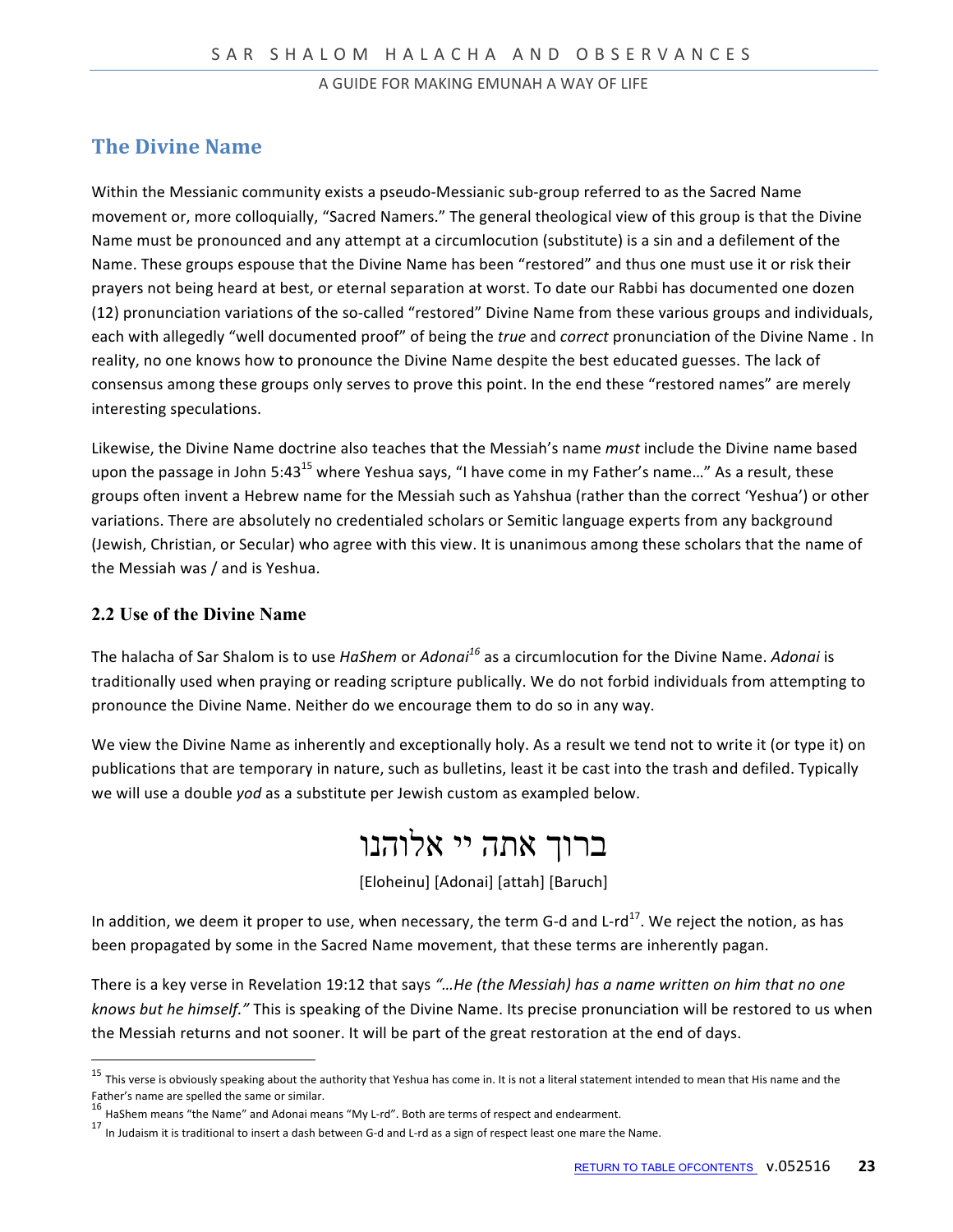# **2.3 The Name of the Messiah**

 

The halacha of Sar Shalom is to use the Hebrew name of the Messiah exclusively, which is Yeshua18 יָשוּעַ (sometimes spelled Y'shua).

# **Who** is a Jew

According to Orthodox Jewish law, a Jew is defined as one who has a Jewish mother or who is a convert to Judaism, although the Torah is clearly a paternal linage (Jacob the son of Isaac, etc.). Judaism adopted the custom of determining Jewish status based upon the mother in response to the many trials, pogroms and other Christian persecutions that plagued Israel. Before modern DNA science, it was difficult to determine the paternal heritage especially in the case of rape. However, it has always been clear who one's mother is. According to Rabbinic law, the question of Jewish identity has been addressed in one of two ways. Either the individual is born of a Jewish mother or they have converted, formally, to Orthodox Judaism. Anything short of this negates, according to Judaism, any legitimate claim to Jewishness.

The statement below aptly captures the Jewish idea of what it means to be a Jew:

"It is important to note that being a Jew has nothing to do with what you believe or what you do. A *person born to non-Jewish parents who has not undergone the formal process of conversion but who believes* everything that Orthodox Jews believe and observes every law and custom of Judaism is still a non-Jew, even in the eyes of the most liberal movements of Judaism, and a person born to a Jewish *mother* who is an atheist and never practices the Jewish religion is still a Jew, even in the eyes of the ultra-Orthodox. In this sense, Judaism is more like a nationality than like other religions, and being Jewish *is like a citizenship.*

*This* has been established since the earliest days of Judaism. In the Torah, you will see many references to *"the strangers who dwell among you" or "righteous proselytes" or "righteous strangers." These are*  various classifications of non-Jews who lived among Jews adopting some or all of the beliefs and *practices of Judaism without going through the formal process of conversion and becoming Jews. Once a person has converted to Judaism, he is not referred to by any special term; he is as much a Jew as anyone born Jewish."*

#### *Tracey R. Rich, Judaism 101 web resource*

This is the traditional Jewish stance. Now the question becomes, "What is the Biblical position in light of the revelation of Messiah?" Some within Judaism teach that one is Jewish, not by faith or by works but by birth (or re-birth in the case of a convert). Yet what does Messiah say concerning the matter? The seemingly radical answer is this: Jewishness comes by repentance and faith. That is a radical concept to Jews and a great number of Messianic Jews as well! It is likely a shock to non-Jews also who would refrain from referring to themselves as Jews. This is also supported by Tractate Megillah 13a which states "For whoever repudiates idolatry is called a Judahite". In other words, anyone turning towards HaShem, thus repudiating idolatry is a Jew.

 $18$  Yeshua means "salvation". It is the short version of the name Yehoshuah (Joshua). "Jesus" is a translation of a transliteration of this name.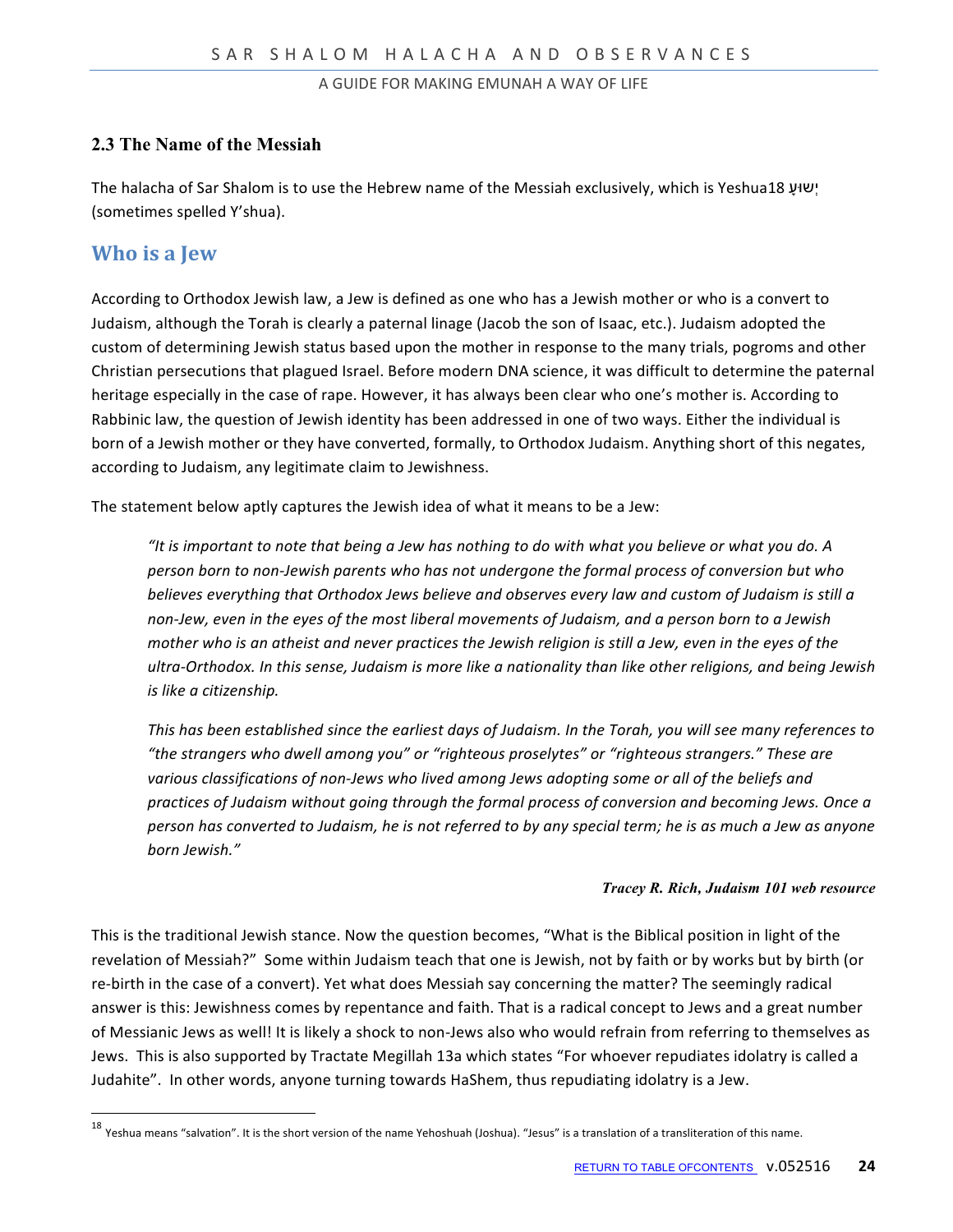Today, as in the first century, Judaism teaches that Jewish status (for Gentiles) comes through formal conversion only. Formal conversion primarily means circumcision. Thus, salvation was national, meaning that it *belonged* to Israel only. If you wanted to be saved then you had to become a Jew and that was defined as undergoing a formal conversion that included circumcision.

The message of the gospel to the Gentiles was quite different and quite radical. It was so radical that even Kefa (Peter) needed a direct revelation and Divine lesson from HaShem on the inclusion of Gentiles in the plan of salvation (see Acts 10). He reluctantly preached the gospel to Cornelius and his family in Acts 10 even after receiving a vision to do so from HaShem. Cornelius had faith in Hashem, he practiced Judaism, he gave tzedakah and he worshipped in the synagogue but he was not considered a Jew and thus outside of the covenant...so Kefa thought. To the disciples, Gentiles were unclean<sup>19</sup>. Kefa would later be challenged for his visit to Cornelius' home. In Acts 11 we read, "the circumcised believers criticized him and said, "You went into the house of uncircumcised men and ate with them." Even eating or coming under the roof of a Gentile was forbidden in the first century. That goes for Cornelius too, a man who has the faith of the Jews and practices the religion of the Jews yet is uncircumcised. Because of the latter, he was considered a non-Jew and thus unclean and lost. After Kefa told the tale of what transpired, the council declared, "So then, G-d has granted even the Gentiles repentance unto life." That means that they have *equal* covenantal status. With this equal status should, could and would naturally come *equal* covenantal rights and responsibilities. There is only one covenant and that is the covenant of Torah. To be in the covenant is, by definition, to be saved.

The salvation of Gentiles was a radical concept in the first century. So much so that Shaul called it the very mystery of the gospel itself (Ephesians 3:6). He declared that the Jew and the Gentile have become joint heirs and members of one body. In other words, Gentiles are spiritual equals with Jews in so much as they have become members of the very same family and in fact, through faith, Gentiles become Jews (Hebrews, Israelites.) The Messiah was prophesying about this adoption of the Gentiles into the covenant people when he said the following:

# *"I have other sheep that are not of this sheep pin. I must bring them also. They too will listen to my voice, and there shall be one flock and one shepherd." John 10:16*

The Messiah was surely pointing back to the prophecy in Ezekiel 34:23, "I will raise up one shepherd to be in charge of them, and he will let them feed — my servant David. He will pasture them and be their shepherd. "Notice here that the Divine analogy is one flock with one Shepherd. A single flock of sheep eat the same food, they drink the same water, they walk the same path and they follow the same leading of the Shepherd. More than any other species, they are a single unit. Messiah is the Shepherd and the Torah is the food, drink and path. To suggest otherwise is to erase the logic of the metaphor.

In the Brit Chadasha (Renewed Testament), is Jewish identity determined by the maternal linage or paternal linage? Does one receive the status of being a Jew through formal conversion only? On what basis do we establish Jewish identity? The answer is that Jewish identity rests with faith and repentance. Let's look at a few key verses:

<sup>&</sup>lt;sup>19</sup> Indeed to all Jews gentiles were considered as unclean as a corpse. As a result, it was taught and practiced that one could not associate in anyway with a gentile lest he become unclean and pass on to others that uncleanliness.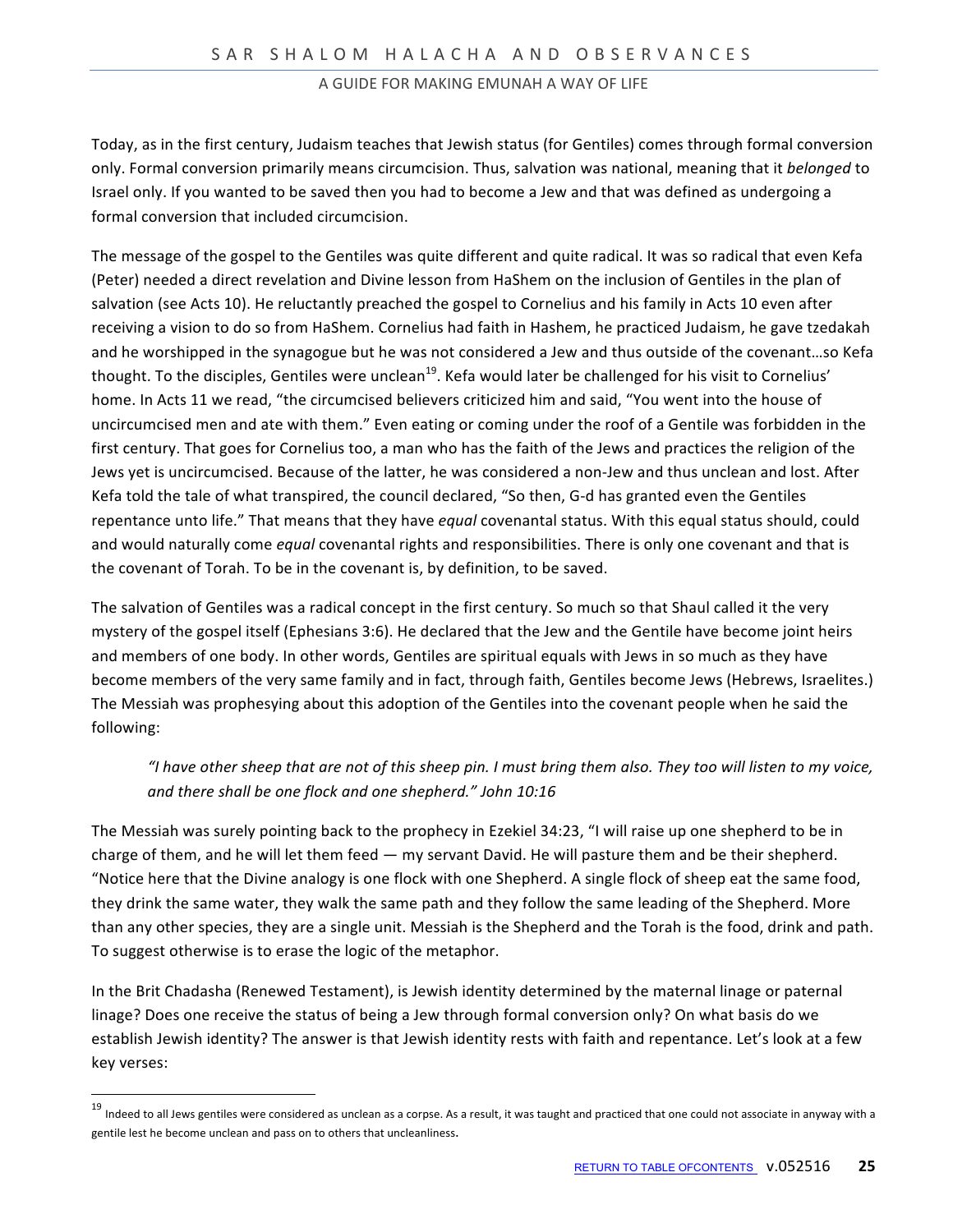"If those who are not circumcised keep the law's requirements, will they not be regarded as though they were circumcised? The one who is not circumcised physically and yet obeys the law will condemn you who, even though you have the written code and circumcision, are a lawbreaker. A man is not a Jew if he *is* one outwardly, nor is circumcision merely outward and physical. No, a man is a Jew if he is one inwardly; and circumcision is circumcision of the heart, by the Spirit, not by the written code." *Romans 2:26-29*

This verse is clear that Jewish status comes through repentance and faith. One who has faith **and** obeys the Torah is considered the true Jew! This includes Gentiles. This verse is a fulfillment of Psalm 87:4 "I will record Rehab and Babylon among those who acknowledge me  $-$  Philistia too, and Tyre, along with Cush  $-$  and will say, "This one was born in Zion." Interestingly, in his book This is My G-d", Herman Wouk (an Orthodox Jew) makes a case for "Jewishness" predicated on faith. He writes, "A nation of some eleven million souls descends from one man, Abraham, and one tribal house, Israel. ...blood is not decisive in this kinship, faith is. A man or woman who undertakes to worship the G-d of Abraham, and to follow his law given at the hand of Moses, can become a member of our ancient house....Descent, then, or faith, determines who is a Jew. So our tradition holds."<sup>20</sup>

The key to understanding how a Gentile can become a Jew through faith is to understand that Jewish identity comes through birth, or re-birth in the case of a convert to Judaism. In Jewish thought, Jewishness is a birth right. Thus, the convert, when he or she emerges from the waters of the mikvah, is considered a child of Abraham. It constitutes a very real adoption. According to Jewish law, the convert has altered their linage having now been *born into* the Jewish family. Some claim that Abraham was only a Hebrew and thus one can be a "Hebrew" without being a "Jew". However, there is no real distinction between the terms Hebrew, Jew or Israelite. They are all interchangeable, technical nuances aside. In Judaism, the very waters of the mikvah are considered a type of amniotic fluid. It is said that the convert who undergoes the mikvah has been born a-new; that is *born again*.

*"The mikvah simulates the original living water, the primal sea from which all life comes, the womb of*  the world, the amniotic tide on which the unborn child is rocked. To be reborn, one must reenter this womb and "drown" in living water. We enter the mikvah naked as an infant enters the world...At this *point, a niddah says a blessing. So does the convert, since immersion in a mikvah is the final step in conversion, the rebirth of a gentile as a Jew. We emerge from the mikvah tahor [clean], having confronted and experienced our own death and resurrection."*

*The Jewish Catalog, Siegel & Strassfeld, Pg. 170*

An analogy can be made here using natural / legal adoption. When a family in the United States adopts a child, that child is as much a member of the family as any natural children. They are afforded the very same legal rights and responsibilities. Therefore the question is really "what constitutes re-birth for the gentile?" Is it the water and the circumcision or is it through faith and repentance? According to the *halacha* of the Brit Chadasha,

 $^{20}$  A quote taken from page 17answering the question "Who is a Jew?"The conversion "process" comes about only because one has chosen the G-d of Abraham. Thus, faith, ultimately, is the deciding factor for the person adopted into the family.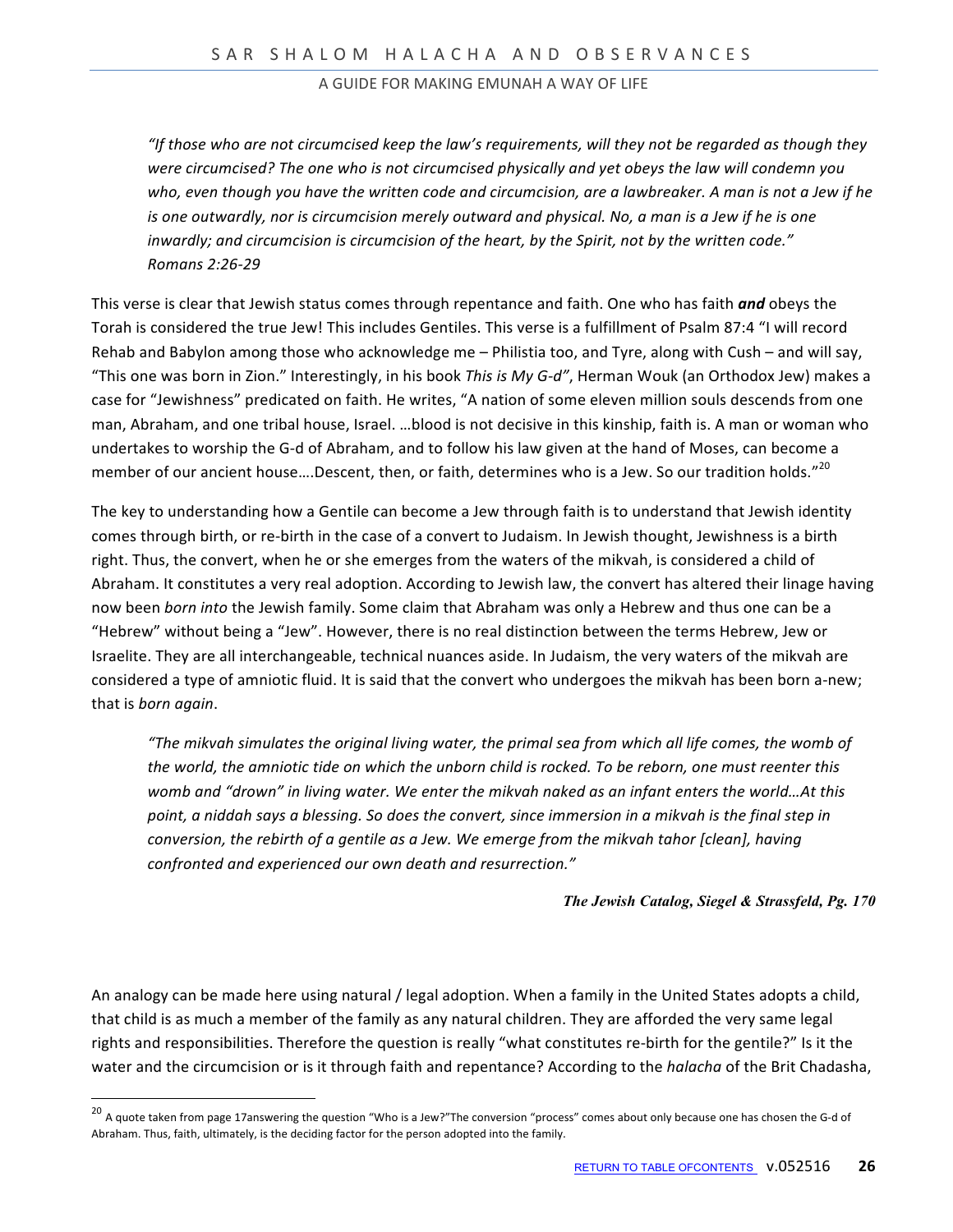re-birth comes through faith and repentance. By faith Gentiles are able to call Abraham Father, which is the crowning status of the convert in Judaism.

This point is perhaps the most important to understand. Ultimately, what makes a Jew, a Jew, according to Jewish law, is that he is a son of Abraham. Marvin R. Wilson confirms this point of view when he writes, "All Jews trace their ancestry to Abraham as father of the Hebrew nation."<sup>21</sup> A quote from another Jewish publication, this one written by two Rabbis, provides further clarity for this concept, "I know where I'm going, I am the son of Abraham. Despite all my imperfections, deficiencies, faults and sins, I remain a part of the covenant that G-d made with Abraham. We begin with Abraham; we are going toward the Kingship of G-d and the Messianic era. This is the preciousness of being a Jew."<sup>22</sup> Without question the legal definition of "Jewishness" begins with identification as a child of Abraham. According to the Brit Chadasha, this is precisely the status afforded to non-Jews who accept Messiah.

*Romans* 4:11-12 "And he received circumcision as a sign, a seal of the righteousness that he had by faith while he was still uncircumcised. So then, he is the father of all who believe but have not been circumcised, in order that righteousness might be credited to them. And he is then also the father of the *circumcised* who not only are circumcised but who also follow in the footsteps of the faith that our father *Abraham had before he was circumcised."*

**Romans 4:16** "For this reason it depends on trust, so that the promise according to grace might be guaranteed to all the offspring—not only to those of the Torah but also to those of the faith of *Abraham."*

**Romans 9:6-8** "It is not as though G-d's word had failed. For not all who are descended from Israel are *Israel.* Nor because they are his descendants are they all Abraham's children. On the contrary, "It is *through Isaac that your offspring will be reckoned." In other words, it is not the children by physical* descent who are G-d's children, but it is the children of the promise who are regarded as Abraham's *offspring."*

Galatians 3:7 "Understand, then, that those who have faith are children of Abraham."

Galatians 3:29 "And if you belong to Messiah, then you are Abraham's seed—heirs according to the promise.*."*

**1 Peter 3:6** "like Sarah, who obeyed Abraham and called him her lord. You are her daughters if you do what is right and do not give way to fear."

The Brit Chadasha is replete with *halacha* teachings that give the status of "Descendant of Abraham" to those who have the faith of Abraham. We would add that having the "faith of Abraham" is not simply a trust in Hashem but also obedience to HaShem. This truth is revealed in Genesis 26:5 and James 2:22. Thus a Gentile becomes a Jew through faith *and* repentance. Repentance is defined as turning from one's own way to that of

 $21$  Our Father Abraham, Jewish Roots of the Christian Faith, Marvin R. Wilson, Eerdmans Grand Rapids Michigan, p. 4

 $22$  Judaism: The Way of Sanctification, Dresner and Sherwin, 1978, p.91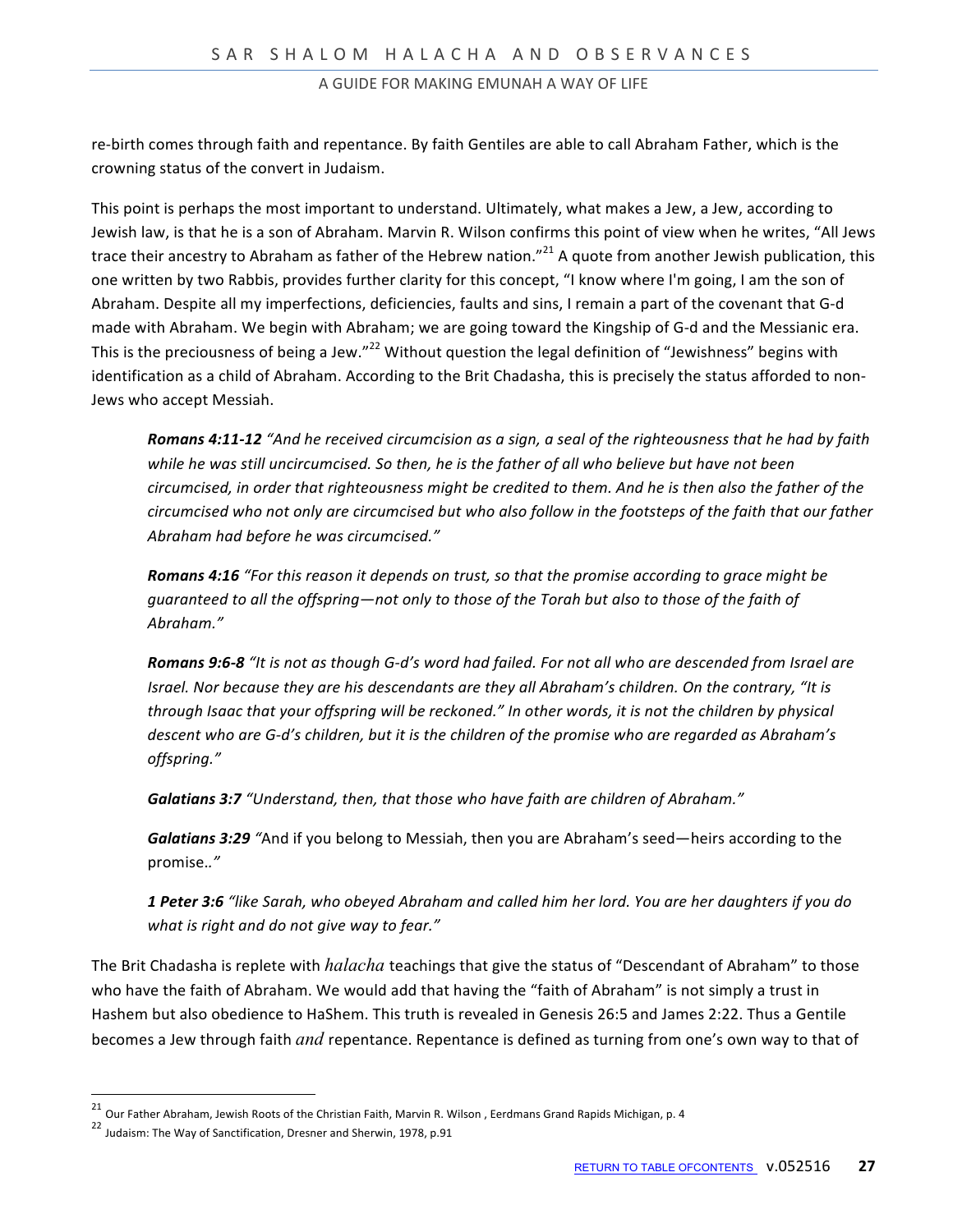G-d's way. HaShem's way is Torah (Isaiah 2:3). A convert, according to the *halacha* of the Brit Chadasha is one who has faith and keeps the commandments (1 John 2:4; Rev. 12:17).

One might ask then, "Is this a form of replacement theology?" Quite to the contrary! Replacement theology teaches that HaShem is finished with Israel and that they have been stripped of the promises and replaced with a "true Israel" called the church. It teaches that the Gentiles are the new spiritual Jews and that the New Testament replaces the "Old" as the primary text. The Brit Chadasha teaches the precise opposite. Gentiles do not replace Israel they join Israel! Jews do not become Christian converts, Gentiles become Jewish converts! There is no "Old Testament", there is simply the Bible with the Torah as the everlasting foundation. The gates of the New Jerusalem are not marked with the names of nations but rather with the names of the Tribes of Israel. This is because it will be Israelites who pass through those gates (Rev. 21:12). Indeed the Renewed Covenant is promised to Israel (Jeremiah 31:33) yet the nations will come with the Jew to partake of its riches (Zech 8:23). The adopted sons join the family, they do not replace it!

Much more could be written about how the Gentiles have inherited the promises, become joint heirs with Israel, been brought near to HaShem and called a royal priesthood along with native born Israel. Suffice it to say here that Jewishness is by birth. The question is "What constitutes re-birth for the non-Jew?" The Brit Chadasha's answer is faith and repentance.

In conclusion, at Sar Shalom if one has received Yeshua as Messiah and has chosen to obey Torah and live a Jewish life then they are reckoned as converts to Judaism. They are as much a Jew as any one born of a Jewish mother. Perhaps this is the sharpest departure we have made from normative Judaism. This theology is as radical now as much as it was in the first century. Just as Abraham circumcised himself and his household after entering the covenant, we strongly encourage all to go through the formal conversion process.

*"While* G-d's covenant is meant for all men, it is made first with a small segment of mankind, the people of Israel... No longer are they a nomadic, slave people, but a kingdom of priests and a holy nation, bound *by* a holy law, the blueprint of which they are charged to carry into the promise land and live by, so that one day the teachings of the one G-d through the one people will reach all mankind."

#### *Judaism: The Way of Sanctification, Rabbis Dresner and Sherwin, pg. 106-107*

"But I am not making this covenant and this oath only with you. Rather, I am making it both with him who is standing here with us today before Adonai our G-d and also with him who is not here with us *today." Deuteronomy 29:13-14*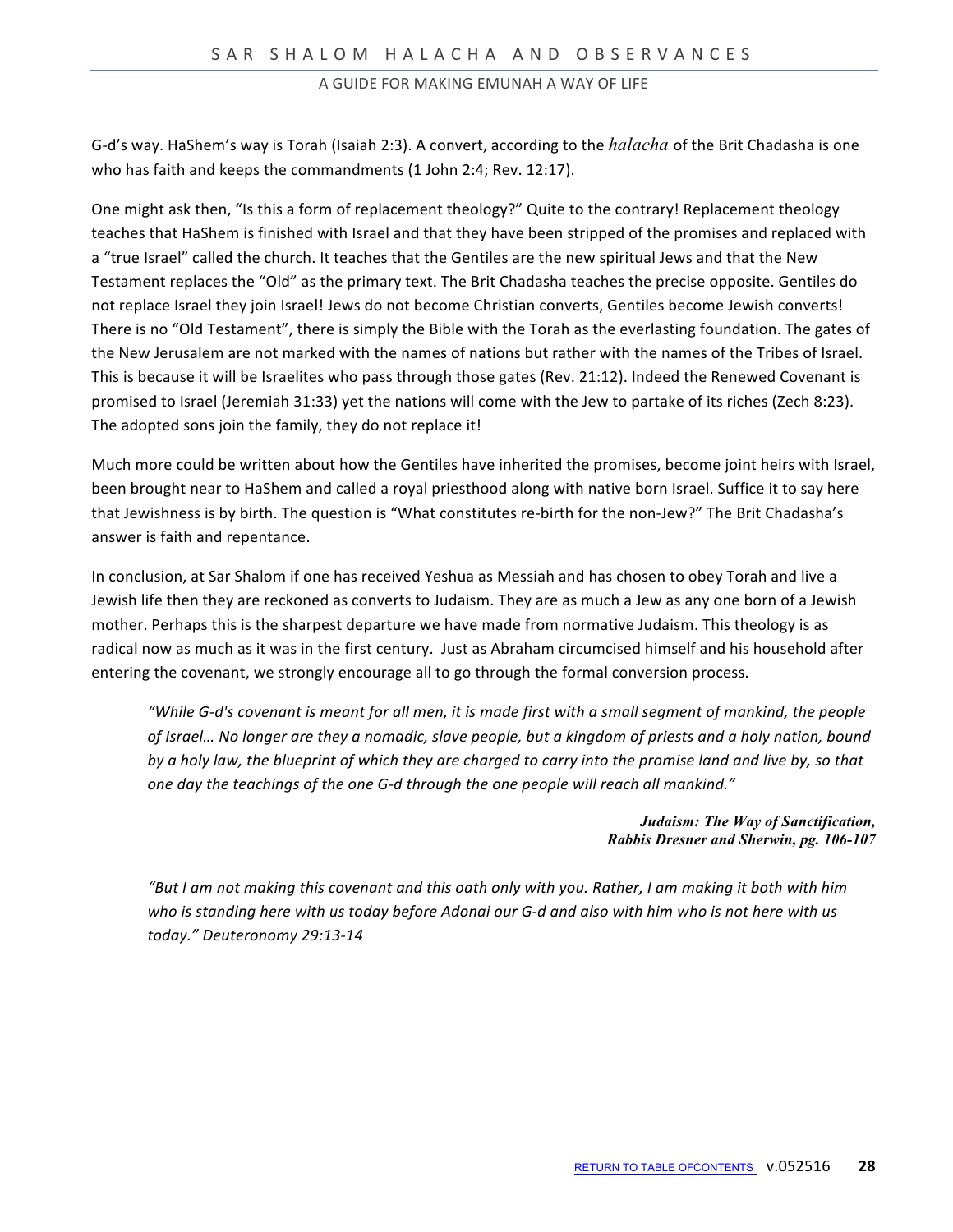# **2.4 Conversion**

The halacha of Sar Shalom embraces Torah observance as a right and responsibility for all believers regardless of their physical lineage. To embrace Messiah is to embrace His Torah.

Furthermore, our halacha dictates that spiritual conversion to believing Judaism occurs when one accepts the Messiah of Israel and chooses a Torah observant life. The spiritual transformation, as in the case of Ruth, occurs when the convert says in their heart, "Your people shall be my people and your G-d shall be my G-d!" In Jewish law the very definition of a "Jew" is a son of Abraham.

Following the spiritual transformation comes physical conversion. The physical conversion is a responsibility for all regardless of their physical lineage. Conversion to Judaism is implemented via the same means the Children of Israel first entered the eternal covenant with Hashem at Sinai. The processed entailed a mikvah, learning some mitzvot, circumcision for males, adhering to the Torah, and a meeting with the court. In their case, the court was Hashem.

The physical conversion at Sar Shalom entails the following:

- Attending/participating in the 3 classes Hatchalah, Antisemitism The History and Effects, and To Be A Jew
- Committing to adhere to all of the mitzvot (commandments) of the Torah that are applicable today
- Committing to adhere to Sar Shalom's halacha and continuing to grow towards the expanded practice in those areas with such a designation
- Circumcision (brit milah) or hatafat dam brit for males
- Minimum of one year of active attendance for liturgy, music, and shiur (sermon)
- A Zaken being assigned to you for sponsorship
- Sponsor Zaken recommending you for conversion
- Beit Din meeting with Rabbi and Zakenim
- Immersion in a mikvah

If someone is not willing or unable to meet the above requirements, then the physical conversion is delayed until such time the requirements can be met.

## **2.5 Basic and Expanded Practice in Halacha**

Our halacha has two designations: basic and expanded. The basic practice is a standard for whomever is beginning on this journey. We felt it best to give everyone starting on this walk a standard to start with until they felt this was for them. Once someone accepts this way of life, one should continue to grow towards the expanded practice. The expanded practice is the standard for all those walking out this life at Sar Shalom.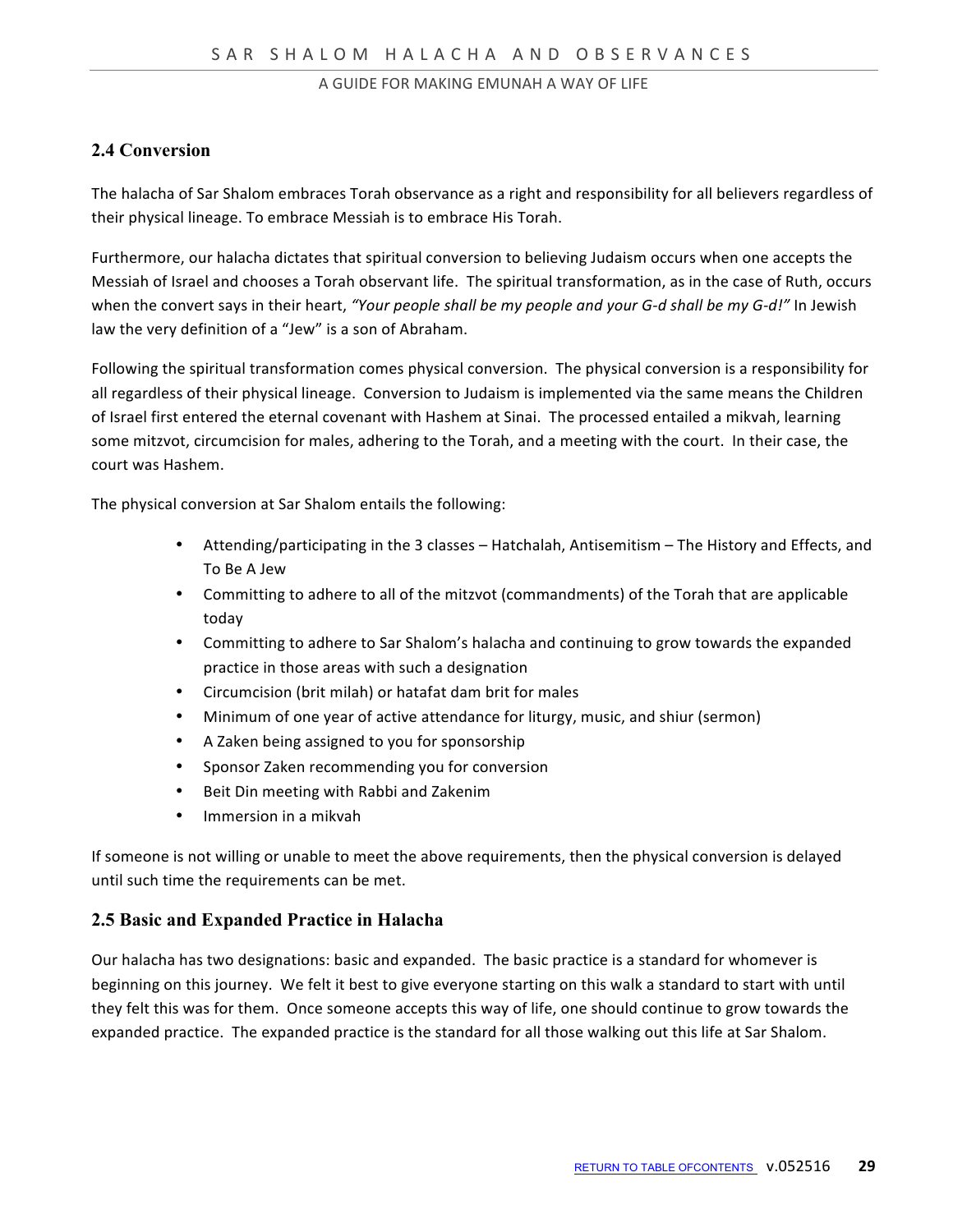# **Kashrut**

# **Why keep kosher?**

The Talmud says that the table upon which we eat is like the altar the Temple. It is likened to the altar because what is set before us is that which gives us life and sustains us. "Thus Judaism take something which is common and ordinary, which is every day and prosaic and ennobles it, raising it to the unexpected heights, endowing it with profound significance by laws of what to eat and how to eat, by teaching us that every act of life can be hallowed, even the act of eating" $^{23}$ 

There are those who casually dismiss food laws. Often they consider the subject trivial and G-d disinterested. However, one should consider that the first commandment given to humankind was about food: "And the Adonai commanded the man, saying, 'You may freely eat of every tree of the garden; but of the tree of the knowledge of good and evil you shall not eat, for in the day that you eat of it you shall die'" (Genesis 2:16-17). It should be remembered that it was the violation of this commandment that caused the *fall of all mankind*! Perhaps the subject has more spiritual gravitas than we naturally suppose. Why this commandment? Why not the command to till the earth and subdue it? Why not some other commandments? Why is this one the very first, and therefore most prominent?

Perhaps the reason is that there is nothing more personal, nothing which we are so inclined to think of as nobody's business but our own, as the question of what we choose to put in our mouths. Which of us has not grown irritated with someone who says to us, "Do you think you should eat that?" We feel intruded upon. And for many of us, even when the doctor tries to regulate our diet, we feel invaded, diminished, demoralized. Food is often viewed as part of our culture and identification. To be asked to change our diet is to be asked to change who we are as individuals!

Perhaps this is the point? The command not to eat of the tree of knowledge of good and evil was a relationship test in the Garden. Would Adam and Chava respect G-d's right to regulate their lives, even to the point of restricting their diet? They failed the test - and most of us Jews do as well, three times a day, every day. Kashrut is not primarily about food - it is all about relationship. Every time a religious Jew eats a kosher meal, he is reminded that he is a Jew, and that G-d is really G-d. And when we fail to eat like Jews, we weaken our awareness that we are part of a holy people, and that the G-d who established a covenant with us has rights over our lives.

Keeping kosher is also about honoring the very nature of being Jews, "a people that dwells apart, that shall not be numbered with the nations." Every time Jews eat kosher, they remind themselves, their children, and all around them that they are Jews. By eating kosher we are meant not only to stand apart from the other nations, but to stand together with each other - eating kosher is a means of group identity and cohesion. And wherever that practice is abandoned, group identity and cohesion suffers. But something far more crucial is compromised as well - the honor of HaShem. To eat kosher is to sanctify the Name of HaShem. When we eat according to Torah, we honor HaShem - we tell the Father,

<u> Andrew Maria (1989)</u>

<sup>&</sup>lt;sup>23</sup> Judaism: The Way of Sanctification. Dresner and Sherwin, pg. 152-153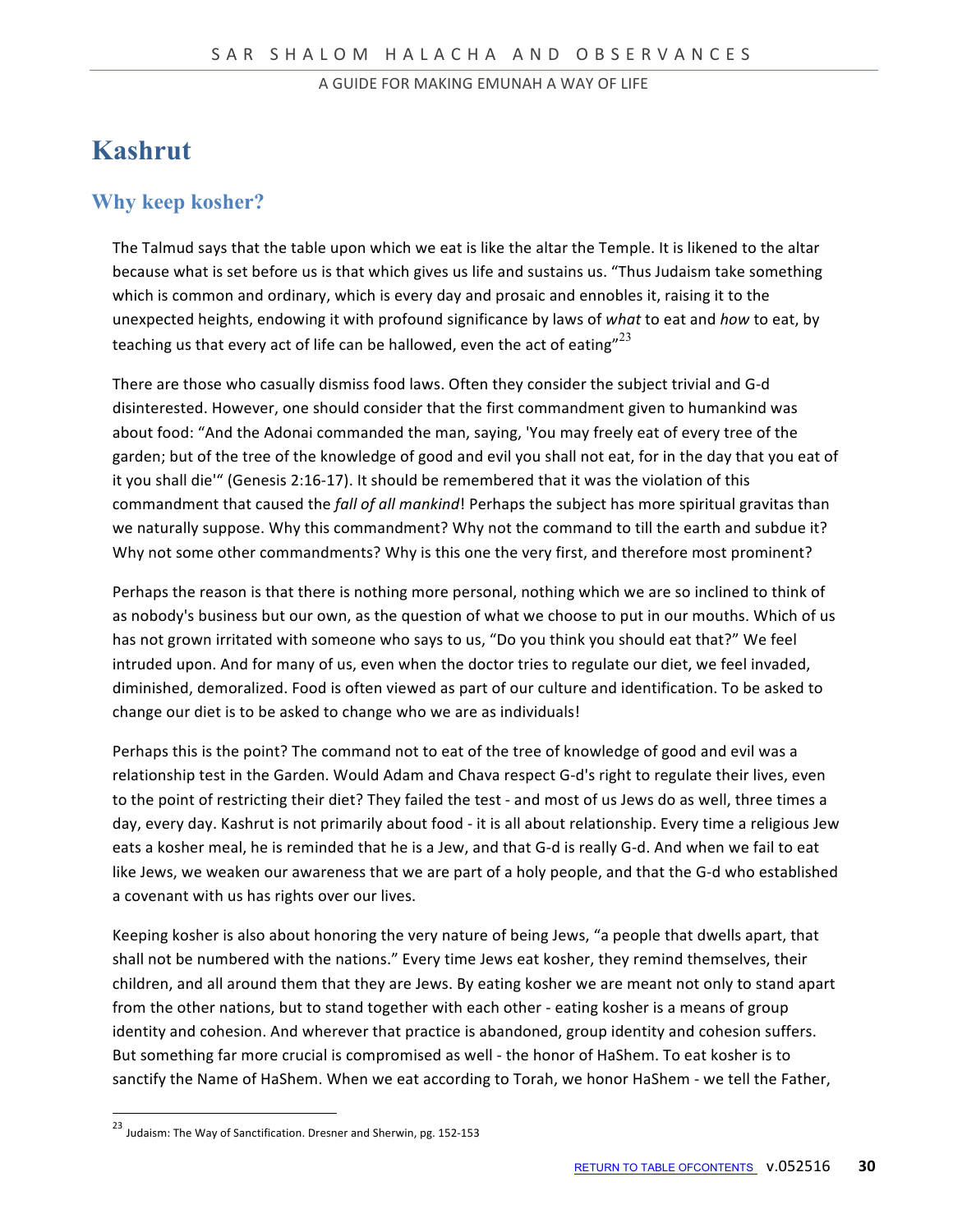ourselves, and all who observe us, that Hashem is our G-d and we are Hashem's people. And isn't that a good thing? Again, it's all about relationship. It's easy to say that we love G-d. But Yeshua reminds us that words are not enough - they never are. "If you love me, you will keep my commandments" (John 14:15). And that applies also, even first, to what we eat.

It is very highly recommended that all food items purchased be stamped with a certified seal from a reliable Rabbinic kosher authority. Below are the most common hechsher's one will find in the metroplex. There are other acceptable hechsher's or seals as well.



#### **Kosher Authority Websites**

| (in order above, from Left to Right) |  |
|--------------------------------------|--|
|                                      |  |
|                                      |  |
|                                      |  |
|                                      |  |
|                                      |  |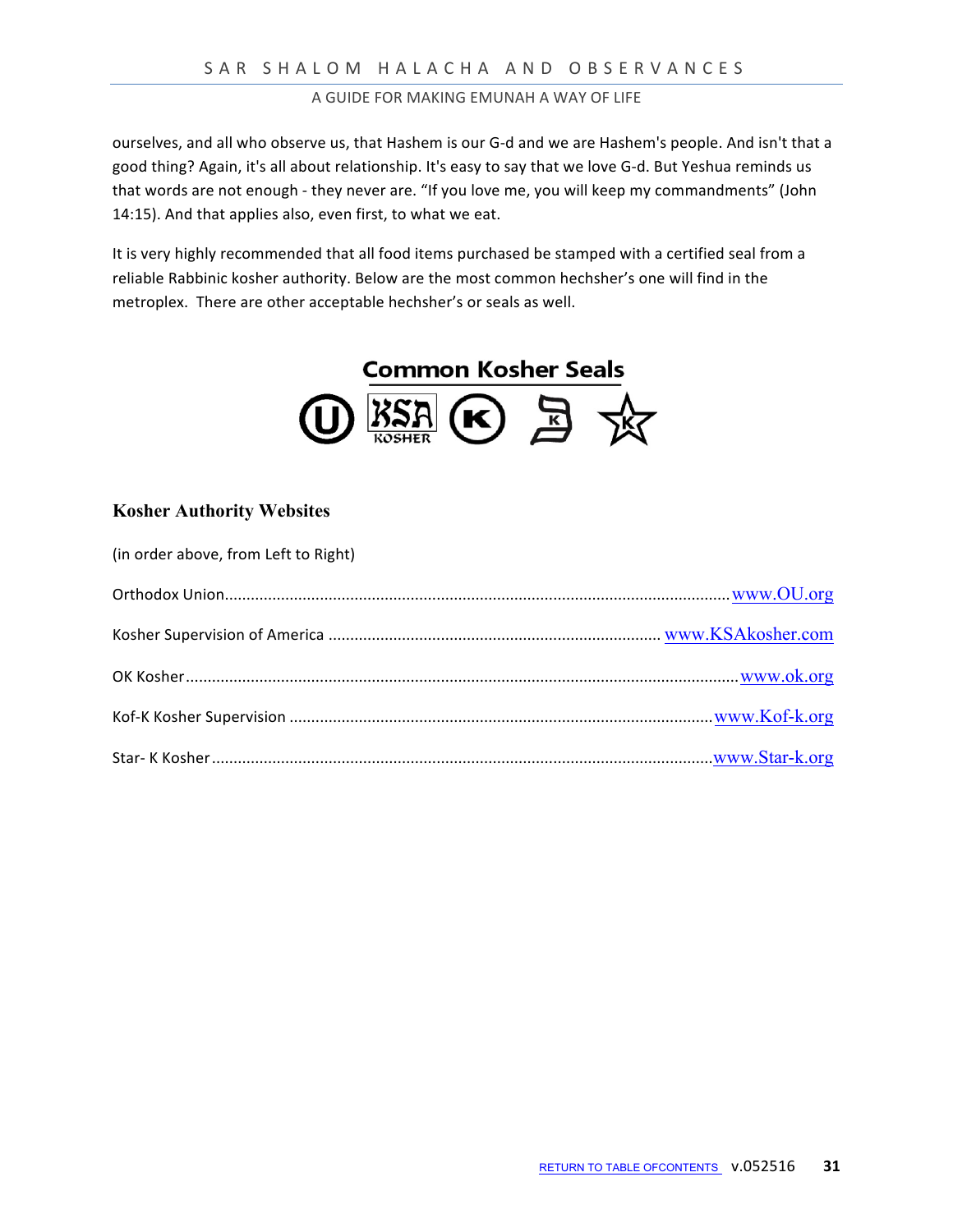#### **3.1 Fundamental Requirements**

**3.1.1** All pork products, shellfish, and food containing their elements (e.g., lard) are forbidden.

All fruits, grains and vegetables are kosher. Fish with fins and scales are also kosher. Due to the way in which fish is processed, fish and fish products should be purchased only if they have a reliable hechsher (kosher certification seal) $^{24}$ .

Processed foods, cereals, can goods, chips and packaged goods should only be purchased if it has a reliable hechsher.

Goods from the bakery should also be purchased with a hechsher, however this may prove more difficult in our immediate area. Therefore, bread, pies, and cakes should be investigated to ensure that no ingredients therein contain lard (pork fat). This is our *basic* practice.

*These basic laws of kashrut are first enjoined in Leviticus 11 and Deuteronomy 14.* 

However, the distinction between animals that are tahor (ritually pure) and those that are not tahor is already found in the story of Noah (Genesis 7:2). As early as the story of Noah, we find the Torah making a distinction between clean and unclean animals. Prior to the flood, men were vegetarians. After, they are permitted to eat meat (Genesis 9:3), but logic dictates that this must be only clean animals otherwise the swine (of which Noah only had one pair) would quickly *become extinct.* In addition, only those that are tahor may be offered as sacrifices (Genesis 8:20). As a priestly people set apart for Hashem from all the nations of the world, Israel is summoned *to* limit the animals it consumes so that its table may be analogous to the temple altar; in fact we are the Temple of the Holy Spirit. If one is forbidden to bring swine into the earthly Temple, how much more so into the spiritual! Ultimately the biblical reason for eating kosher in to be *holy* even as HaShem is holy.

*While many have argued that these dietary laws have hygienic value, the Torah itself provides a* different rationale: "You shall be holy, for I am holy" (Leviticus 11:44; see Deuteronomy 14:2).

Some have supposed that reading an ingredients label is sufficient to render a "kosher" decision *about a food product. However, many ingredients, even those that say "natural flavor" come from unkosher sources even horses, insects and domestic pets!* 

**3.1.2** Following Conservative Halacha, we consider swordfish and sturgeon acceptable as part of our basic practice. Meats (except from the hind quarters) from cattle, lamb, goat, or deer, and from most common fowl (e.g., chicken, turkey, goose, duck) may all be eaten.

The traditional dispute over swordfish and sturgeon concerns the status of their scales. According to Ramban, the Torah refers only to scales that can be detached from the skin of the

<u> Andrew Maria (1989)</u>

 $24$  Please see the APPENDIX A "Keep it Kosher" communique.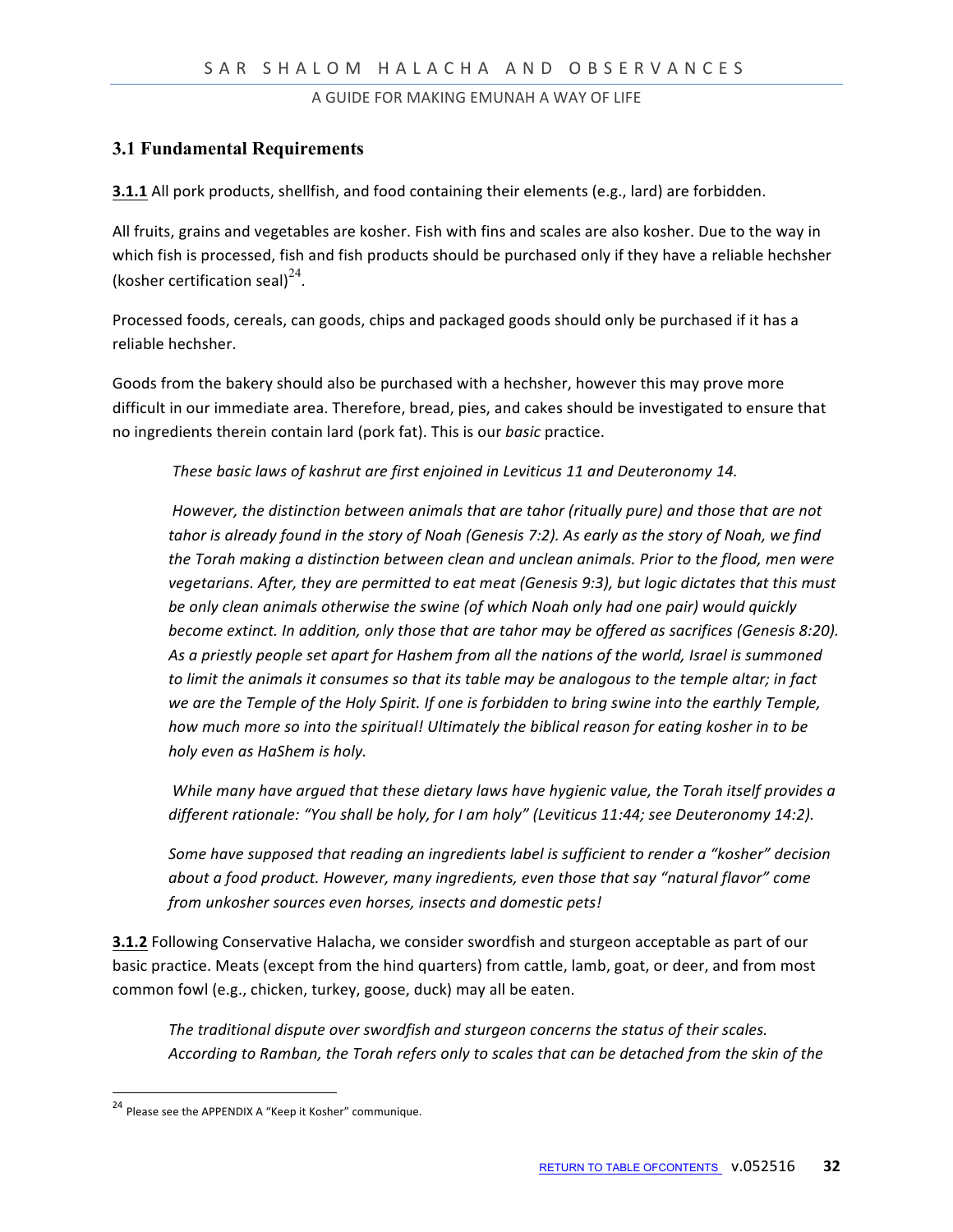*fish.* The scales of the swordfish and sturgeon can be removed from the skin, but only with difficulty. Thus, Orthodox authorities generally regard these fish as non-kosher, whereas the Conservative movement has ruled them kosher.

This dispute also affects the kashrut of caviar, which is derived from sturgeon.

*On* the prohibition of meat from the hind quarters of permitted four-legged animals, see *decision 2.3.3.*

#### **3.2 Gelatin, Cheese, Dairy and Wine**

**3.2.1** For our *basic* practice we will adopt the practice that cheese is acceptable. As an *expanded* practice cheese should only be purchased if it says "no animal rennet" on the label<sup>25</sup>

**3.2.2** As an *expanded practice* it is commended to only purchase cheese products that have a kosher certification hechsher symbol such as the circle U or star K.

**3.2.3** Soft cheese (such as ricotta, cottage and mozzarella), sour cream, yogurt, milk, cream and other dairy products should be purchased only if they have a reliable hechsher (kosher seal).

**3.2.4** All products that contain gelatin must have a kosher hechsher (symbol / seal).

**3.2.5** All beers or other non-flavored alcoholic beverages are acceptable. Wine or grape Juice should have a hechsher. In the case of Jewish ceremonies and festivals only kosher wine or grape juice should be used.

*"When wine is used for the fulfillment of a mitzvah, such as circumcision, weddings, kiddush, and havdalah, it is proper to use wine that is certified kosher"* (Dresner, 64). The fact that the wine was produced by Jews and the production process supervised by Jewish religious authorities adds *to the sacred character of the occasion.*

All flavored alcoholic beverages must have a kosher hechsher.

#### **3.3 Shechitah and Removal of Blood**

<u> Andrew Maria (1989)</u>

**3.3.1** The most basic Biblical dietary law, addressed not only to Israel but also to the nations of the world in Noah, involves avoiding the eating of blood (foods that are cooked in or with blood). Concern to guard this core dietary law led to the institution of shechitah - the Jewish ritual slaughter of animals (which removes the vast majority of the blood) - and the special preparation of meat (which removes the remainder). Therefore, ideally it is recommended that only meat slaughtered and packaged under reliable kosher supervision be purchased.

 $25$  It is common for cheese producers to use rennet that comes from the intestines of swine (pig). It is best to check with the label or the manufacturer. Kosher certified cheese, of course, would not use swine rennet.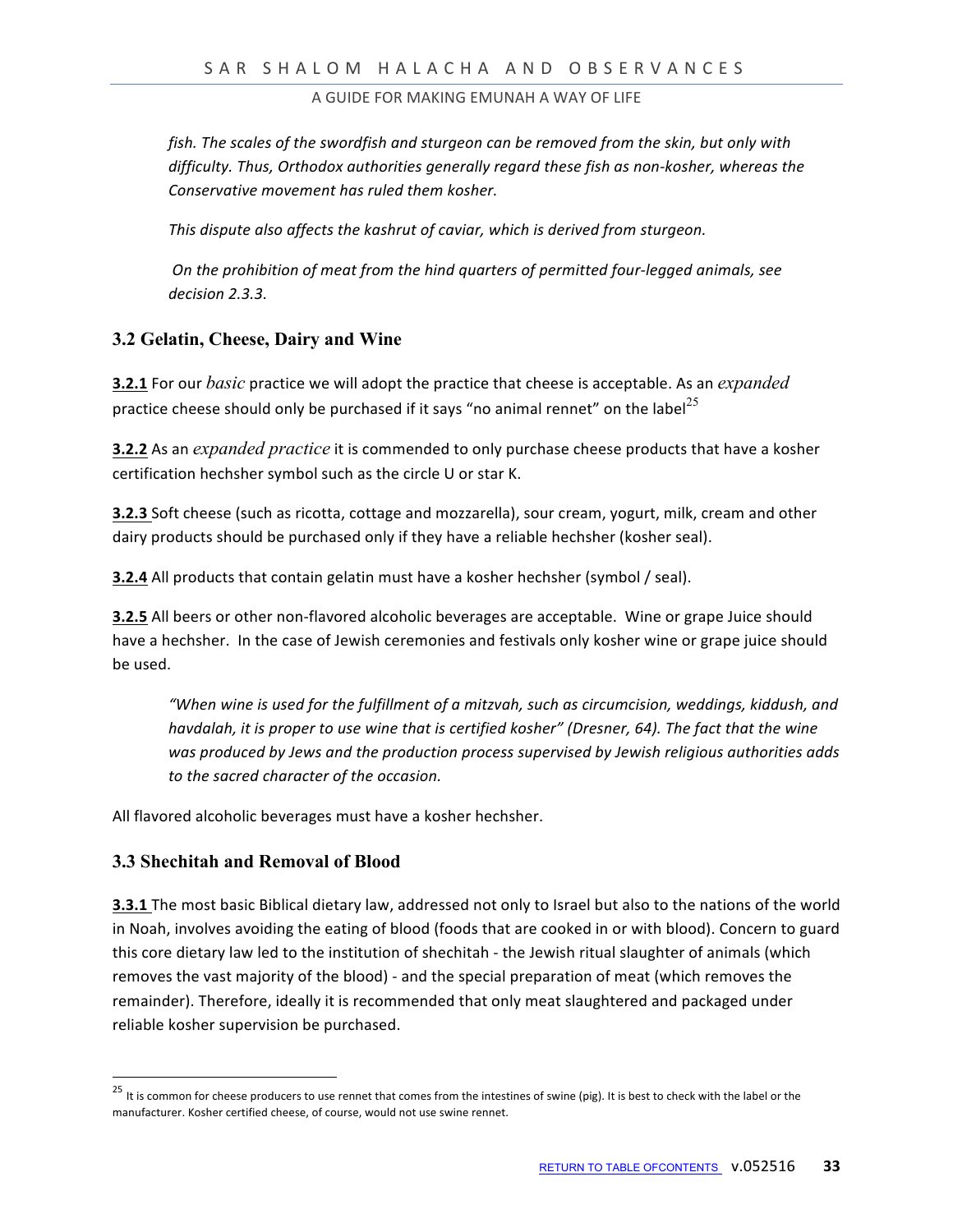The prohibition of ingesting blood, enjoined on all humanity in Genesis 9:4 and confirmed in Acts 15:20, 29; 21:25, is given when human beings are first permitted to eat meat (Genesis 9:3). The allowance to eat meat is a concession to the violence that precipitated the flood (Genesis 6:11, 13). The prohibition of eating blood, the one universal dietary restriction, immediately precedes the prohibition of murder (Genesis 9:5-6) - the shedding of human blood. Thus, this universal dietary law expresses the biblical value of reverence for life.

It is striking that all carnivorous animals are ritually impure, according to Leviticus 11 and Deuteronomy 14. The nations of the world are forbidden to eat the blood of animals, but Israel *must go a step further - it must avoid even the meat of animals that consume the blood of other* animals. In this way the value of reverence for life is doubly reinforced.

The prohibition against eating blood is elucidated in Ezekiel 33:25, where the prophet speaks *these words of condemnation on behalf of Hashem: "You eat with the blood" (which probably means,* "You eat meat with the blood in it"). Thus, Jews must purge meat of blood to the extent that this can be reasonably accomplished. This is done through kosher slaughter and additional *measures.*

*While shechitah refers specifically to the kosher slaughtering of an animal, in the above decision* the term is used more broadly to cover both the kosher slaughtering (done by a shochet) and the processing and preparation of the meat (done by a butcher). The latter is technically called porging, and involves (1) removal of residual blood remaining after shechitah; (2) removal of fats prohibited by the Torah (Leviticus 3:17); and (3) removal of the sciatic nerve, as required by Genesis 32:33 (see below). Given the evident basis of these practices in the Written Torah, the *institution* of shechitah should be honored among us as Observant Jews in Yeshua, and if at all feasible we should seek to purchase meat slaughtered and packaged under reliable kosher *supervision.*

**3.3.2** Most meat labeled kosher has been salted to remove the blood. One should investigate to see if this is the case with kosher meat one has purchased. If it is not the case, one should remove the blood oneself through salting or broiling.

*For a detailed description of the process of salting and boiling, see "How to Keep Kosher" by Lise Stern.*

Liver requires broiling because of the preponderance of blood in it.

*"Because it contains an excessive amount of blood, liver can be koshered only by broiling, and* should not be soaked. Even if liver is to be cooked in some other way, it must first be broiled." *(Dresner, 62)*

**3.3.3** While the purchase of meat slaughtered and butchered under reliable kosher supervision is highly recommended, our *basic practice* will not involve eating only such meat. It will involve urging that we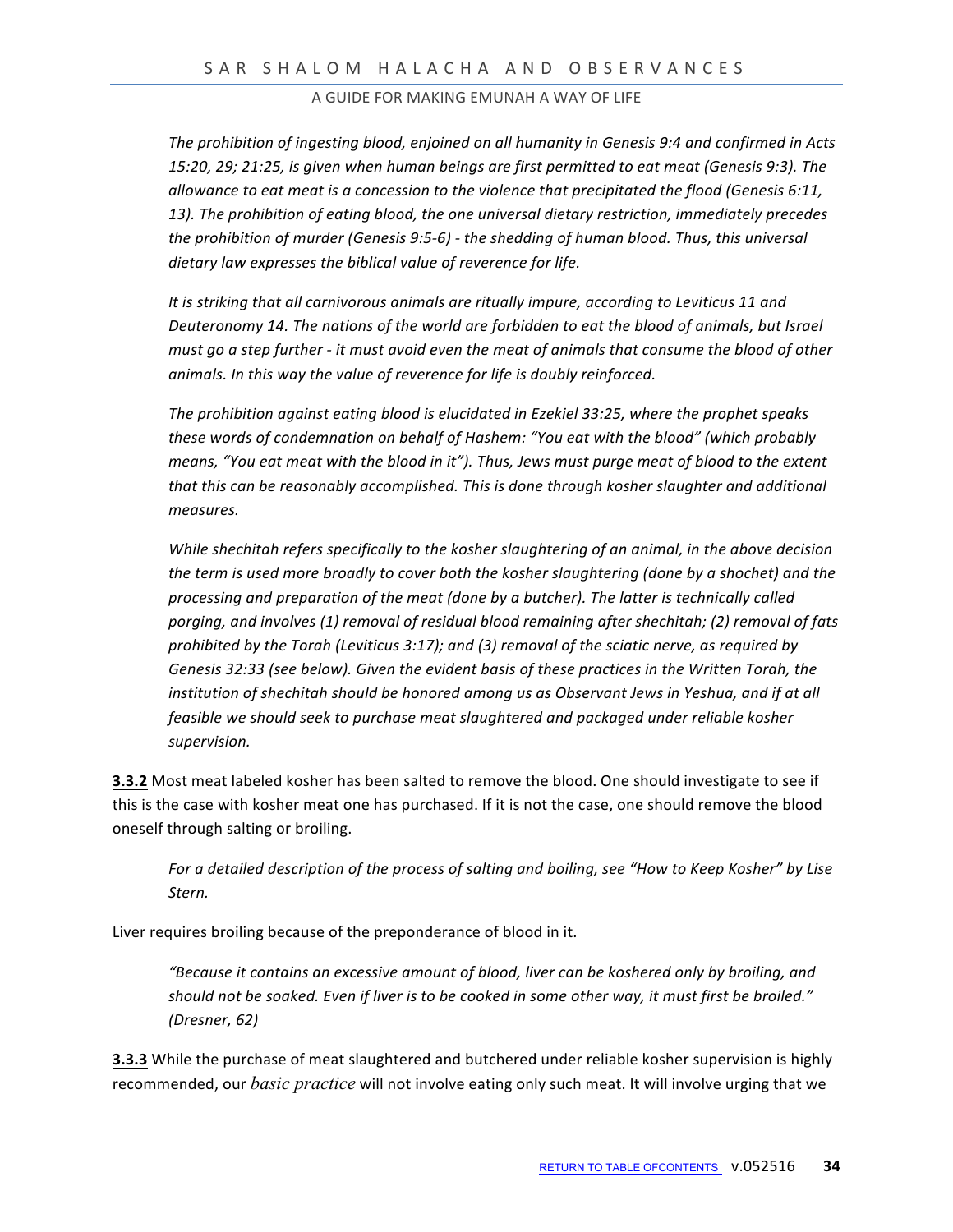avoid meat from the hind quarters of permitted four-legged animals (a practice rooted in Jacob's injury in Genesis 32).

Cuts that are acceptable according to our basic practice include Chuck, Rib and Ribeye, Shank and Brisket, Skirt and Flank. Also permitted are London Broil (when from the shoulder), and Cubed Steak.

Due to the precarious nature of ground beef production, it should only be purchased if it has a reliable hechsher seal.

Cuts that are to be avoided include Top Loin (Strip or Shell) Steak, T-Bone, Porterhouse, Tenderloin, Sirloin, Tri-Tip, and Round. (London Broil from the Bottom or Top Rounds are likewise to be avoided.)

The angel who wrestled with Jacob "wrenched Jacob's hip at its socket" (Genesis 32:26). The Torah tells us that this event is remembered by Jacob's descendants through a dietary restriction: *"That is* why the children of Israel to this day do not eat the thigh muscle that is on the socket of the hip, since Jacob's hip socket was wrenched at the thigh muscle" (Genesis 32:33). This dietary restriction remains a Jewish practice, and involves the removal of the sciatic nerve by a kosher *butcher* (m. Chullin 7:1-6). Since this procedure is very difficult even for a trained kosher butcher, *it* is customary in the diaspora to set aside the hindquarters and sell them to non-Jews.

*If* it is not feasible to obtain kosher meat or practice vegetarianism, and if we purchase meat of *permitted animals from another source, our basic practice - in accordance with Genesis 32:33 entails avoiding meat from the hindquarters.*

#### **3.4 Separating Meat and Dairy**

Our *expanded practice* involves avoiding the consumption of meat products and obvious dairy products (or foods containing obvious dairy products) together in a given meal. Meat may be eaten after eating obvious dairy foods with at least a 1 hour time interval. They should not be present together at the same table. After eating a meat meal, the minimum time interval before eating obvious dairy products should be one hour. Three (3) hours is recommended and preferred.

By "obvious dairy products," we mean milk and milk products such as cheese, butter, yogurt, and ice cream. Some products normally considered "nondairy" (some nondairy creamers, margarine, dessert toppings) actually contain dairy derivatives, and so are technically not parve (containing neither dairy nor meat). Such products are included in "obvious dairy products."

Sar Shalom's halacha rules that fowl is meat and therefore it is not exempt from the separating of meat and dairy.

*Normative Judaism includes fowl in the definition of "meat", however, it is universally recognized* as a Rabbinic fence law (b. Chullin 113a). Never-the-less, we have chosen to remain with greater *Judaism and 2,500 plus years of practice in keeping the "meat" designation for fowl.*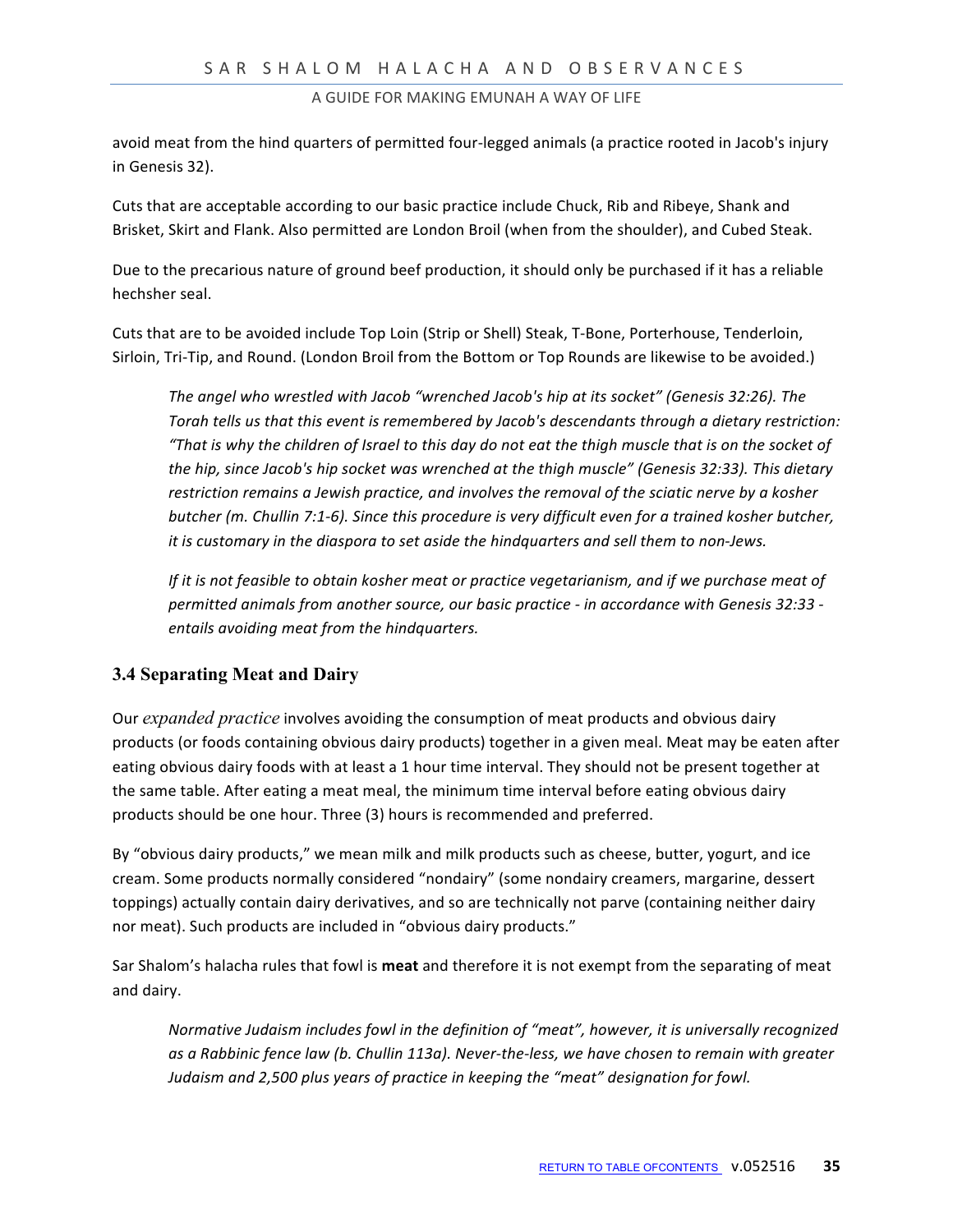The separation of meat and dairy products is associated with the Torah's prohibition of eating a kid cooked in its mother's milk (Exodus 23:19; 34:26; Deuteronomy 14:21). The Mishnah states: "No flesh may be cooked with milk save the flesh of fish and locusts; and it is forbidden to serve it *up* together with cheese upon the table excepting the flesh of fish and locusts" (m. Chullin 8:1). It *is* often supposed that the ancient ruling to separate meat and dairy is a mere fabrication of the *Rabbis* with no biblical foundation. However, this is not the case. There are biblical precedents *for such a ruling and we must remember that Yeshua lived in a time when this practice was* universal. He never condemned it even though He ate with Pharisees on numerous occasions. This point should be emphasized, namely, that the ruling is several thousand years old and that it *was a common practice in the* 1<sup>st</sup> century, and, that Yeshua never condemned it. The sages *themselves viewed this as a ruling of the Written Torah not, as some suppose, a Rabbinic injuction.* We recommend the reading of "Biblically Kosher" by Aaron Eby for more details on this *topic.* 

*Meat and dairy separation is universally understood to be a written Torah mitzvah among all branches of Judaism. The practice is dates back to at least a generation before Messiah.* 

The separation of meat and dairy products is also rich in symbolic significance. As noted above (5.3.1), the allowance to eat meat is a concession to the violence that precipitated the flood. In the creation narrative human beings are assigned an exclusively vegetarian diet (Genesis 1:29). While the laws of kashrut do not impose a return to that pristine regimen, their fundamental *concern* is the limitation of meat consumption. Only certain animals may be eaten, and even they must be slaughtered and prepared in a certain fashion (or they are also excluded). Now we add a further restriction - that even properly slaughtered and prepared meat cannot be consumed with dairy products. This final limitation points us back to the original reason for restricting the consumption of meat: reverence for life. As dairy products symbolize the nurturing of new life, it is fitting that they not be mixed with foods which require the taking of life. It is *interesting that there are no prescribed "dairy" offerings for the Temple. Perhaps this is because* the Temple was a place of meat offerings?

No particular time limit between eating meat and dairy products is specified in the Talmud. *Therefore, a variety of customs developed in Jewish communities around the world. In some* places the minimum interval was as long as six hours; in other places it was as short as one hour. In keeping with our principle of establishing a practice that is as accessible as possible, we have *adopted the most lenient custom.*

#### **3.5 Eating in Restaurants**

While eating out, under the basic practice one should continue to avoid all meat (and meat-products) from non-kosher animals (swine, shellfish, etc.). Beyond this basic practice, we commend the *expanded* practice of eating at kosher certified restaurants only or restricting restaurant foods to fruits and salads. This is truly the only way to eat completely kosher.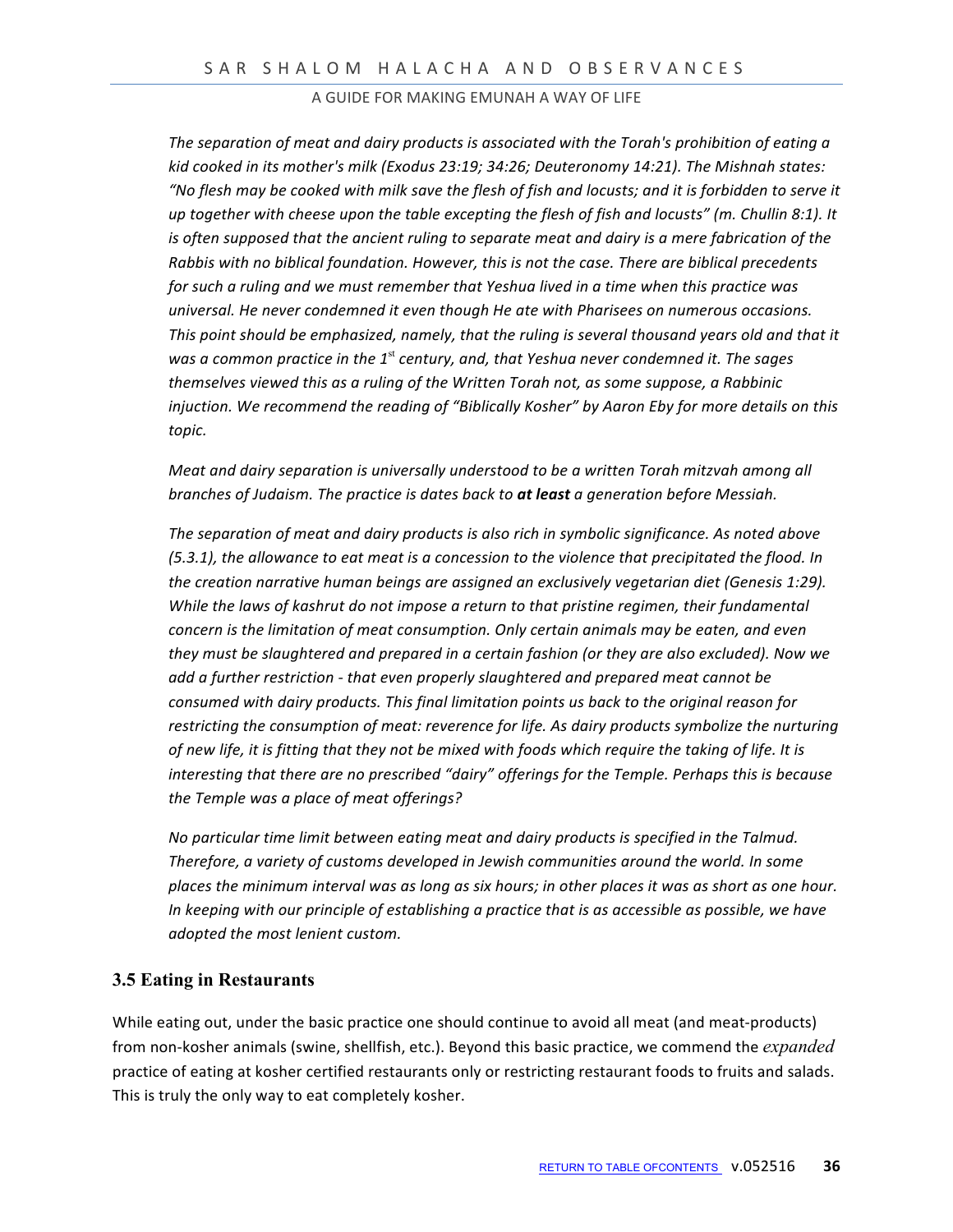One should be aware that many restaurant dishes such as beans, tortillas, cornbread, peas, cabbage and other common southern foods may contain pork or pork lard. Likewise, many Asian restaurants use "fish sauce" made of unclean fish to season their dishes. It is recommended that one ask the server before ordering to make sure that no unclean food or product is used in the preparation of the menu item.

The practice commended here (but not included as basic practice) is taught within the Conservative movement: "If it is necessary to dine in non-kosher facilities, meat and dishes containing meat may not be eaten. Some sanction only the eating of cold foods, such as salads, if the food contains no forbidden ingredients. Others approve eating permitted fish and other *foods, even if cooked" (Dresner, 64).*

#### **3.6 Medications and Nutritional Supplements**

In keeping with the views of many halakhic authorities, as our basic practice there are no restrictions on medicines and nutritional supplements derived from non-kosher animals when consumed in pill/capsule or elixir form.

*"Beyond the question of medical need, the question is whether we are eating food: swallowing* without chewing may not be considered eating, and a foul-tasting substance may not be considered food. Pills that are swallowed whole rather than chewed need not be kosher (since they are not being eaten in the usual way, but pills that are chewed should be kosher. Liquids with a very unpleasant taste need not be kosher, but pleasant tasting liquids should be kosher" *(Yehuda Wiesen, Guide to Practical Halacha and Home Ritual for Conservative Jews [2004], 12- 13).*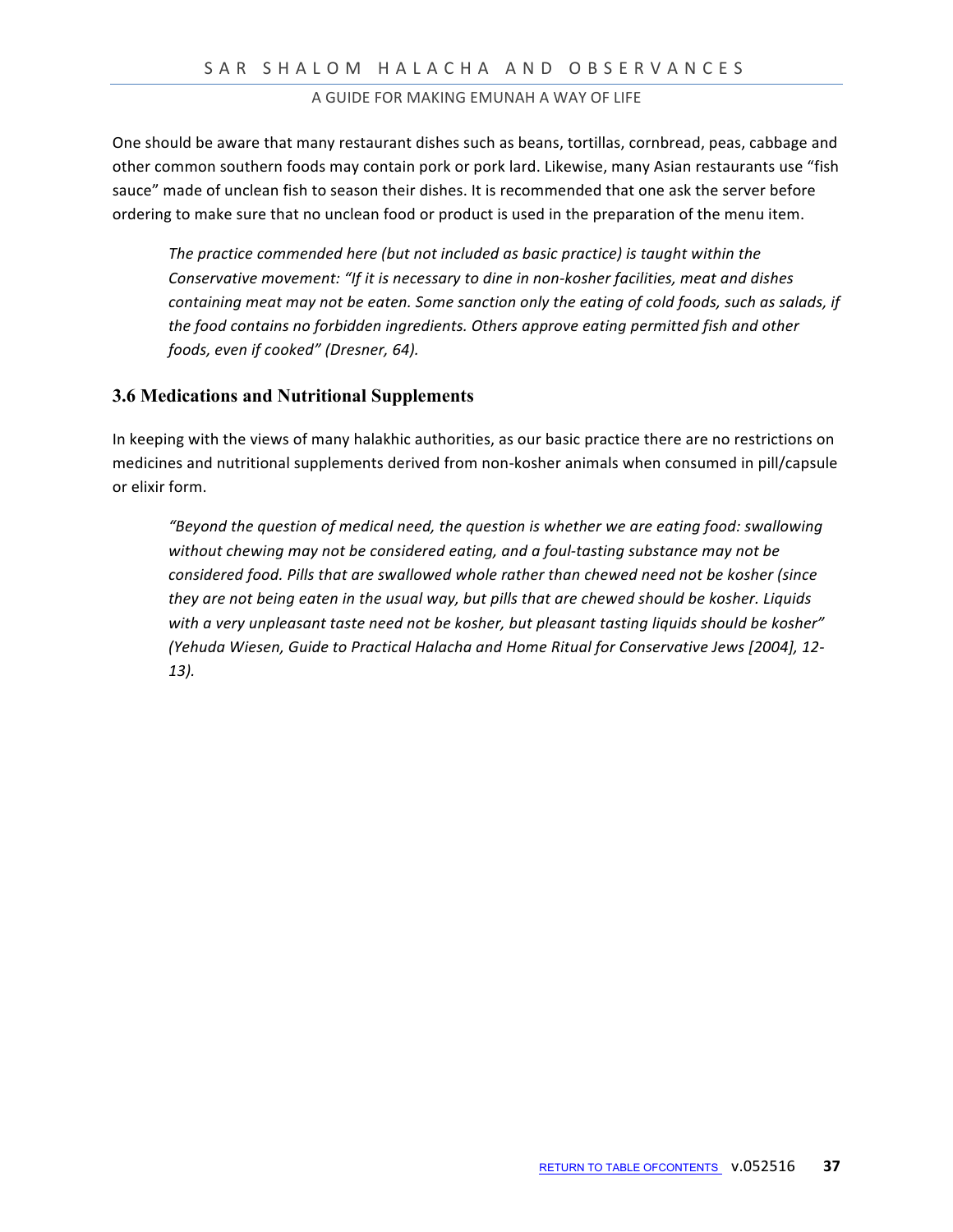# **Shabbat**

# **Why keep Shabbat?**

Shabbat is a constant and important reminder of two critical facts. First, that HaShem is the Creator of the Universe. Second, that we are the people whom the Creator of the Universe redeemed from slavery in Egypt. By keeping the Sabbath, we declare these two realities. If we cannot make room for Shabbat in our busy schedules, we neglect our responsibility to proclaim truth and we prove that the fact of our slavery has not changed, only its location.

Ahad Ha'am reminds us: "It was not the Jews that kept the Sabbath, it was the Sabbath that kept the Jews." It was keeping Shabbat that helped our forefathers hold fast to Jewish (biblical) life and identity amidst the threatening political and cultural cross-currents of two millennia in exile. And as we raise our children in this age, keeping Shabbat becomes even more critical. Without Shabbat, our children may forget that there is a Creator who has given them freedom.

In *Growing Up Religious*, Robert Wuthnow explores how spiritual identity is preserved and passed on from generation to generation. Speaking of religious practices such as keeping Shabbat he says, "the pursuit of any particular practice (such as Shabbat keeping) is accomplished only at the sacrifice of other possible activities. Growing up religious was a memorable part of people's childhood because it included...discrete, separable activities that took time away from other interests, but they were also embedded in social relationships. People did them with their mothers and fathers, their grandparents, their siblings, and their friends and fellow congregants... But spirituality also came to be understood as a way of life, and it did so because people grew up living it. The parents, teachers, and clergy who understood this best were the ones who created an environment in which spirituality was fully and deeply embedded. They honored the spirituality of chicken dinners, of gefilte fish, of family Bibles and of Shabbat tables, candles, meals, and the protected differentness of the day" (pgs.35-37).

The Torah reminds us that we are to be "a people that dwells apart, that shall not be numbered with the nations" (Numbers 23:9). Keeping Shabbat is indispensable if that Jewish distinctness and collective identity is to become real, something one can see, hear, taste and remember as lived experience. Our faith is meant to be tangible; to be felt, tasted and full of delightful fragrance. Anything less, is empty philosophy destined to dissipate like the morning dew.

Interestingly, it is with Sabbath observance that Jews often recapture or lose their Jewish identity. Jews who leave the faith often do so *first* by leaving the Sabbath. Those who return often do so by *first* making the Sabbath holy. It is very much a gateway to living faith.

While the rest of the world treats Saturday as a day off, a day to shop, or even a day to catch up on work, (biblically to "go one's own way") Jews are to treat Shabbat as the holiest of days. It is this day in which we are privileged to host the Holy One at our table and sing his praises in our gathered families. It is a day where all our creativity is devoted to Sabbath joys, and to receiving and celebrating the life we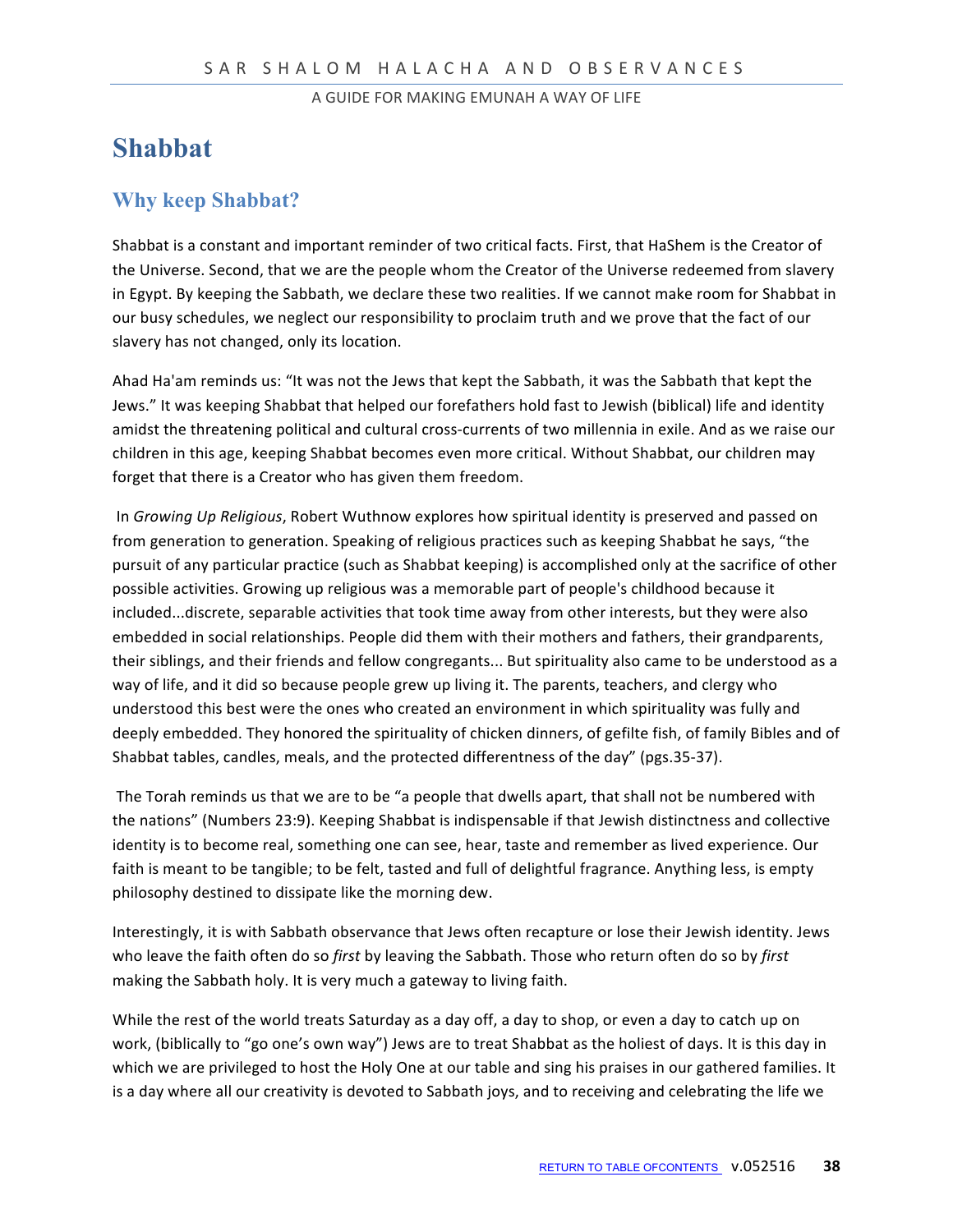did not make, but have been given by the Holy One. It is a day to remember our Exodus and our soon coming entry into the Promised Land....where we will experience an eternity of Sabbath rests! Perhaps you will ask, "What good will keeping Shabbat do for me?" That is, of course, the wrong question. The question is, "What will *not* keeping Shabbat do to you?" Thousands of years of Jewish history supply the answer: "Nothing good." Come, keep - and be kept by - the holy Shabbat

## **4.1 Starting/Ending Time**

**4.1.1** Shabbat begins and ends according to the times determined and accepted by the wider Orthodox and Conservative Jewish world. This means that we are accepting the Rabbinic fence around the law, with an earlier time for starting and a later time for ending. We should begin 18 minutes<sup>26</sup> before sundown Friday evening and end when we see three stars in the sky Saturday night.

According to the Jewish reckoning of time, days begin at night. But when does "night" begin? *Jewish tradition recognizes a transitional period between "day" and "night" that is technically* neither day nor night. This is the period that commences with the setting of the sun, and concludes with the appearance of the stars (when the evening sky is clear). In Hebrew this period *is* called beyn hashmashot - the time "between the suns."

Though the status of this transitional part of the day is inherently ambiguous, for halakhic purposes it needs to be regarded as either part of the day that preceded or the night that follows (e.g., the yahrzeit of someone who dies during this period of the day needs to be determined). In setting the beginning and ending times of the Sabbath, Jewish law has traditionally followed a sound halakhic principle: when there is doubt concerning the application of a law that has *biblical authority (that is d'oraita), we should follow the stricter of two possible interpretations.* In the case of the Sabbath, this means that we should reckon the time "between the suns" as part of the Sabbath both on Friday and on Saturday. Thus, Shabbat begins with the setting of the sun on Friday, and ends with the appearance of the stars on Saturday.

*Rabbinic tradition provided further protection against violation of Shabbat by adding roughly twenty minutes to the day at the beginning and the end. This addition also derives from a talmudic principle that we should "add from the profane to the holy"* (b. Rosh Hashanah 8b-9a), and so fulfills a positive as well as a negative (protective) purpose. Thus, the times listed in *Jewish calendars for the beginning of Shabbat are slightly earlier than sunset, and the times listed for the ending of Shabbat are slightly later than nightfall.* 

**4.1.2** In keeping with common observance, Shabbat can be extended, but not diminished. For instance, one may light Shabbat candles before the appointed time, but should not begin Havdalah before the appointed time.

<u> Andrew Maria (1989)</u>

<sup>&</sup>lt;sup>26</sup> Interestingly 18 in the numerical value of the Hebrew word 'n Chai or Life!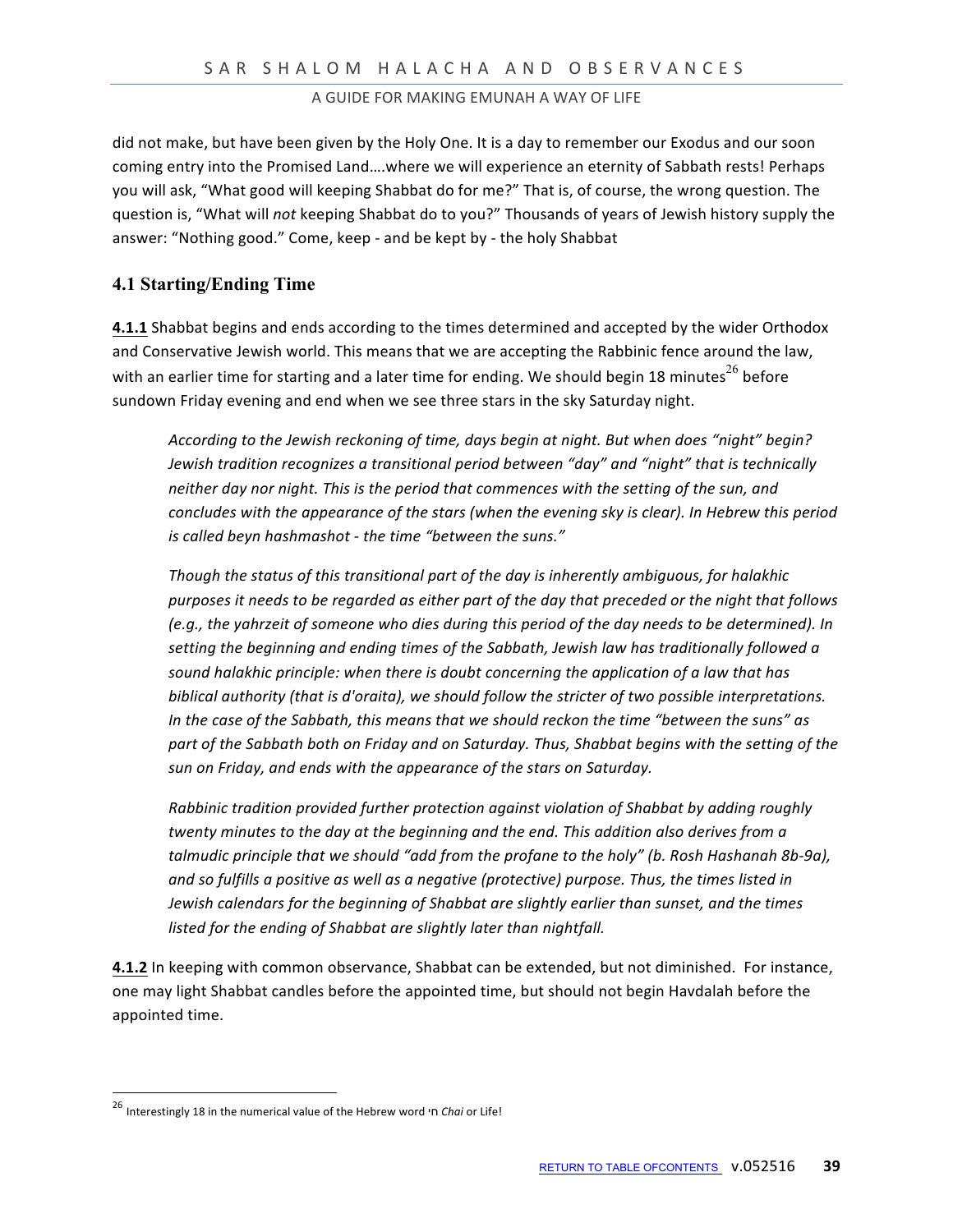**4.1.3** One should prepare for Shabbat in order to make it special. Food, clothing, and table setting should be special (not just different but at a higher level than usual), and prepared for in advance

"You should rejoice in the coming of Shabbat. Imagine how you would put the house in order in *honor* of the arrival of a dear and distinguished person, all the more so [should you exert yourself] in honor of the Sabbath Queen" (Kitzur Shulchan Aruch 72:7).

The Sages interpreted Isaiah 58:13, "You shall honor it [Shabbat]," as meaning that one should *wear finer clothing on Shabbat than on weekdays (b. Shabbat 113a).* 

## **4.2 Candle Lighting**

**4.2.1** If it is not possible to light candles before Shabbat begins, traditional Halacha would strictly prohibit lighting the candles at a later time. We respect this traditional halakhic decision, and the honor it shows to the objective temporal boundaries of Shabbat built into the natural order.

The custom of lighting Shabbat candles, in order to honor Shabbat and to define the beginning of the holy day within the home, is not a biblical commandment, but is presumed by rabbinic *authorities in the Mishnah (m. Shabbat 2:1-7). This means that the custom itself is 2,000 years* old or more. It is very likely that Yeshua watched His mother, Miriam, light the Sabbath lamp *every* Friday night. It is a mitzvah that has been embraced enthusiastically by the Jewish people as a whole, and - like a mezuzah on one's doorpost - it expresses a family's fundamental *commitment to Judaism. Furthermore, the prophetic custom of a woman lighting the candles* speaks of the woman who brought the light (Yeshua) into the world; this custom suggests a *Divine inspiration.* 

The beginning and ending of Shabbat have both objective and subjective dimensions. The *objective dimension results from the earth's turning on its axis as it orbits the sun. The subjective* dimension involves the deliberate acknowledgement of the day's temporal boundaries by the *Jewish people. The importance of the subjective dimension is shown by the fact that one can light candles earlier than the stipulated time, and from that point on one must treat the day as holy.* The interdependence of these two dimensions is seen from the traditional principle stated above: Shabbat can be extended, but not diminished (decision 3.1.2). We can take from the profane and add to the holy, but we should not take from the holy and add to the profane.

*Traditional Halacha prohibits both kindling and transferring a flame on Shabbat. Nevertheless,* the two actions are distinguished, as is evident in halakhic rulings concerning the holidays. On a *holiday* one may transfer but not kindle a flame (Kitzur Shulchan Aruch 98:1, 31). This suggests *that* the prohibition of transferring a flame may be an extended stringency protecting the special sanctity of Shabbat. At the very least, one may assume that transferring a flame on Shabbat is a *less serious violation than kindling a flame.* 

*On the prohibition of kindling a flame on Shabbat, see decision 4.1.6.*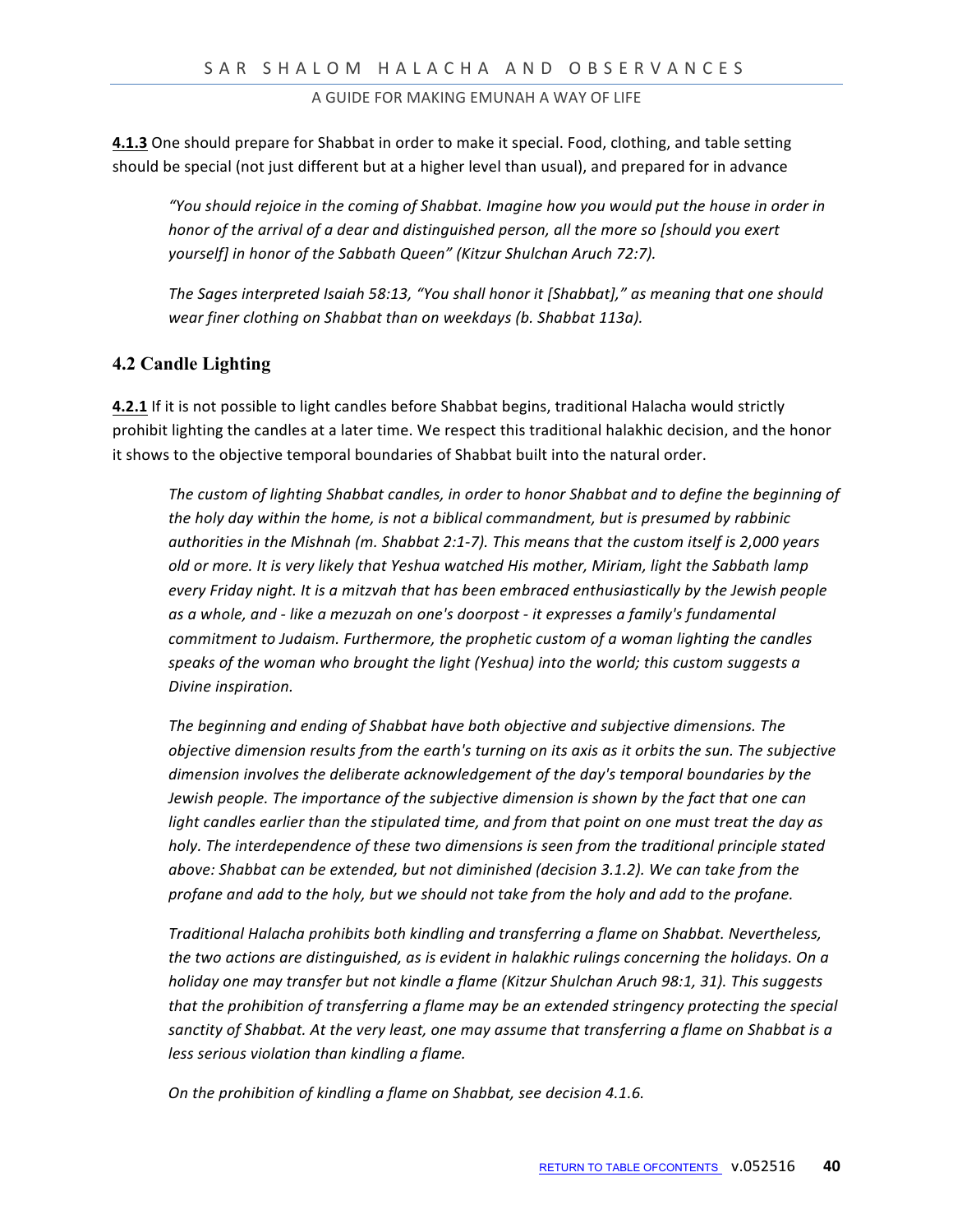**4.2.2** Between Pesach and Sukkot, it is permissible to light Shabbat candles as much as three hours in advance of the beginning of Shabbat.

**4.2.3** The berachah recited at the lighting of the candles will be the traditional mitzvah berachah. If one wants to use an alternative berachah reflecting faith in Yeshua, one may do so.

Normally at least two candles are lit although more may be used. Two, however, should be the minimum. It is customary for the woman of the household to officiate, lighting the candles and then reciting the blessing while covering her eyes with her hands. She then removes her hands, and looks at the candles. If no woman is available for the lighting, then a man may perform the mitzvah.

*If* there are no women in the household, or no women are available at the appropriate time to perform the mitzvah, a man may and should light the candles.

This practice derives from the combination of two important rules:

*(1) A blessing associated with a mitzvah should be said before doing the mitzvah, in order to*  demonstrate that one is consciously acting in obedience to a divine commandment;

(2) A fire may not be kindled after Shabbat begins. Since the recitation of the blessing signifies the beginning of Shabbat, the candles could not be lit after the blessing - but the blessing should *come first!* To show respect for both rules, one covers one's eyes while reciting the blessing - as if the candles were not yet lit. (See Kitzur Shulchan Aruch 75:4). This custom is also a symbol of anticipation. We light the candles and expect the Divine Glory to enter with the Shabbat. Thus, *the* woman covers her eyes so as not to gaze into the shekinah glory of HaShem.

*Normally the candles are lit in the room where Shabbat dinner will be served and kiddush* recited, in order to indicate that the candles were lit in honor of Shabbat (Kitzur Shulchan Aruch *75:8).*

# **4.3 Participation in Shabbat Services**

One should participate in the weekly Shabbat service. The Shabbat service includes the liturgy, music and shiur. Gathering on the Sabbath is a Divine commandment (Lev. 23:3, Hebrews 10:25).

Shabbat is a sign of G-d's eternal covenant with the people of Israel (Exodus 31:12, 16-17). As such, it is important that Jews gather before G-d as a community on this day, to honor the *covenant and the One who gave it.*

*Jews throughout the centuries have recognized the special importance of gathering on Shabbat for prayer and study. It is noteworthy that one of the earliest Jewish documents attesting this practice is the New Testament (Luke 4:15-16, 31-33; Acts 13:13-15; 15:21).* 

# **4.4 Kiddush, Havdalah, and the Meals of Shabbat**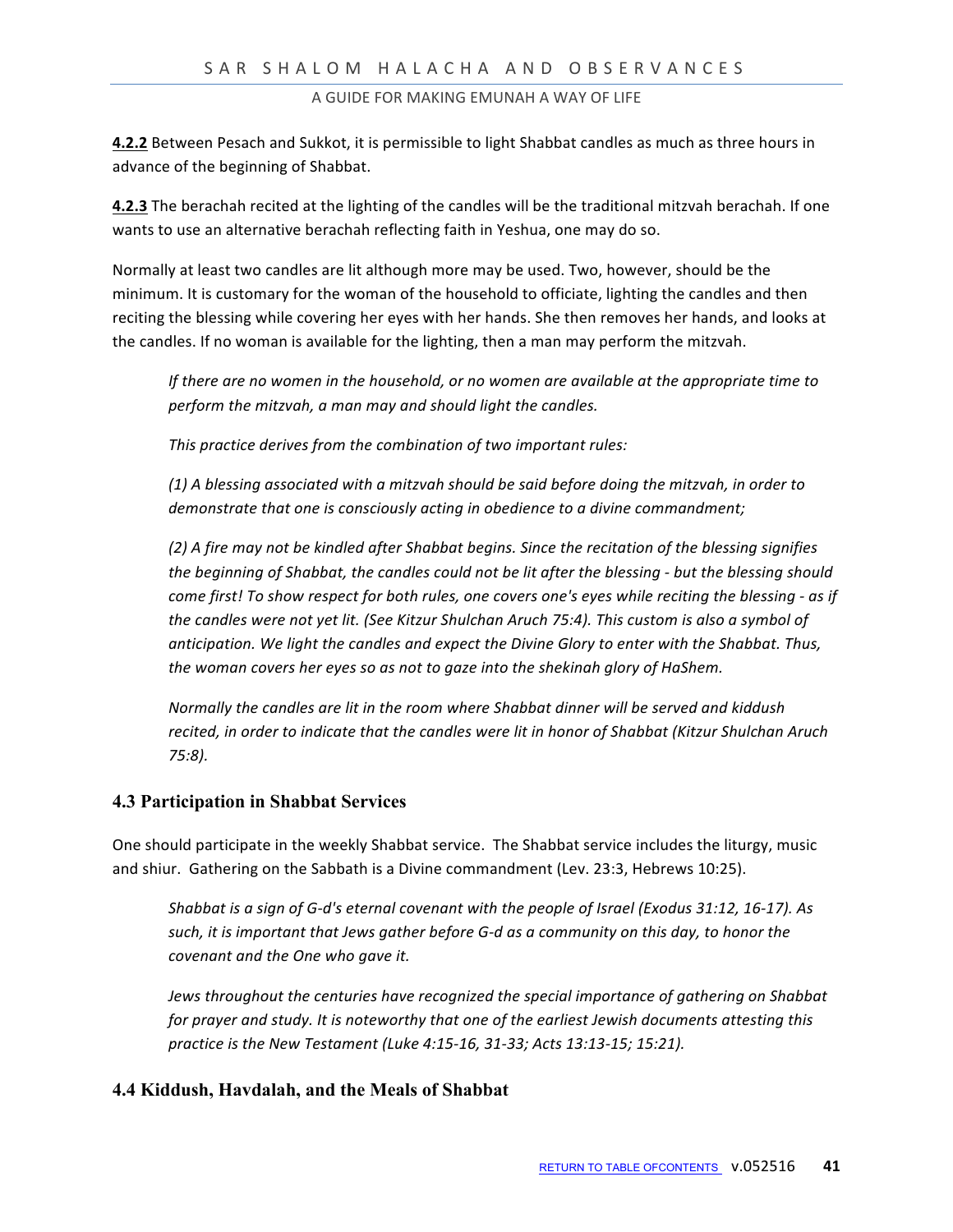**4.4.1** Friday night erev Shabbat meal: The *basic* practice includes reciting kiddush, hamotzi (over bread), and an abbreviated birkat hamzon (all prayers to be said in Hebrew if possible).

We commend as *expanded* practice ritual hand washing (netilat yadaim) with its traditional berachah, use of two loaves of bread, salting the bread, recitation of Proverbs 31 for the wife, blessing of the children, the Aaronic blessing, singing of zemirot (special Sabbath songs), full birkat hamazon, and discussion of Torah (divrei Torah).

**4.4.2** Saturday evening meal: The basic practice includes hamotzi and an abbreviated birkat hamazon. We commend as expanded practice the singing of zemirot and the full birkat hamazon.

**4.4.3** The traditional havdalah service should be recited after Shabbat ends (when one sees three stars in the sky).

The Talmud sees the recitation of kiddush (literally, "sanctification") over wine at the beginning *of* Shabbat as a fulfillment of Exodus 20:8 - "Remember the Sabbath day, to sanctify it" (b. Pesachim 106a). Maimonides applies the verse also to havdalah (Mishneh Torah, Shabbat 29:1). *Friday evening kiddush* and *Saturday evening* havdalah serve both as ceremonial declarations (corporate and verbal acts of "remembrance") of the holiness of the day, and as lines of demarcation, subjectively distinguishing the sacred from the secular.

*Wine symbolizes and conveys the joy of the Sabbath day. In Judaism, holiness and joy are indissolubly united. Kosher grape juice may be substituted.* 

*On hamotzi and birkat hamazon, see decisions 4.1.4.2 and 4.1.4.3.*

According to rabbinic tradition, the ritual washing of hands should precede all meals at which *bread is eaten. This custom derives from the Torah's ritual for priests before offering sacrifice or* performing service within the tabernacle/temple (Exodus 30:17-21). By extending this practice to all meals outside the temple, Jewish tradition implies that the role of every Jew is priestly and the table of every Jew is a sacred altar. If this is true for all meals, how much more so for the meal *that inaugurates Shabbat!*

The Besorot (Gospels) record a dispute between Yeshua and Pharisaic teachers concerning the *practice of hand washing before meals (Matthew 15:1-20; Mark 7:1-23). The dispute had less to*  do with hand washing itself, and more with the primacy of biblical law over Pharisaic oral tradition, the primacy of basic moral imperatives (such as honoring parents) over ritual minutiae, and the nature of true defilement and purification. It is perhaps better stated that the issue was really hypocrisy more than anything. It is also important to recognize that ritual hand washing in *the first century was a distinctive Pharisaic custom, and not a generally accepted Jewish norm,* as it later became. The text says that "some" of Yeshua's disciples were not washing their hands. This indicates that some did wash and perhaps even the Master Himself. Furthermore, the *Pharisees ask Yeshua why His disciples are "not following the traditions of our Father's" a question that is nonsensical unless they viewed Yeshua as one of their own....a Pharisee. Perhaps*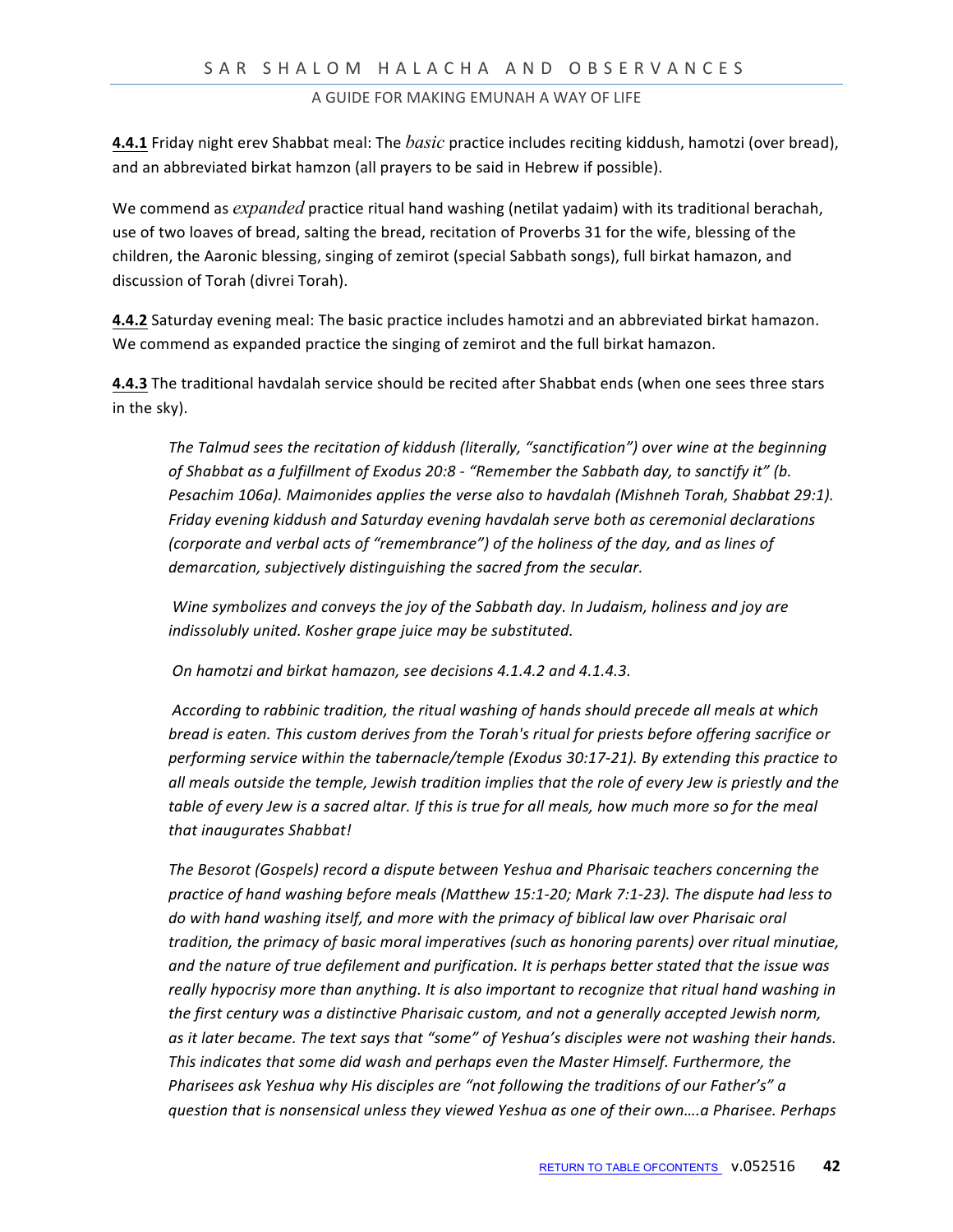*His* customs and biblical perspective were more Pharisaic than anything else. It appears that the gospels present this theory as more fact than fiction. For more on this topic, see "Meet the *Rabbis" by Dr. Brad Young.* 

## **4.5 Practicing Ones Occupation**

One ceases from his or her profession, trade, or daily occupation on Shabbat, except in the following occupations: health care workers and care-givers, police, military, emergency personnel, and synagogue personnel who are involved in the synagogue activities of the day.

Accommodations may be made on a case-by-case basis by a Bet Din handling a conversion.

"If you refrain from trampling the Sabbath, from pursuing your own interests on my holy day; if you call the Sabbath a delight and the holy day of the LORD honorable; if you honor it, not going your own ways, serving your own interests, or pursuing your own affairs; then you shall take *delight in the LORD, and I will make you ride upon the heights of the earth" (Isaiah 58:13-14a)* 

*Isaac Klein points out the halakhic implications of this text from Isaiah: "The obvious intent of* this passage is that one should not pursue his chosen profession, trade, or daily occupation on *the Sabbath;* the merchant should not go to his store, the manufacturer to his plant, the laborer *to his shop, or the professional to his office" (80-81).* 

All traditional Jewish authorities recognize exceptions to this rule, and to all Shabbat restrictions, *in* matters pertaining to the saving or preserving of life (b. Yoma 85a, b. Shabbat 132a). Yeshua highlights this principle, and even appears to extend it beyond maters of life and death to include *basic acts of kindness to those in genuine need (Mark 3:1-5). Similarly, the Torah commands* priests to perform tasks in the temple on Shabbat that are prohibited to others engaged in secular pursuits (Matthew 12:5). Accordingly, a rabbi serving a congregation on Shabbat is fulfilling a mitzvah rather than performing forbidden work.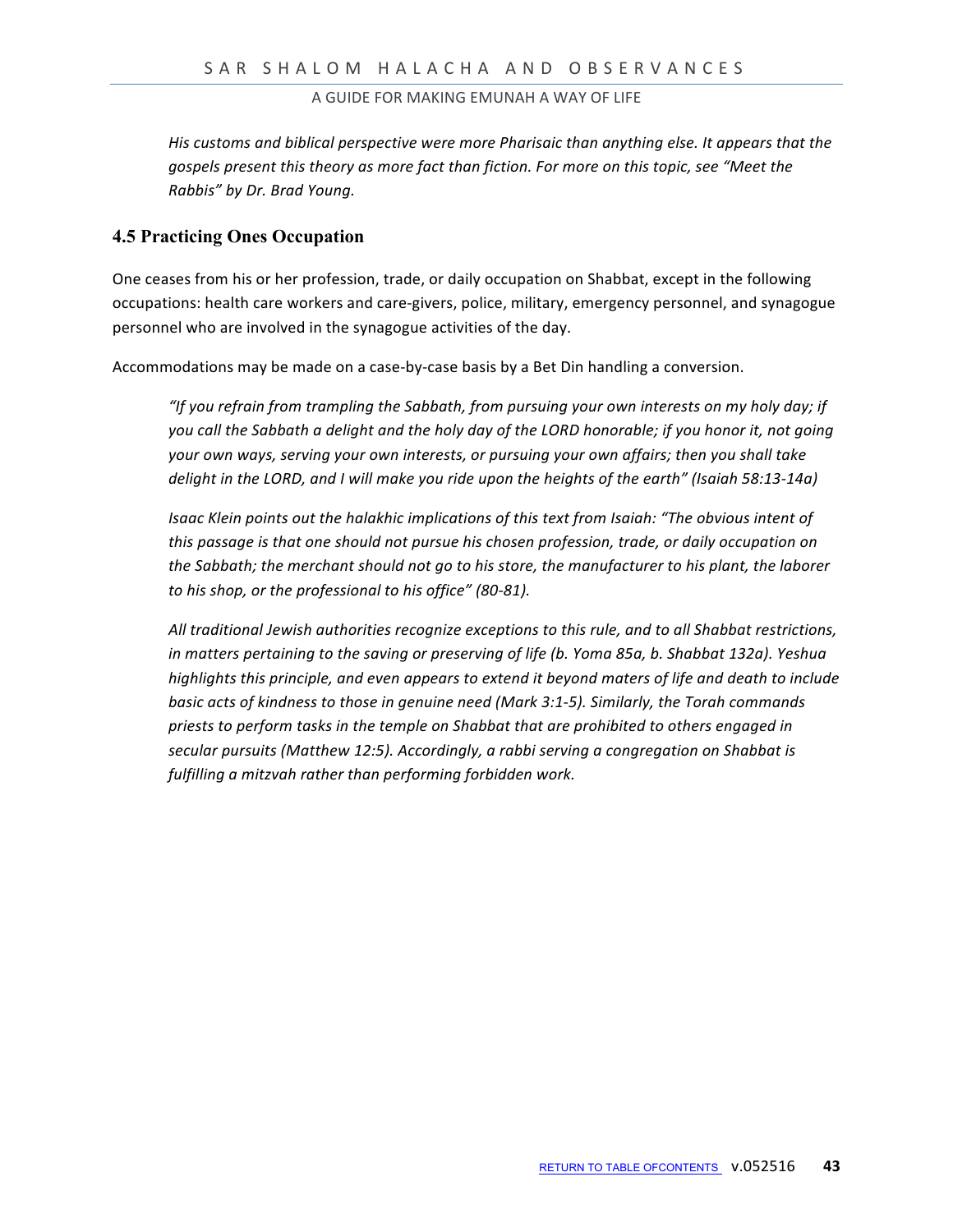## **4.6 Kindling Fire**

<u> Andrew Maria (1989)</u>

According to our basic practice, one should not kindle a flame on Shabbat. Halakhic authorities disagree about whether the use of electrical devices and the combustion involved in starting and running an automobile violate this commandment of the Torah. Our *basic practice* will follow the more lenient interpretation. At Sar Shalom, "kindling a fire" is prohibited specifically in reference to cooking of any kind. To that end, kindling a fire, such as an outdoor camping fire, should be avoided on the Sabbath except in cases when it is absolutely necessary for heat.<sup>27</sup>

*"You shall kindle no fire throughout your settlements on the Sabbath day" (Exodus 35:3). So*  what about this prohibition to not light a fire? The best understanding may just come from the *original Chumash, the Stone Edition Artscroll Chumash:*

"Since kindling fire is necessary for cooking and baking, the Torah uses it as the prototype labor that is necessary to prepare food…The Oral Law makes it clear that only the creation of a fire and such use of is as cooking and baking are forbidden, but there is no prohibition against enjoying *its light and heat. Deviant sects that denied the teachings of the Sages misinterpreted this* passage to refer to all uses of fire, so they would sit in the dark throughout the Sabbath, just as *they sat in spiritual darkness all their lives."*

This understanding would seem to work homiletically with the prohibition to gather manna on the Shabbat. Plan ahead so that you do not have to labor over a hot stove on your day of rest. This is the will of our Father.

The kindling of fire, which involves creating a flame, transforming the nature of the material *consumed by the flame, and giving off light and heat, serves as a paradigmatic illustration of the* sort of creative activity prohibited on Shabbat. It also recalls G-d's first act of creation in Genesis *1 - the formation of light.*

*While all Orthodox halakhic authorities prohibit the use of electricity on Shabbat, some see this* restriction as a rabbinic extension of the biblical commandment rather than a prohibition *carrying the full weight of the Written Torah (see Donin, To Be A Jew, 92).* 

In a ground breaking responsum issued and adopted in 1950, the Conservative movement *accepted* the view that the prohibition of electricity on Shabbat carried rabbinic and not *Scriptural authority. As such, it was to be respected, but it could also be modified in light of other important considerations.*

*On an even more controversial point, the same responsum ruled that combustion for energy (such as that which occurs in an automobile) does not constitute the type of "kindling" prohibited on Shabbat. For Sar Shalom "kindling fire" refers primarily to cooking, baking, boiling or frying.*

 $27$  See the note from the Arscroll Chumash commentary. Ancient Rabbinic authorities viewed this prohibition primarily in relation to kindling a fire for the purpose of cooking. A task which requires a good deal of work.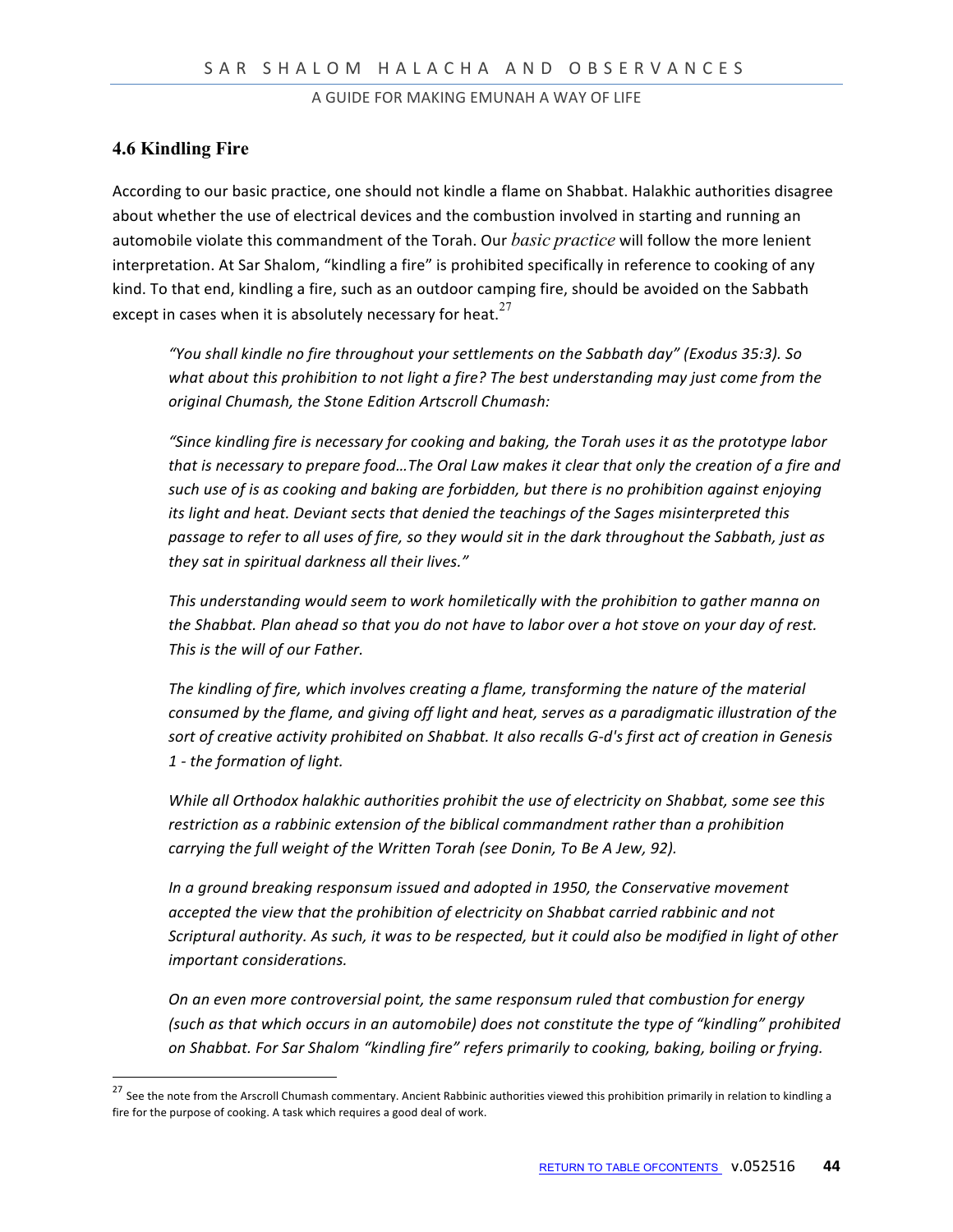#### **4.7 Buying and Selling**

**4.7.1** One should normally neither buy nor sell on Shabbat. This includes both the buying and selling of goods for profit and the buying and selling of goods that are not for profit (such as religious articles). Thus, we will not sell items (such as books, Judaica or CD's) in our synagogues on Shabbat.

**4.7.2** "Buying and selling" here also includes payment for food or entertainment. Therefore, dining out or other recreational activity that involves spending money is inappropriate on Shabbat.

**4.7.3** Credit card purchases (including internet transactions) are buying.

**4.7.4** Offerings and tzedakah on Shabbat do not constitute buying and selling.

The prohibition of practicing one's occupation on Shabbat implies that Jews should not sell *merchandise* on Shabbat. While this is not explicitly stated in the Torah, it is presumed as early as the prophet Amos, who indicates that even the wicked refrain from selling wheat on Shabbat (Amos 8:4-5). Nehemiah makes clear that the purchasing of goods on Shabbat likewise profanes *the holy day (Nehemiah 10:31; 13:15-18).* 

Rabbinic tradition extended this prohibition of buying and selling by forbidding any contact with *money* on Shabbat. This helpful custom reinforced the basic prohibition, and fostered an experience of the holiness of the day. Strict adherence to this halakhic extension would, of course, rule out the giving of offerings and tzedakah on Shabbat. Sar Shalom's Beit Din has determined that giving tithes, offerings and charity on the Sabbath does not violate the Torah's *basic prohibition of buying and selling on Shabbat because it is not trading for product or services.* 

#### **4.8 Traveling**

In general, traveling on Shabbat conflicts with the spirit of the day. Nevertheless, limited travel may be appropriate to uphold certain values that are themselves associated with Shabbat. Thus, our basic practice does not prohibit travel on Shabbat to attend services at the synagogue, to visit the sick, to visit someone in mourning and to sustain contact with the synagogue community and with one's family, though such travel should not occupy a substantial portion of the day. Normally one should avoid traveling on Shabbat for other purposes such as vacation or non-religious recreation.

*"Each of you stay where you are; do not leave your place on the seventh day" (Exodus 16:29).*

A strict reading of this text could lead to the view that one should not leave one's house on Shabbat. However, the Talmud interprets the passage as meaning only that one should not *travel far from one's residence on Shabbat (b. Eruvin 51a).* 

*Rabbinic tradition established clear limits to such travel: within a city one could go any distance,* whereas beyond city limits one could go two thousand cubits (about three quarters of a mile).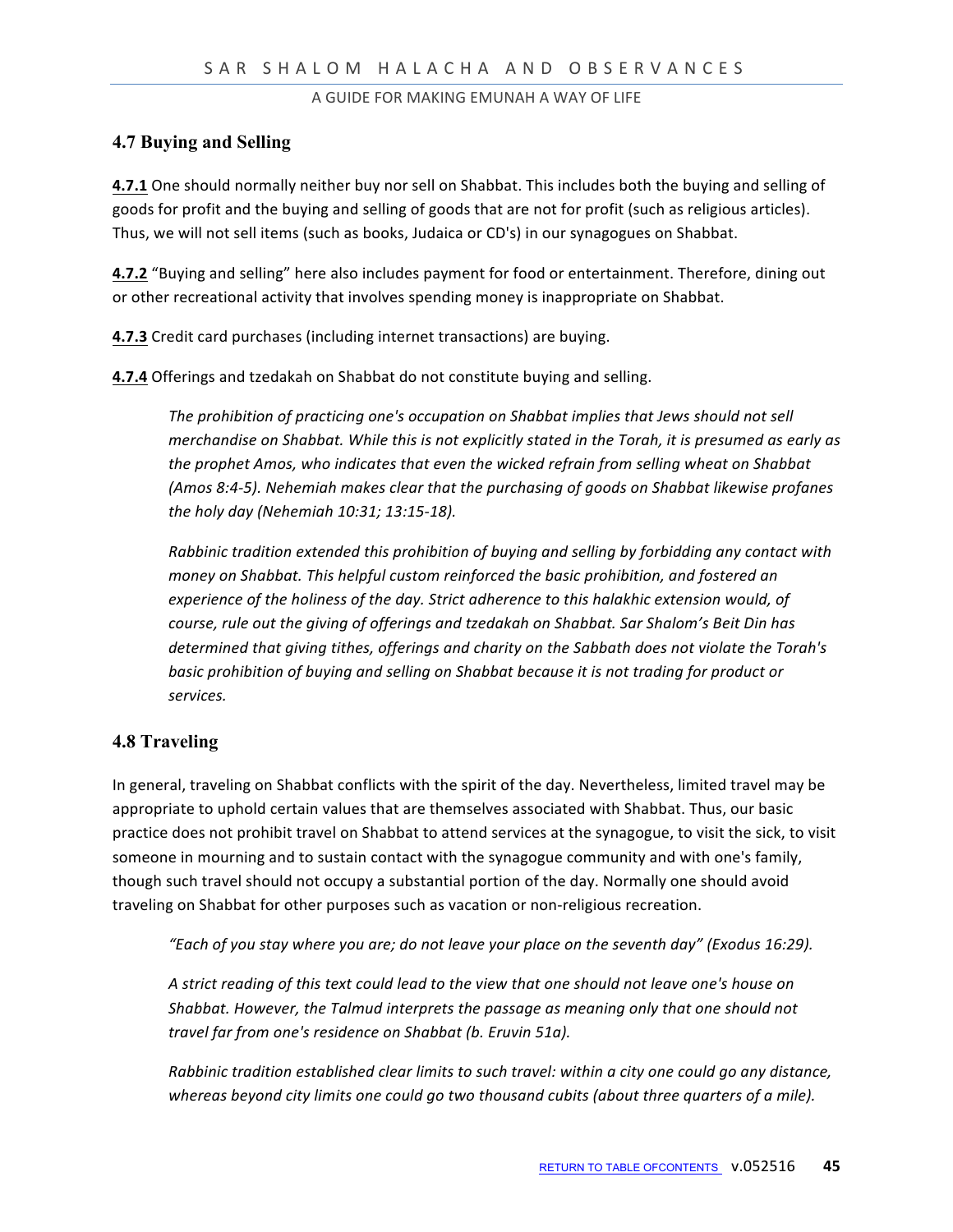Knowledge of and respect for such limits is seen in the Book of Acts, which refers to the distance *between the Mount of Olives and the city of Jerusalem as "a Sabbath day's journey" (Acts 1:12).* 

*Rabbinic tradition likewise prohibited riding a horse or a wagon on Shabbat. The authorities* understood this to be a rabbinic rather than a Scriptural rule, ordained because such forms of *travel may lead indirectly to the violation of Shabbat.* 

*Traditional rabbinic concerns still apply today. While these concerns may not lead us to avoid all travel* on Shabbat, they should cause us to limit our travel to a minimum.

#### **4.9 Food Preparation**

On Shabbat we are prohibited from cooking, boiling or baking. Therefore, all food for Shabbat should be cooked in advance, or the cooking should be initiated in advance (as in a crock-pot). However, food may be reheated.

The traditional prohibition of cooking on Shabbat is implicit in the story of the manna (Exodus 16). The people gather two days supply of manna each Friday, and prepare their Shabbat meals before the holy day begins: "This is what the LORD has commanded: 'Tomorrow is a day of solemn rest, a holy Sabbath to the LORD; bake what you want to bake and boil what you want to *boil,* and all that is left over put aside to be kept until morning'" (Exodus 16:23). The baking and boiling must be completed while Shabbat is still "tomorrow."

# **4.10 Writing and Drawing**

The concept behind the prohibition of drawing or writing on the Sabbath has to do with the desire to cease form creating. We agree with this general principle, however, we see the need to have the ability to write or draw for the sake of Torah study and teaching on the Sabbath. Therefore, our basic practice will not include prohibitions of the sort of writing and drawing that enhances the community's ability to experience Torah learning and that does not violate the spirit of Shabbat. At the same time, we appreciate the reasons for these prohibitions and recognize the spirit and purpose in which they were given. The legitimacy of the custom is both honored and validated at Sar Shalom.

Writing and drawing should be limited on the Sabbath to such as is only necessary for Torah study and synagogue activities. Writing for personal use or business is not appropriate.

As should be clear by the last sentence, this decision neither encourages nor sanctions writing or drawing on Shabbat. It merely states that observance of the traditional prohibition is not *required* as part of our basic practice.

#### **4.11 Laborious Activity**

Laborious activity such as moving heavy appliances or heavy furniture is not appropriate on Shabbat.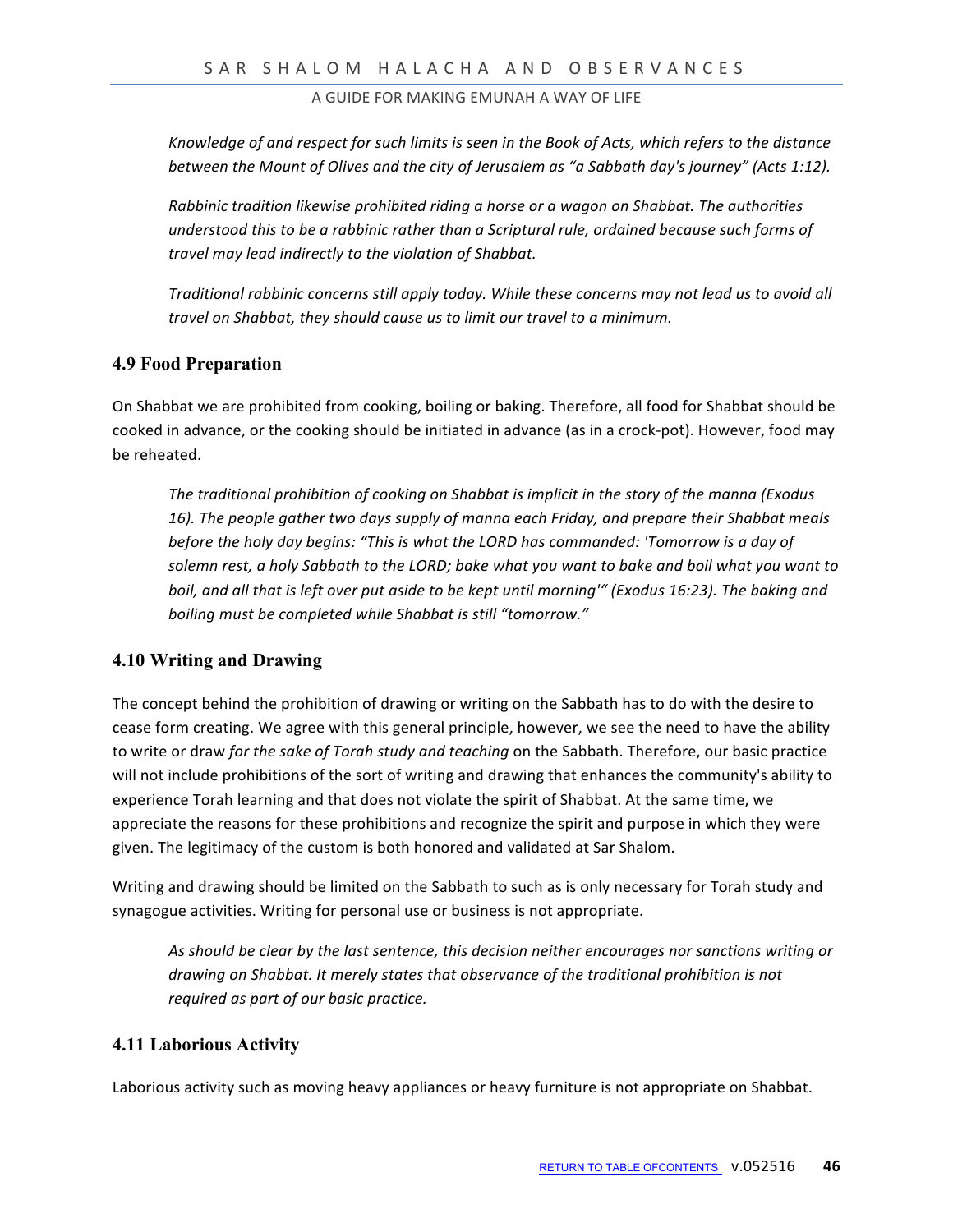*Speaking* in the name of G-d, the prophet Jeremiah sees the "bearing of a burden" as *incompatible with the holiness of Shabbat: "Thus says the LORD: For the sake of your lives, take care* that you do not bear a burden on the Sabbath day or bring it in by the gates of Jerusalem. And do not carry a burden out of your houses on the Sabbath or do any work, but keep the *Sabbath day holy, as I commanded your ancestors" (Jeremiah 17:21-22).*

*While this text appears to us to focus on the carrying of any heavy load on Shabbat, rabbinic* tradition understood it differently. It is there interpreted as applying to the carrying of any *object, regardless of its size or weight, but only when that object is moved from one domain to* another. According to the Mishnah (Shabbat 7:2), the thirty-ninth major category of work *prohibited* on Shabbat is "removing an object from one domain to another." As with the other *basic* categories of work, this prohibition is traditionally viewed as Scriptural rather than rabbinic *in nature.*

Traditional Halacha also prohibited the carrying of heavy objects within a domain, but this was seen as a rabbinic rather than Scriptural limitation, imposed to preserve the spirit of Shabbat.

In our view, the authoritative sources of the two commandments (not carrying from one domain to another, not bearing a heavy burden) should be reversed. We understand the prohibition of bearing a heavy burden as Scriptural, and the prohibition of carrying any object from one domain to another as rabbinic. We respect the rabbinic limitation and commend it as an expanded practice, but we have not included it as part of our basic practice.

### **4.12 The Spirit of Shabbat**

On Shabbat one should avoid as much as possible activities that, while not strictly defined as work, are not in keeping with the spirit of Shabbat. This principle is called *shevut*.

In order to guard the Shabbat, one must keep the spirit of Shabbat. In determining which social amusements are fitting to Shabbat and which are unfitting, one may be guided by the words of Morris Joseph (Judaism as Creed and Life, New York: Bloch, 1920), quoted by Issac Klein (pages 89-90): "The Sabbath is a sacred day and there are certain kinds of enjoyment which by their very nature are out of harmony with its inherent holiness. Participation in them on the Sabbath is like a sudden intrusion of a shrill street organ on a beautiful melody sung by a lovely voice. It is difficult, almost impossible, to lay down a definite rule on this point, to say 'This sort of amusement is allowable, that sort improper, on the Sabbath.' The matter must be left to the individual conscience, to each person's sense of what is seemly."

The Sabbath is a holy day in which we are commanded to guard it and to keep it. One should seek the Holy Spirit's guidance to determine if a particular activity, not specifically prohibited, is appropriate for the Sabbath day.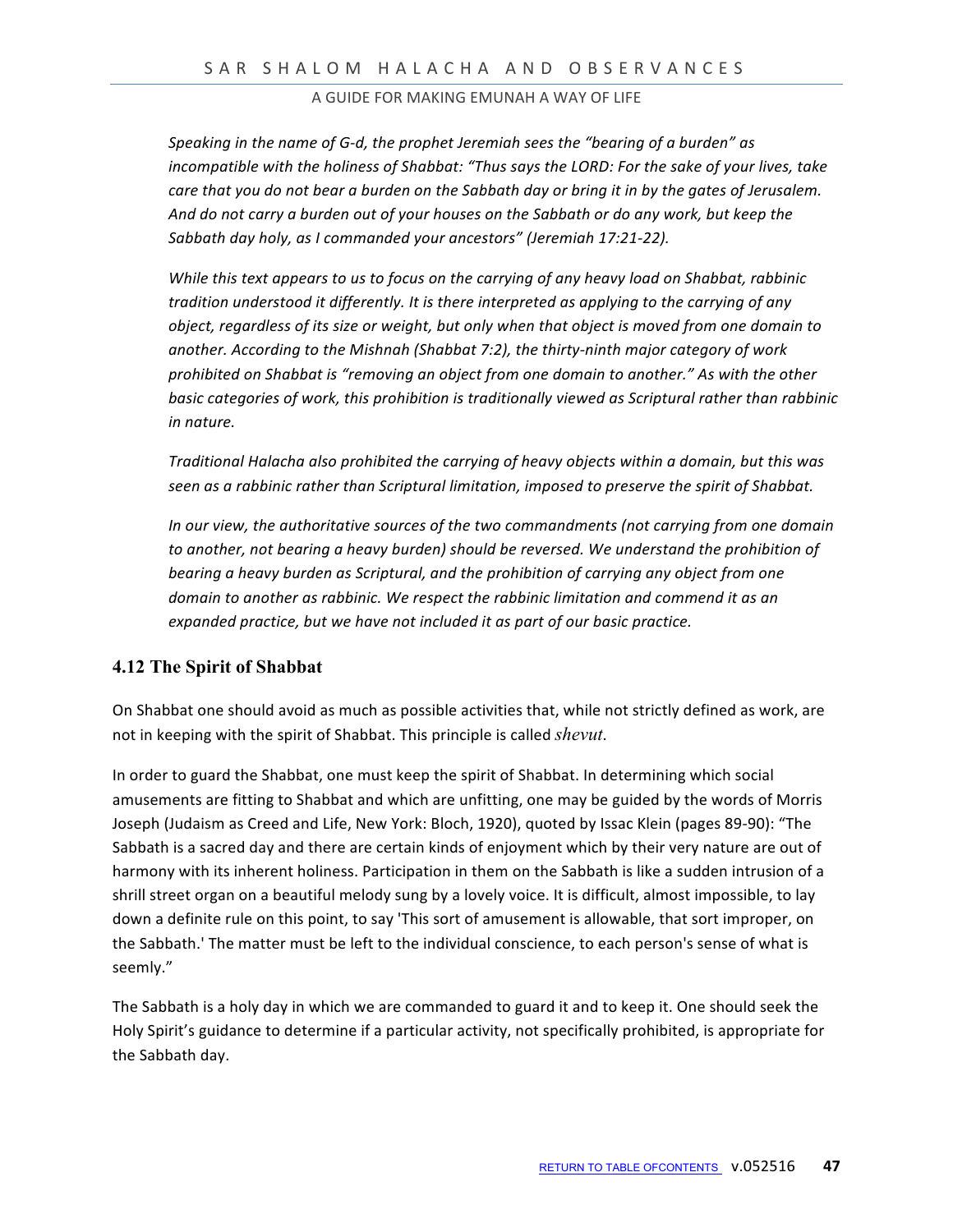**4.12.1** Due to the socially fragmenting effect of television on families, normally it is best to avoid television on Shabbat. In particular, we consider the watching of commercial television to be inappropriate on Shabbat.

**4.12.2** It is best to leave mail unopened until the Sabbath is over.

**4.12.3** It is best to not compose, send, retrieve, or read e-mail on Shabbat.

**4.12.4** Use of the telephone, cell phones and electronic devices should be minimized. One should especially avoid usage which intrudes upon the spirit of Shabbat.

**4.12.5** Fasting on Shabbat should be strictly avoided except when Yom Kippur falls on a Sabbath day. The Sabbath is about joy and freedom. To fast on a Sabbath would be to violate the spirit of the day.

*Isaac Klein provides a clear and concise statement of the meaning of shevut: "The term shevut* (resting) covers a whole area of activities which are not strictly work but are to be avoided because they are not in the Spirit of the Sabbath, or because doing them may lead to acts that *constitute a major desecration of the Sabbath"* (84). This is a crucial concept for making Shabbat a transforming experience rather than a mere compliance with a set of arbitrary external *restrictions.*

*It* is possible to avoid all forms of work, yet never enter into the spirit of Shabbat. To partake of that spirit, one must combine the joyful experience of the day's holiness with the avoidance of all *activities that detract from that holiness.*

In addition to television, we must be careful in our use of computers and recorded video. It is *possible to employ these media in a way that preserves the spirit of Shabbat. However, they also* have great potential for undermining that spirit, especially when members of the family retreat to their own monitors and their own private worlds, or when the contents viewed involve intense sensory stimulation, or are violent or immodest.

Abraham Joshua Heschel described Shabbat as "a palace in time which we build. It is made of soul, of joy and reticence" (Heschel, The Sabbath, 15). While Shabbat exists whether we observe *it* or not, our experience of the day depends on how we build that palace in our lives. The habit of avoiding distracting activities and thoughts while actively participating in Shabbat-related activities has the cumulative effect of creating an atmosphere entirely different from the other six days of the week, a time without struggle or worry.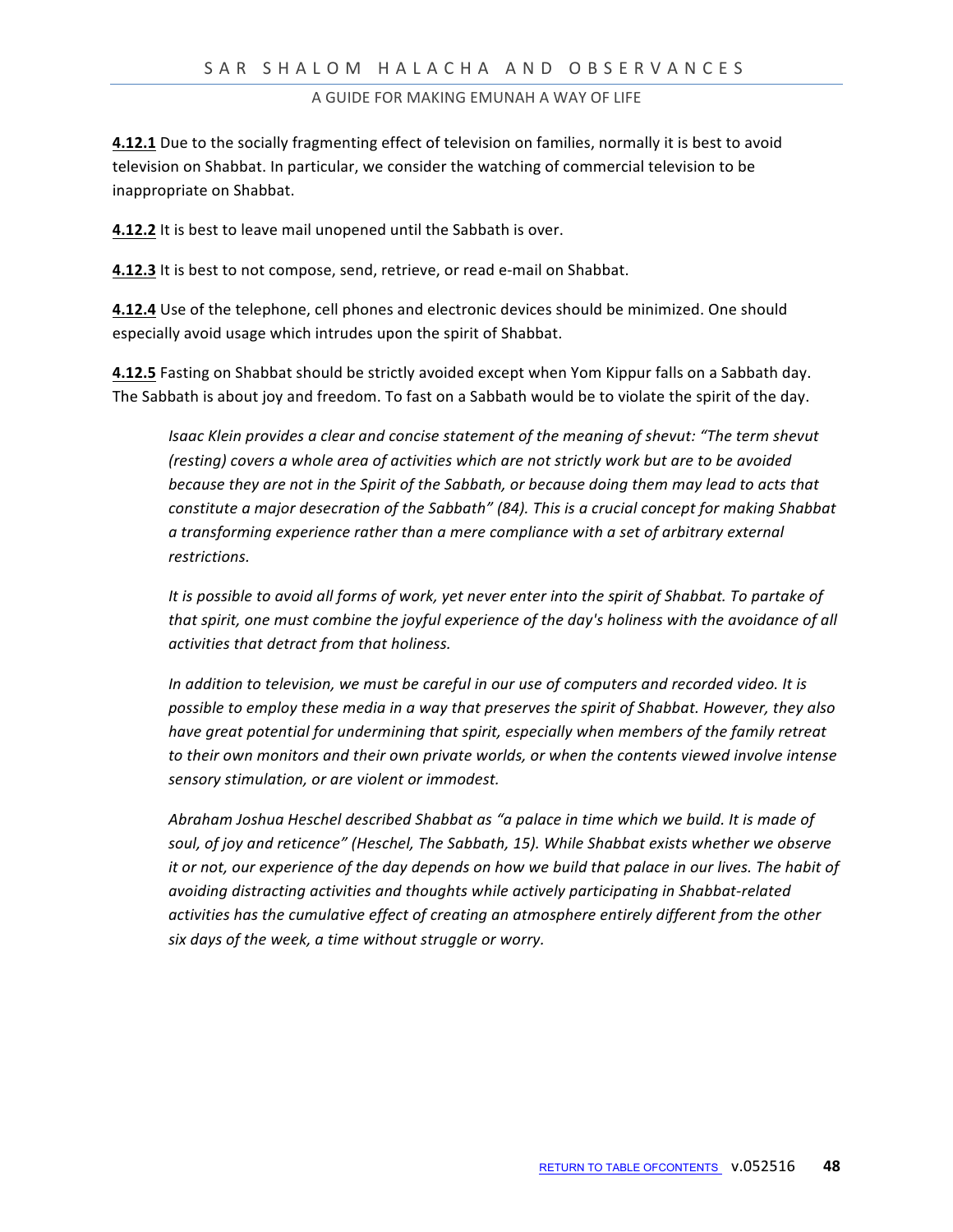#### **4.13 Marital Relations**

Sexual intimacy with one's spouse is not prohibited on Shabbat. To the contrary, it is a long standing custom to engage in sexual intimacy on the Sabbath. This, of course, should be limited to married couples. The laws of family purity still apply.

*Contrary to common Christian ideology, sexual intercourse is not considered a "necessary evil" in* Judaism. Nor is sexual intimacy between a husband and a wife considered carnal or vulgar. Quite to the contrary, this intimacy is considered natural, spiritual and Divinely ordained. In fact, *having sexual intimacy with one's spouse on erev Shabbat is nearly considered to be a mitzvah in Judaism.* Most certainly, it is in no way prohibited for any reason except family purity.

*"Family purity" refers to a wife in niddah which is her monthly time of menstruation. The Torah forbids sexual intimacy at this time.* 

# **Sabbath Customs of the Synagogue**

#### **4.14 Modesty**

Dress for Sabbath services should be neat, clean and modest. An individual's attire should be commensurate with social norms for participating in a public worship service. This appearance should be neat, clean and in no way distracting to the service. It is an age old Jewish custom for one to "dress up" on the Sabbath. The idea being that casual attire is appropriate for friends; more formal is more appropriate for the King of kings.

Shorts and tank tops are not appropriate attire for Sabbath services. Women are permitted to wear pants with our basic practice but they are encouraged to wear skirts. Our expanded practice entails a skirt at least knee length, a blouse that covers the collar bone and sleeves that cover the elbow. Men are encouraged to wear slacks, a jacket, and a tie.

Admittedly, the above sounds "old-fashioned" especially in an age were casual attire is seen as a virtue; even a religious one. Moreover, immodest attire is extraordinarily popular in our day and age. We often here the cliché "Don't judge a book by its cover" when discussing the way a person presents themselves. While this sounds good, it is simply not how the world works. Lisa Aiken, in her book "To be A Jewish Woman", writes the following, "Whether we admit it or not, we all make statements to the world about who we are via our clothes and body language. Our *clothes define and describe us to some degree...Whether we like it or not, society is very image* conscious. When we don't convey the images that we desire, we often pay the price in how *others react to the discrepancy." She continues her thought with respect to modest dress, "G-d* created men in a way that they are attracted to women. He wanted these feelings of attraction and arousal to be put to productive use within a marital relationship. Therefore, a woman who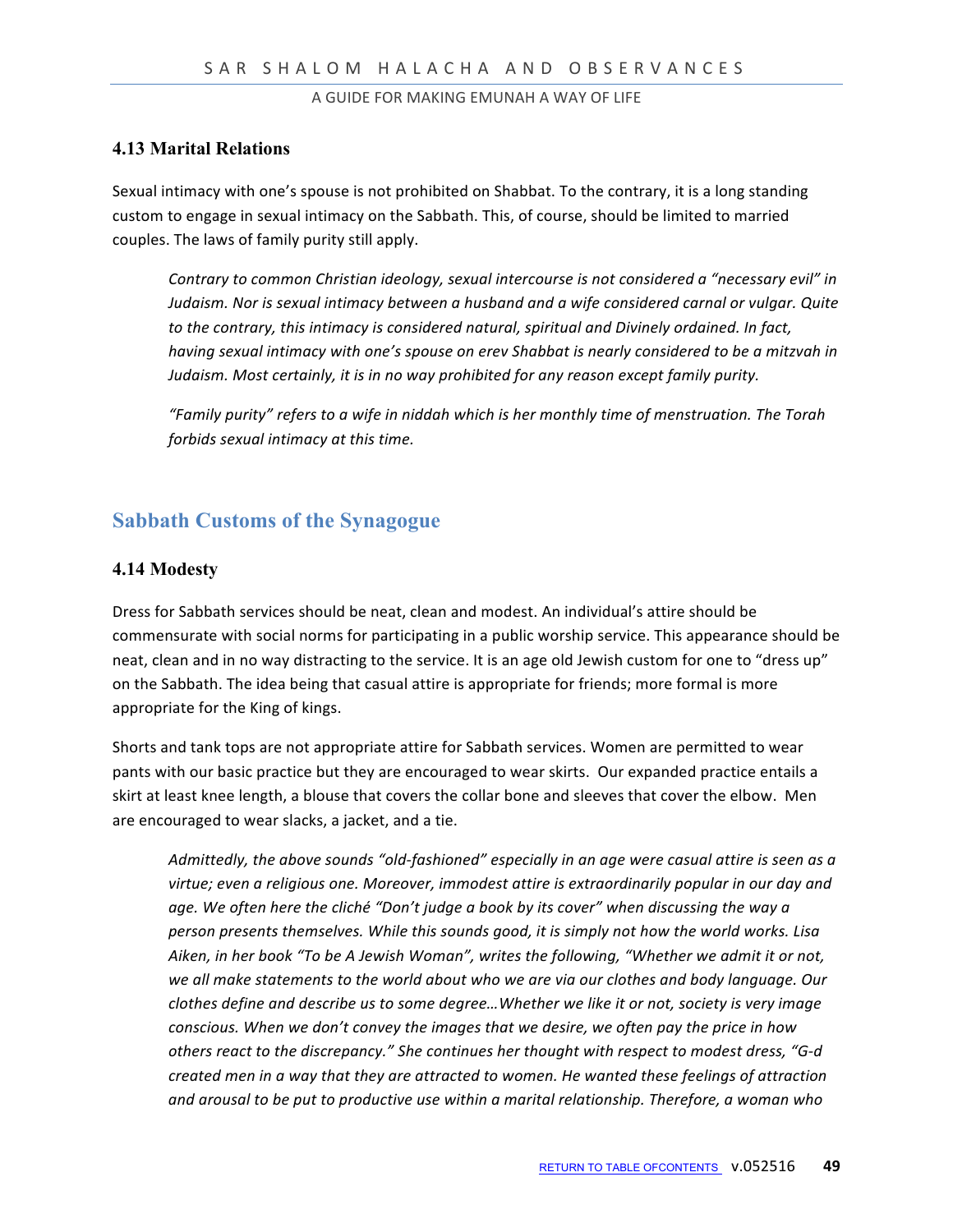wants men not to be overly distracted by her sexual qualities should downplay those aspects of *herself rather than try to change human nature." (pgs. 124-125)* 

The Jewish model of modesty is viewed by many as archaic and outdated. What cannot be *overlooked however is the fact that within observant Jewish communities certain cultural* dysfunctionality is nearly non-existent. For instance, pregnancy among teens is virtually absent. An observant Jewish couple has a 97% less chance of getting a divorce, according to Christianity today's survey, than a Christian couple. Illegitimate children and single mothers simply do not *exist in observant Jewish communities. Much more could be said about the lack of crime,* promiscuity, alcoholism and other cultural faults. These statistics are no accident. They are the *fruit* of a Torah life guided by traditions that often seem archaic to the western thinker. Something so simple and yet so foreign as concept of "modesty" is one of those little customary *nuances that produces great gain.* 

The issue of modesty entire cannot be understated. Many people are inclined to believe that the *downfall society occurs when the big things start to collapse such as the economy, the political* structure, internal strife or other natural catastrophe. However, there are social norms that *begin* to decay first. These values start to erode much slower, much quieter and on a much smaller scale. Understandably to the amazement of many, the concept of modest, attire (and *manners)* is a key factor in the health or the decline of the society. Casual attire erodes selfesteem and promotes apathy. Immodest attire leads, eventually, to promiscuity and dysfunction.

The truth of the matter is that men, when smartly dressed, think of themselves with a higher *esteem.* It is an everlasting fact that those who choose to dressed poorly will act poorly. Of *course there will be those who would argue vehemently against what has just been written. That* there are modern agitations about this subject does not change what is proven fact; and has been proven fact for many, many centuries. The idea of modesty is not simply for the benefit of the religious, is for the benefit of the individual and the society as a whole.

In the book Character Building, published in 1897, is written these thoughts on the idea of dressing attire: "if I had my life to live over again," said Horace Mann, "I would pay more attention to dress and address." And the man who would succeed in life will have to pay great *attention to both."*

#### **4.15 The Kippah, the Female Head covering, and the Tallit**

The wearing of a kippah among men at Sar Shalom is strongly encouraged.

*Orthodox Jews* wear a head covering (usually a kippah) all of the time. In general, Jewish men and women, of all denominations, cover their head for services in the shul and during the high *holidays. There are some who may object to this practice based on 1 Corinthians 11, citing that men are forbidden from covering their head while praying or prophesying. This alleged injunction however is problematic for several reasons. First, in the verse preceding this statement, the*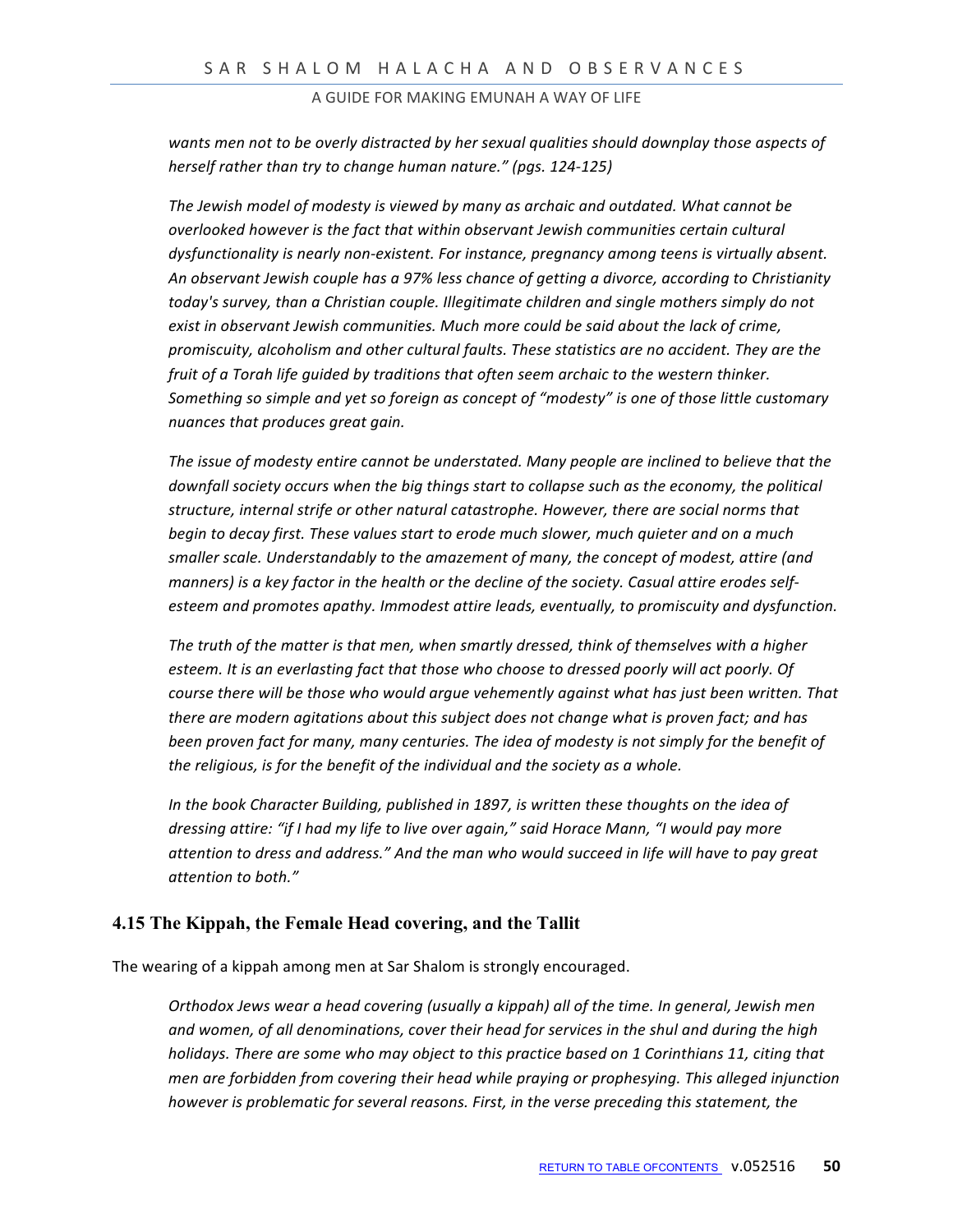Apostle says that he has handed down the "traditions" of the fathers and the members of the Corinthian congregation should follow them. Covering one's head while praying was a very wellknown practice in the first century Jewish society, i.e. the custom of the fathers. Furthermore, HaShem himself commanded the priest and the Levites cover their head when ministering in the tabernacle, the quintessential place of prayer and prophecy. Additionally, the high priest when entering the holy of holies on Yom Kippur, the very throne room of Divine glory, was specifically *commanded* by G-d to wear head covering. For the Apostle to suggest that wearing a head *covering* while prophesying or praying is un G-dly is illogical. This would be tantamount to *abolishing Divine commandments, a concept expressly forbidden according to the words of the Master in Matthew 5:17. Much more could be written about the fact that every person (including David and Elijah)* covered their head while praying and that the bible is replete with statements that a head covering is part of our spiritual attire. To forbid it seems completely *preposterous.* 

Scholars debate what exactly the Apostle Paul was writing about in 1 Corinthians 11. He is apparently addressing a question and we are reading his response. Unfortunately, we do not *have the luxury of being able to read the question to which is responding. As a result we are operating with very limited information. But we do know, however, is that within the Greek culture* it was common for women to shave their heads and act very masculine. At the same time *it* was common for men to let their hair grow long, to wear a veil in the pagan temples and to act effeminate. In fact, the Greek wording of the verse in question says, "don't wear something down over your head." This seems to imply a veil rather than a head covering. There is a certain *consensus, among credentialed scholars, to believe that the Apostle is here writing that men* should look and act like men and women should look and act like women. To that end, the NIV *Bible provides an alternative rendering, in the footnotes, for verses 4-7, "everyman that prays or prophesies with long hair dishonors his head. And every woman who prays or prophesies with no covering* [of hair] on her head dishonors her head – she is just like one of the 'shorn women.' If a woman has no covering, let her be for now with short hair, but since it is a disgrace for a woman to have her hair shorn or shaved, she should grow it again. A man ought not to have long hair." The 'shorn hair' statement is clearly a reference to Numbers 5.

**4.15.1** Women should not wear a kippah. The Torah forbids women to dress like men and visa-versa. The kippah, for centuries, has been a male garment. Thus, it is unseemly for women to wear a kippah. Married women are encouraged, but not required, to wear a hat, head scarf or shawl as a head covering. 

In traditional Orthodox Judaism married women cover their head at all times. This custom is *based* upon two thoughts from antiquity. The first is that a woman's is hair sensual and *should be reserved only for her husband's eyes. The second is the presumption that women,* dating back all the way to Mount Sinai, wore head coverings for the normative mode of dress. This is based on the Torah commandment regarding the unfaithful wife from Numbers 5:18, "The cohen will place the woman before *ADONAI*, unbind the woman's hair and put the grain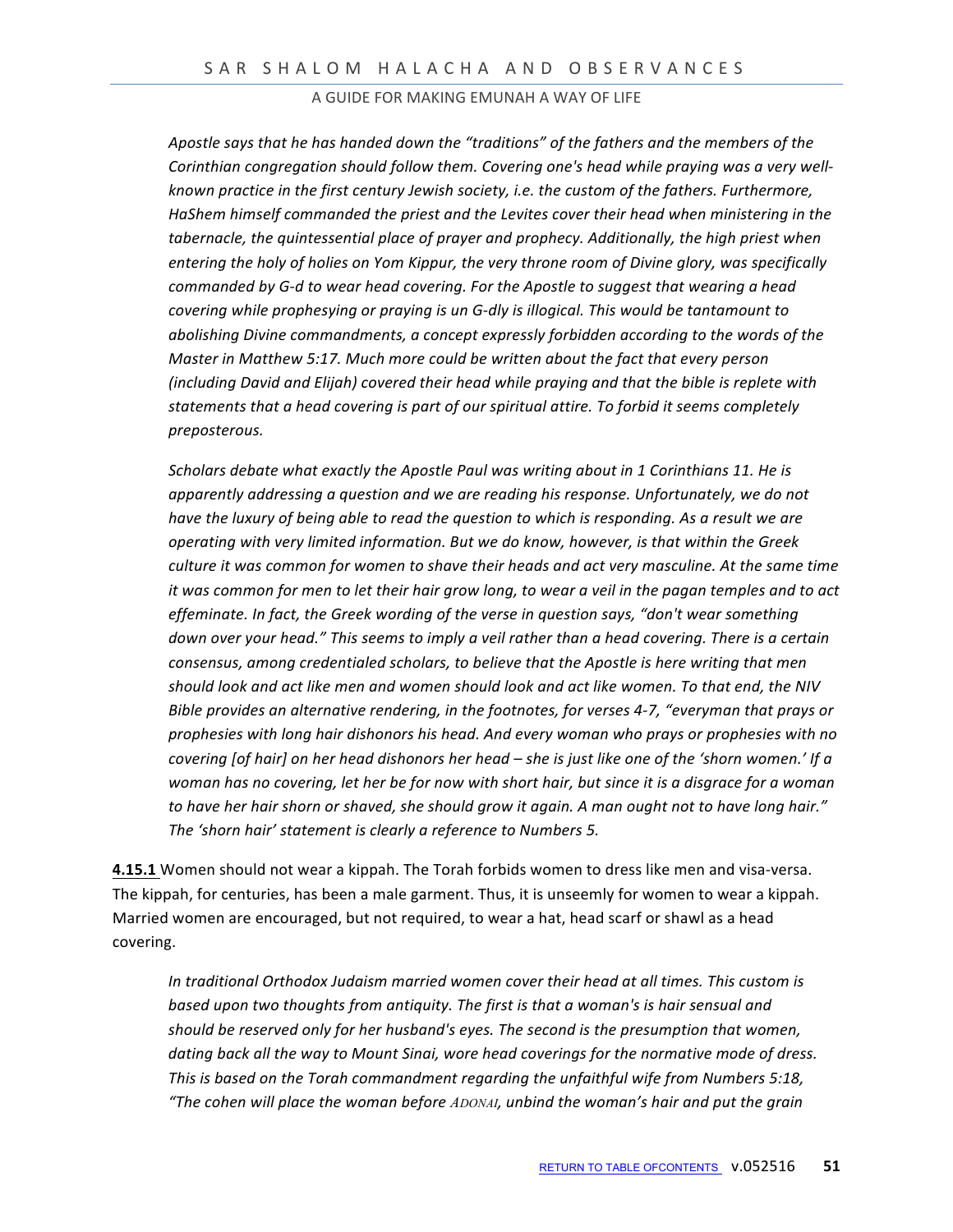offering for remembering in her hands, the grain offering for jealousy; while the cohen has in *his hand the water of embitterment and cursing."*

**4.15.2** The wearing of a Tallit at Sar Shalom is strongly encouraged but not required. Women are permitted to wear a tallit. However, ladies who wear a tallit should take care to use one that is distinctively feminine.

**4.15.4** The tallit, the siddur and the Bible should not be taken into the restroom.

# **4.16 Reading from the Bema**

Due to the special and unique sanctity of reading the weekly Torah portions from the Bema, Sar Shalom's custom is to require the wearing of a head covering for this purpose. The head covering may be a kippah or tallit for men.

# **4.17 The Torah Scroll Procession**

Each week we celebrate the giving of the Torah with a joyful "Torah Walk" around the sanctuary. The Torah scroll represents the Ark of the Covenant which why we quote Numbers 10:35. The text tells us that when the Ark would travel Moses said, "Arise Adonai...". The Ark was a physical object that represented the essence of HaShem. It, in and of itself, was not HaShem. So it is with the Torah scroll. The Scroll is the Word; the representative essence of the Most High G-d. For Observant Jews in Yeshua we understand that the Messiah was the Word (Torah) made flesh (John 1) and that the Word of G-d is likened to G-d Himself. For these reasons we hold special regard for the Torah. It is customary to face the Torah as it is traveling about the sanctuary.

One should use their bible, siddur or corner of their prayer shawl (tallit) to touch the Torah. Bare hands should not touch the Torah scroll. It is customary, after having touched the Torah, to then kiss the bible, siddur or corner of the tallit used to do so.

# **4.18 The Giving of Tithes and Offerings**

The giving of tithes and offerings at Sar Shalom should be a joyful act of worship. To that end, we receive them during a special moment in the service whereby we invite families to come forward and deposit their gift in the tzedakah boxes at the front of the sanctuary. Of course, families may give whenever they so choose.

# **4.19 Blowing of the Shofar**

We blow the shofar as the families come for two reasons. First, the Torah commands the blowing of trumpets over our offerings as it is written, "Also on your days of rejoicing, at your designated times and on Rosh-Chodesh, you are to sound the trumpets over your burnt offerings and over the sacrifices of your peace offerings; these will be your reminder before your G-d. I am Adonai your G-d." Numbers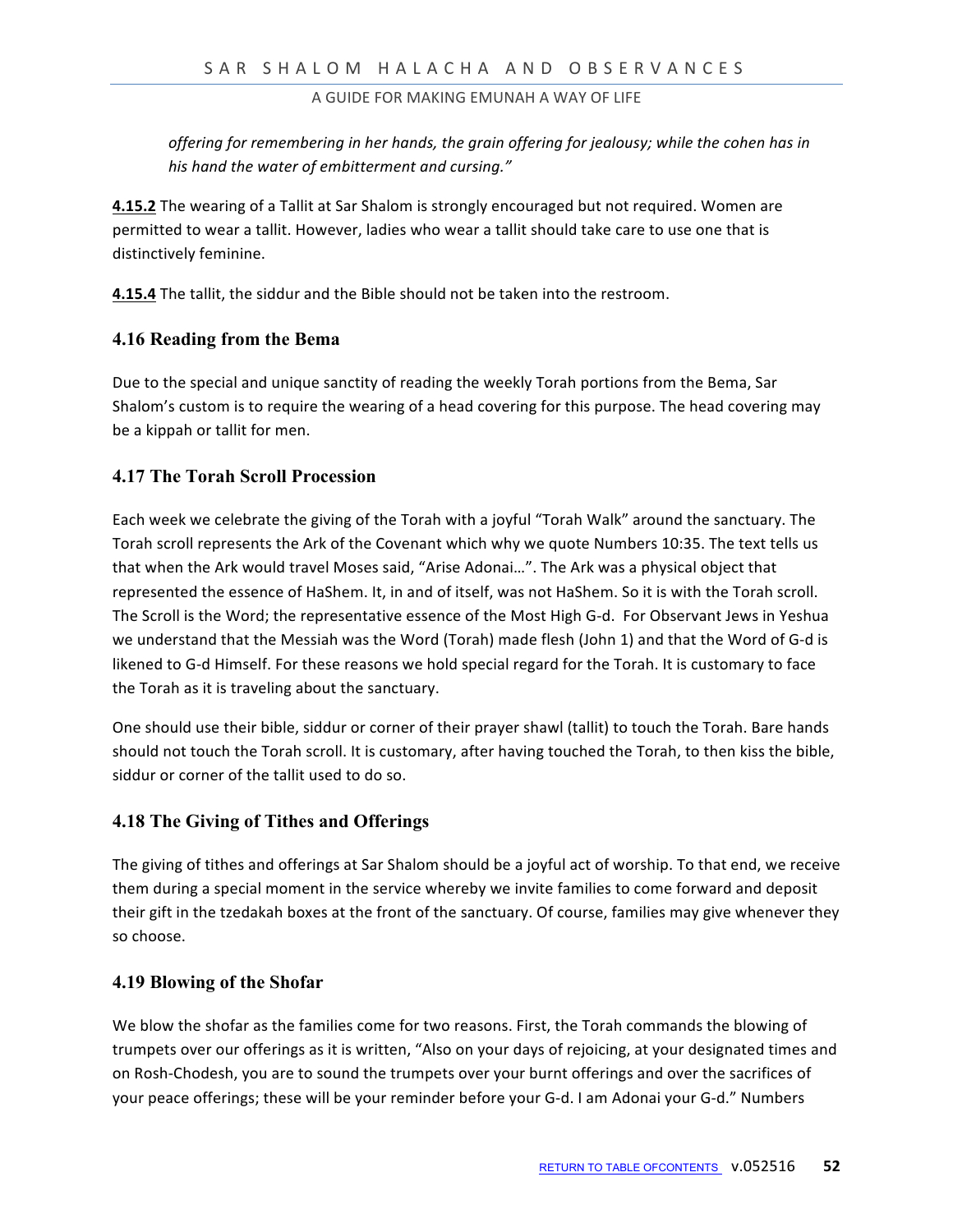10:10. Second, the priests blew the shofar in the Temple while people brought their offerings (2) Chronicles 5:12). In addition, King David, while bringing up the Ark of the Covenant, presented offerings while simultaneously blowing the shofar. It is for these reasons that we lift up the blast of the shofar when our families are offering up their "sacrifice".

*Flavius Josephus (the 1<sup>st</sup> Century Priest and Historian) testifies that the shofar was used in the* Temple worship. One should remember that the entire purpose of the Temple was to offer sacrifices and offerings. Therefore, to blow the shofar in the Temple was, by logical inference, to sound the shofar over the offerings. Furthermore, one should realize that during the first and second Temple periods, pilgrims were bringing sacrifices and offerings to the Temple all day every day. In the Antiquities of the Jews 11.4.2 (80) we read, "and when the Temple was *finished, the priest, adorned with their accustomed garments, stood with their trumpets,* while the Levites, and the sons of Asaph, stood and sung hymns to G-d, according as David *first of all appointed them to bless G-d."* Furthermore, in speaking concerning the administration of the silver trumpets, Josephus records, in the Antiquities of the Jews 3.12.6 (294) "They also made use of these trumpets and their sacred ministrations, when they were *bringing* their sacrifices to the altar, as well on the Sabbath as on the rest of the [Festival] days; ...".In saying this, Josephus is speaking about the acts of the Israelites in the desert. Thus, "blowing trumpets over the offerings" dates back all the way to Mount Sinai. It is a *matter of biblical and historical fact that trumpets and shofarot were employed, by Divine* decree, as an act of worship while men and women brought their gifts to HaShem. In keeping this custom at Sar Shalom, we continue a Divine act of worship inaugurated by Moses and *our forefathers in the Wilderness.* 

## **4.20 Halacha While at Shul on Shabbat**

While attending the shul on Shabbat the expanded practice of the halacha should be followed at all times. All food and drink items should be certified kosher or vegan. The only exception is hard cheese, which can be certified kosher or those cheeses that do not contain animal rennet - it must state no animal rennet. Unless designated otherwise, all food items for oneg must be dairy/parve  $$ no meat.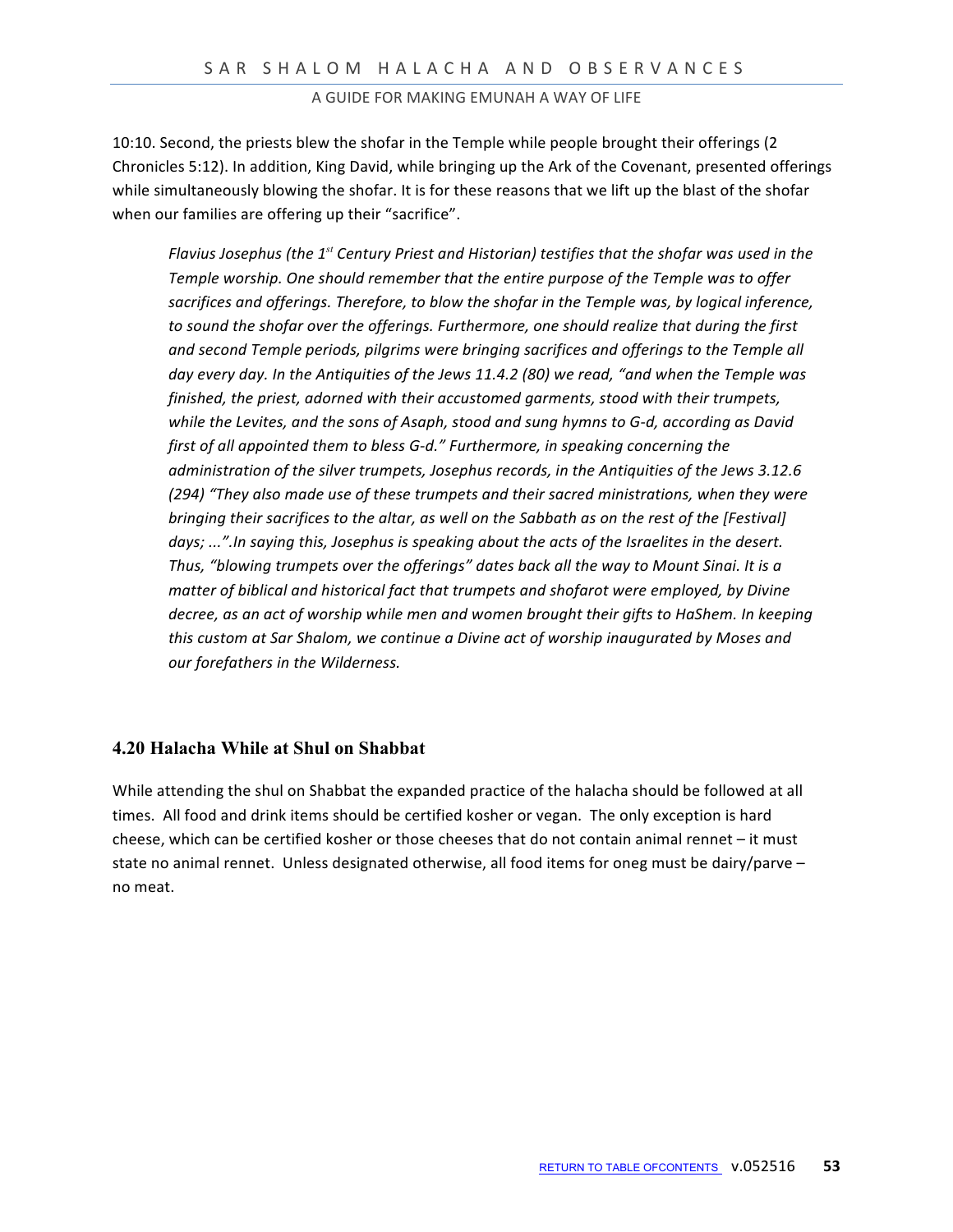# **The Appointed Times**

# **Why Celebrate the Jewish Holidays?**

Just about everyone has a calendar in their kitchen, and there is probably not a kitchen calendar anywhere without hand-drawn circles and scribbled notes. What are these notes and circles? They are the appointments and commitments that make each family unique - the dental appointments, soccer games, music lessons, birthdays, celebrations, vacations, graduations, and anniversaries that distinguish one family from another. The appointments, commitments, celebrations, and observances on each particular calendar constitute the stitching that makes each family unique and binds it together as one.

What is true for every family in America is true as well for the family of Israel scattered around the globe. The holidays of Israel are our unique family calendar, circled and scribbled, stained with cholent, wine, charoset, birthday cake, and sometimes blood. But this calendar is what stitches us together as a family, enabling this scattered and trans-generational family to rejoice together, to weep together, and to steep in fragrant memory.

And just as it is erosive to family ties to forget birthdays and anniversaries, so Jewish identity erodes and our ties with each other unravel when we fail to honor our common calendar. While neglecting these holy days, both the happy ones and the sad, will not annul our family status, can there be any doubt that such neglect weakens family ties? The appointed times, perhaps more than any other of the mitzvot, bind us together as a mishpacha (family).

Because it is important for us to be family to each other, all the *family* holidays are important - the big ones and the small ones. These mo'edim are the stitching that binds us to each other, and by which we honor the One who is the Father of us all.

More important is the reality that these "Jewish holidays" are actually *biblical* holidays. They are of Divine origin and not the imagination of humankind. These festivals are *mo'edim*, appointed times. They are prophetic and holy times of visitation and connectivity. By keeping the festivals we are reminded of what HaShem has done, what He is doing and what He will do in the future. To miss a festival is to miss an appointment with the Most High G-d!

The cycle of the feasts is a cycle of life for the Jew. It is too easy to forget; too easy to take our covenant for granted. It is too easy to become complaisant, to be distracted and to venture after false G-ds. This is what happened to the church. The gentile "Church fathers" rejected the Torah out of contempt for the Jews. When they rejected the Divine path with its appointments they created a man-made path...they developed their own Torah borrowed entirely from paganism. As a result, history records, at that precise moment, the world entered the Dark Ages. Why? Because the light of Torah had been abolished by arrogant men masquerading as followers of the Messiah. The diming of light began with the first festival, the Sabbath. Why is it important to keep the feasts? Because it is important to keep the light on. This is why HaShem commanded us to keep the festivals forever.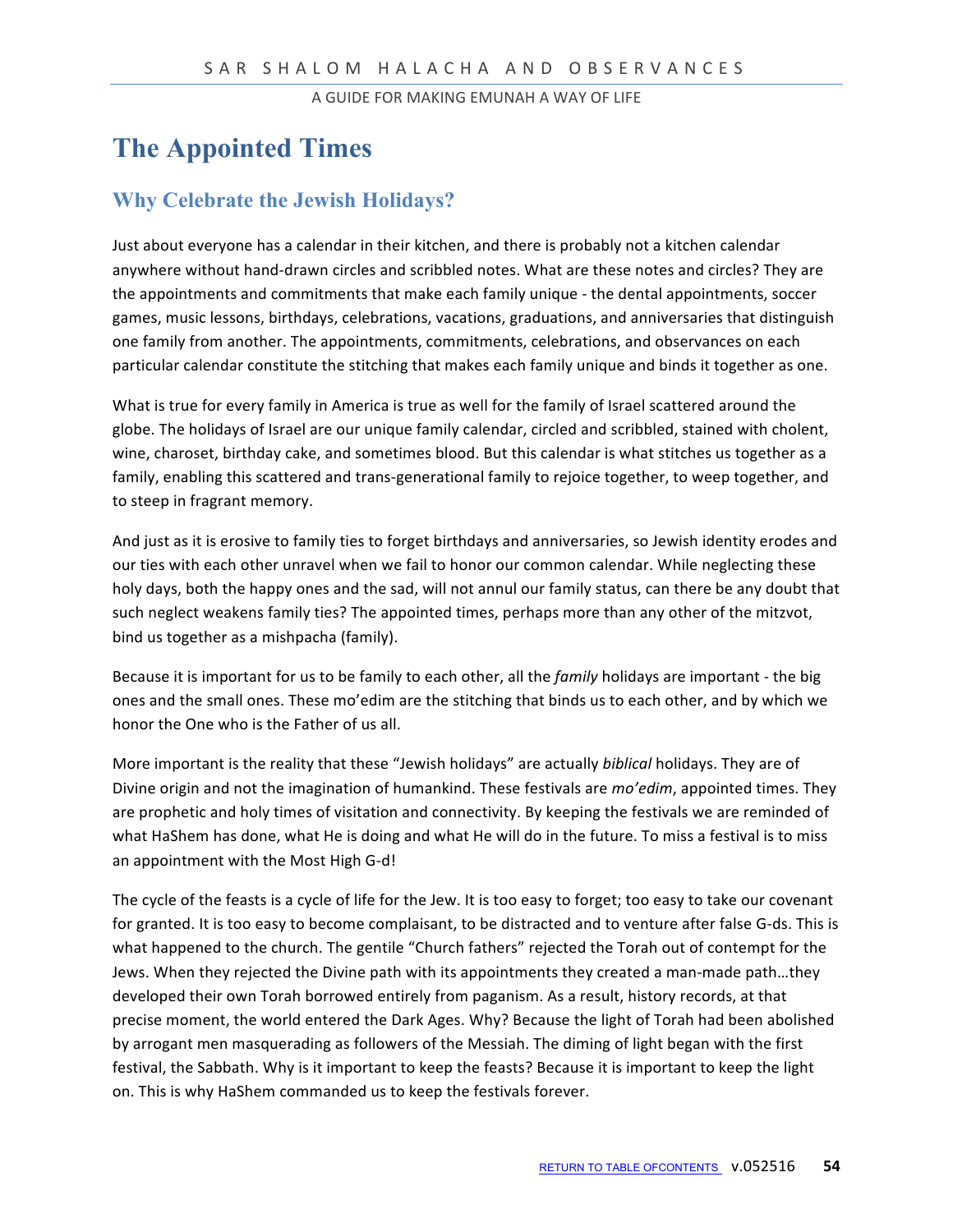# **5.1 Moedim**

**5.1.1** According to the explicit teaching of the Torah, we should avoid m'lechet avodah (servile work) on the mo'edim (Leviticus 23:7, 21, 35-36). According to Jewish tradition, this includes all Sabbath restrictions on work with the exception of the transferring of flame, the preparation and cooking of food, and the carrying of objects, all of which may be done on mo'edim.

*What are the mo'edim?* They are the "fixed" or "appointed" *times listed and described in* Leviticus 23. In that chapter they are also called "holy assemblies" (mikra'ey kodesh), occasions set apart for Israel to gather and worship the Holy One. Leviticus 23 lists the following holidays as mo'edim: Pesach, Shavuot, Rosh Hashanah, Yom Kippur, Sukkot, and Shemini Atzeret.

According to Ramban, melechet avodah (servile work) refers to work that is a burden, such as ordinary labor in factory and field. Exodus 12:16 describes the work that is permitted on Pesach: *"only what every person is to eat (okhel nefesh), that alone may be prepared for you." Based on*  this verse, the Mishnah states: "The difference between a holiday (yom tov) and Shabbat is only the food (okhel nefesh)" (m. Megillah 1:5). The preparation of food is forbidden on Shabbat, but *permitted on holidays.*

*Rabbinic tradition understood the halacha to include all actions that would be involved in normal* food preparation, such as transferring a flame for cooking, and carrying objects from one domain to another. According to b. Betzah 12a, the houses of Shammai and Hillel disagreed over whether the doing of such activities (e.g., transferring a flame and carrying objects from one domain to another) were allowed in general on holidays, or only when food is actually being prepared. The House of Hillel took the more lenient view, and their position prevailed.

It should be noted that the Shabbat prohibition of buying and selling also applies to holidays.

**5.1.2** The last (seventh) day of Pesach and Shemini Atzeret are full mo'edim.

The Torah is unambiguous on this point: the final day of the Feast of Unlveavened Bread (Exodus 12:16; Leviticus 23:8) and the eighth day after the beginning of Sukkot (Leviticus 23:36, 39) are full holidays. This needs to be stressed because so few Jews today outside the Orthodox world *observe these holidays.*

**5.1.3** It is the traditional practice of Disapora Jews to honor the additional day added to Pesach, Shavuot, Rosh Hashanah, and Sukkot as mo'edim. However, since the establishment of these days is d'rabbanan (Rabbinic Law) rather than d'oraita (Biblical Law), we do not observe the extra days as mo'edim.

The day added to Sukkot after Shemini Atzeret is called Simchat Torah. It celebrates the end of one year's cycle of Torah readings, and the beginning of the next year's cycle. In the land of Israel Simchat Torah and Shemini Atzeret are observed on the same day, and are in fact one holiday.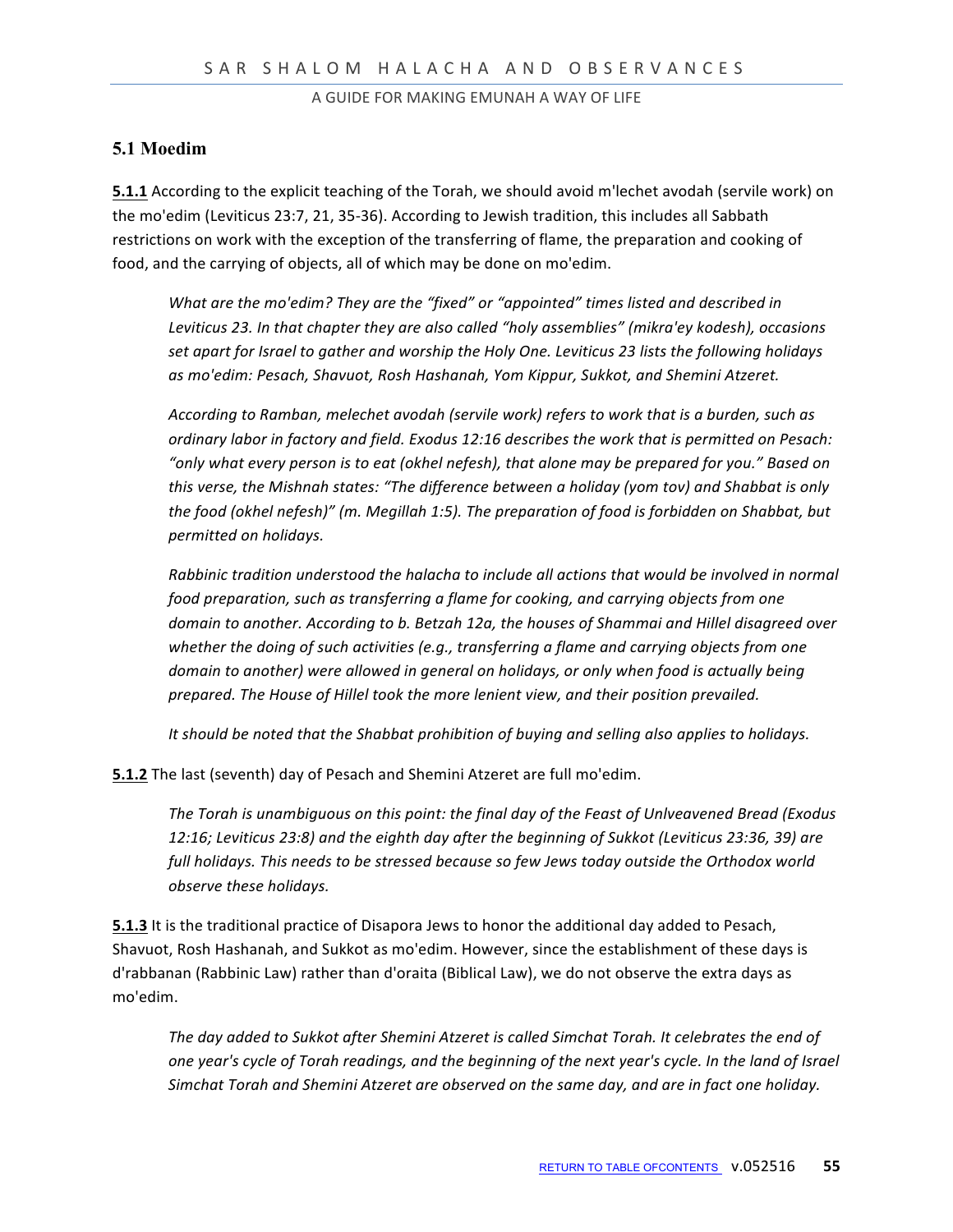**5.1.4** We acknowledge that refraining from work on the mo'edim is obligatory d'oraita, and thus part of the written commandments. Therefore, we include refraining from melechet avodah on the mo'edim as a basic practice (most especially on Yom Kippur and Rosh Hashanah).

**5.1.5** We commend the avoidance of all activities that would detract from the peacefulness, rest, and sanctity of the mo'edim.

**5.1.6** We commend attendance at communal worship services on the mo'edim, but if such attendance is not possible one should use the standard holiday Amidah in one's daily prayer. It is appropriate to make special preparations for holiday meals, since such preparations add to the distinctiveness, sanctity and communal aspect of the mo'edim.

# **5.2 Yom Kippur**

**5.2.1** On Yom Kippur one should fast completely (no food or drink) beginning before sundown and ending after nightfall the following day. This applies to all of bar/bat mitzvah age and over. Those who have special health needs should eat and drink according to those needs.

The Torah commands the practice of "self-affliction" ('inuy nefesh) on Yom Kippur (Leviticus 16:29, 31; 23:27, 32; Numbers 29:7). Other biblical texts demonstrate that this phrase implies fasting (Psalm 35:13; Isaiah 58:3), along with other expressions of self-denial. In the Acts of the Apostles the day is referred to simply as "the fast" (Acts 27:9). According to the Mishnah (m. *Yoma* 8:1), and the consensus of Jewish tradition, the fast required on Yom Kippur involves *abstention from both food and drink.*

Children nine years old or younger should not fast on Yom Kippur. Children more than nine years old should learn to fast, adding hours each year as they grow older.

*"Children need not be made to fast on Yom Kippur, but they should train them the year before or*  two years before, in order that they become accustomed to the observance of commandments" (m. Yoma 8:4). The Shulchan Aruch recommends that the training begin at age nine (133:19).

**5.2.3** On Yom Kippur one should not bathe for pleasure, but washing the hands and face for hygienic purposes is not inappropriate.

**5.2.4** On Yom Kippur one should not engage in sexual relations.

The Mishnah defines the "self-affliction" required on Yom Kippur as involving abstention from washing (for pleasure), sexual intercourse, and the wearing of leather sandals, in addition to a *total fast (m. Yoma 8:1).*

**5.2.5** It is customary to wear white on Yom Kippur as a symbol of purity and righteousness.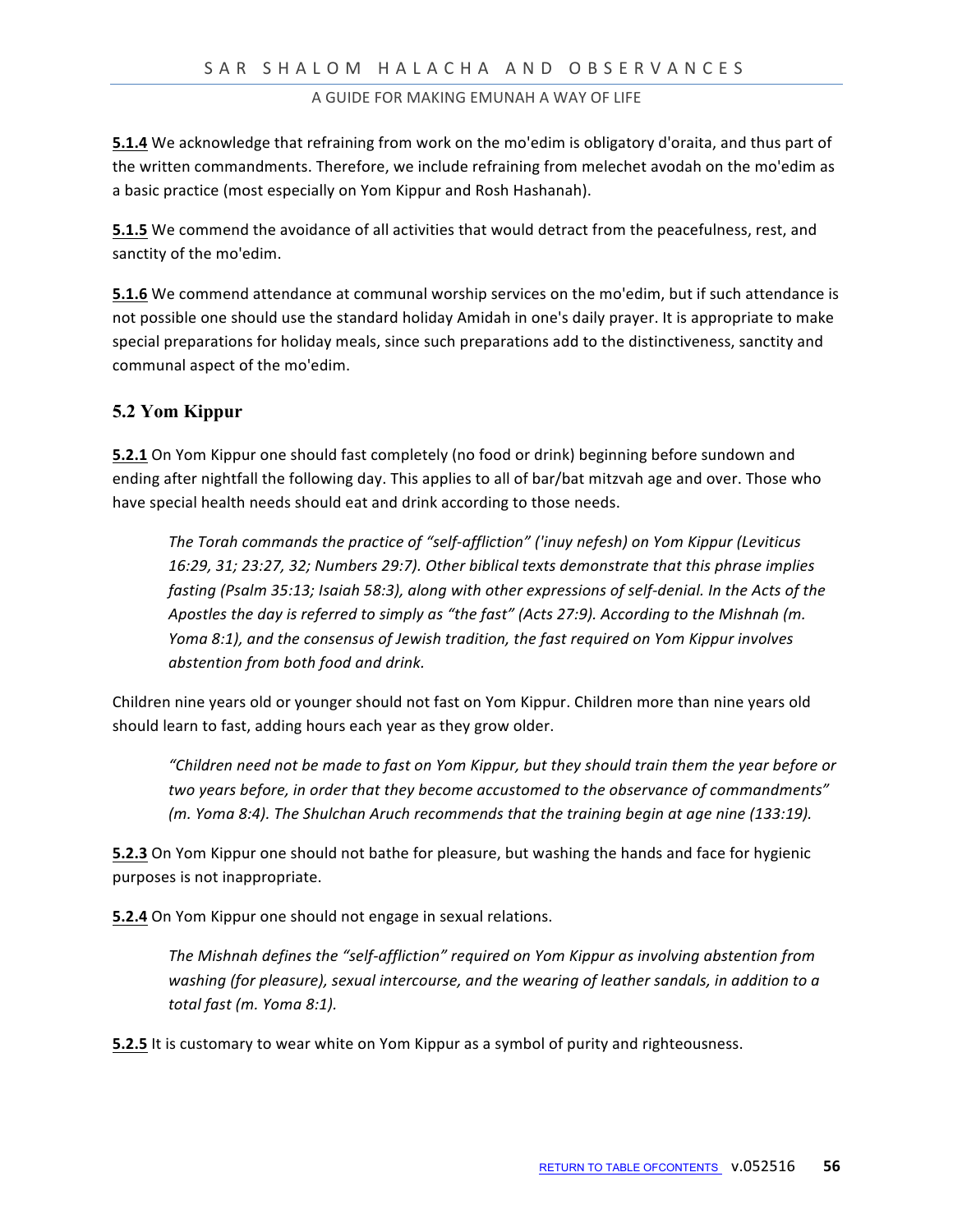## **5.3 Rosh Hashanah**

On Rosh Hashanah one should hear the sounding of the shofar.

The Torah (Numbers 29:1) calls the first day of the seventh month (reckoned according to the *festal calendar, in which Nissan is the first month) a "day when the horn is sounded" (yom teruah). It also states (Leviticus 23: 24) that the day is "commemorated with loud blasts" (zichron teruah).* According to the Mishnah, this implies that a Jew is obligated to hear the sounding of the shofar on Rosh Hashanah (m. Rosh Hashanah 3:7).

#### **5.4 Sukkot**

**5.4.1** As weather permits during Sukkot, one should eat as many of one's meals as possible in a sukkah (whether a congregational sukkah, a friend's sukkah, or one's own). We would also commend the *expanded practice* of sleeping in the sukkah.

*"The Sukkah is a temporary structure...erected in the open air, under the sky, not in a room or under a tree. It consists of three or four walls and removable covering...Theoretically two complete* walls and part of a third wall satisfy the minimum requirements for a Sukkah, but it is *customary to have four walls, and these should be strong enough to withstand the impact of* ordinary winds...The covering, called sekhakh, must be of material that grows from the soil, has been detached from the ground, and cannot be defiled...The sekhakh should be loose enough so *that* one can see the sky, yet thick enough so that the shadow it casts on the ground exceeds the light thrown by the sun." (Klein, 162-63) One of these walls may be a permanent structure such *as a house outside wall.*

*"You shall live in booths (sukkot) seven days; all citizens of Israel shall live in booths" (Leviticus*  23:42). The Mishnah teaches that this means making the sukkah one's primary home and one's *house a secondary home during the seven days of the holiday (m. Sukkah 2:9). However, the Mishnah also teaches that one should move from the sukkah to the house when harsh weather intervenes.* The Shulchan Aruch expands on this concession: "If staying in the sukkah causes you discomfort, that is if you are troubled by the cold weather or the wind, or by a bad odor or similar annoyances, you are exempt from the mitzvah of sukkah on all nights other than the first *night, and on all the days of Sukkot" (135:17).*

**5.4.2** As an expanded practice, we commend building one's own sukkah for the celebration of Sukkot.

**5.4.3** One should wave the lulav and etrog at least once during the holiday in accordance with traditional practice. The traditional mitzvah berachah should be recited before waving. While it is acceptable to wave a lulav/etrog that belongs to the congregation or to a fellow congregant, it is preferable to purchase one's own. As an *expanded practice* we commend purchasing a certified kosher lulav for the holiday of Sukkot. However, as a *basic practice* one may obtain the elements of the lulav from a local florist.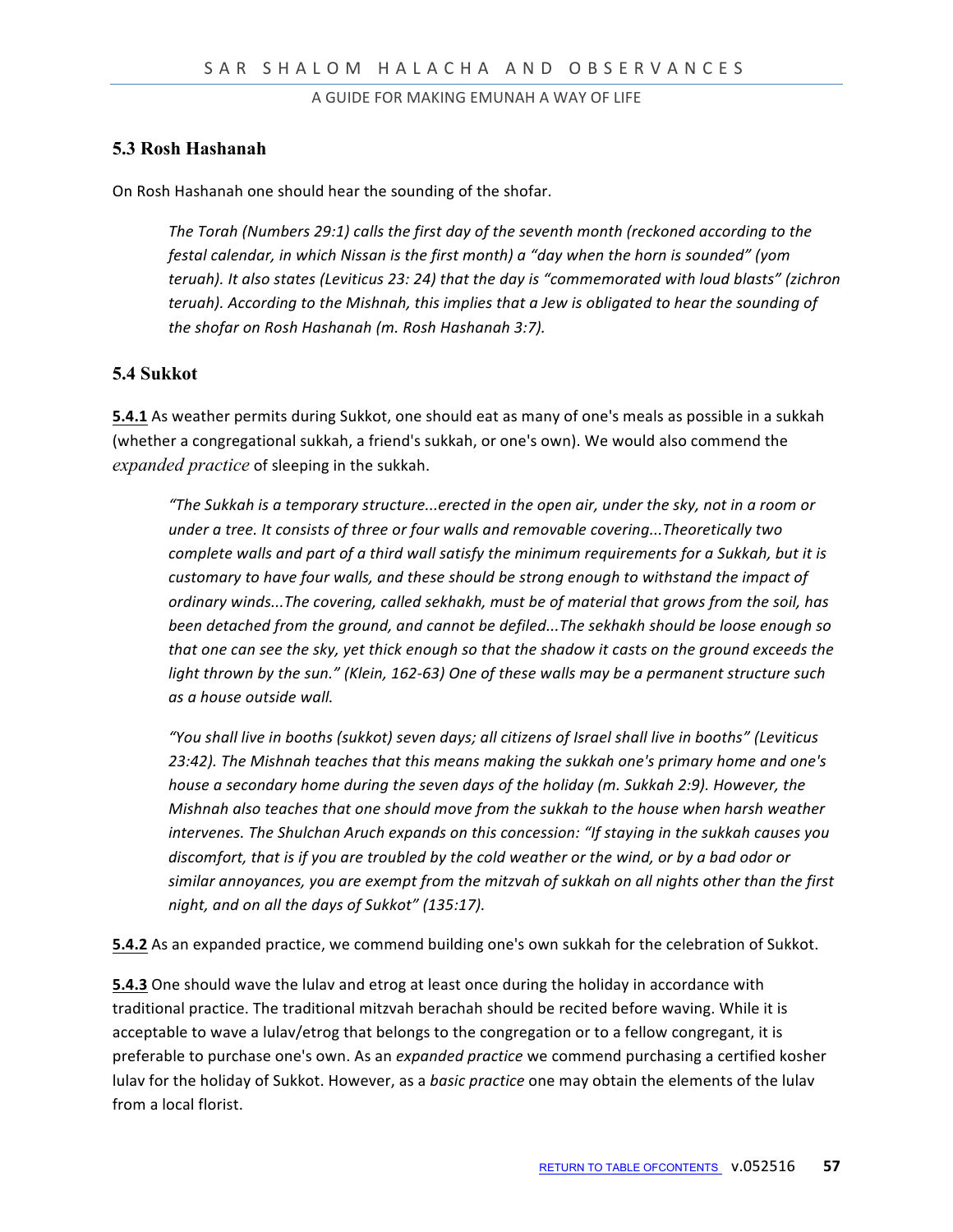*"On the first day [of Sukkot] you shall take the product of hadar trees, branches of palm trees,*  boughs of leafy trees, and willows of the brook, and you shall rejoice before the LORD your G-d *seven days" (Leviticus 23:40). According to the Talmud, the "product of hadar trees" is the citron* (etrog), and the "leafy tree" is the myrtle (b. Sukkah 35a, 32b).

The *lulav* consists of palm, myrtle, and willow branches placed together. To fulfill the mitzvah of waving the lulav, the etrog is placed in the left hand, the lulav in the right hand, and they are *held* together so that they touch one another. When reciting the mitzvah blessing, the tip of the etrog points downward and the stem upward. When waving, the tip of the etrog points upward and the stem downward. The lulav and etrog are waved first toward the east, then toward the south, then west, north, up, and down.

#### **5.5 Pesach**

**5.5.1** From 10 a.m. on the day of the first Seder (the 14th of Nissan) till the end of Passover eight days later no leaven shall be eaten.

According to the traditional rabbinic interpretation, the Written Torah forbids eating leaven from noon on the day the Passover lamb was sacrificed (m. Pesachim 1:4). This time was set by *calculating the earliest hour when the afternoon sacrifices (which on this day included the* Passover lambs) would begin in the Temple (m. Pesachim 5:1). The Sages then added an additional two-hour buffer, as a fence around the Torah.

**5.5.2** Leaven (called chametz) refers specifically to five kinds of grain which rise when put in contact with water. These are wheat, barley, spelt, rye and oats. Specifically, chametz is defined as any food that contains these five grains *and* leaven (yeast).

During Pesach we do not eat or prepare food items that contain these five grains so as to avoid, even the possibility of them becoming chametz.

These five grains, when combined with water, can become chametz. As a result, it is best to *avoid them completely during the week of Pesach.*

**5.5.3** Foods that have a "Kosher for Passover" hechsher (symbol indicating official kosher certification) are guaranteed to contain no leaven. During the eight days of Pesach shoppers should look for the distinctive markings on food packages.

**5.5.4** While we commend the traditional approach to kashering dishes and silverware or having separate dishes and silverware for Pesach, we do not consider this to be a basic practice.

**5.5.5** We commend the tradition of b'dikat chametz - the search for leaven.

After sundown on the night before Pesach, all the lights of the home are turned off, a candle is lit, a berachah recited (al b'ur chametz) and the search for a few intentionally scattered crumbs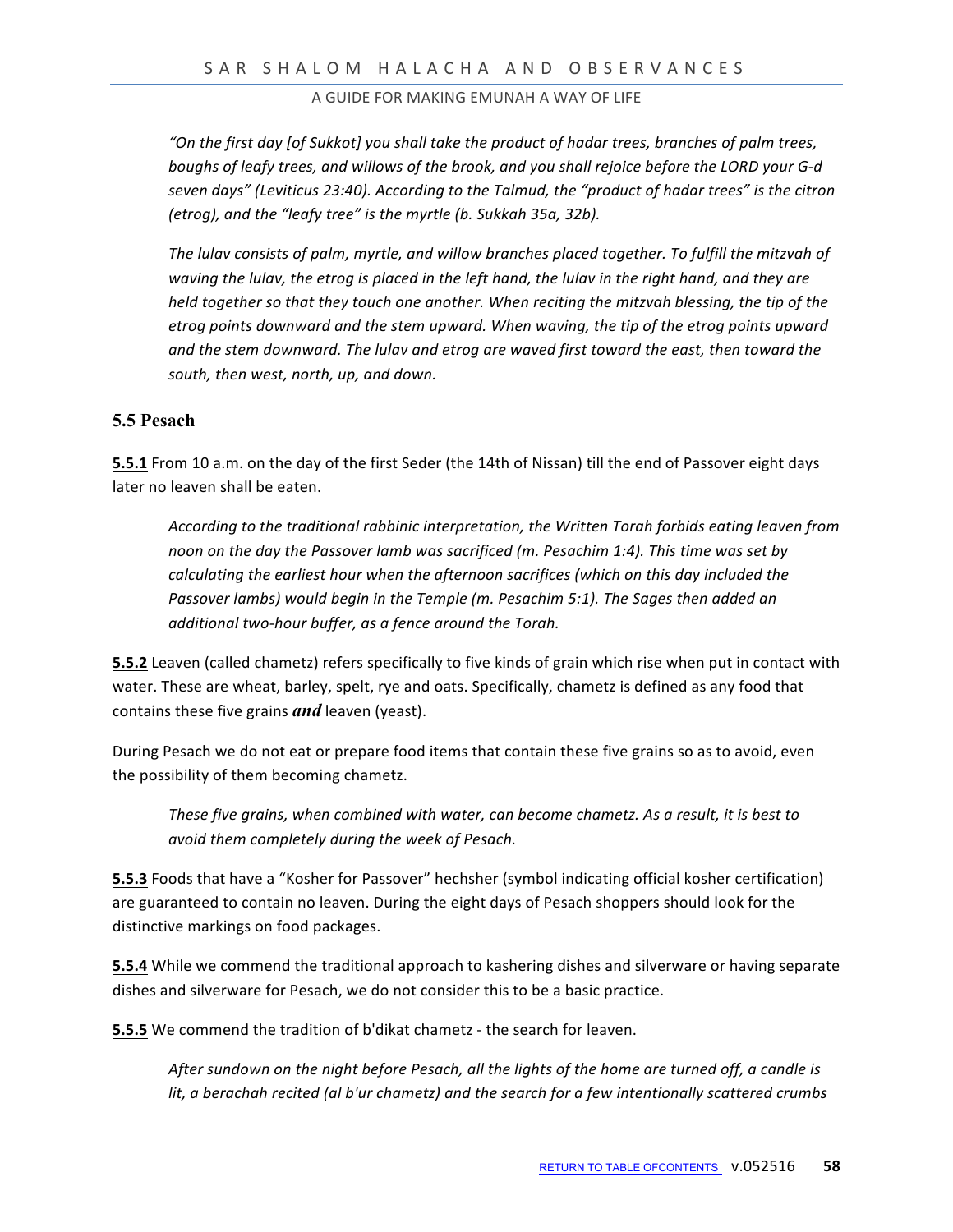of bread is begun. After these are scooped up, they are set-aside until morning and burned. The power of the symbolic removal of chametz in such a deliberate and dramatic fashion is especially *meaningful for families with small children.*

**5.5.6** The chances of accidentally eating food mixed with chametz is great when eating in restaurants. Therefore, during the week of Pesach one should avoid eating in restaurants, unless one is merely purchasing a beverage.

**5.5.7** Beer, grain alcohol, balsamic vinegar and other vinegars are considered chametz. Foods containing vinegars should only be purchased and consumed if the label specifically reads "Kosher for Passover". Likewise wine, used for Pesach, should be certified "kosher for Passover".

#### **5.6 Counting the Omer**

#### *\* Please see Rabbi's article at the end of this section for a full explanation of Counting the Omer.*

The counting of the omer is to be done in accordance with the existing Halacha, commencing on the second day of Pesach ( $16^{th}$  of Nisan) and culminating at Shavuot fifty days following.

The practice of counting the omer derives from Leviticus 23:15: "And from the day on which you *bring* the sheaf (omer) of elevation offering - the day after the Sabbath - you shall count seven weeks." The Sages understood the command "you shall count" as requiring a formal, liturgical act in which the days between Pesach and Shavuot would each receive a numerical designation. Following the interpretation adopted by the Pharisees during the Second Temple period (and supported by the Septuagint, Philo, and Josephus), rabbinic tradition understood "the Sabbath" of Leviticus 23:15 to be the first day of Pesach. Thus, the counting of the omer would commence on the second day of Pesach. Apparently the Sadducees and the Qumarn community interpreted the word as referring to a Saturday - either the Saturday after Pesach began, or the one after the seven-day Pesach holiday ended. According to their reckoning, the practice of counting the omer *would always begin on a Sunday.*

*Josephus record the following: "But on the second day of unleavened bread, which is the* sixteenth day of the month, they first partake of the fruits of the earth, for before that day they do not touch them….they offer the first fruits of their barley…" The Antiquities of the Jews 3.10.5 Josephus, being a Priest, General, and chief historian of the 1st century here gives us a clear and precise determination of when the omer was counted in the days of Yeshua. We have no *instructions from the Master as to the unbiblical nature of this practice, thus, we must conclude that this is how the omer was counted and that it was appropriate to do so.*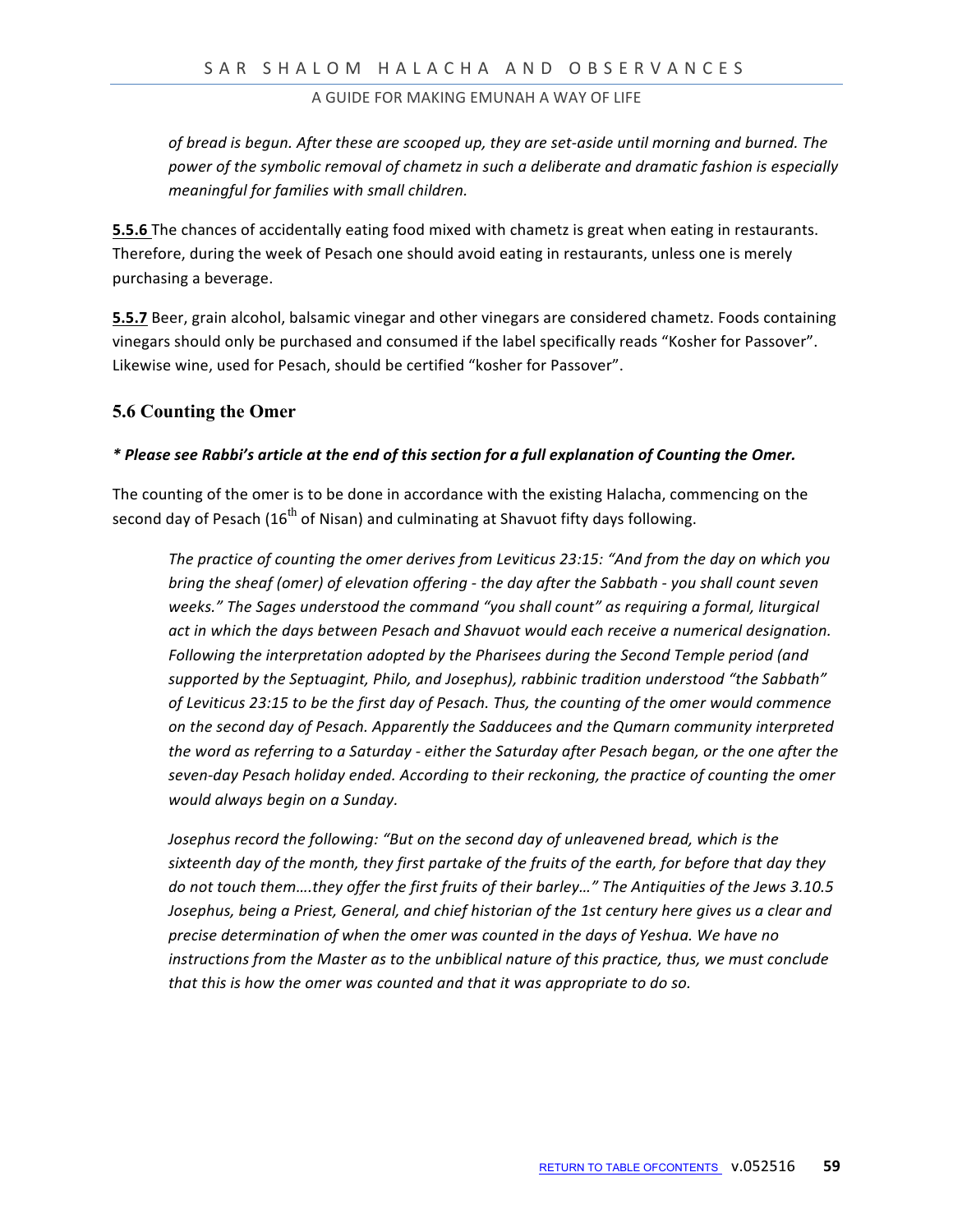# **5.7 Minor Fasts and Festivals**

**5.7.2** The Ninth of Av. Our *basic practice* includes fasting on the Ninth of Av.

Zechariah 8:19 refers to four fasts, all associated with the destruction of Jerusalem in 586 BCE. *The most important of these occurs on the Ninth of Av. According to the Mishnah (m. Taanit 4:6),* both the first and the second Temples were destroyed on this day. Many other historical *calamities* (such as the expulsion from Spain) have befallen the Jewish people on the Ninth of Av. Consequently, after Yom Kippur this day has been the most solemn fast in the Jewish calendar. *While work is not prohibited (a common characteristic of all the minor fasts and festivals), one avoids all eating and drinking from sunset to sunset, as on Yom Kippur.*

**5.7.3** Chanukah. Our *basic practice* includes lighting menorah candles on Chanukah, accompanied by the traditional berachot. (As with Shabbat candles, an alternative berachah may be added.)

**5.7.4** Purim. Our basic practice includes hearing the Megillah (the Book of Esther) read on Purim. Giving gifts to the poor on Purim is also a *basic practice*.

**5.7.5** Yom HaShoah and Yom HaAtzma'ut. Our basic practice involves commemorating these days by gathering (if possible) with others from our congregation or with the wider Jewish community. As an expanded practice we commend lighting a yahrzeit candle on Yom HaShoah.

These holidays commemorate the two monumental events of twentieth century Jewish history: the holocaust and the establishment of the State of Israel. These events, both of profound spiritual significance, have left an indelible mark on the consciousness of the Jewish people.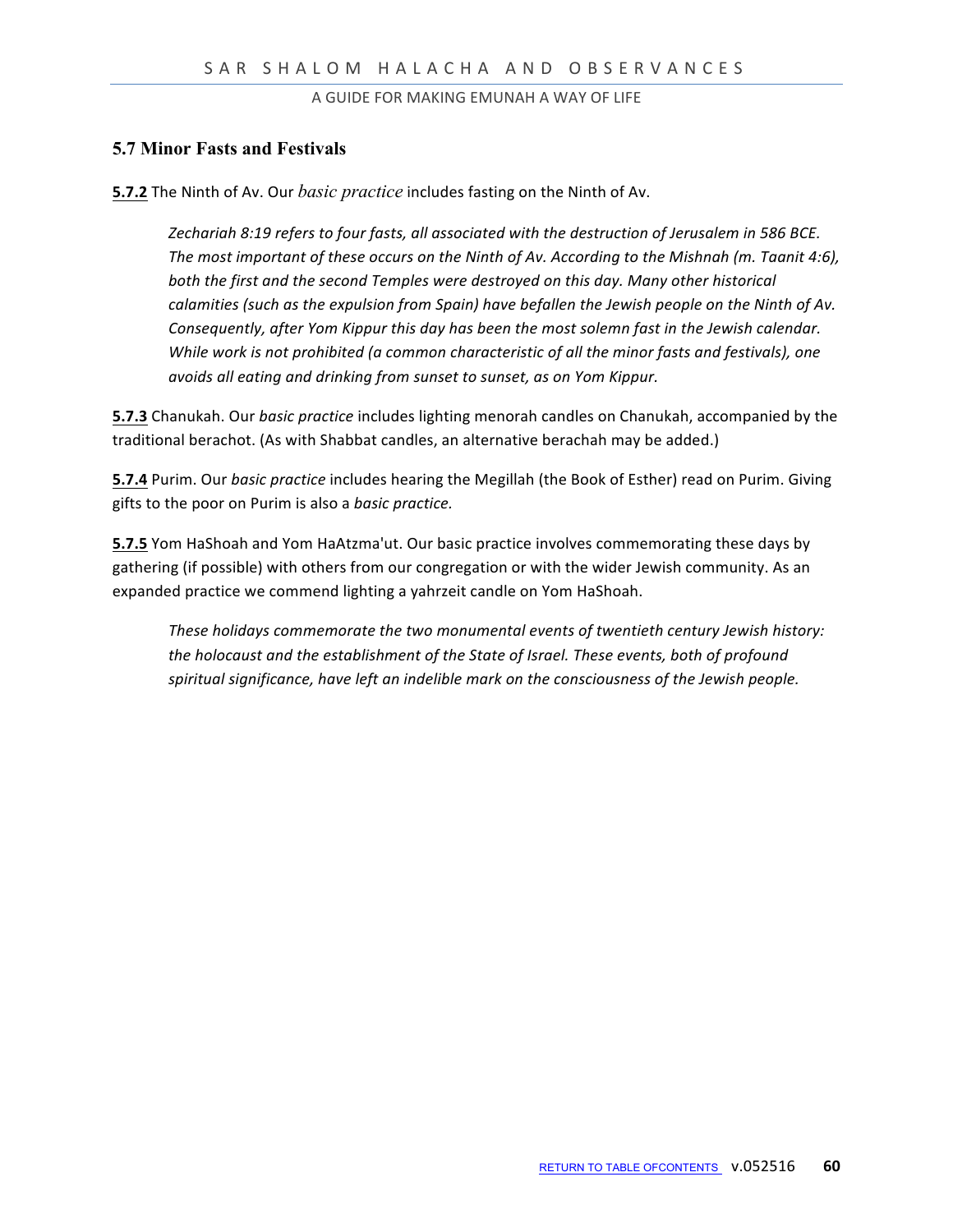# **Why We Count The Omer From The 16th Of Nisan**

#### **By Rabbi Mordecai Griffin**

In certain "Hebrew Roots" circles it is believed that the counting of the Omer, as commanded in the Torah, should commence on the 1<sup>st</sup> day of the Week (Sunday) after the 7<sup>th</sup> day Sabbath of the week of Unleavened bread. Justification for this view is typically founded upon the fact that the Messiah was raised from the grave on the  $1<sup>st</sup>$  day of the week. Therefore, the Jewish method of counting the Omer beginning on the 16<sup>th</sup> of Nisan (which could fall on any day) is viewed as a *tradition of men* and a perversion or gross misunderstanding of the Torah. In some case, these Messianic Christians are bellicose regarding their view; stating such phrase as "we celebrate Shavuot on the 1<sup>st</sup> day of the week according to the bible". In these instances these individuals regard the traditional counting method as a violation of law, blindly following man-made traditions and in direct opposition to the revelation of Messiah Yeshua. But is this view accurate? Where the Rabbis and Sages wrong concerning when we are to begin counting the Omer? Is counting the Omer from the  $16<sup>th</sup>$  of Nisan a "tradition of men"? More importantly, is it against Torah or contrary to the teachings of Messiah? The answer, of course, is no! We contend, based upon biblical, historical and expert evidence, that the counting of the Omer from the  $16<sup>th</sup>$  of Nisan is the correct interpretation of the Divine commandment. To put it more emphatically: The counting of the Omer from the  $16<sup>th</sup>$  of Nisan is the correct, biblical and proper fulfillment of the Torah commandment. Furthermore, we believe that this was the practice of the Messiah and His Apostles in the first century. The following will explain, in detail, our case for this conclusion.

First, counting the Omer from the  $16<sup>th</sup>$  of Nisan is not a mere tradition of men. Rather it is a sincere and valid interpretation of the Scripture in Leviticus 23. The ancient Sages interpreted the "morrow after the Sabbath" to mean the Sabbath which is the first day of Unleavened Bread. Often this counting is attacked as a tradition but it is not. It is a sincere and valid interpretation and an ancient one at that. By ancient, I mean that it predates the birth of Messiah.

Second, some insist that one must count the Omer from the 7<sup>th</sup> Day Sabbath *and* that the 50 days *must* include 7 Sabbaths. Thus, to count from the  $16<sup>th</sup>$  of Nisan would be a violation of the Torah commandment to count 7 Sabbaths. This is based on the standard English translations that read

"You shall also count for yourselves from the day after the Sabbath, from the day when you *brought in the sheaf of the wave offering; there shall be seven complete Sabbaths. You shall count fifty days to the day after the seventh Sabbath; then you shall present a new grain offering to the Lord." Lev. 23:15-16.*

This assumes that the text is clear and that one is to count seven (7)-  $7^{\text{th}}$  Day Sabbaths. However, it is important (critically important) to understand that this is NOT the interpretation from Hebrew speakers! In addition, the Ancient argument *never* included this discussion. The ancient argument was regarding about which Sabbath the text was speaking. In other words, even the Sadducees didn't believe that one had to count seven Sabbaths *even though* they believed that one should count from the 1<sup>st</sup> day of the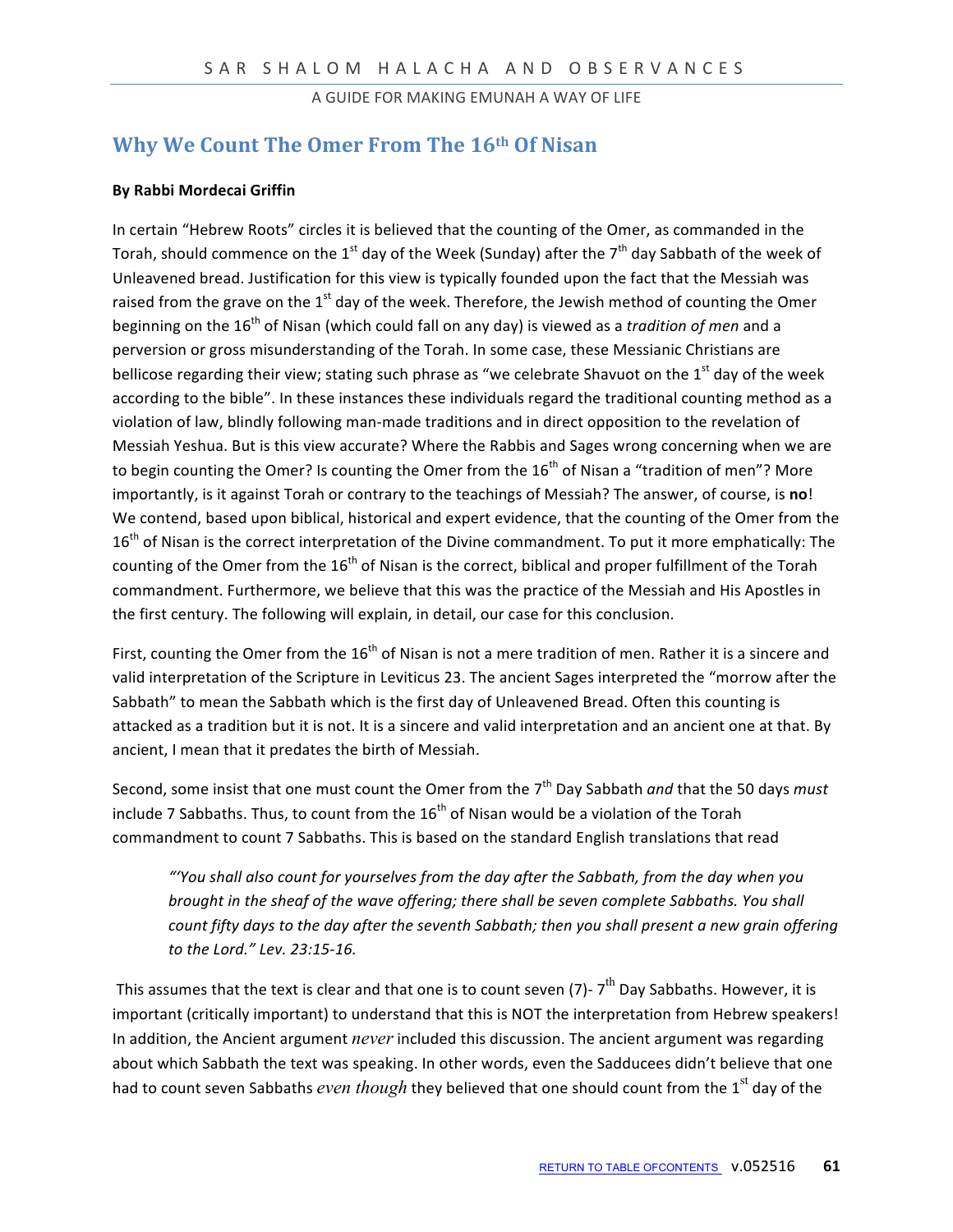week! How can that be? Hebrew speakers and those who have a credentialed education in Semitic languages interpret the verse differently. This is the standard English interpretation of this passage from native Hebrew speakers and Hebrew scholars:

*"You* shall count for yourselves – from the morrow of the rest day, from the day when you bring *the Omer of the waving* – seven weeks, they shall be complete. Until the morrow of the seventh week you shall count, fifty days; and you shall offer a new meal offering to HaShem."

#### *Artscroll Stone's Addition*

"And from the day on which you bring the sheaf of elevation offering – the day after the Sabbath *– you shall count off seven weeks. They must be complete: you must count until the day after the*  seventh week – fifty days; then you shall bring an offering of new grain to the Lord."

#### *Jewish Publication Society*

*"From the day after the day of rest — that is, from the day you bring the sheaf for waving — you*  are to count seven full weeks, 16 until the day after the seventh week; you are to count fifty days; and then you are to present a new grain offering to Adonai."

#### *Complete Jewish Bible*

*"After the first festal day of Pascha (or, the day after the feast*‑*day of Pascha) on the day on*  which you elevate the sheaf, you shall make (the sacrifice of a lamb of the year, unblemished a *burnt offering unto the Name of the Lord: and its mincha, two tenths of flour, mingled with olive* oil, for an oblation to the Name of the Lord, to be received with acceptance; and its libation, wine of grapes, the fourth of a hin. But neither bread nor parched corn (of the ripe harvest) nor new ears may you eat until this day, until the time of your bringing the oblation of your *G-d:* an everlasting statute unto your generations in all your dwellings. And number to you after the first *feast day of Pascha, from the day when you brought the sheaf for the elevation, seven weeks;* complete they shall be."

#### *Targum Onkelos (a 1st Century Aramaic translation of the Torah)*

The command is to count fifty days rather than seven weeks. If we count from the  $1<sup>st</sup>$  day of the week every time then what is the point of counting 50 days? Why not just say, "count seven weeks"? But the main point that I wanted to highlight is that there exist a real dispute with respect to the Hebrew of the text. Hebrew speakers believe that it reads one way and Christian interpreters believe differently. But, this former view is not limited to Jews. Below is the discussion of this text in the volume work on the "Old Testament" by Keil-Delitzsch, *Commentary on the Old Testament*:

"When the Israelites had come into the land to be given them by the Lord, and had reaped the harvest, they were to bring a sheaf as first-fruits of their harvest to the priest, that he might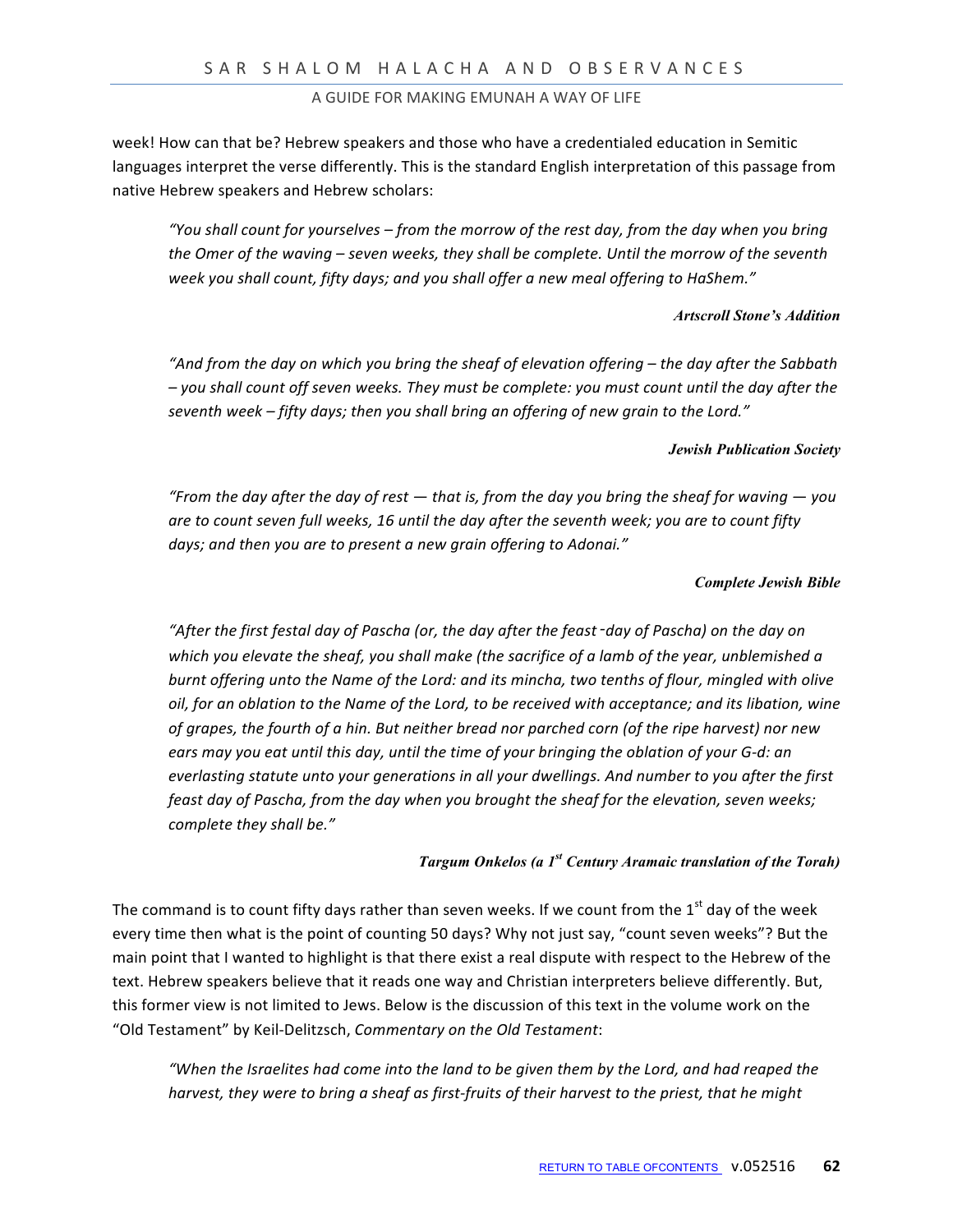*wave it before Jehovah on the day after the Sabbath, i.e. after the first day of Mazzoth…. רתַ חֳ מָ בּתָ שַ הַ) The morrow after the Sabbath) signifies the rest day after the first day of the feast of Mazzoth, i.e. the 16th of Abib (Nisan), no the day of the Sabbath which fell is the seven days feast of Mazzoth, as the Baethoseans supposed, still less the 22nd of Nisan, of the day after the* conclusion of the seven days feast, which always closed with a Sabbath, as Hitzig imagines. The "Sabbath" does not mean the seventh day of the week, but the day of rest, although the weekly Sabbath was always the seventh or last day of the week; hence not only the seventh day of the week (Ex. Xxxi. 15, ect.), but the day of atonement (the tenth of the seventh month), is called *"Sabbath", and "Shabbath Shabbathon" (ver. 32, chap. Xvi. 31). As a day of rest, on which no laborious* work was to be performed (ver. 8), the first day of the week of Mazzoth is called "Sabbath", irrespectively of the day of the week upon which it fell; and "the morrow after the Sabbath" is equivalent to "the morrow after the Passover" mentioned in Josh. v.11, where *"Passover" signifies* the day at the beginning at which the Paschal meal was held, I. E. The first day of unleavened bread, which commenced on the evening of the 14th, in other words, the 15th Abib.... This offering was six for the second day of the feast of the Passover, that the connection between the harvest and the Passover might be kept insubordination to the leading idea of the Passover itself (see at Ex. Xii.15 sqq)..... 70 weeks, or 50 days, were to be reckoned the day of the offering of the sheaf, and then the day of Firstfruits (Num. xxviii. 26) or feast of weeks (Ex. Xxxiv. 22; Deut. Xvi. 10) was to be celebrated. From this reckoning the feast received the name of *Pentecost. That בּתוֹתָ שַּ) ver 15) signifies weeks, like בעוֹתֻ שָׁ in Deut. xvi. 9. And in the Gospels (e.g. Matt. Xxviii. 1), as evidenced from the predicate <i>חֲמִימת, "complete", which would be quite unsuitable if Sabbath* – *days were intended, as a long period might be reckoned by half weeks instead* of whole, but certainly not by half Sabbath – days. Consequently "the morrow after the seventh Sabbath" (verse 16) is the day after the seventh week, not after the seventh Sabbath. On this day, i.e., 50 days after the first day of Mazzoth, Israel was to offer a new meat offering to *the Lord, i.e. made of the fruit of the new harvest (chapter 16:10)." A direct quote from pages 439-442.* 

*"Lev 23:11 "On the morrow after the Sabbath - It is most probable that these words denote the*  16th of Abib, the day after the first day of holy convocation (see Lev 23:5-8 note), and that this was called "the Sabbath of the Passover", or, "the Sabbath of unleavened bread". Seven *Sabbaths* - More properly, seven weeks (compare Deu 16:9). The word Sabbath, in the language of the New Testament as well as the Old, is used for "week" (Lev\_25:8; Mat\_28:1; Luk\_18:12, *etc.).*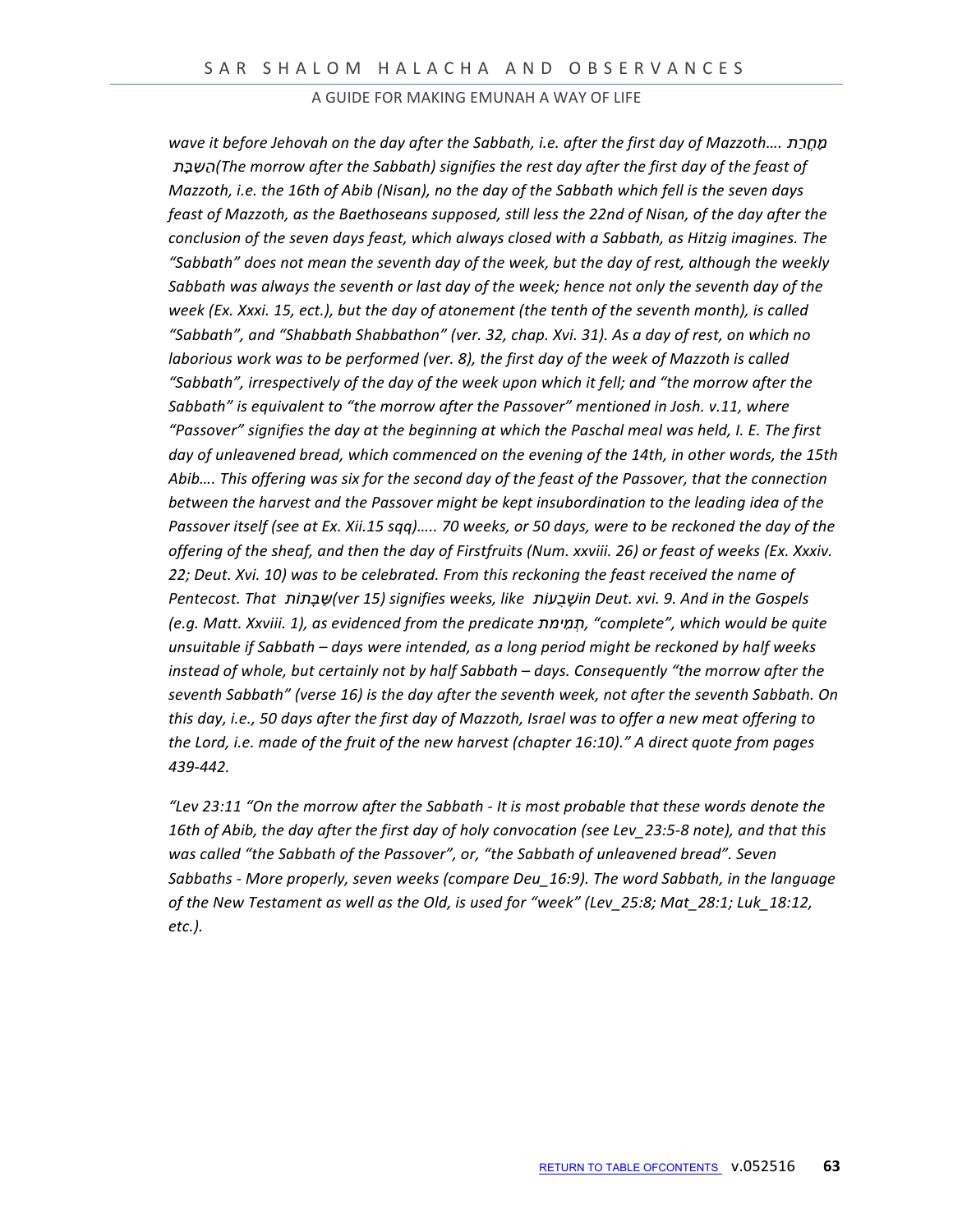Lev 23:16The morrow after the seventh week was the 50th day after the conclusion of a week of weeks. The day is called in the Old Testament, "the feast of harvest" *Exo\_23:16,* "the feast of weeks," "the feast of the first fruits of wheat harvest" Exo 34:22; Deu 16:10, and "the day of the first fruits" Num\_28:26. The word "Pentecost" used in the heading of this chapter in English *Bibles is found only in the Apocrypha and the New Testament, Tobit 2:1; 2 Macc. 12:32; Act\_2:1; Act\_20:16; 1Co\_16:8."*

#### *Albert Barnes Notes on the Bible*

*"Leviticus 23:15 Ye shall count unto you - seven Sabbaths - That is, from the sixteenth of the first month* to the sixth of the third month. These seven weeks, called here Sabbaths, were to be *complete, i. e., the forty-nine days must be finished, and the next day, the fiftieth, is what, from* the Septuagint, we call Pentecost. See the note on Luk 6:1."

#### *Adam Clarke's Commentary on the Bible*

*"Leviticus 23:15-22 Here is the institution of the Feast of Pentecost, or Weeks, as it is called*  (Deu\_16:9), because it was observed fifty days, or seven weeks, after the Passover."

#### *Matthew Henry's Commentary on the Bible (emphasis ours)*

*"The Morrow after the Sabbath: the expression, "the Morrow after the Sabbath" (Leviticus*  23:11), has sometimes been misunderstood as implying the presentation of the so-called 'first sheaf' was to be always made on the day following the weekly Sabbath of the Passover week. This view, adopted by the Boethusians and the Sadducees and the time of Christ, and by the Karaite Jews and certain modern interpreters, rest on a misinterpretation of the word "Sabbath" *(Leviticus 23:24, 32, 39). An analogous allusion to other feast in the same chapter, it means not the* weekly Sabbath, but the day of the festival. The testimony of Josephus (antiquities 3.248 – 249), of Philo (Op. ii.294), and the Jewish tradition, leaves no room for doubt that in this instance we are to understand by the "Sabbath" the 15th of Nisan, on whatever day of the week it might fall. Already, on the 14th of Nisan, the spot whence the first sheaf was to be reached have been marked out by delegates the Sanhedrin, by tying together in bundles, while still standing, the *barley* that was to be cut down. Though, for obvious reasons, it was customary to choose for this purpose the sheltered ashes Valley across the Kedron, there was no restriction on that point, *provided the barley had grown in an ordinary field – of course and Palestine itself – and not in*  garden orchard land, and that the soil had not been maneuvered nor yet artificially watered. *When* the time for cutting that she had arrived, that is, on the evening of the 15th of Nisan (even though it were a Sabbath), just as the sun went down, three men, each with a sickle and a basket, formerly set to work. But in order clearly to bring out all that was distinctive in the *ceremony, they first asked the bystanders three times each of these questions: "Has the sun gone down?" "With a sickle?" "Into this basket?" "On this Sabbath (with the first Passover – day)?"* And, lastly, "shall I read?" Having each time been answered in the affirmative, they cut down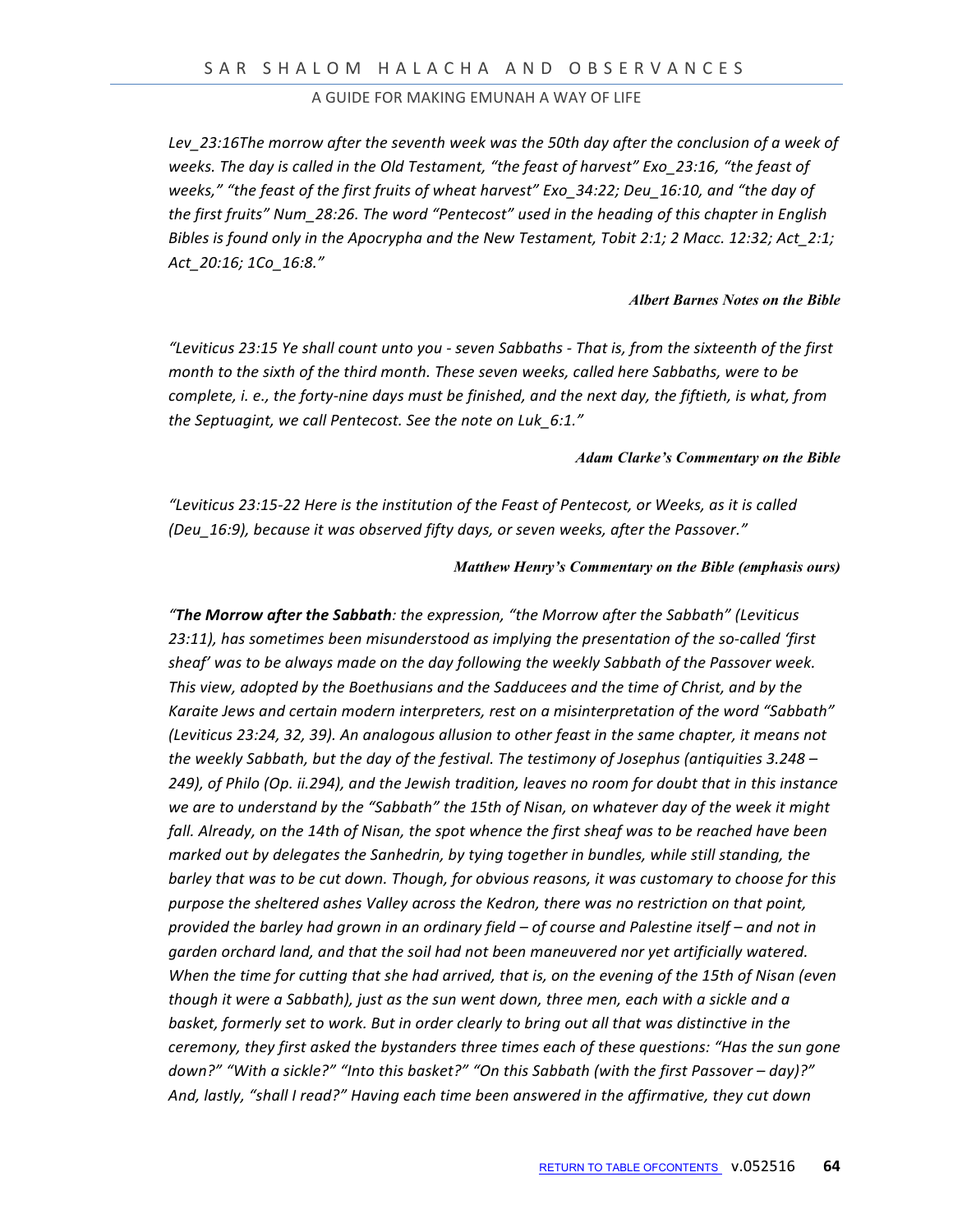*barley* to the amount of one ephah, or ten omers, or three seahs, which is equal to about three *pecks and 3 pints of our English measure. The one ephah, or ten omer's, the barley was cut* down, only one Omer of flour, or about 5.1 pints of our measure, was offered in the Temple on the second Paschal, or 16th day of Nisan.... This is what is popularly, though not very correctly, *called* the presentation of the first or wave sheaf on the second day of the Passover feast, or the *16th of Nisan."*

#### *The Temple, by Alfred Edersheim, pgs. 203-205*

So, you see that *scholars, Rabbis, Sages and Hebrew speakers* have determined that the day for counting the Omer should begin on the  $16<sup>th</sup>$  of Nisan. To put it another way, six credentialed expert witnesses have taken to the witness stand to verify that the traditional Jewish translation of this text (by Hebrew speaking Jews) is true and correct. This testimony conflicts with "Hebrew Roots" teachers who have no credentials in Semitic languages and who, in most cases, have been walking in Torah for less than a decade. The point here is not to denigrate these Hebrew roots teachers. We must assume that their intent and motivation is pure. Rather, this is an attempt to help the reader think critically and look objectively at both the evidence and who is presenting it.

Perhaps the most critical witness is Joshua, the chief Disciple of Moses and only companion atop Sinai. Joshua proves that the Omer count should begin on the 16<sup>th</sup> of Nisan as recorded in Joshua 5:11.

*"They ate from the grain of the land on the day after the Pesach-offering, matzah and roasted grain, on this very day."*

They would NOT have eaten of the "grain of the land" *unless* they had first offered the wave offering. For to partake of the grain of the land without offering the wave would be to violate Torah! Who would know that more than Joshua? Are we to believe that Joshua was mistaken and that the modern "Hebrew roots" teacher of 2013 is accurate? Whose witness would the reader believe if this was presented in court? Would we listen to Joshua or to the modern preacher of 2013? We choose the former. Joshua counted from the  $16<sup>th</sup>$  and thus testifies to the credibility of the Jewish calendar.

Dr. C.F. Keil in his work *Commentary on the Old Testament*, wrote the following concerning Joshua 5:11:

*"When* the whole nation had been received again into covenant with the Lord by circumcision, *they kept the Passover... The next day, i.e. on the 16th, or the day after the first feast day, they* ate unleavened loaves and parched corn ("roasted grains," cf. Leviticus 2:14) of the produce of *the land (עבוּרַ , which only occurs in ver. 11 and 12, is synonymous with תבוּאָהְ in ver. 12), i.e. Corn* that had grown in the land of Canaan, as the manna entirely cease from the state courts. *"The Morrow after the Passover" is used in Numbers 33:3 for the 15th of Nisan; but here it must*  be understood as signifying the 16th, as the produce of the land, of which they ate not only on *that day, but, according to verse 12, throughout that year, cannot mean the corn of the previous* year, but the produce of this same year, i.e. the new corn, and they were not allowed to eat any of it until it had been sanctified to the Lord by the presentation of the wave sheaf on the second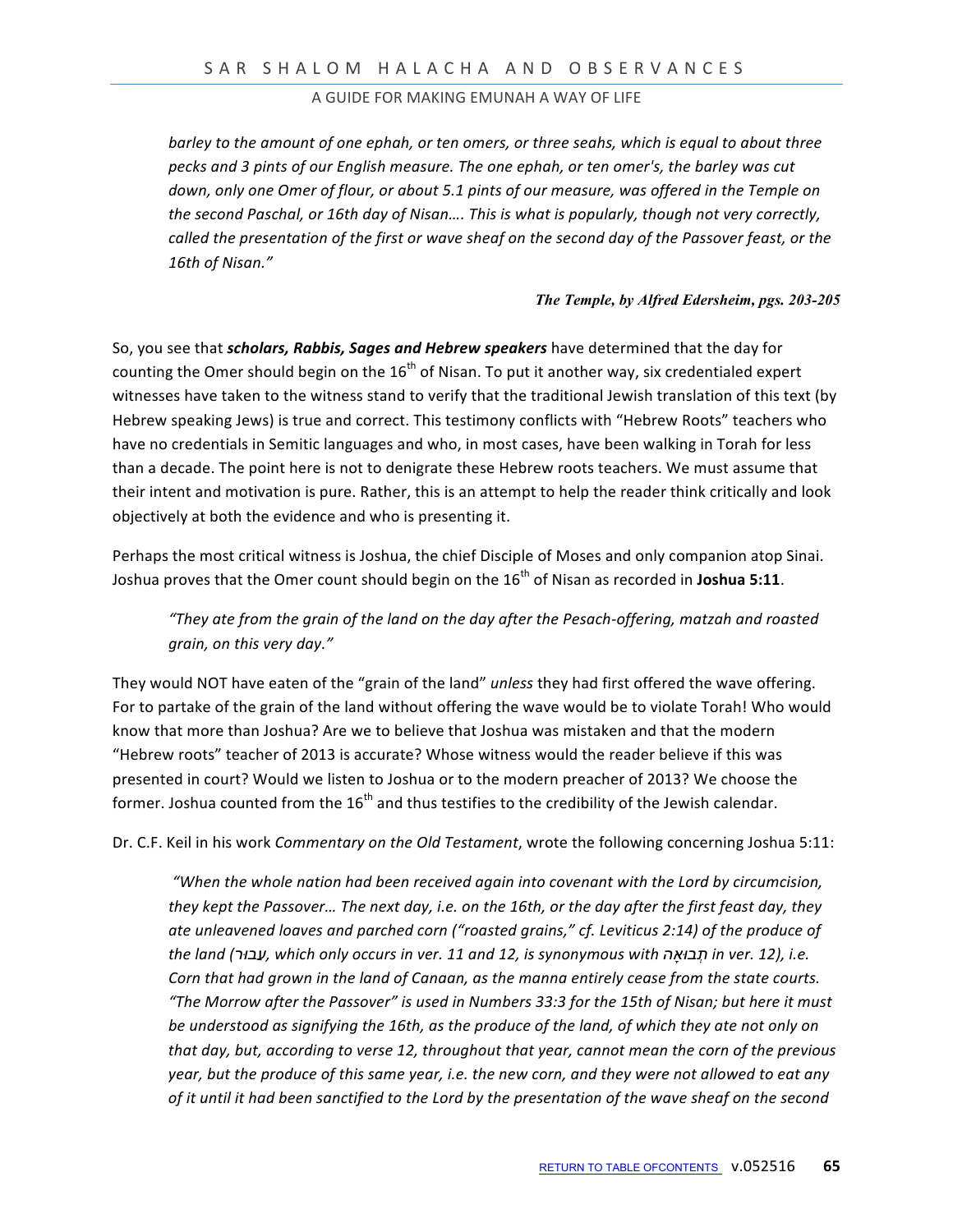day of Passover (Leviticus 23:11). According to Leviticus 23:11, the presentation was to take place on the day after the Sabbath, i.e. the first day of the feast of matzah, which was kept as a Sabbath, or the 16th of Nisan, as the seven days feast of matzah commenced on the 15th *(Leviticus 23:6; the numbers 28:17). "On the Morrow after the Passover" is the same as "on the Morrow after the Sabbath" Leviticus 23:11, the term Passover being used here not in its original* and more restricted sense, in which it applies exclusively to the observance of the Paschal meal, which took place on the evening of the 14th, and is expressly distinguished from the seven days *feast of matzah (Exodus 12:23, 27; Leviticus 23:5; Numbers 28:16), but in the broader sense,* which we have already met with in Deuteronomy 16:2, and which did the name was gradually extended to the whole of the seven days feast. The writer assumes the facts themselves were already well known for the Mosaic Law, and therefore did not think it necessary to give any fuller explanation. Moreover, the words, "they did eat of the fruit of the land," etc. are not to be *understood as signifying that they began to eat unleavened bread for the first time on the 16th* of Nisan (they had already eaten as an accompaniment to the Paschal lamb); but unleavened *bread* of the produce of the land, the green corn of that year, was what they ate for the first time *on* that day. A special prominence is given to this by the words, "in the selfsame day," because not only did the eating of the new corn commence on that day, but from that day forward "the *children of Israel had manna no more." Volume 2, Pgs. 60-61*

The undeniable fact at hand is that Joshua counted the Omer from the  $16^{th}$  of Nisan. It is inconceivable that he, having witnessed the dreaded consequences of breaking covenant with HaShem; having personally experienced the wandering in the desert for 40 years as a direct result of breaking the Torah, would now, after such a vivid life lesson, directly violate that covenant. To the contrary, Joshua (whose name is Yeshua in Hebrew) would have been most particular about following the convent and even more so given the fact that this was *the first Passover* in the promised land.

*"On the morrow after the Passover - These words denote in Num\_33:3 the 15th Nisan, but must here apparently mean the 16th. For the Israelites could not lawfully eat of the new grain until the first fruits of it had been presented, and this was done on "the morrow after the Sabbath," i. e.* the morrow after the first day of Unleavened Bread, which was to be observed as a Sabbath, and *is* therefore so called. (Compare Lev 23:7, Lev 23:11, Lev 23:14.)"

#### *Albert Barnes Notes on the Bible*

"On the morrow after the Passover - That is, on the fifteenth day; for then the feast of unleavened bread began. But they could neither eat bread, nor parched corn, nor green ears, till the first-fruits of the harvest had been waved at the tabernacle; (see Lev\_23:9, etc.); and therefore in this case we may suppose that the Israelites had offered a sheaf of the barley*harvest, the only grain that was then ripe, before they ate of the unleavened cakes and parched corn."*

#### *Adam Clarke's Commentary on the Bible*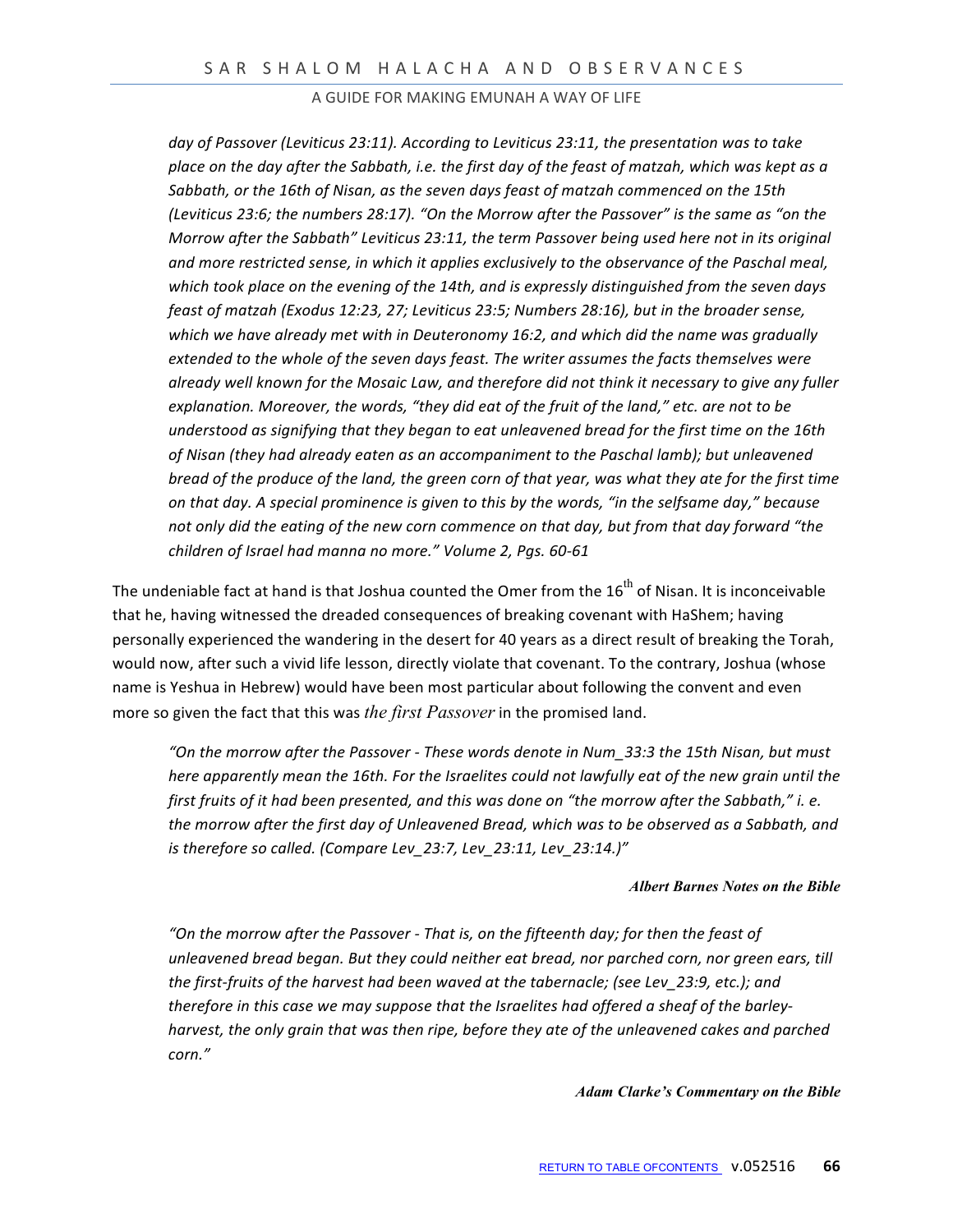"On the morrow after the Passover-Sabbath they were to wave the sheaf of first-fruits before the Lord, Lev<sub>23:10</sub>, Lev<sub>23:11</sub>. And this they were particularly ordered to do when they came into the land which G-d would provide them: and they were furnished for this with the fruit of the *land that year (Jos 5:12), which was then growing and beginning to be ripe. Thus they were well* provided for, both with old and new corn, as good householders. See Mat\_13:52. And as soon as *ever* the fruits of this good land came to their hands they had an opportunity of honouring G-d with them, and employing them in his service according to his appointment."

#### *Matthew Henry's Commentary on the Whole Bible*

"old corn: The people would find abundance of old corn in the deserted granaries of the *affrighted inhabitants, and the barley harvest being ripe, after offering the sheaf of first-fruits, they* ate also new parched corn; and thus the manna being no longer necessary, ceased, after having been sent them regularly for almost forty years."

#### *Treasury of Scripture Knowledge*

"And now that they entered the land of Canaan, they were obligated to bring the sacrifice according to all the laws of Passover. On the second day of Passover the Omer sacrifices brought. This offering is brought from grain of the new crop. Israel the grain harvest is in the spring. It begins a little before Passover. The Torah tells us that we are not allowed to eat from the new *crop* into the day of the Omer sacrifice until then we are only allowed to eat the crops of the previous years.… On the 16th of Nisan they were able to her harvest the grain and bring the *Omer."*

#### *The Torah Anthology, the Book of Yehoshua, Pg. 132*

Five expert witnesses agree that Joshua counted the Omer from the  $16<sup>th</sup>$  of Nisan, the day after the Passover. We could conclude, resting our case with a closing statement, having presented more than sufficient evidence to establish the premise. With such an abundance of witnesses, the discussion hardly requires additional debate. In a civil court of law the standard of proof is a preponderance of evidence. In certain cases a higher standard is required referred to as *clear and convincing evidence*. Both of these standards have been met in this article. For one to conclude otherwise would be to ignore hard fact and undeniable proof. Two realities have been established. First, the Torah dictates that we should count from the  $16<sup>th</sup>$  of Nisan. Second, Joshua believed that to be correct.

However unnecessary, we shall continue with the presentation of evidence in order to meet the highest standard of proof. This standard, used in criminal court cases, is universally known as *beyond a reasonable doubt*. 

At this point we call an important witness: Flavius Josephus, to illustrate *how the Omer was counted in the First century*. Josephus was a Priest, Historian and General of Israel in the 1<sup>st</sup> Century. He was born and raised in Jerusalem, He served in the Temple, He was from a long line of wealthy Priests and he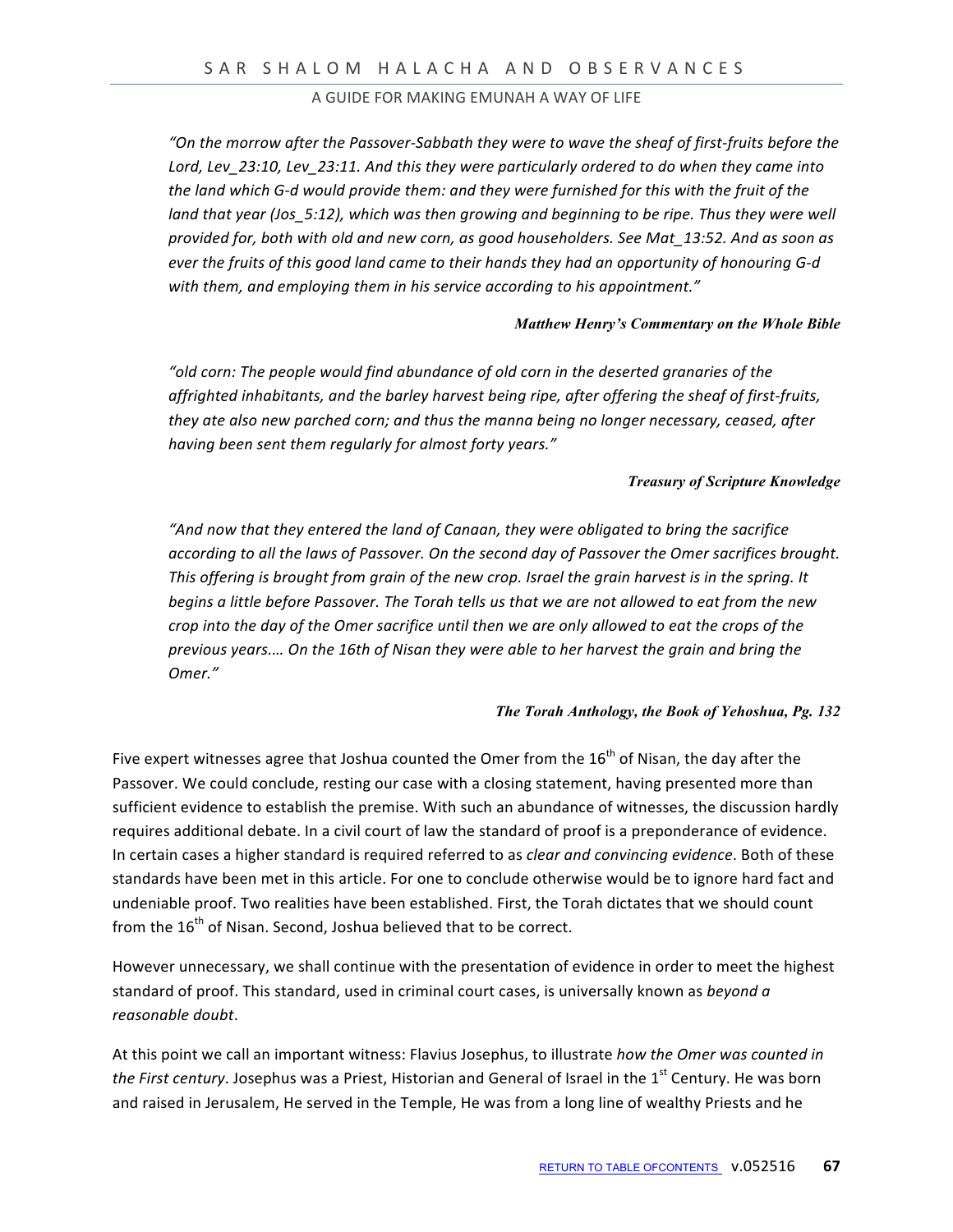witnessed the fall of the Temple and Jerusalem. Josephus touched the original Menorah. He held the Sabbath bread from the Shulchan and his eyes witnessed the grand scene of the pilgrimage festivals. He was there; he served in the Temple. He was a son of Aaron from the priestly order of Jeriah. He was a Hebrew of Hebrews; known as a prodigy and expert at interpreting the Torah (The Life of Flavius Josephus). He was a contemporary of the Apostles; serving in the Temple while many of the Apostles were meeting in the outer courts for prayer. He is our expert witness who would know, more than anyone else, when the Omer was to be counted. What was his witness? Answer: The  $16^{th}$  of Nisan.

"In the month of Xanthicus, which is called Nisan, and is the beginning of our year, on the 14th day of the lunar month, when the sun is in Aries (for in this month it was that we were delivered *from* the bondage under the Egyptians), and law ordained that we should every year slay that sacrifice which I before told you we slew when we came out of Egypt, and which was called the Passover; and so we do celebrate this Passover in companies, leaving nothing of what we sacrifice of the day following. The feast of unleavened bread succeeds that of the Passover, and falls on the 15th day of the month, and continue seven days, wherein they feed on unleavened *bread;* on every one of which days two bulls are killed, and 1 ram, and seven lambs. Now these *lambs are entirely burnt, besides the kid of the goats which is added to all the rest, for sins; for it is* intended as a feast for the priest on every one of those days. But on the second day of **unleavened bread, which is the 16th day of the month**, they first partake of the fruit of the earth, for before that day that you were not to touch them. And while they suppose it proper to *honor* G-d, from whom they obtained this principal provision, in the first place, they offer the first *fruits* of their barley... Once a week of weeks has passed over after the sacrifice "which weeks *contain* 40 and nine days", on the 50th day, which is Pentecost, but is called by the Hebrews *Asartha which signifies Pentecost…."*

#### **The Antiquities of the Jews 3.10.5 & 6**

*"Now when that feast, which was observed after seven weeks, in which the Jews called*  Pentecost (I. E., The 50th day) was at hand, its name being taken from the number of the *days[after the Passover]…"*

#### *The Wars of the Jews 2.3.1*

"And truly he did not speak falsely and saying so; for the festival, which we call Pentecost, did *then* fall out to be the next day to the Sabbath..." The phrase "did then" indicates that in this year Pentecost fell on a Sunday whereas it did not always do so.

#### *The Antiquities of the Jews 13.8.4*

Here we have testimony from Josephus that the counting of the Omer occurred from the 16th of Nisan. Josephus's testimony tells us that this was the practice during the second Temple period. This means that this was the practice which was done during the days of Messiah and the apostles.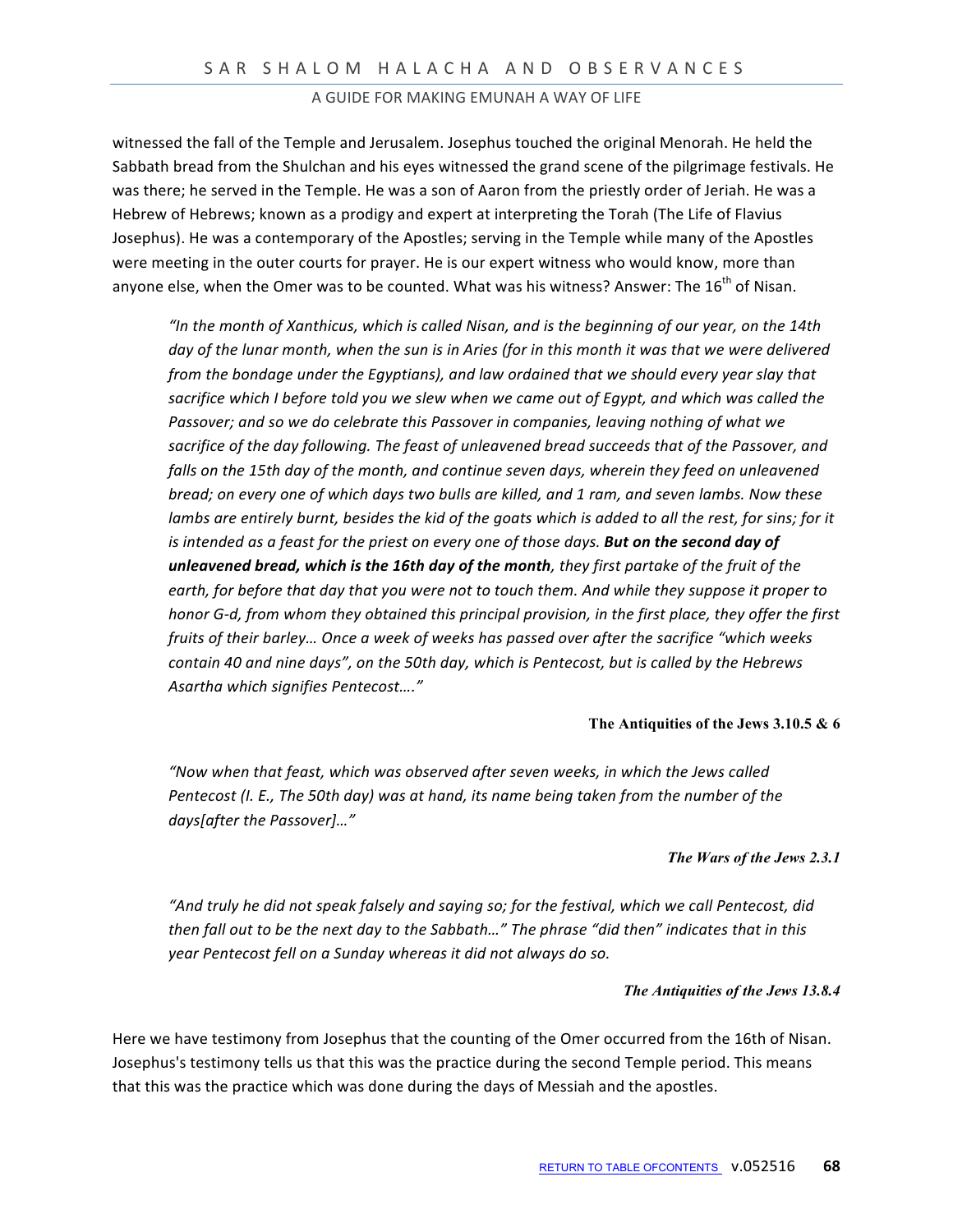There is one final point that is rather significant. Those who argue against the Jewish calendar make it seem as if celebrating Pentecost "on the wrong day" is a major violation of Torah. It would stand to reason that if it was a major violation of Torah then the Messiah and or the Apostles would have rebuked the practice that was taking place in the Temple at that time. After all, if the Pharisees and the priests were counting the Omer from the wrong day wouldn't it be incumbent upon the Messiah to correct that practice? If it is a major sin, and I believe the detractors say that it is, (breaking Torah equals sin) then certainly the Messiah or the Apostles would have clearly discussed the transgression. However, we find no such record in the gospels or the Apostolic writings. In fact, the Apostles continue to participate in the Temple service and even Paul says that he wants to get to Jerusalem *before* Pentecost. He never, *ever*, says that they are celebrating on the "wrong day". Here we know that they had counted from the 16<sup>th</sup> of Nisan. Not a word from the Master or the Apostles. This silence speaks volumes.

The conclusion? It is safe to say that counting from the  $16<sup>th</sup>$  of Nisan is absolutely correct. Our people have done so since they first crossed the Jordan and may we continue to do so.

#### **Rabbi Mordecai Griffin**

Note: There are those who will object to this halacha based primarily on interpretation or *speculation* with *respect* to the *chronology* of the passion of Messiah, often *coupled* with various *interpretations* of the Jonah prophecy as proclaimed by Messiah in the gospels. In point of truth, *there* are many and varied speculations concerning the passion chronology and, for that matter, the precise interpretation of the Jonah prophecy. Respectable scholars have debated this issue for years and each come to their own conclusions, but nobody has the exact answer. Every passion chronology is entirely speculative; and each has its own fatal flaw(s). Theory, hypothesis, *educated quesses and personal speculation cannot be submitted as viable evidence in an objective search for truth. It is, at best, inconclusive and thus unhelpful in solving the question at hand.* As a result, such theories are not included in the discussion of proper counting of the *Omer.*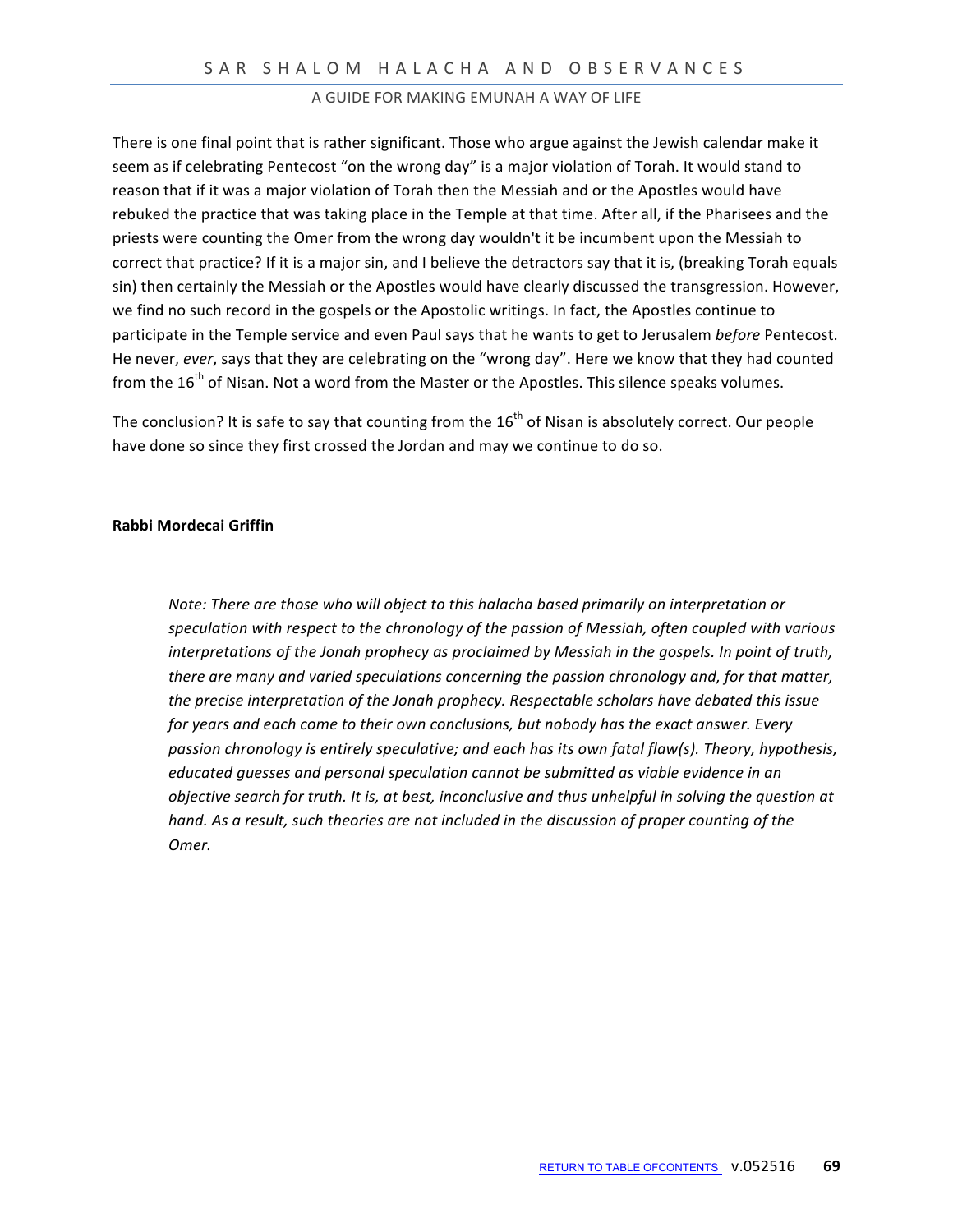# **Prayer**

# **Why pray in the traditional Jewish manner?**

To pray is to *daven* in Hebrew. Davening is perhaps the most neglected and most essential element in a life of faith. To daven is to bring an elevation offering to the Most High G-d. To daven is to connect with the Divine, to examine one's self and to draw near to the Shekinah. Moreover, to daven with the traditional liturgical prayers, at the traditional times, is to connect in unity with Jews across the globe. It is the quintessential act of a Priest and member of a community of faith.

Yeshua and His disciples were examples to us of men who prayed and they prayed in the traditional Jewish manner. Yeshua encouraged His followers to commit themselves to prayer. The book of Acts tells us that the Apostles committed themselves to a lifestyle of prayer even to the extent that they continued to attend the regular morning and evening offering / prayer times in the Temple. The Apostle Shaul encouraged us to "pray without ceasing" an illusion to the Jewish custom of speaking a blessing over every aspect of life; from the moment one rise to the time one goes to sleep.

When the Temple was destroyed the Sages envisioned that the ancient prayers used in the sacrificial service would and should continue. In the absence of a physical sacrifice and physical incense, our prayers would act as these offerings. Indeed, the book of Revelation confirms that the prayers of the saints are sweet incense that arise before the throne of HaShem. To daven then is to offer up a sacrifice of praise. It is to draw near to the Glory of HaShem. May we do so daily and may He cause our faces to glow as He did for Moses!

# **Halacha for Prayer**

# **6.1 Shacharit (morning prayer)**

Our *basic practice* should include praying the Shema and the Amidah prayer each morning. Prayer may be recited in the person's native language or Hebrew, whichever allows the individual to more actively engage in the prayer. We would however commend Hebrew as the preferred language of prayer.

The *shacharit* (morning) prayer should be recited before *X* of the day is completed counting from sunrise. As an *expanded practice* we commend the inclusion of the entire morning service beginning with the *Modeh Ani*.

For *shacharit* we strongly encourage men to daven with tefillin and a tallit.

We strongly encourage our members to daven with a traditional orthodox prayer book (Siddur) such as the complete Artscroll Siddur. These ancient prayers are not only inspiring and beautiful, they are generally written in the plural. As we pray the traditional prayers we are davening, not only for ourselves but for the entire community of Israel.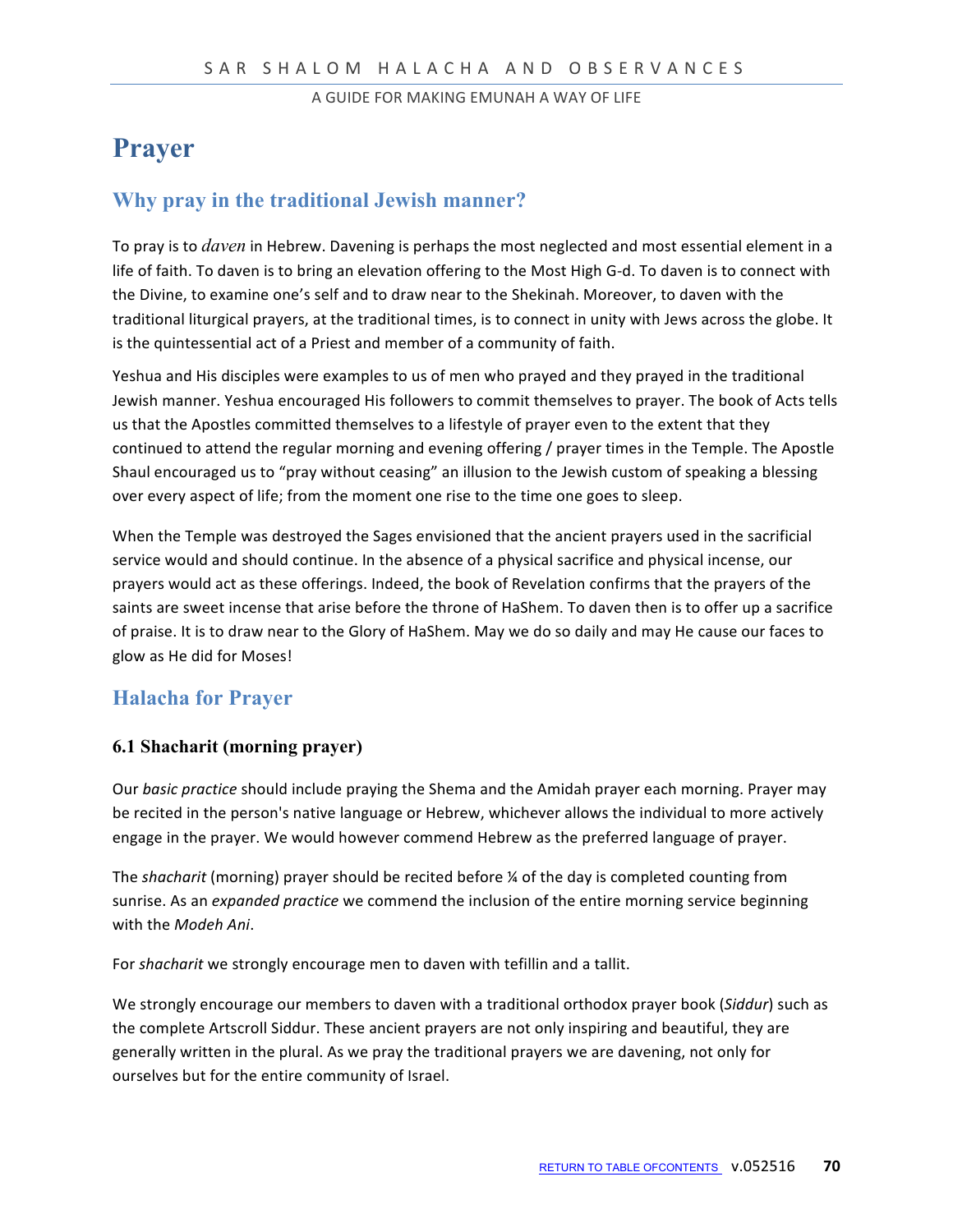The Shema consists of three paragraphs from the Torah (Deuteronomy 6:4-9; 11:13-21; Numbers 15:37-41). According to the Mishanh (m. Tamid 4:3; 5:1), these three paragraphs (plus the Decalogue) were recited daily by the priests who officiated in the temple. After the destruction of the *temple,* Rabbinic tradition saw this recitation (minus the Decalogue) as incumbent upon all adult free Jewish males (m. Berachot 3:3). Since Deuteronomy 6:7 and 11:19 command that we recite these words "when you lie down and when you rise up," it was determined that the three paragraphs of the Shema should be recited each morning and evening.

While the sages viewed the daily recitation of the Shema as ordained by the Written Torah, they recognized that the Eighteen (Shemoneh Esreh) Blessings of the weekday Amidah derived from the post-biblical period. Maimonides teaches that the commandment to pray daily is biblical, but *the precise wording and timing of the Amidah (which fulfills that commandment)* was determined by later tradition (Mishneh Torah, Laws of Prayer 1:1-3).

*Just as the recitation of the Shema can be traced back to temple practice, so the Amidah appears* to have its origins in the prayers offered by the people while the priests fulfilled their sacrificial duties. Such prayers were offered by the crowds gathered in the temple courts (Luke 1:10). When Peter and John go up to the temple at the time of the afternoon sacrifice (Acts 3:1), the author of Acts even speaks of it as "the hour of prayer" (rather than "the hour of sacrifice"). Apparently the *devout would pray at this hour, even if they could not be in Jerusalem (Acts 10:1-3, 30). Thus, the* Talmudic traditions that link the Amidah to the daily sacrifices appear to have some merit (see b. *Berachot 26b).* This link would also explain the term "Amidah," which means "standing": this was the posture of the priests as they offered sacrifice, and it is also the posture of those who recite the Amidah, even today, at the times of the daily sacrifices.

*When* we pray the Shema and Amidah daily, we are plunging into the heart and soul of the traditional Jewish encounter with G-d, and are also fulfilling Israel's corporate obligation to come *before G-d as a priestly people.*

#### **6.2 Minchah (midday prayer)**

Our *expanded practice* includes praying the Minchah service. The *minchah* prayer should be offered  $\frac{1}{2}$ hour after midday from sunrise until 3 hours thereafter.

The Minchah service, prayed in the mid-afternoon, consists primarily of the daily Amidah. As its name suggests (minchah means "gift" or "grain offering"), this service has its roots in the prayer accompanying the afternoon sacrifice in the Jerusalem temple (Acts 3:1, 10:1-3, 30). It is a venerable tradition to be honored and commended.

# **6.3 Ma'ariv (evening prayer)**

Praying the *Ma'ariv Shema* service is our *basic practice* for evening. This may be substituted with the bedtime Shema. As an *expanded practice*, we commend the recitation of the three paragraphs of the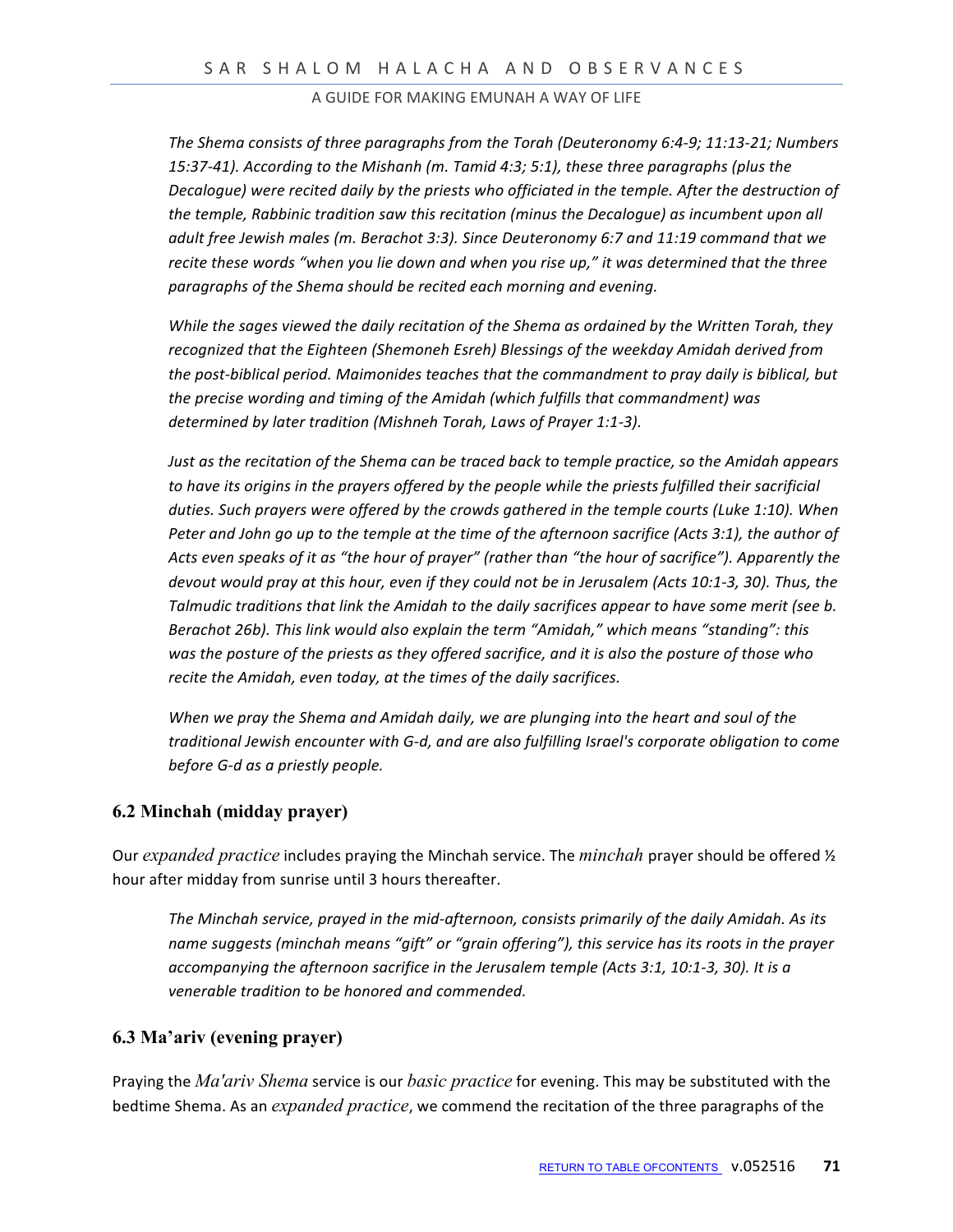Shema, its accompanying blessings, and the *Ma'ariv* Amidah. *Ma'ariv* should be offered after sunset any point in which three stars would be visible in the night sky. As a general rule, this is 45 minutes after sunset. 

The statutory core of the standard Ma'ariv service is the Shema. The sages of the Mishnah disagreed about whether the Amidah was also a necessary part of this service (b. Berachot 27b). They decided to include the Amidah, but in recognition of its ambiguous status they ruled that it should not be repeated publicly by the Reader (unlike the Shachrit and Minchah Amidah).

## **6.4 Shema**

The Shema section should consist at minimum of the Shema and the V'ahavta. But we also commend as *expanded practice* the recitation of all three paragraphs of the Shema (including V'haya im-shmo'a and Va-yomer), along with the blessings before and after the Shachrit and Ma'ariv Shema.

"In the morning one recites two blessings before it [the Shema] and one after it. And in the *evening, two before it and two after it" (m. Berachot 1:4). While the themes of these blessings* were already determined by the time of the Mishnah, the precise wording varied from location to *location.*

*Reuven Hammer explains the function of these blessings: "First we need to know why there are* blessings surrounding the Shema at all. Why not simply recite the passages from the Torah? Surely they are the main concern. Rabbinic Judaism, however, prescribed that blessings be recited before and after the ritual recitation of any biblical passage... Thus the blessing *immediately prior to the Shema and the blessing immediately following it really serve first to introduce* it as a biblical reading and then to affirm the truth of what has been read" (Entering *Jewish Prayer, 135).*

The first blessing before both the morning and evening Shema acknowledges G-d as the creator of all, with attention given especially to light and darkness (as appropriate to the time of day). Since the blessing after the Shema focuses on G-d as redeemer, Hammer notes the theological significance of the three basic blessings surrounding the Shema: "Thus the theme of creation is joined to the Shema, so that the three themes basic to Jewish belief are explicitly discussed: *creation, revelation, and redemption" (137).*

# **6.5 Amidah**

The Amidah referred to above is the entire weekday Amidah.

# **6.6 Shabbat Prayer**

On Shabbat our basic practice is the same as our daily basic practice with the substitution of the Shabbat Amidah.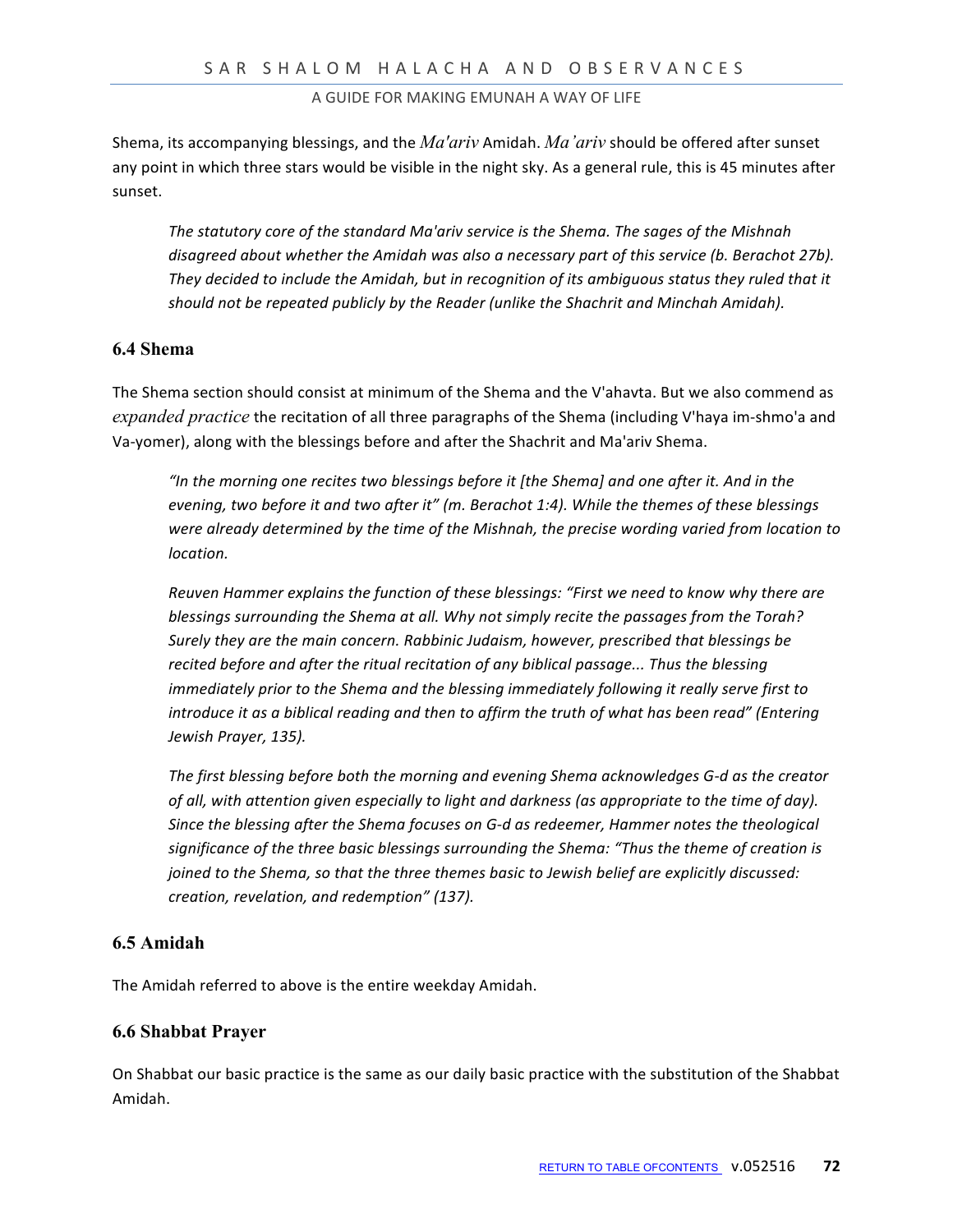# **6.7 Holiday Prayer**

On holidays our basic practice is the same as our daily basic practice with the substitutions and additions appropriate for the particular holiday.

## **6.8 Berachot**

**6.8.1** Our basic practice is to recite the relevant blessing upon the performance of those mitzvot which are themselves part of our basic practice, when acknowledging G-d's provision of food, and the Shehecheyanu when appropriate.

The formula of blessing (Baruch Atah...) is the basic unit of Jewish worship. As seen above, it is integral to all of the statutory services (Shachrit, Minchah, Ma'ariv). It also provides the *framework by which Jews have traditionally sanctified the events of daily life. The standard berachot can enable us as believing Jews to fulfill Paul's charge: "everything you do or say, do in* the name of the Lord Yeshua, giving thanks through him to G-d the Father" (Colossians 3:17).

*Before fulfilling a ritual mitzvah, one recites the blessing associated with that mitzvah (...asher* kid'shanu be-mitzvotav ve-tzivanu...). In this way we acknowledge that the mitzvah is G-d's gracious gift to us, and also demonstrate that we are consciously and deliberately acting in *obedience to a divine command.* 

The Shehcheyanu blessing is mentioned in the Mishnah (m. Berachot 9:3). There we are told that *it is recited when one builds a new house or buys new things. These examples are evidently meant to illustrate rather than exhaust its use. Its significance in Jewish life is noted by Reuven* Hammer: "The blessing that for many elicits the most profound emotional reaction is the shehecheyanu. Recited at every holiday, at every special new occasion, this blessing is attached to the experience of life itself. To be able to say, 'Who has kept us in life, sustained us, and allowed us to reach this moment,' means having survived to reach yet another season, another *milestone. We bless G-d, whose sustaining force keeps us alive" (263-64).*

**6.8.2** Our basic practice for acknowledging G-d's provision of food consists of prayer before meals. The general blessing before meals is the hamotzi. If one is primarily eating fruit, one recites P'ri Haetz; if vegetables, P'ri Ha'adamah, and if pastry, Miney Mezonot.

The basic rules governing blessings before eating are found in m. Berachot 6. TheTalmud sets these blessings within a broader context: "It is forbidden to a person to enjoy anything of this *world without a blessing" (b. Berachot 35a).*

**6.8.3** As a *basic practice*, we also commend prayer after meals, consisting of at least the first blessing of Birkat Hamazon (Hazan et Hakol).

The sages saw the recitation of the Grace after Meals (Birkat HaMazon) as a biblical commandment ordained in Deuteronomy 8:10: "When you have eaten your fill, give thanks to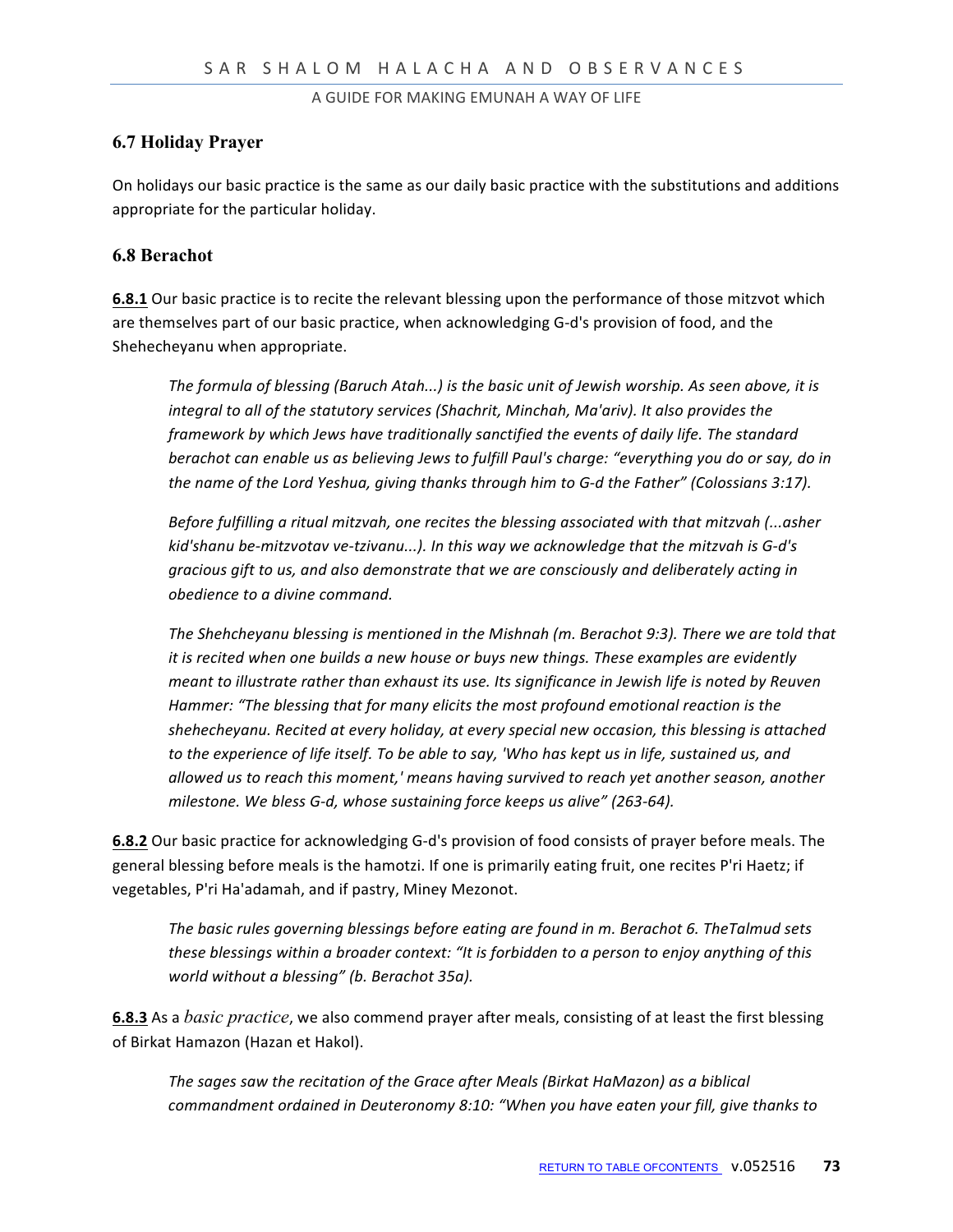the Lord your G-d for the good land which He has given you." The recitation of blessings before eating was a secondary derivation from this primary commandment: "If one says a blessing *when* one is full, how much more should one do so when one is hungry?" (b. Berachot 35a). Nevertheless, among Jews today blessings before eating are common practice, whereas blessings after eating are exceptional. Our basic practice thus follows common custom rather than strict halakhic priority. Hopefully, over time Birkat HaMazon will also become a normal part *of our life.*

# **6.9 Mezuzah**

Our *basic practice* involves affixing a kosher mezuzah to the doorpost of the main entryway to one's home, according to traditional practice. Our *expanded practice* is to affix a mezuzah to every doorpost of every entry door in the house except bathrooms. This would include bedrooms, garage entries, family rooms and back doors.

The scroll used inside the Mezuzah should be a certified kosher scroll, written by a sefer on parchment.

*"The mezuzah on the door is a reminder each time we pass the portals that we are entering not just a house where people eat and sleep but a sanctuary where G-d may be worship in the* ordinary deeds of ordinary people." Judaism: the way of sanctification, Dresner and Sherwin, *page 216*

The mezuzah contains the two first paragraphs of the Shema (Deuteronomy 6:4-9; 11:13-21). *Both* of these paragraphs include the commandment to "inscribe them [these words] on the doorposts of your house and on your gates." The affixing of a mezuzah thus fulfills this Torah *commandment in a literal way, just as the recitation of the evening and morning Shema ("when* you lie down and when you get up") fulfills literally another part of the same text.

In the Mishnah the mezuzah is associated with the Shema, tefillin, the Amidah, and Birkat *Hamazon* (m. Berachot 3:3). They are all statutory verbal expressions of Israel's faithful devotion *to Hashem.*

# **6.10 Tallit**

Our *basic practice* includes wearing a tallit during one's daily Shacharit prayer.

*Before performing any mitzvah* we recite a blessing that begins with a common formula. This "formula" is the following: Blessed are You, L-rd our G-d, King of the universe, Who has sanctified us (kidshanu) with Your commandments and commanded us to...). The word kidshanu can also *mean* "Who betroths us to himself." This blessing reminds us that the covenant must be *understood through a double perspective:* law and love, righteousness and faithfulness.<sup>28</sup>

<u> Andrew Maria (1989)</u>

<sup>28</sup> See Judaism: the Way of Sanctification pg. 121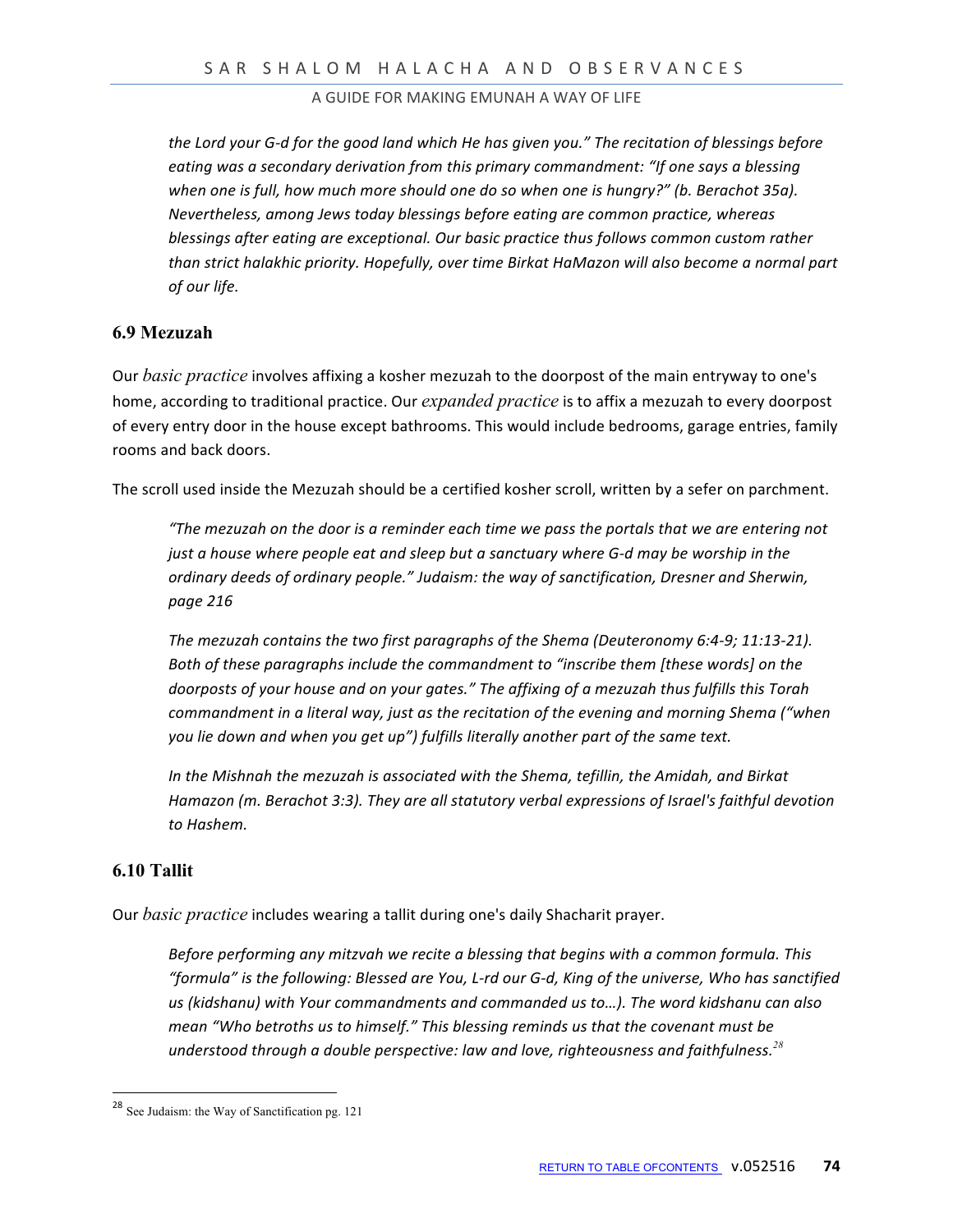The third paragraph of the Shema (Numbers 15:37-41) states: "Speak to the Israelite people and *instruct* them to make for themselves fringes (tzitzit) on the corners of their garments *throughout the ages... look at it and recall all the commandments of the Lord and observe* them." In ancient times it was customary to wear four-cornered garments in daily life, and Israel *is* here commanded to attach tzitzit to such garments as a symbol of the mitzvot. Once people no *longer* wore such garments, it became common to wear a special four-cornered shawl with tzitzit when praying the morning service. In this way the tzitzit are worn, handled, and looked upon daily, and - like the mezuzah and tefillin - represent symbolically the divine Words that govern *Jewish life and give it meaning, direction, and purpose.* 

# **6.11 Tefillin**

As an *expanded practice*, we commend laying tefillin daily (with the exception of Shabbat and holidays).

Tefillin are two black leather boxes, each containing four passages of the Torah: Deuteronomy 6:4-9 and 11:13-21 (the first two paragraphs of the Shema, also found in the mezuzah), and *Exodus* 13:1-10 and 11-16. Each of these passages speaks of having "a sign on your hand and a symbol/reminder on your forehead." Jewish tradition sees this as a reference to the tefillin, which are bound on the arm and the forehead.

Tefillin are closely linked to the recitation of the Shema. Ideally, according to the sages, one should wear tefillin while reciting the morning Shema (b. Berachot 14b). In reciting the words of the Shema and in literally wearing the words on our body, we take upon ourselves the yoke of the kingdom of heaven (we accept G-d's sovereignty in our lives). "R. Yohanan also said: If one *desires to accept upon himself the yoke of the kingdom of heaven in the most complete manner,* [upon waking in the morning] one should consult nature [relieve oneself] and wash one's hands and put on tefillin and recite the Shema' and say the tefillah [the Amidah]: this is the complete acknowledgment of the kingdom of heaven." (b. Berachot 14b-15a).

*Tefillin, like the tzitzit, are worn by all Jews and converts to Judaism, as they express our commitment to G-d's covenant with Israel as embodied in the mitzvot. Tefillin are not worn on Shabbat* or holidays, as these are also spoken of as "signs," and would thus make the tefillin *redundant.*

# **6.12 Kippah**

The wearing of a *kippah* is encouraged at Sar Shalom Shabbat services. The *kippah* should be worn by men only. Some men may choose to wear a *kippah* at all times each and every day of the week. We endorse such practice so long as the wearer is committed to a Torah observant lifestyle, a message that the *kippah* is intended, in part, to communicate to the world.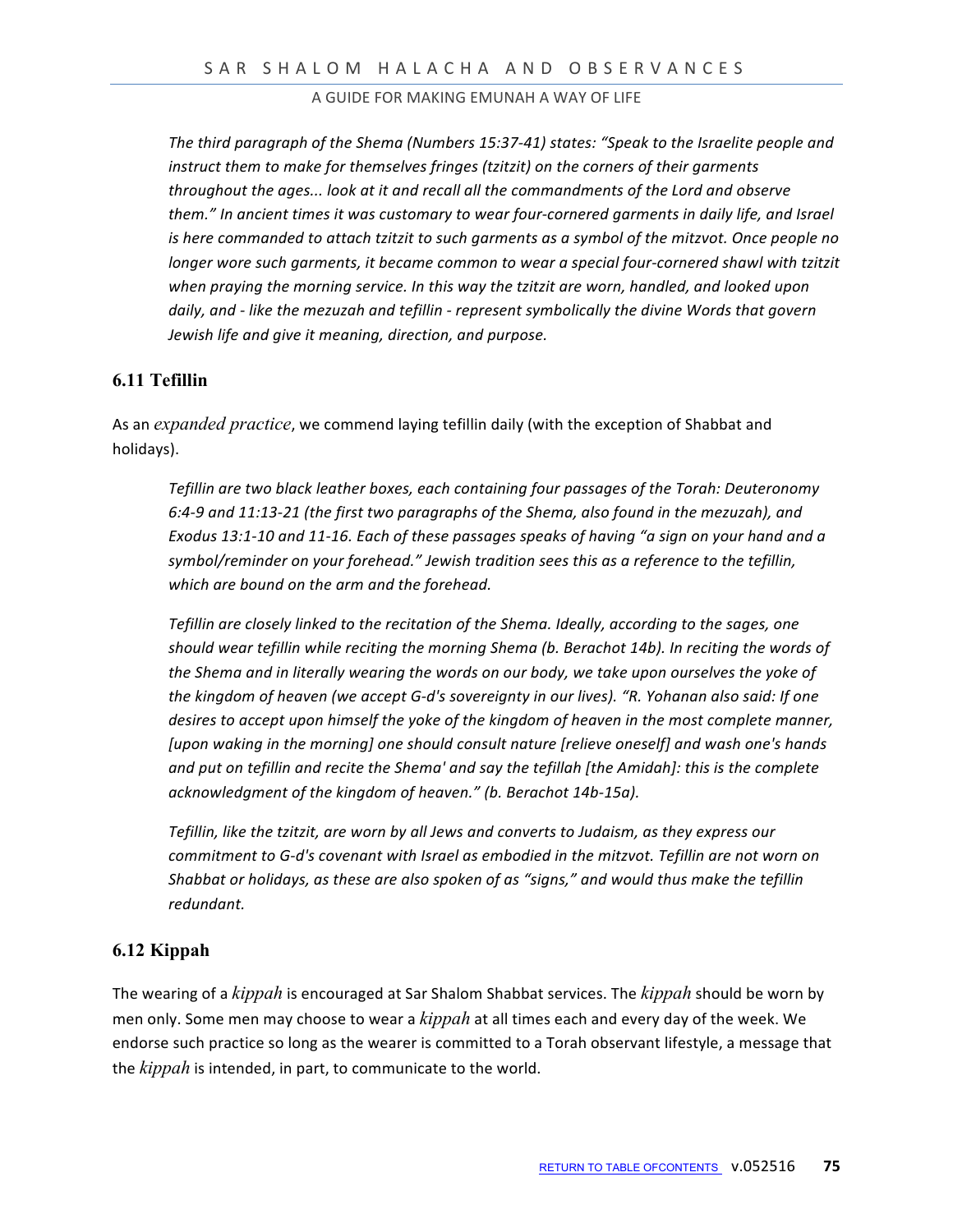*"For Aaron and his sons, they made tunics of fine linen, the work of a weaver, and the turban of fine linen, the linen headbands and the undergarments of finely twisted linen." Exodus 39:27-27* 

The Priests and the Levites were commanded to wear head coverings when they ministered *before the Lord. In Judaism there is a long standing tradition of wearing a small headcovering* called a kippah (Kee-pah). The custom of wearing a kippah (or Yarmulke) in a synagogue stems *from this commandment. Orthodox Jews will wear a kippah at all times because they recognize that the Divine presence is always over them. To the Jew, the wearing of the kippah is a reminder* that they have a divine share in the priesthood (Exodus 19:6). In fact, the Catholic priests wear the kippah today because they believe that they have *inherited* the Aaronic priesthood.

*There is not a direct Torah commandment to wear a head covering. While this is true, the* scriptures are replete with G-dly men who covered their head when in the presence of HaShem. These include Moses, Joshua, King David and Elijah. Moreover, the head covering is explicitly *mentioned as part of our spiritual garments in several Tanakh passages. Never-the-less, there is* debate, even in the Jewish community, as to when, if ever, to wear a kippah. Most Jews will *cover* their heads when praying, in a synagogue service or on special feast days. This is done because most of Israel understood that when one, such as a Levite, comes to minister before the Lord, he was to have his head covered. In fact, the Torah states that when Aaron was to come *into* the Shekhinah glory of G-d on Yom Kippur he was to wear only the linen tunic, the linen undergarment, his linen sash and the turban (Leviticus 16:4). In HaShem's presence, His ministers *were to cover their heads.* 

*Wearing a head covering is meant to remind the wearer that he is always under the presence of* the Lord. In ancient times a slave wore a head covering and free men did not. The Jews continued to keep their heads covered as a testimony that they were slaves to the Living G-d. As believers we were once slaves to sin but now we have become slaves to righteousness (Yeshua). In his book The Tabernacle, Its Priests and Its Services William Brown comments on the symbolism of *the turban:*

*"The head as well as the rest of the body of the priest being clothed in white, may have been intended* to teach him that in exercising his office, he should have aimed at the entire *consecration* of his body, as well as the faculties of his mind, of which the head is the temple. The white bonnet should ever have been reminding him that it was necessary to the due execution of the duties of his office, that he exercise the mind with holy thoughts, and thus effectually quard against the entrance of evil thoughts. May it be ours so to exercise our minds."

*Whereas in Hebraic culture it is customary to wear a head covering during worship, in Christian culture* it is the exact opposite. Christians often object to head coverings based on one passage of scripture in 1 Corinthians 11:1-16. This passage is understood traditionally to forbid the wearing of a head covering while praying or prophesying. However, it seems unlikely that this is what Paul was talking about for a number of reasons. The analysis of this passage is beyond the scope of this writing. For more details on this subject the reader is encourage to explore the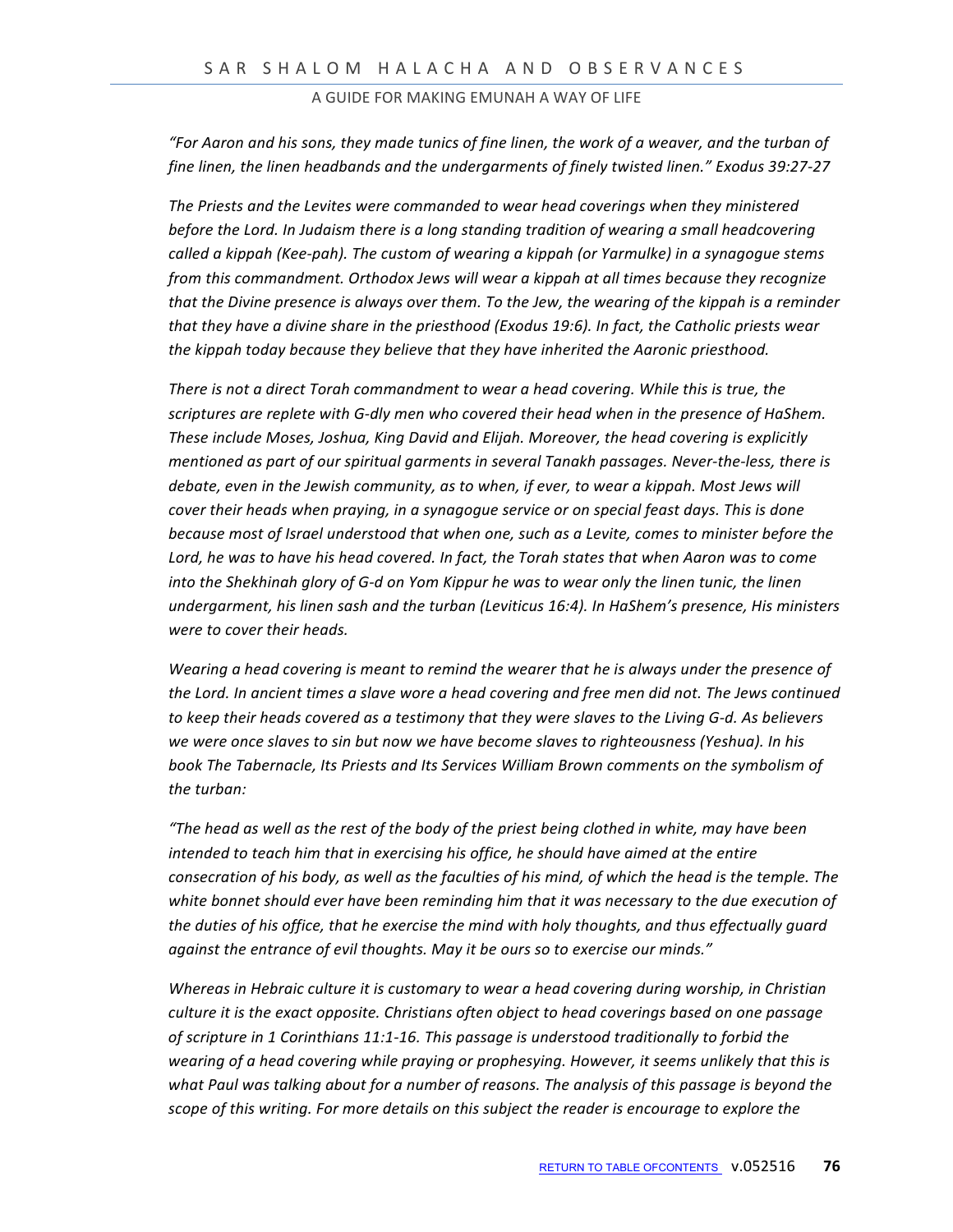article Something Off the Top of My Head by D. Thomas Lancaster found in First Fruits of Zion *Messiah Journal Publication spring 2009. It will just be noted here that if believers insist that the* traditional interpretation is correct then we must comply with Paul's other command in this passage, namely that women should have their heads covered in worship (1 Corinthians 11:13).

*Jewish men wear hats. The wearing of the small skull cap called a Kippah is a tradition that identifies a Jewish man as loyal to G-d, Torah and the Jewish community. Another name for this head covering is the Yarmulke (τεκυνρκη). It is a Yiddish word based on the Hebrew words for fear* (vareh,  $πρη)$  of the king (melech,  $λ$ κν), because the wearing of the covering is intended to *remind* the wearer of HaShem's omnipresence. The traditional Kippah dates back to the sixteenth century however, numerous historical resources from the Targum Onkelos, the Talmud and the Midrash Rabbah make it clear that covering ones head while in prayer was a common practice in the first century. In the movie "The Book of Matthew", which is a word for word *account using the NIV translation, Yeshua is often depicted as pulling His tallit (ψηκ,) over His head before He prays.*

Any hat can fulfill the tradition of men keeping their head covered. An orthodox man will cover his head even before taking three steps based on the following entry from the Talmud:

*"Rav Chuna son of Rav Yeshoshua would not walk four cubits bareheaded. He explained, "The Presence of G-d is above my head." (b.Kiddushin 31a)*

The Talmud did not make it incumbent on men to always cover their heads. However, it was expected that women would do so all of the time. In Judaism a women's hair is her greatest source of beauty. As a result, it has become a custom for married women to cover their heads at all times in public. Some ultra-orthodox women will even wear a type of wig. All of this is done *for the sake of modesty.* 

*"A man goes out bareheaded while a woman goes out with her head covered." (Genesis Rabbah 17:8)*

# **6.13 Tallit Katan Tzitzit**

As a basic practice we commend men to wear tzitzit at all times, either tucked into their pants or exposed. It is **not** kosher to wear tzitzit on one's belt loops. This practice, although common in the "Hebrew Roots" movement, is not appropriate. The mitzvot of wearing tzitzit should be fulfilled with a kosher tallit katan only.

As an expanded practice we commend the inclusion of kosher tachelet blue thread in the tzitzit. No **other blue, aside from the kosher** *techelet* **blue, is permitted nor does alternative "blue" colors fulfill the mitzvah.** White should be worn if one is unable to acquire a tallit katan with techelet.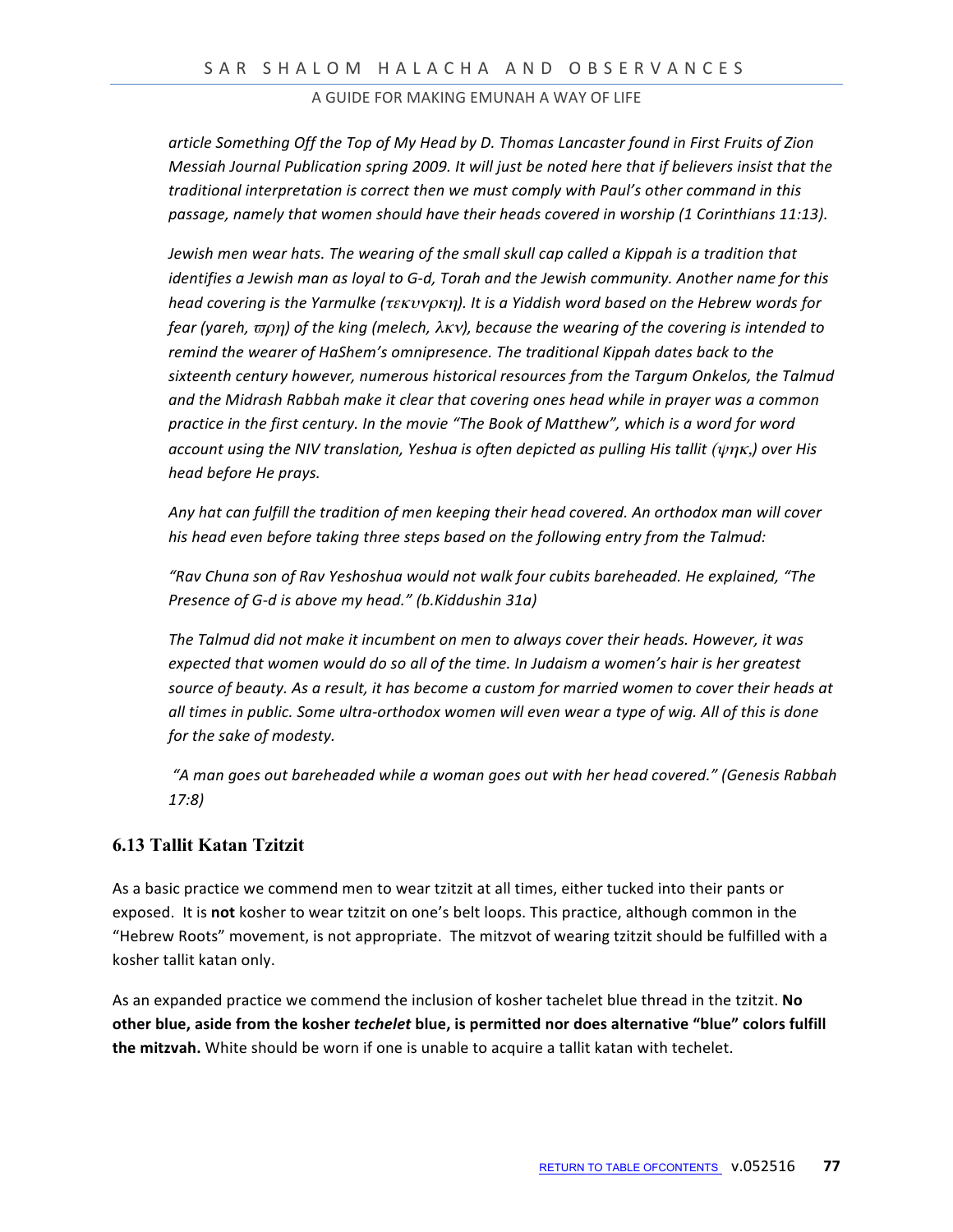The commandment in the Torah is to wear tzitzit with "tachelet" which is often translated "blue" *giving many the impression that any "blue" color will suffice to fulfill the mitzvah. However, it is important* to note this is a specific color, explicitly used in the garments of the High Priest and the Tabernacle. The ancient Rabbis refer in particular concerning the fulfilment of this mitzvah. Being *that* the Torah commanded a very specific color to be worn; the Rabbis refused to substitute it with "just any color of blue". The Talmud records the method for rendering the specific kind necessarily for making the tzitzit and the garments of the priesthood. However, the sea creature necessary for the formula has been missing for nearly 2000 years. In the late 1980's a dynamic fulfillment of prophecy began as a group of researchers and Rabbis rediscovered the ancient *method* of making the die necessary for these tassels. As a result, it is now possible to order a tallit katan from Israel with actual "tachelet" thread. The High Priest's robe of the Ephod sits in *Jerusalem, ready for the next High Priest, having been dyed using this ancient receipt. The tachelet we wear is the same color as that garment and true fulfillment of the mitzvah*

#### **Why Do Some Orthodox Jews wear only White Tzitzit?**

There are a few Torah observant believers (from a non-Jewish background) who wonder, given the fact that the bible commands that the tzitzit (sacred fringes) contain a thread of blue, why some Orthodox wear only white? It has even been believed that these Jewish men are intentionally breaking the Torah – heaven forbid! But is that really the case? Let's explore the reasons from a Jewish perspective.

First, as discovered above, the "blue" thread required in the Torah (Num. 15:38) is a specific color. It is not, contrary to popular belief, just any shade of blue. It is the Hebrew word תִכֵלֵת (techeilet). One Jewish publication translates this word as turquoise. According to the sages of the Talmud, the color resembled that of the sea and the sky, the Throne of Glory. The point to be understood is that the mitzvah commands techeilet specifically which happens to be the same color used to make the fabric of the Tabernacle and the Robe of the Ephod for the High Priest. Thus the presumption by Orthodox authorities is that using "any shade of blue" does not fulfill the mitzvah. Furthermore, to use something other than techeilet would be to violate a specific commandment.

There is an ancient formula in the Talmud for making the techeilet dye. This is the very same formula used, for centuries (including the age of Messiah and the Apostles) to make this color. The problem is (or was until recently) that the sea creature used to make the dye had gone missing for nearly 2,000 years. From an orthodox point of view the color required and commanded does not exist. About a decade or so ago, this ancient "fish" was found and the process of making techeilet began again. This brings us back to the original issue. Jews use only white precisely because they are precise, meaning that they understand the Torah to require techeilet and, therefore, they will only use that specific color. The modern Messianic Christian may accuse them of "breaking the Torah" claiming that they should "just use any blue". However, the Observant Jew might respond that the modern Messianic is "breaking the Torah" by not using what the Torah says specifically to use, namely, techeilet. On the one hand the believer is being particular about using blue and on the other hand being dismissive about the specific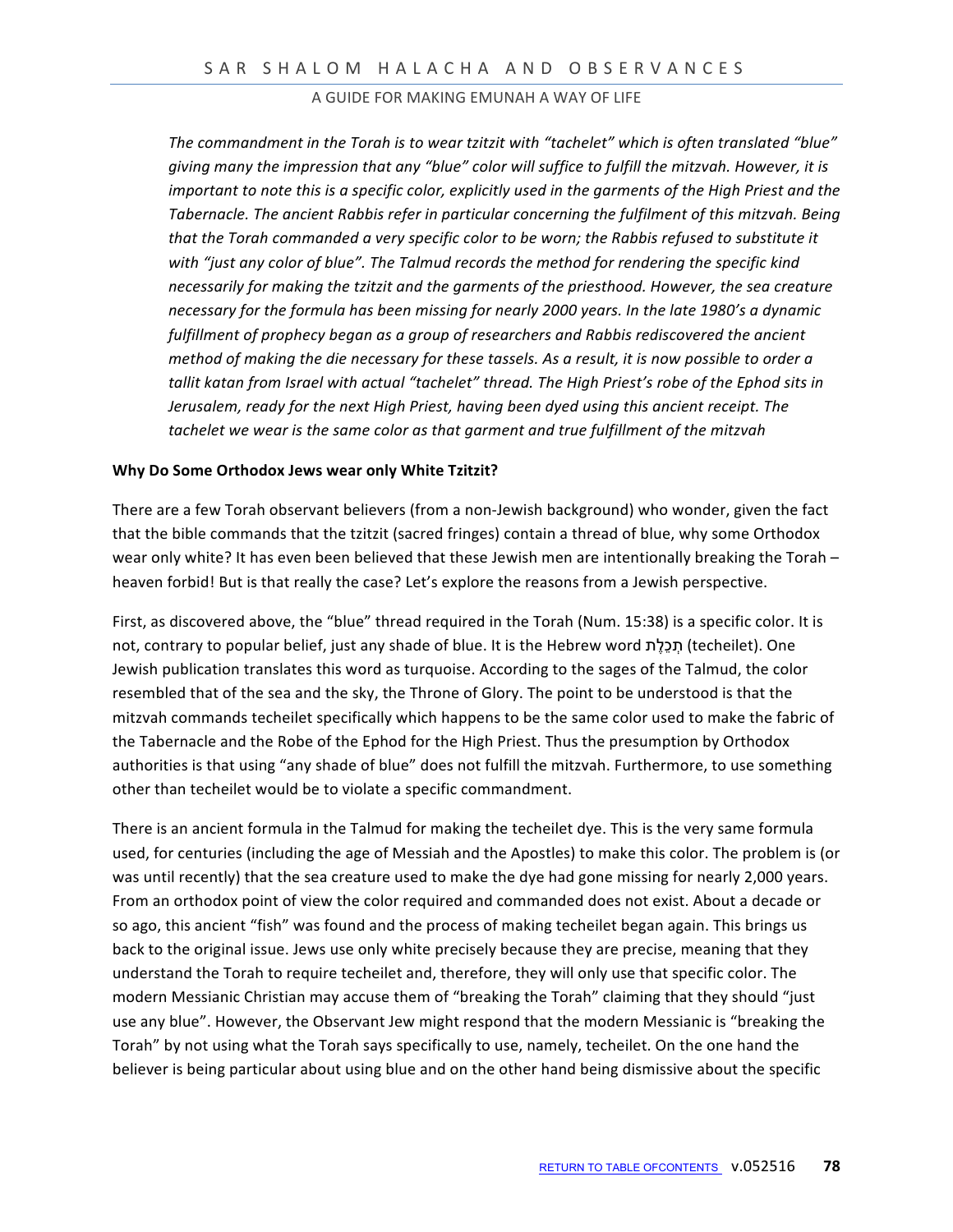color being commanded. The bottom line is, right or wrong, Jews are very, very precise in keeping the mitzvot.

What is the answer to this problem? Order techeleit from Israel and wear it. Why is it that some orthodox Jew still don't wear it even though it is available? Well, some are skeptical about the discovery but more and more are starting to make the change. In any case, this is why some Jews choose to wear white. It is a matter of fidelity not apathy, rebellion of abrogation in favor of tradition.

# **6.14 Customs for Women**

**6.14.1** Our *basic practices* in the area of prayer apply both to men and women. Men, however, have a greater duty to prayer and thus, they alone, shall be counted for the minyan.

**6.14.2** Though women are not forbidden from wearing tefillin, being that this has been a male "garment" or "accessory" for thousands of years, and, whereas women in the  $2<sup>nd</sup>$  Temple period did not wear tefillin, we feel it proper to encourage women not to do so.

**6.14.3** Women may wear a tallit so long as it has a feminine design so has not to violate the Torah prohibition of a woman wearing men's clothing and visa versa.

**6.14.4** Married women are encouraged to wear a head covering during Sar Shalom Sabbath services. Female head coverings can be a scarf, shawl, head band or a hat. Women should not wear kippot (a kippah) as this is a distinctively male head dress.

The Talmud exempts women from performing time-bound mitzvot: "every positive *commandment* whose observance is time dependent - men are obligated and women are exempt; but when a mitzvah is not time-dependent, men and women are equally obligated" (m. Kiddushin 1:7). Thus, women have been exempt from reciting the Shema and donning tefillin (time-bound mitzvot), but obligated to pray the Amidah and Birkat Hamazon (m. Berachot 3:3).

At the same time, nowhere in the Talmud are women forbidden to perform mitzvot from which they are exempt, including the wearing of tallit and tefillin. A tradition is reported that "Michal the daughter of King Saul used to wear tefillin, and the sages did not protest" (b. Eruvin 96a). *Maimonides and Rashi rule that women are permitted to perform mitzvot from which they are exempt, but should not recite the mitzvah blessing, since "who has commanded us" does not apply* to them. Other sages even permitted the recitation of the mitzvah blessing.

The obvious reason for the exemption from time-bound mitzvot is a woman's need for flexibility in order to fulfill her traditional duties, especially those related to the care and rearing of *children.* In a society with large families, lower life-expectancy (and thus fewer non-childrearing *years* for women), and strictly demarcated gender roles, this exemption makes sense. In the developed world of the twenty-first century, the exemption is anachronistic (except, perhaps, in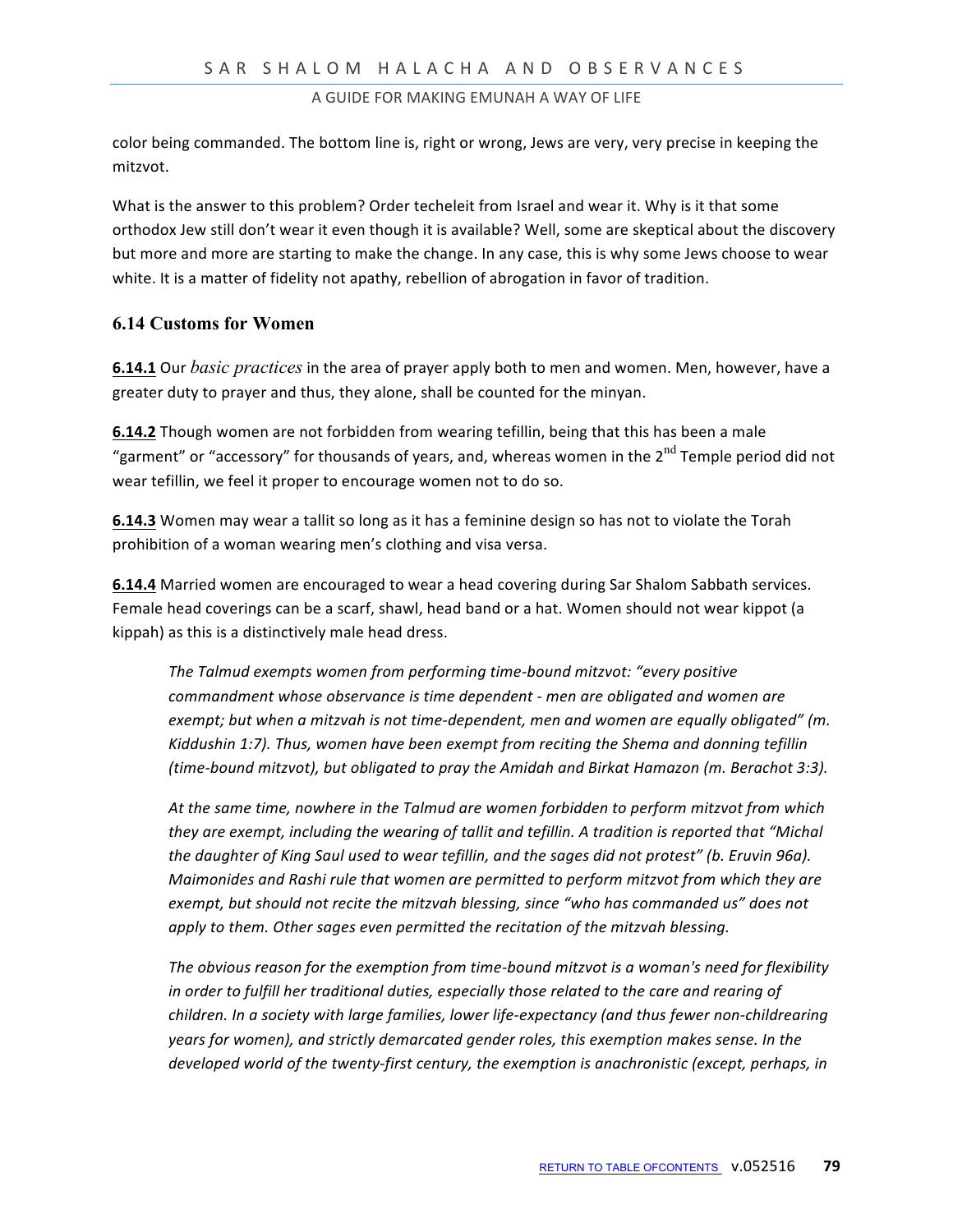*ultra-orthodox enclaves).* Thus, rather than sitting in judgment on the tradition, we are concluding that the reasons for the traditional rulings no longer apply.

# **6.15 Tevilat Moshiach**

**6.15.1** Tevilat Moshiach ( water baptism) is a mitzvah, a commandment of the Messiah. It is not a rite reserved for the most dedicated followers of Yeshua or a mark of special piety. Rather it is a basic practice that marks faithful reception of the good news and entry into the community of the disciples of Yeshua.

**6.15.2** To be eligible for Tevilah, one should have received basic instruction in the message of the good news and its implications for Torah observant life and in the meaning and significance of Tevilah and should have expressed in words and deeds a commitment to Yeshua and his mitzvot and to the responsibilities of membership in the community of Yeshua's disciples. See section 2.4 Conversions,

**6.15.3** Ideally, Tevilat Moshiach should be administered in a body of water that meets the traditional requirements for a mikvah. However, if such a body of water is not available, Tevilat Moshiach may be administered in any body of water that is large enough to permit full body immersion.

**6.15.4** While tevilah is primarily the action of G-d through Yeshua by the Spirit, it is also a mitzvah that calls for a human response of obedience. Tevilah's character as a mitzvah should be expressed through recitation of the mitzvah berachah by the one being immersed immediately before the immersion.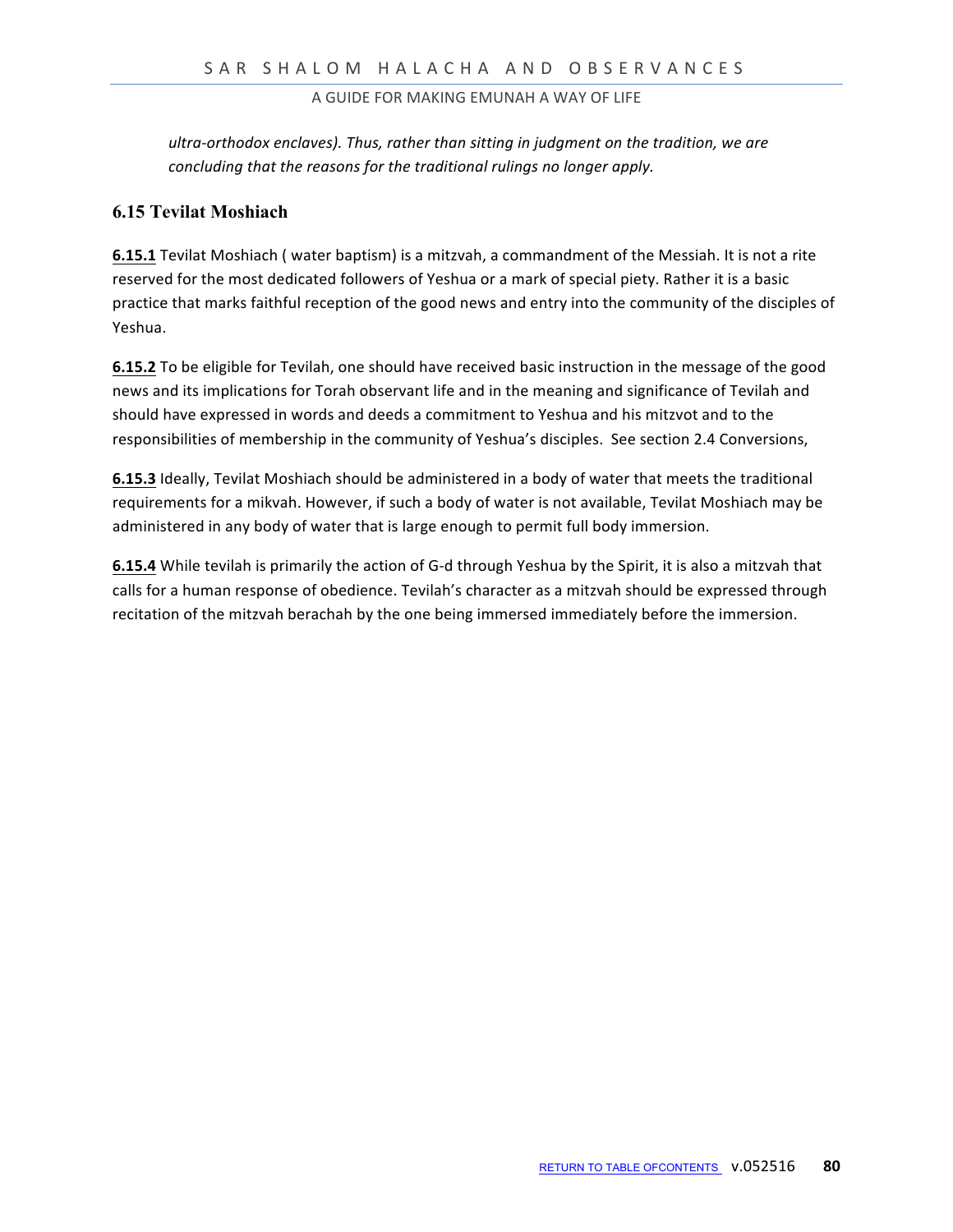# **Family Purity**

# **What does the Torah say concerning sexuality?**

There is nothing more personal than sexuality. Despite the oversexed cultural norms we face, people still tend to shy away from the topic of sexual intimacy, particularly in religious settings. Historically, Christianity has viewed sex as, more or less, a necessary evil. Celibacy has been viewed as a higher level of piety to the extent that Catholic priest remain single all of their lives. Though the Protestant churches disavowed this practice, sex was still viewed as something carnal and vulgar. Living a single (and therefore celibate) life has historically been viewed as a higher act of piety reserved for those who are extraordinarily devoted. Ultimately, this attitude toward sexuality has its roots in Gnosticism and Essenism rather than Judaism.

The Jewish view is that sexual intimacy is beautiful, natural, necessary and holy so long as it is expressed within the covenant of marriage between one man and one woman. Sex, according to the Rabbis, was seen as a gift from G-d. Marriage (and with it sexual intimacy) has been viewed not only as permissible but as absolutely essential. Conjugal rights are expressly stated in the Torah as one of the three essential duties of a husband. The Talmud declares that a man without a wife is incomplete. Celibacy is not only discouraged in Judaism, it is viewed as a perversion of the natural order. This order is that HaShem created man and woman to become one flesh, to be intimate and to be fruitful.

Sex is a Divine gift to man. HaShem created it and therefore He has the right to regulate its expression. This doesn't go down well in our generation. Not only is our culture oversexed and over stimulated, the entire domain of sexuality has become a matter of individual rights and preferences. Once the issues are thus described, any input from G-d can only be viewed as "another opinion." Clearly not acceptable.

The Torah's "rules" of sexuality are fairly simple and straight forward. A man should marry a woman and the two should join together as one. This woman should not be a close relative. Same sex marriage or any other union, is strictly forbidden. Moreover, when a woman is in her season of menstruation, her husband is not to approach her for intimacy. In Hebrew this woman is refered to as niddah. This sums up the Torah's "rules" for sexuality.

Two errors must be avoided in seeking to honor G-d in matters of niddah. First, the "impurity" (tamei) that attaches to a menstruate woman, or to a man who has ejaculated for that matter, has nothing to do with "dirtiness." In the days of our ancestors, this impurity indicated that such a person was temporarily separated from normal access to the Tabernacle or Temple. This is generally interpreted to mean that when a woman menstruates or a man ejaculates, we draw near to the mystery of the creation of life itself - and this is so special, that such an encounter immediately puts the persons involved into a temporary special category. They are set aside, not as discarded or rejected, but in respect for the holiness of what has just occurred.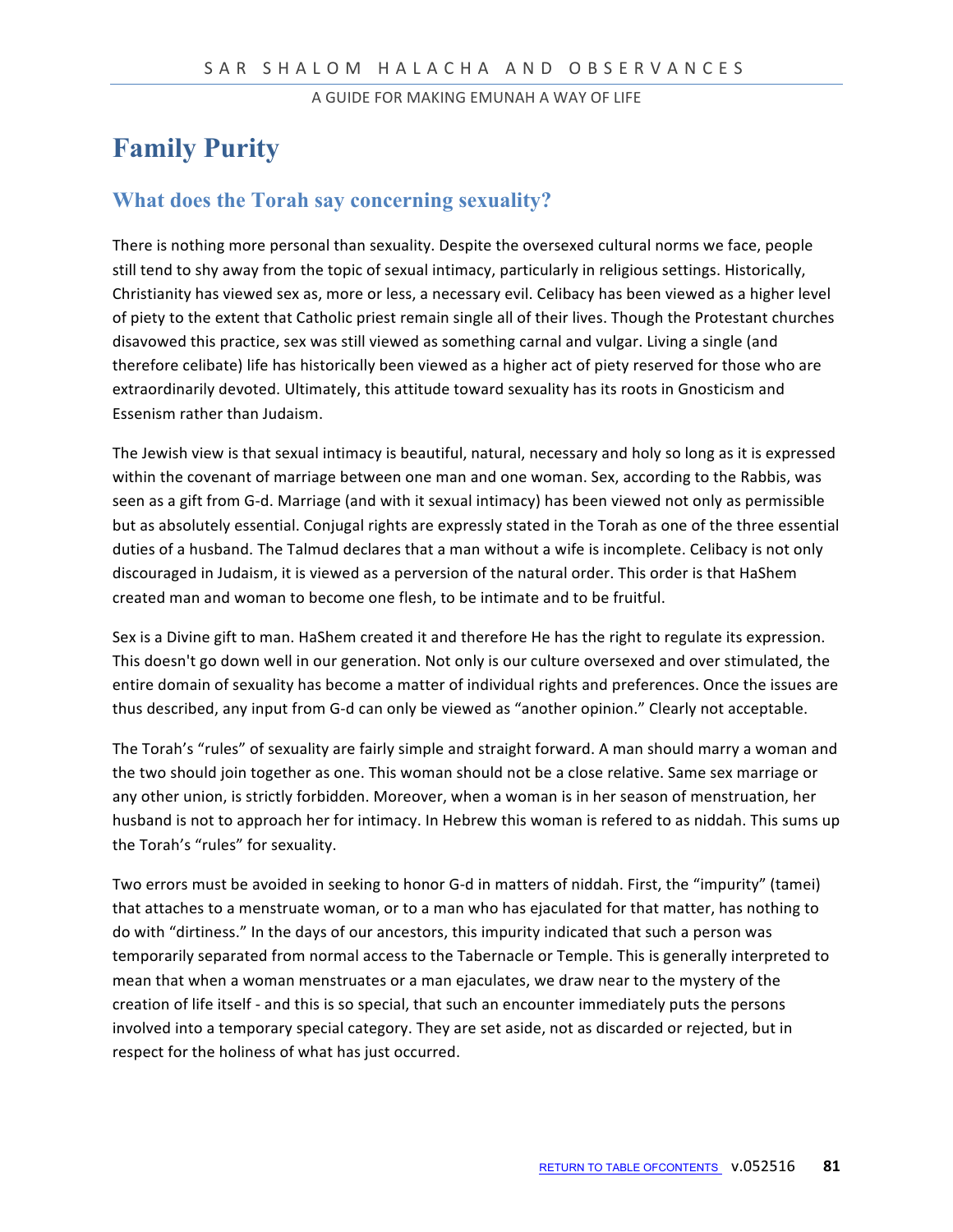Niddah is all about respect for sexuality, for procreation, for the mystery of life and our privilege to have such an intimate connection to its creation.

The second error is to view niddah as a form of deprivation. In reality, it is a matter of protection. The constraints of niddah protect the sanctity of sexual relations, elevating our awareness that sex is a gift to be enjoyed, and never taken for granted.

Our call is to follow the Will of HaShem in every area of life. This includes the area in which He ordained the pro-creation of life! Following HaShem's rightful boundaries, marital joy remains. G-d's word about sex therefore is a familiar one: Enjoy! But the only way this can happen is to respect the limits G-d has set, ever mindful that sexual union is a gift, not a personal right. The laws of the niddah are from G-d, given that we might enjoy marital sex, mindful that it too is a gift for our very own good.

# **7.1 Niddah**

**7.1.1** Sexual relationships are only permitted between a man and a woman who are married. Homosexual (same sex) relationships are strictly forbidden.

**7.1.2** According to our basic practice, all sexual relations should be avoided for a full seven days from the onset of the woman's monthly menstrual period, or until the menstrual period has ended, whichever is longer.

**7.1.3** A woman who has a discharge during a time other than her monthly niddah will be considered zavah. All sexual relations should be avoided during this time.

**7.1.4** As an expanded practice we commend the tradition of couples avoiding all physical contact during the time of niddah, even to the extent of sharing separate beds if possible.

*This* custom is admittedly strange for our culture, however, its practice has produced much fruit *for Jewish marriages. There is a saying that "absence makes the heart grow fonder" and how true* that is for this customs. Couples report that the separation prepares them for a reunion in 7 days that is much like a monthly honeymoon. It is worth noting that a Christian study determined *that* observant Jews have a 96% less likely chance of getting a divorce than the average Christian *couple. Perhaps this has something to do with that statistic!* 

**7.1.5** It is traditional for a woman to have a mikvah (baptism) at the conclusion of her niddah and then reunite with her husband. As an expanded practice we commend woman to keep this custom.

The Torah explicitly forbids all sexual relations during a woman's menstrual period (Leviticus 18:19; 20:18). It also determines that a menstruant is to be considered ritually impure (and thus sexually inactive) for seven days from the onset of menstruation (Leviticus 15:19). Thus, our basic practice adheres to the straightforward meaning (peshat) of the biblical text.